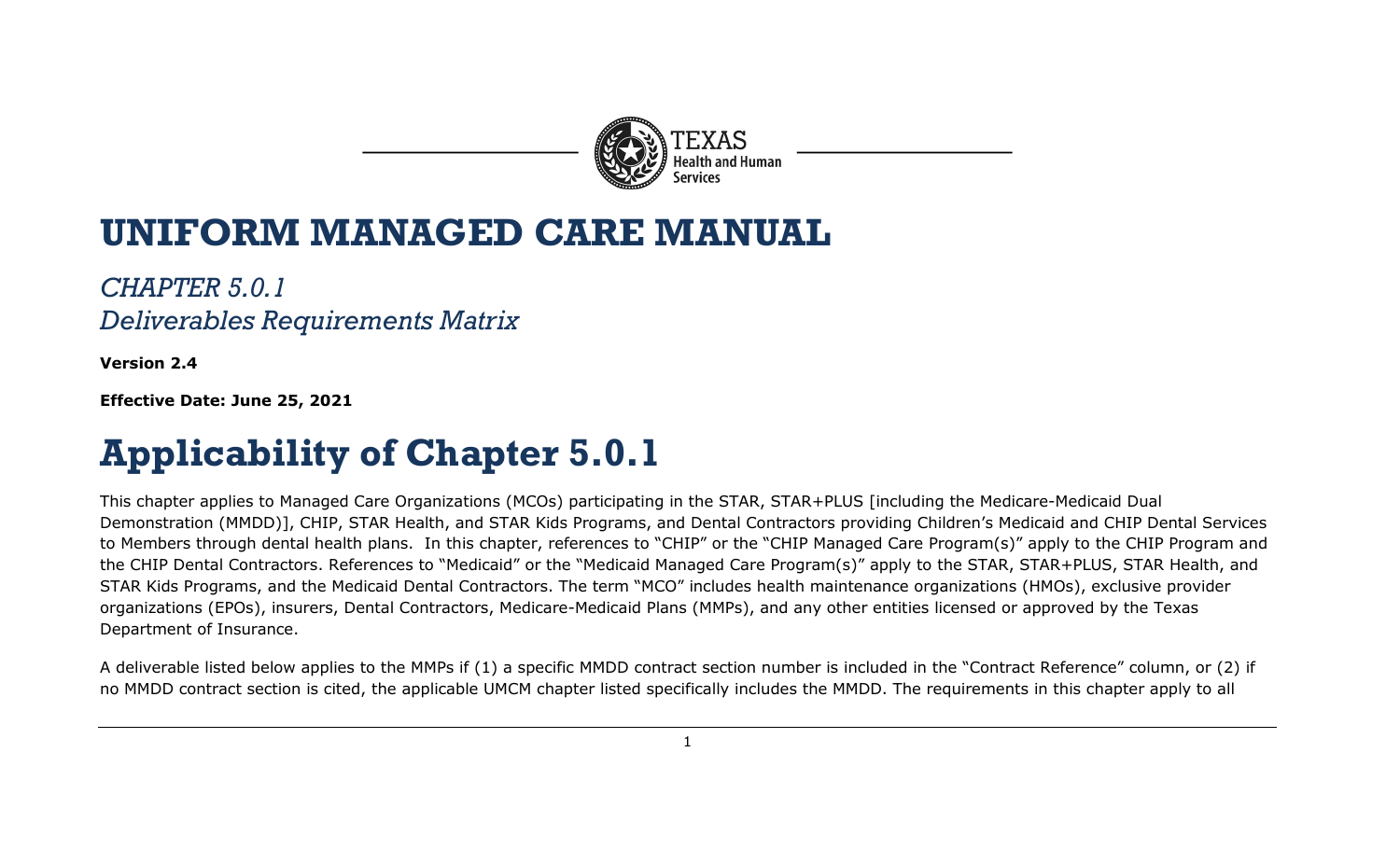Programs, except where noted. This matrix is not all inclusive and is provided only as a convenience to the MCO. The absence on this form of any item otherwise required by contract does not relieve the contractor of its duty under the contract. The contract prevails if there are any language conflicts between this matrix and the contract.

## **UMCM Deliverable Template Chapters**

| <b>UMCM</b><br>Chapter(s)<br>or Section | <b>Deliverable Name</b>                                                      | <b>Deliverable Description</b>                                                                                                                                                                                                                                                                                       | <b>Contract References</b>                                                                          | Report<br><b>Frequency:</b><br>Monthly,<br>Quarterly,<br><b>Annually, As</b><br><b>Revised/Other</b> | <b>Due Date</b> | <b>Responsible</b><br><b>HHSC</b><br><b>Program Area</b> | <b>Submitted to</b> |
|-----------------------------------------|------------------------------------------------------------------------------|----------------------------------------------------------------------------------------------------------------------------------------------------------------------------------------------------------------------------------------------------------------------------------------------------------------------|-----------------------------------------------------------------------------------------------------|------------------------------------------------------------------------------------------------------|-----------------|----------------------------------------------------------|---------------------|
| <b>UMCM</b><br>Chapter 2.1.3            | STAR+PLUS<br><b>Attendant Care</b><br><b>Enhanced Payment</b><br>Methodology | STAR+PLUS MCO submits the<br>methodology it will use to<br>implement and pay enhanced<br>payments to its Long-term<br>Services and Supports<br>Providers, including a<br>description of the timing of<br>the payments, in accordance<br>with the requirements in the<br>UMCM and the intent of 1 TAC<br>$§$ 355.112. | UMCC Att. B-1 8.3.6.3<br>STAR+PLUS Exp. Att. B-1<br>8.1.38.3<br>STAR+PLUS MRSA Att. B-1<br>8.1.40.3 | To be provided                                                                                       | To be provided  | To be provided                                           | To be provided      |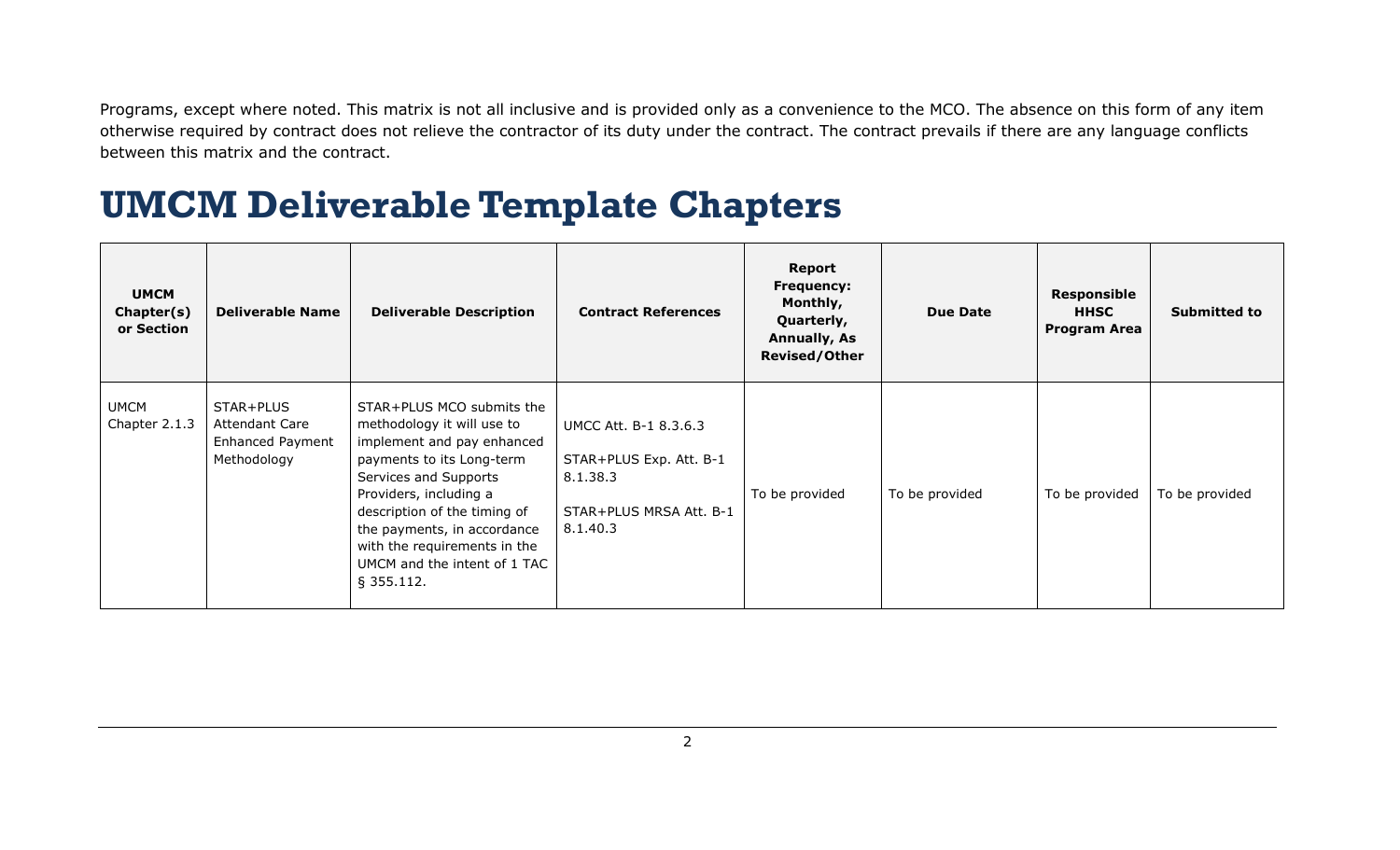| <b>UMCM</b><br>Chapter(s)<br>or Section                            | <b>Deliverable Name</b> | <b>Deliverable Description</b>                                                                                                                                                                                                                                                                                                                                                                                                                                                             | <b>Contract References</b>                                                                                                                                                                                                                                              | Report<br><b>Frequency:</b><br>Monthly,<br>Quarterly,<br><b>Annually, As</b><br><b>Revised/Other</b> | <b>Due Date</b>                                                                                                                                                                                                                                                                                                                                                                                         | <b>Responsible</b><br><b>HHSC</b><br><b>Program Area</b> | <b>Submitted to</b>                                                                 |
|--------------------------------------------------------------------|-------------------------|--------------------------------------------------------------------------------------------------------------------------------------------------------------------------------------------------------------------------------------------------------------------------------------------------------------------------------------------------------------------------------------------------------------------------------------------------------------------------------------------|-------------------------------------------------------------------------------------------------------------------------------------------------------------------------------------------------------------------------------------------------------------------------|------------------------------------------------------------------------------------------------------|---------------------------------------------------------------------------------------------------------------------------------------------------------------------------------------------------------------------------------------------------------------------------------------------------------------------------------------------------------------------------------------------------------|----------------------------------------------------------|-------------------------------------------------------------------------------------|
| <b>UMCM</b><br>Chapters 3.1,<br>3.2, 3.13,<br>$3.17$ , and<br>3.25 | Provider Directory      | 1. The Provider Directory for<br>each applicable MCO<br>Program, and any substantive<br>revisions, must be approved<br>by HHSC prior to publication<br>and distribution and must<br>include the critical elements<br>in the Uniform Managed Care<br>Manual. The Provider<br>Directory listing revisions do<br>not require review and<br>approval from HHSC.<br>2. The MCO must update the<br>Provider Directory listing in<br>the hard copy Provider<br>Directory on a quarterly<br>basis. | UMCC Att. B-1 8.1.5.4<br>CHIP RSA Att. B-1 8.1.5.4<br>STAR Health Att. B-1<br>8.1.5.4<br>STAR+PLUS Exp. Att. B-1<br>8.1.5.4<br>STAR+PLUS MRSA Att. B-1<br>8.1.5.4<br>STAR Kids Att. B-1 8.1.5.4<br>Medicaid and CHIP Dental<br>Services Att. B-1 8.1.6.4<br>MMDD 2.15.5 | 1. Other<br>2. Quarterly                                                                             | 1. Updated in<br>accordance with 42<br>C.F.R § 438.10 or as<br>directed by HHSC.<br>Substantive revisions<br>must be approved<br>prior to use. Refer to<br>UMCM Chapter 4.6 for<br>submission<br>requirements.<br>2. Quarterly<br>projections and due<br>date set by the HHSC<br>Administrative<br>Services Contractor<br>(usually the Friday<br>after cutoff prior to<br>the start of the<br>quarter). | Managed Care<br>Compliance<br>and Operations<br>(MCCO)   | 1. Data<br>Management<br>System<br>2. TXMedCentral<br>XXXLIB with<br>notice to MCCO |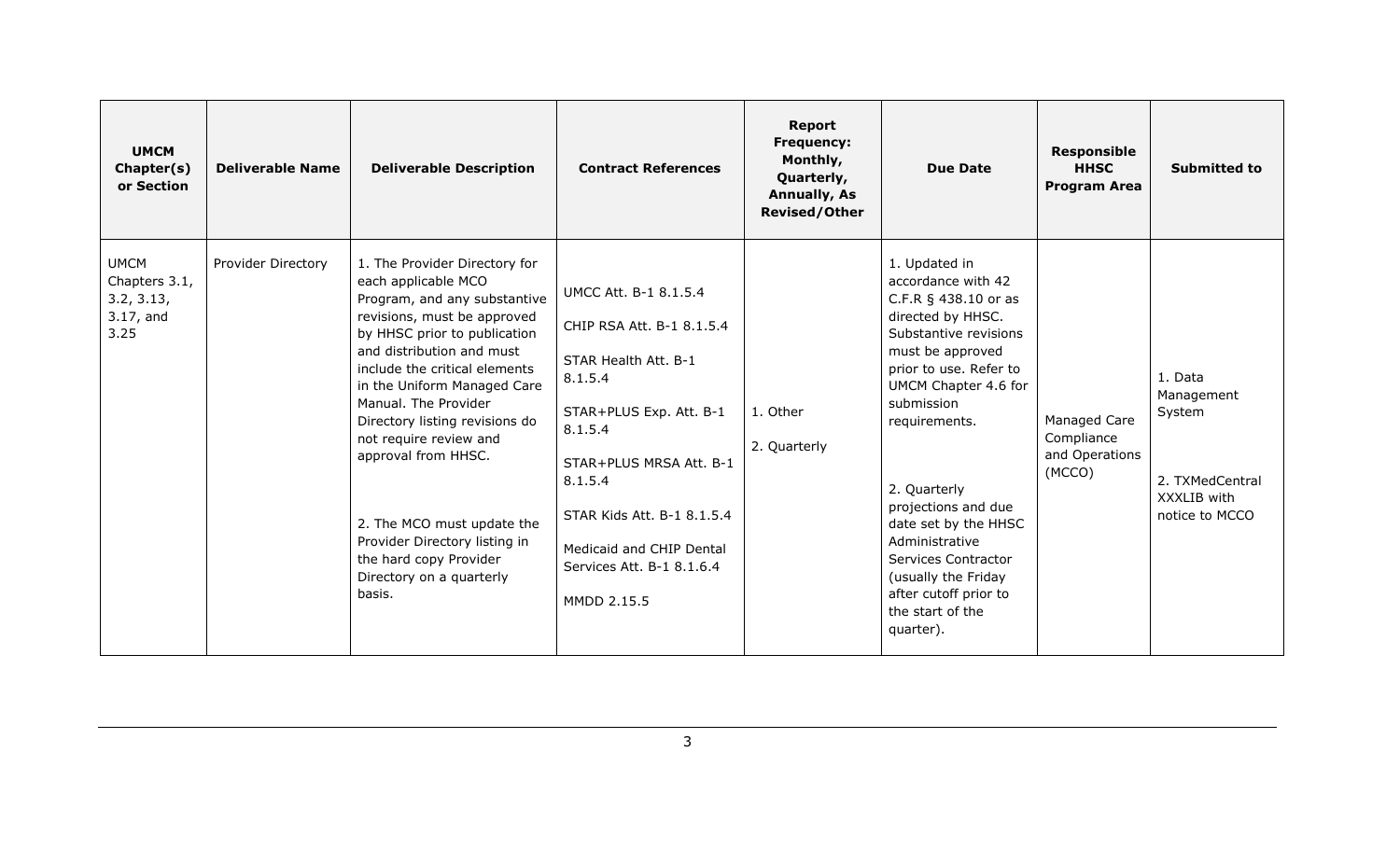| <b>UMCM</b><br>Chapter(s)<br>or Section                             | <b>Deliverable Name</b> | <b>Deliverable Description</b>                                                                                                                                                                                                                                                            | <b>Contract References</b>                                                                                                                                                                                                                                             | <b>Report</b><br><b>Frequency:</b><br>Monthly,<br>Quarterly,<br><b>Annually, As</b><br><b>Revised/Other</b> | <b>Due Date</b>                                                                                                                                                       | Responsible<br><b>HHSC</b><br><b>Program Area</b>      | <b>Submitted to</b>       |
|---------------------------------------------------------------------|-------------------------|-------------------------------------------------------------------------------------------------------------------------------------------------------------------------------------------------------------------------------------------------------------------------------------------|------------------------------------------------------------------------------------------------------------------------------------------------------------------------------------------------------------------------------------------------------------------------|-------------------------------------------------------------------------------------------------------------|-----------------------------------------------------------------------------------------------------------------------------------------------------------------------|--------------------------------------------------------|---------------------------|
| <b>UMCM</b><br>Chapters 3.3,<br>3.14, 3.18,<br>$3.31$ , and<br>3.33 | Provider Manual         | The MCO must prepare and<br>issue a Provider Manual(s),<br>including any necessary<br>specialty manuals (e.g.,<br>behavioral health) to all<br>existing Network Providers.<br>The Provider Manual must<br>contain the critical elements<br>defined in the Uniform<br>Managed Care Manual. | UMCC Att. B-1 8.1.4.6<br>CHIP RSA Att. B-1 8.1.4.6<br>STAR Health Att. B-1<br>8.1.4.6<br>STAR+PLUS Exp. Att. B-1<br>8.1.4.6<br>STAR+PLUS MRSA Att. B-1<br>8.1.4.6<br>STAR Kids Att. B-1 8.1.4.4<br>Medicaid and CHIP Dental<br>Services Att. B-1 8.1.5.7<br>MMDD 2.7.9 | As Revised/Other                                                                                            | Prior to publication<br>and distribution to<br>Providers, including<br>revisions<br>Refer to UMCM<br>Chapter 4.6 for<br>submission<br>timeframes and<br>requirements. | Managed Care<br>Compliance<br>and Operations<br>(MCCO) | Data Management<br>System |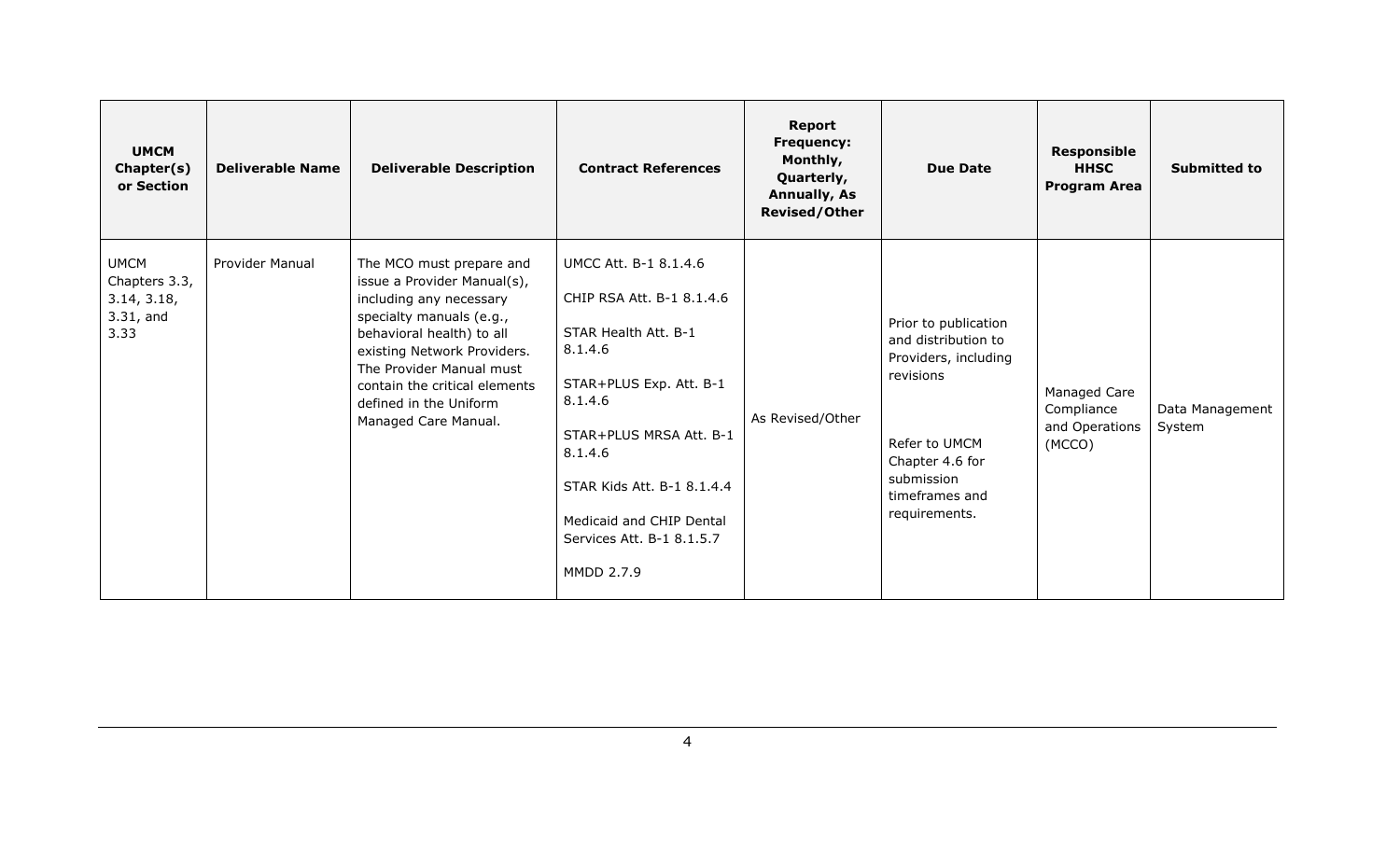| <b>UMCM</b><br>Chapter(s)<br>or Section                                 | <b>Deliverable Name</b> | <b>Deliverable Description</b>                                                                                                                                                                                                              | <b>Contract References</b>                                                                                                                                                                                                                                                                   | Report<br><b>Frequency:</b><br>Monthly,<br>Quarterly,<br><b>Annually, As</b><br><b>Revised/Other</b> | <b>Due Date</b>                                                                                   | <b>Responsible</b><br><b>HHSC</b><br><b>Program Area</b> | <b>Submitted to</b>       |
|-------------------------------------------------------------------------|-------------------------|---------------------------------------------------------------------------------------------------------------------------------------------------------------------------------------------------------------------------------------------|----------------------------------------------------------------------------------------------------------------------------------------------------------------------------------------------------------------------------------------------------------------------------------------------|------------------------------------------------------------------------------------------------------|---------------------------------------------------------------------------------------------------|----------------------------------------------------------|---------------------------|
| <b>UMCM</b><br>Chapters 3.4,<br>3.5, 3.15,<br>3.19, 3.26,<br>3.30, 3.35 | Member Handbook         | The Member Handbook for<br>each applicable MCO Program<br>must, at a minimum, meet<br>the Member Materials<br>requirements specified in the<br>contract and must include the<br>critical elements in the<br>Uniform Managed Care<br>Manual. | UMCC Att. B-1 8.1.5.3<br>CHIP RSA Att. B-1 8.1.5.3<br>STAR Health Att. B-1<br>8.1.5.3<br>STAR+PLUS Exp. Att. B-1<br>8.1.5.3<br>STAR+PLUS MRSA Att. B-1<br>8.1.5.3<br>STAR Kids Att. B-1 8.1.5.3<br>Medicaid and CHIP Dental<br>Services Att. B-1 8.1.6.1<br>and 8.1.6.3<br>MMDD 2.15.4.3.1.1 | As Revised/Other                                                                                     | Prior to use<br>Refer to UMCM<br>Chapter 4.6 for<br>submission<br>timeframes and<br>requirements. | Managed Care<br>Compliance<br>and Operations<br>(MCCO)   | Data Management<br>System |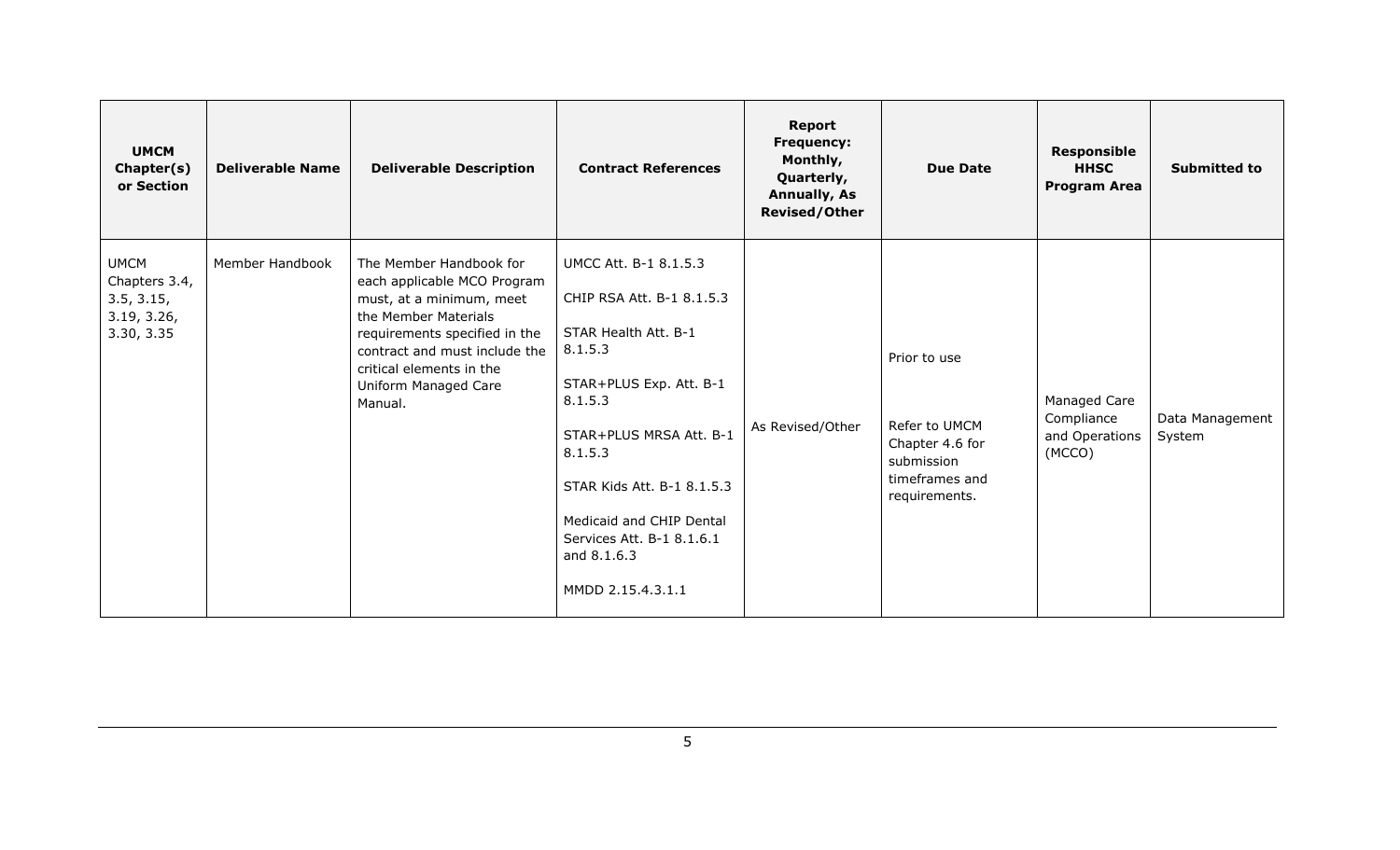| <b>UMCM</b><br>Chapter(s)<br>or Section                              | <b>Deliverable Name</b> | <b>Deliverable Description</b>                                                                                                                                                                                                              | <b>Contract References</b>                                                                                                                                                                                                                               | Report<br><b>Frequency:</b><br>Monthly,<br>Quarterly,<br><b>Annually, As</b><br><b>Revised/Other</b> | <b>Due Date</b>                                                                                   | Responsible<br><b>HHSC</b><br><b>Program Area</b>      | <b>Submitted to</b>       |
|----------------------------------------------------------------------|-------------------------|---------------------------------------------------------------------------------------------------------------------------------------------------------------------------------------------------------------------------------------------|----------------------------------------------------------------------------------------------------------------------------------------------------------------------------------------------------------------------------------------------------------|------------------------------------------------------------------------------------------------------|---------------------------------------------------------------------------------------------------|--------------------------------------------------------|---------------------------|
| <b>UMCM</b><br>Chapters 3.6,<br>3.7, 3.8,<br>3.16, 3.20,<br>and 3.27 | Member ID Cards         | The Member ID cards for each<br>applicable MCO Program<br>must, at a minimum, meet<br>the Member Materials<br>requirements specified in the<br>contract and must include the<br>critical elements in the<br>Uniform Managed Care<br>Manual. | UMCC Att. B-1 8.1.5.2<br>CHIP RSA Att. B-1 8.1.5.2<br>STAR Health Att. B-1<br>8.1.5.2<br>STAR+PLUS Exp. Att. B-1<br>8.1.5.2<br>STAR+PLUS MRSA Att. B-1<br>8.1.5.2<br>STAR Kids Att. B-1 8.1.5.2<br>Medicaid and CHIP Dental<br>Services Att. B-1 8.1.6.2 | As Revised/Other                                                                                     | Prior to use<br>Refer to UMCM<br>Chapter 4.6 for<br>submission<br>timeframes and<br>requirements. | Managed Care<br>Compliance<br>and Operations<br>(MCCO) | Data Management<br>System |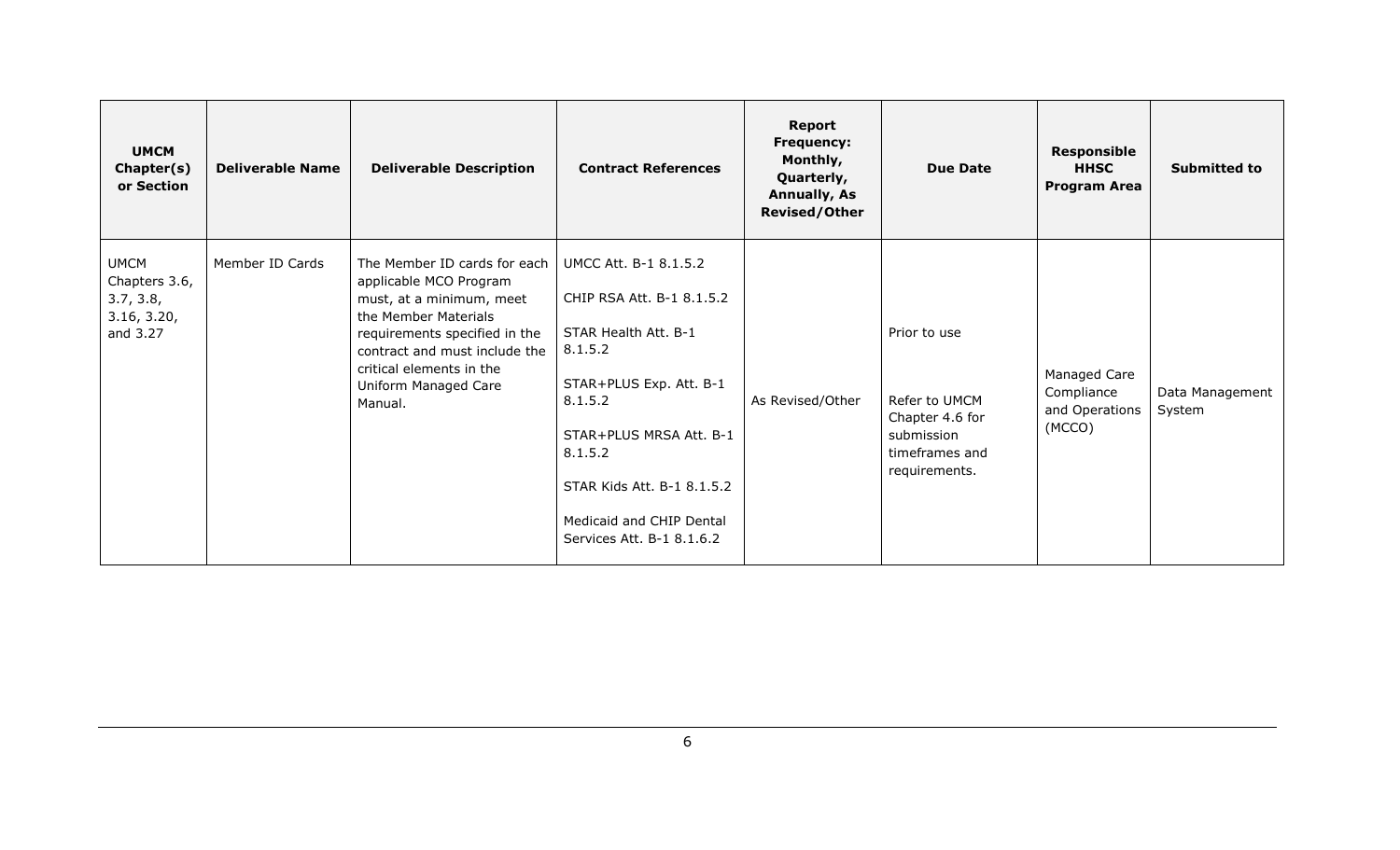| <b>UMCM</b><br>Chapter(s)<br>or Section         | <b>Deliverable Name</b>                                                   | <b>Deliverable Description</b>                                                                              | <b>Contract References</b>                                                                                                                                                                                                              | <b>Report</b><br><b>Frequency:</b><br>Monthly,<br>Quarterly,<br><b>Annually, As</b><br><b>Revised/Other</b> | <b>Due Date</b>                                                                                         | Responsible<br><b>HHSC</b><br><b>Program Area</b>      | <b>Submitted to</b>                     |
|-------------------------------------------------|---------------------------------------------------------------------------|-------------------------------------------------------------------------------------------------------------|-----------------------------------------------------------------------------------------------------------------------------------------------------------------------------------------------------------------------------------------|-------------------------------------------------------------------------------------------------------------|---------------------------------------------------------------------------------------------------------|--------------------------------------------------------|-----------------------------------------|
| <b>UMCM</b><br>Chapters<br>$4.3.1$ and<br>4.3.2 | MCO Notification of<br>a Medicaid Other<br>Event Form and<br>Instructions | The MCO must provide notice<br>of other events to the HHSC<br><b>Administrative Services</b><br>Contractor. | <b>UMCC Att. B-1 8.1.6</b><br>STAR Health Att. B-1 8.1.6<br>STAR+PLUS Exp. Att. B-1<br>8.1.6<br>STAR+PLUS MRSA Att. B-1<br>8.1.6<br>STAR Kids Att. B-1 8.1.6<br>Medicaid and CHIP Dental<br>Services Att. B-1 8.1.7<br><b>MMDD 2.15</b> | As Revised/Other                                                                                            | Notice must be<br>provided by close of<br>business at least two<br>Business Days prior to<br>the event. | Managed Care<br>Compliance<br>and Operations<br>(MCCO) | <b>TXMedicaidEvents</b><br>@maximus.com |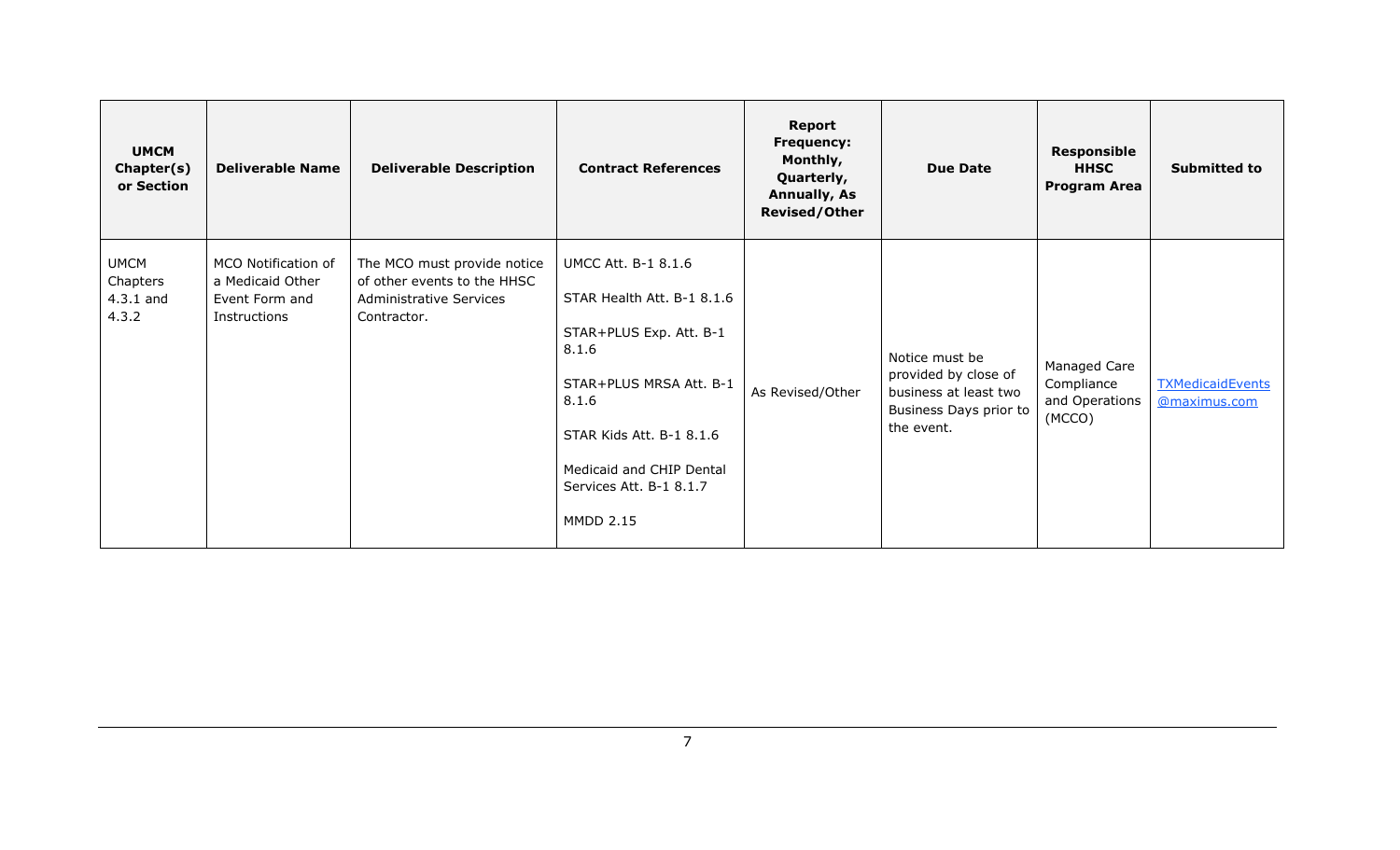| <b>UMCM</b><br>Chapter(s)<br>or Section                                  | <b>Deliverable Name</b>                                                                                          | <b>Deliverable Description</b>                                                                                                                                                                                                                                                    | <b>Contract References</b>                                                                                                                                                                                                                                                                   | Report<br><b>Frequency:</b><br>Monthly,<br>Quarterly,<br><b>Annually, As</b><br><b>Revised/Other</b> | <b>Due Date</b>                                                                                                                                                                                                                                                                                                                                                                                                                  | <b>Responsible</b><br><b>HHSC</b><br><b>Program Area</b> | <b>Submitted to</b>                                    |
|--------------------------------------------------------------------------|------------------------------------------------------------------------------------------------------------------|-----------------------------------------------------------------------------------------------------------------------------------------------------------------------------------------------------------------------------------------------------------------------------------|----------------------------------------------------------------------------------------------------------------------------------------------------------------------------------------------------------------------------------------------------------------------------------------------|------------------------------------------------------------------------------------------------------|----------------------------------------------------------------------------------------------------------------------------------------------------------------------------------------------------------------------------------------------------------------------------------------------------------------------------------------------------------------------------------------------------------------------------------|----------------------------------------------------------|--------------------------------------------------------|
| <b>UMCM</b><br>Chapters 4.4,<br>4.5, 4.7, 4.8,<br>4.9, 4.10, and<br>4.11 | Value-added<br>Services, Flexible<br>Benefits, and<br>Rewards and<br>Incentives<br>Templates and<br>Instructions | Once each year, each MCO<br>and Dental Contractor may<br>propose the Value-added<br>Services it intends to offer to<br>its Members, and each<br>Medicare-Medicaid Plan (MMP)<br>may propose Flexible and<br>Rewards and/or Incentives it<br>intends to offer to its<br>Enrollees. | UMCC Att. B-1 8.1.2.1<br>CHIP RSA Att. B-1 8.1.2.1<br>STAR Health Att. B-1<br>8.1.2.1<br>STAR+PLUS Exp. Att. B-1<br>8.1.2.1<br>STAR+PLUS MRSA Att. B-1<br>8.1.2.1<br>STAR Kids Att. B-1 8.1.2.3<br>Medicaid and CHIP Dental<br>Services Att. B-1 8.1.3.1<br>MMDD 1.72, 1.142, and<br>1.142.1 | Annually                                                                                             | A request to add,<br>enhance, delete, or<br>reduce a Value-added<br>Service, Flexible<br>Benefit, or Reward<br>and/or Incentive must<br>be submitted to HHSC<br>by April 1 of each<br>year.<br>An MCO's/Dental<br>Contractor's Value-<br>added Services will be<br>effective September 1<br>for the following<br>contract period.<br>An MMP's Flexible<br>Benefits and Rewards<br>and Incentives will be<br>effective January 1. | Managed Care<br>Compliance<br>and Operations<br>(MCCO)   | <b>TXMedCentral</b><br>XXXDELIV with<br>notice to MCCO |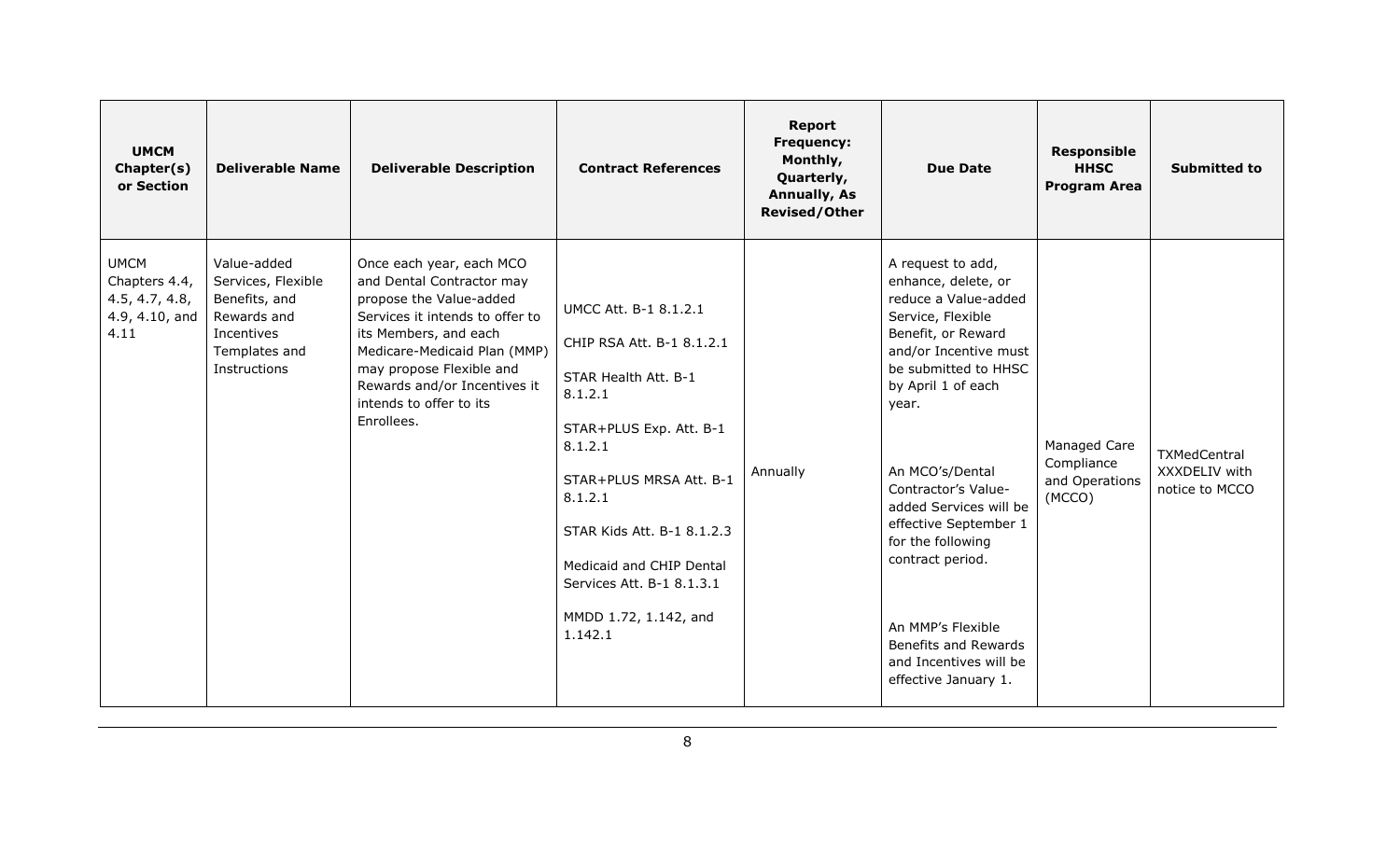| <b>UMCM</b><br>Chapter(s)<br>or Section         | <b>Deliverable Name</b>                                                                                 | <b>Deliverable Description</b>                                                                                                                  | <b>Contract References</b>                                                                                                                                                                                                                                                          | <b>Report</b><br><b>Frequency:</b><br>Monthly,<br>Quarterly,<br><b>Annually, As</b><br><b>Revised/Other</b> | <b>Due Date</b>                                                                                                               | <b>Responsible</b><br><b>HHSC</b><br><b>Program Area</b> | <b>Submitted to</b>       |
|-------------------------------------------------|---------------------------------------------------------------------------------------------------------|-------------------------------------------------------------------------------------------------------------------------------------------------|-------------------------------------------------------------------------------------------------------------------------------------------------------------------------------------------------------------------------------------------------------------------------------------|-------------------------------------------------------------------------------------------------------------|-------------------------------------------------------------------------------------------------------------------------------|----------------------------------------------------------|---------------------------|
| <b>UMCM</b><br>Chapters<br>$4.6.1$ and<br>4.6.2 | MMC, CHIP, and<br>DMO Marketing,<br>Member and<br><b>Provider Materials</b><br>Form and<br>Instructions | The MCO completes the form<br>in the Data Management<br>System to be submitted with<br>its material submission for<br>HHSC review and approval. | UMCC Att. A. Article 2<br>CHIP RSA Att. A. Article 2<br>STAR Health Att. A. Article<br>2<br>STAR+PLUS Exp. Att. A.<br>Article 2<br>STAR+PLUS MRSA Att. A.<br>Article 2<br>STAR Kids Att. A. Article 2<br>Medicaid and CHIP Dental<br>Services Att. A. Article 2<br><b>MMDD 2.15</b> | As Revised/Other                                                                                            | Dependent on the<br>material submission.<br>Refer to UMCM<br>Chapter 4.6 for<br>submission<br>timeframes and<br>requirements. | Managed Care<br>Compliance<br>and Operations<br>(MCCO)   | Data Management<br>System |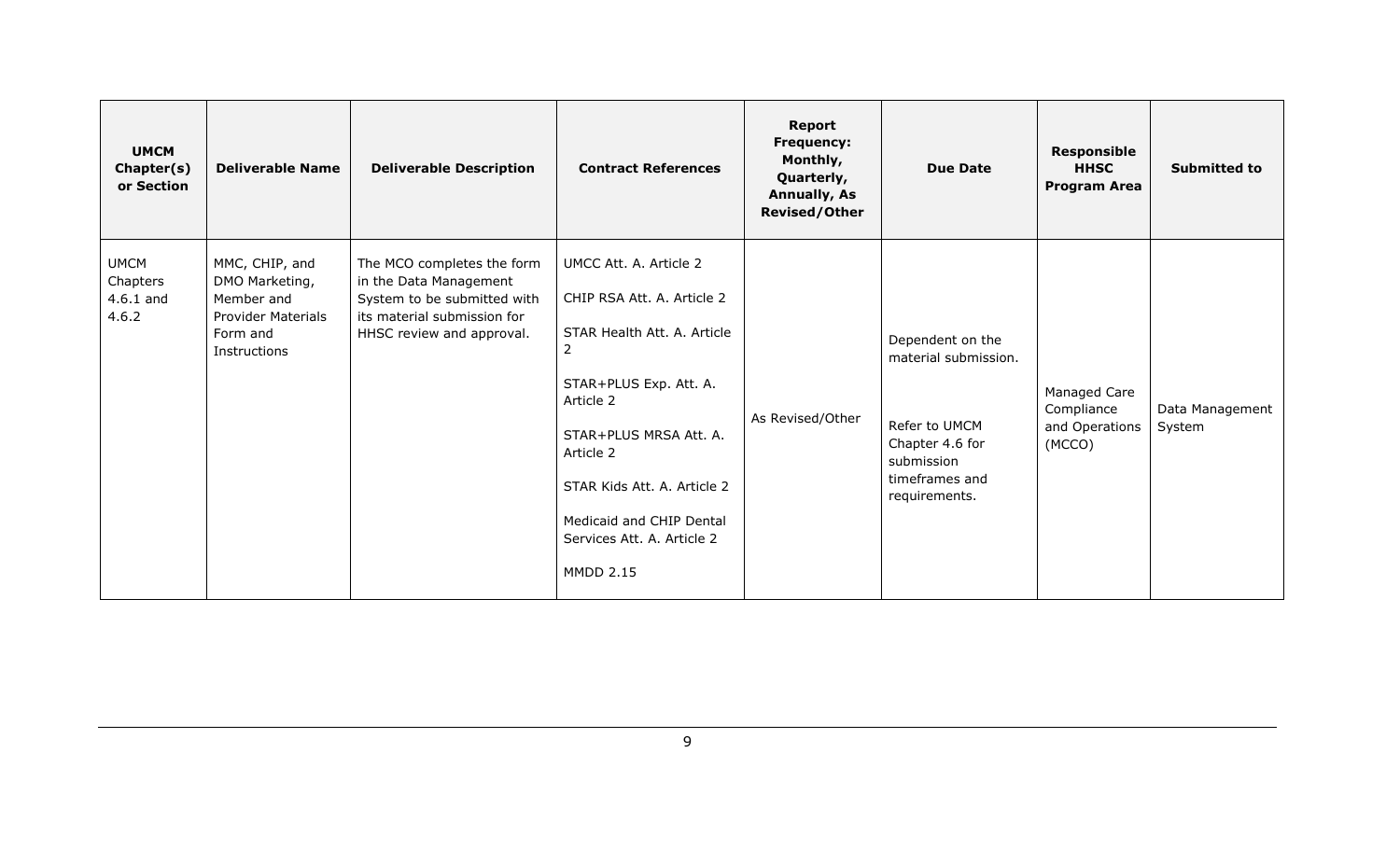| <b>UMCM</b><br>Chapter(s)<br>or Section               | <b>Deliverable Name</b>                                                                  | <b>Deliverable Description</b>                                                                                    | <b>Contract References</b>                                                                                                                                                                                                                                         | <b>Report</b><br><b>Frequency:</b><br>Monthly,<br>Quarterly,<br><b>Annually, As</b><br><b>Revised/Other</b> | <b>Due Date</b> | Responsible<br><b>HHSC</b><br><b>Program Area</b>      | <b>Submitted to</b>       |
|-------------------------------------------------------|------------------------------------------------------------------------------------------|-------------------------------------------------------------------------------------------------------------------|--------------------------------------------------------------------------------------------------------------------------------------------------------------------------------------------------------------------------------------------------------------------|-------------------------------------------------------------------------------------------------------------|-----------------|--------------------------------------------------------|---------------------------|
| <b>UMCM</b><br>Chapters<br>4.12, 4.12.1<br>and 4.12.2 | Medicaid/CHIP<br>Managed Care<br>Alleged Marketing<br>Violation Form and<br>Instructions | The MCO completes the form<br>in the Data Management<br>System to report alleged<br>marketing violations to HHSC. | <b>UMCC Att. B-1 8.1.6</b><br>CHIP RSA Att. B-1 8.1.6<br>STAR Health Att. B-1 8.1.6<br>STAR+PLUS Exp. Att. B-1<br>8.1.6<br>STAR+PLUS MRSA Att. B-1<br>8.1.6<br>STAR Kids Att. B-1 8.1.6<br>Medicaid and CHIP Dental<br>Services Att. B-1 8.1.7<br><b>MMDD 2.15</b> | As Revised/Other                                                                                            | N/A             | Managed Care<br>Compliance<br>and Operations<br>(MCCO) | Data Management<br>System |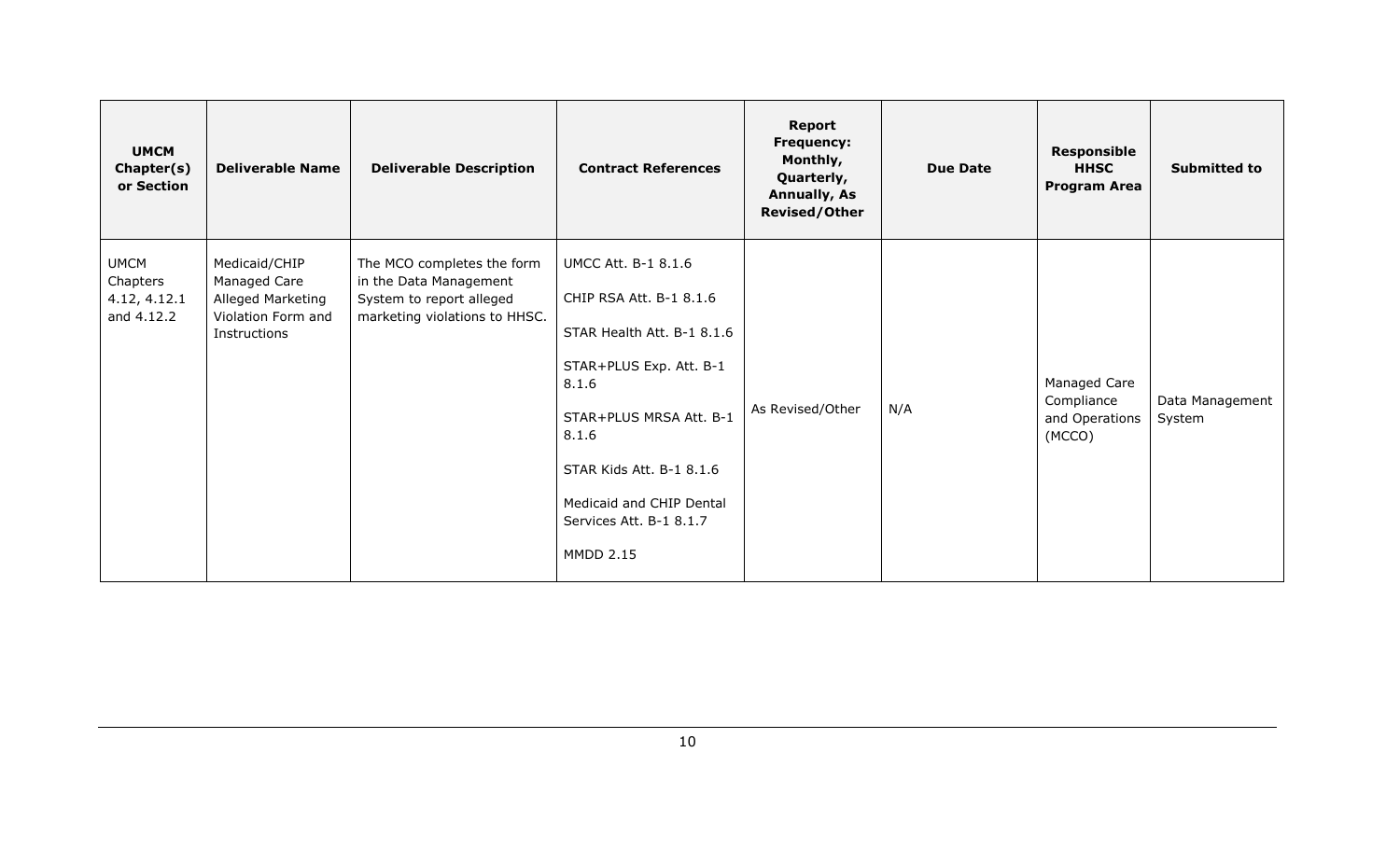| <b>UMCM</b><br>Chapter(s)<br>or Section | <b>Deliverable Name</b>                                           | <b>Deliverable Description</b>                                                                                                                                                                                                                                                                                                                                                              | <b>Contract References</b>                                                                                                                                                                                                                                                                               | <b>Report</b><br><b>Frequency:</b><br>Monthly,<br>Quarterly,<br><b>Annually, As</b><br><b>Revised/Other</b> | <b>Due Date</b>                                                                                                                                                                                                                                             | <b>Responsible</b><br><b>HHSC</b><br><b>Program Area</b>      | <b>Submitted to</b>                           |
|-----------------------------------------|-------------------------------------------------------------------|---------------------------------------------------------------------------------------------------------------------------------------------------------------------------------------------------------------------------------------------------------------------------------------------------------------------------------------------------------------------------------------------|----------------------------------------------------------------------------------------------------------------------------------------------------------------------------------------------------------------------------------------------------------------------------------------------------------|-------------------------------------------------------------------------------------------------------------|-------------------------------------------------------------------------------------------------------------------------------------------------------------------------------------------------------------------------------------------------------------|---------------------------------------------------------------|-----------------------------------------------|
| <b>UMCM Section</b><br>5.3.1            | <b>Financial Statistical</b><br>Reports (FSR) and<br>Instructions | The MCO must file four<br>quarterly and two annual<br>Financial-Statistical Reports<br>(FSRs) for each SFY, in the<br>format and timeframe<br>specified by HHSC. Quarterly<br>FSRs are due no later than 30<br>days after the end of the<br>quarter.<br>Note that Experience Rebate<br>checks, if owed, are due in<br>full to HHSC concurrently with<br>the 90-day-and the 334-day<br>FSRs. | UMCC Att. A 10.10 and<br>Att. B-1 8.1.17.1<br>CHIP RSA Att. B-1<br>8.1.17.2<br>STAR Health Att. B-1<br>8.1.23.1<br>STAR+PLUS Exp. Att. B-1<br>8.1.17.2<br>STAR+PLUS MRSA Att. B-1<br>8.1.19.2<br>STAR Kids Att. B-1<br>8.1.19.2<br>Medicaid and CHIP Dental<br>Services Att. B-1 8.1.11.1<br>MMDD 2.16.2 | Quarterly<br>Annually<br>As Revised/Other                                                                   | Last day of the month<br>following the close of<br>the reporting period<br>for Quarterly reports;<br>120 days after the<br>end of the State Fiscal<br>Year (SFY) for 90-day<br>reports, and 365 days<br>after the end of the<br>SFY for 334-day<br>reports. | Financial<br>Reporting and<br>Audit<br>Coordination<br>(FRAC) | TXMedCentral<br>XXXFSR with<br>notice to FRAC |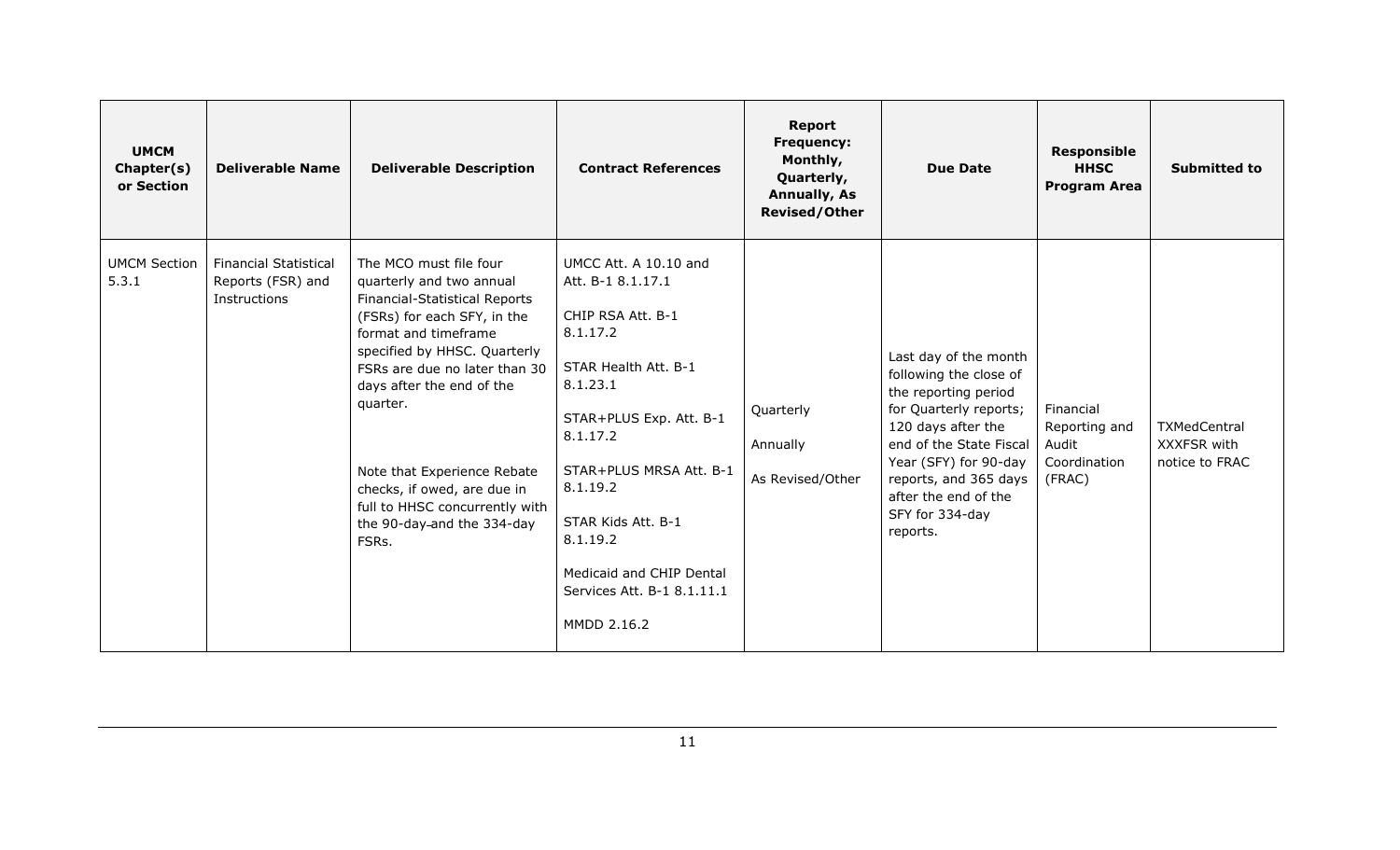| <b>UMCM</b><br>Chapter(s)<br>or Section         | <b>Deliverable Name</b>     | <b>Deliverable Description</b>                                                                                                                                                                                                                                                                                                                                                                                                                                                                                                                                                                         | <b>Contract References</b>                                                                                                                                                                                                                                                               | <b>Report</b><br><b>Frequency:</b><br>Monthly,<br>Quarterly,<br><b>Annually, As</b><br><b>Revised/Other</b> | <b>Due Date</b>                                                                                                                                                                                                                                                                                      | <b>Responsible</b><br><b>HHSC</b><br><b>Program Area</b>      | <b>Submitted to</b>                                    |
|-------------------------------------------------|-----------------------------|--------------------------------------------------------------------------------------------------------------------------------------------------------------------------------------------------------------------------------------------------------------------------------------------------------------------------------------------------------------------------------------------------------------------------------------------------------------------------------------------------------------------------------------------------------------------------------------------------------|------------------------------------------------------------------------------------------------------------------------------------------------------------------------------------------------------------------------------------------------------------------------------------------|-------------------------------------------------------------------------------------------------------------|------------------------------------------------------------------------------------------------------------------------------------------------------------------------------------------------------------------------------------------------------------------------------------------------------|---------------------------------------------------------------|--------------------------------------------------------|
| <b>UMCM</b><br>Chapters<br>5.3.2 and<br>5.3.2.1 | MCO Disclosure<br>Statement | The MCO Disclosure<br>Statement provides HHSC<br>with important, regularly<br>updated information about<br>the MCO, its owner, etc.<br>The MCO must file:<br>1. a MCO Disclosure<br>Statement prior to the start of<br>Operations;<br>2. an updated MCO Disclosure<br>Statement no later than<br>September 1st of each<br>Contract Year; and<br>3. a "change notification"<br>abbreviated version of the<br>report, no later than 30 days<br>after any of the following<br>events:<br>a. entering into, renewing,<br>modifying, or terminating a<br>relationship/contract with an<br>affiliated party; | UMCC Att. B-1 8.1.17.1<br>CHIP RSA Att. B-1<br>8.1.17.2<br>STAR Health Att. B-1<br>8.1.23.1<br>STAR+PLUS Exp. Att. B-1<br>8.1.17.2<br>STAR+PLUS MRSA Att. B-1<br>8.1.19.2<br>STAR Kids Att. B-1<br>8.1.19.2<br>Medicaid and CHIP Dental<br>Services Att. B-1 8.1.11.1<br>MMDD 2.16.4.6.1 | Annually<br>As Revised/Other                                                                                | Initial report due<br>during<br>Implementation<br>Phase, by no later<br>than 30 days prior to<br>the contract's<br>operational start date.<br>Full annual report due<br>every September 1.<br>"As occurs" change<br>notification<br>abbreviated report<br>due within 30 days<br>after events listed. | Financial<br>Reporting and<br>Audit<br>Coordination<br>(FRAC) | <b>TXMedCentral</b><br>XXXDELIV with<br>notice to FRAC |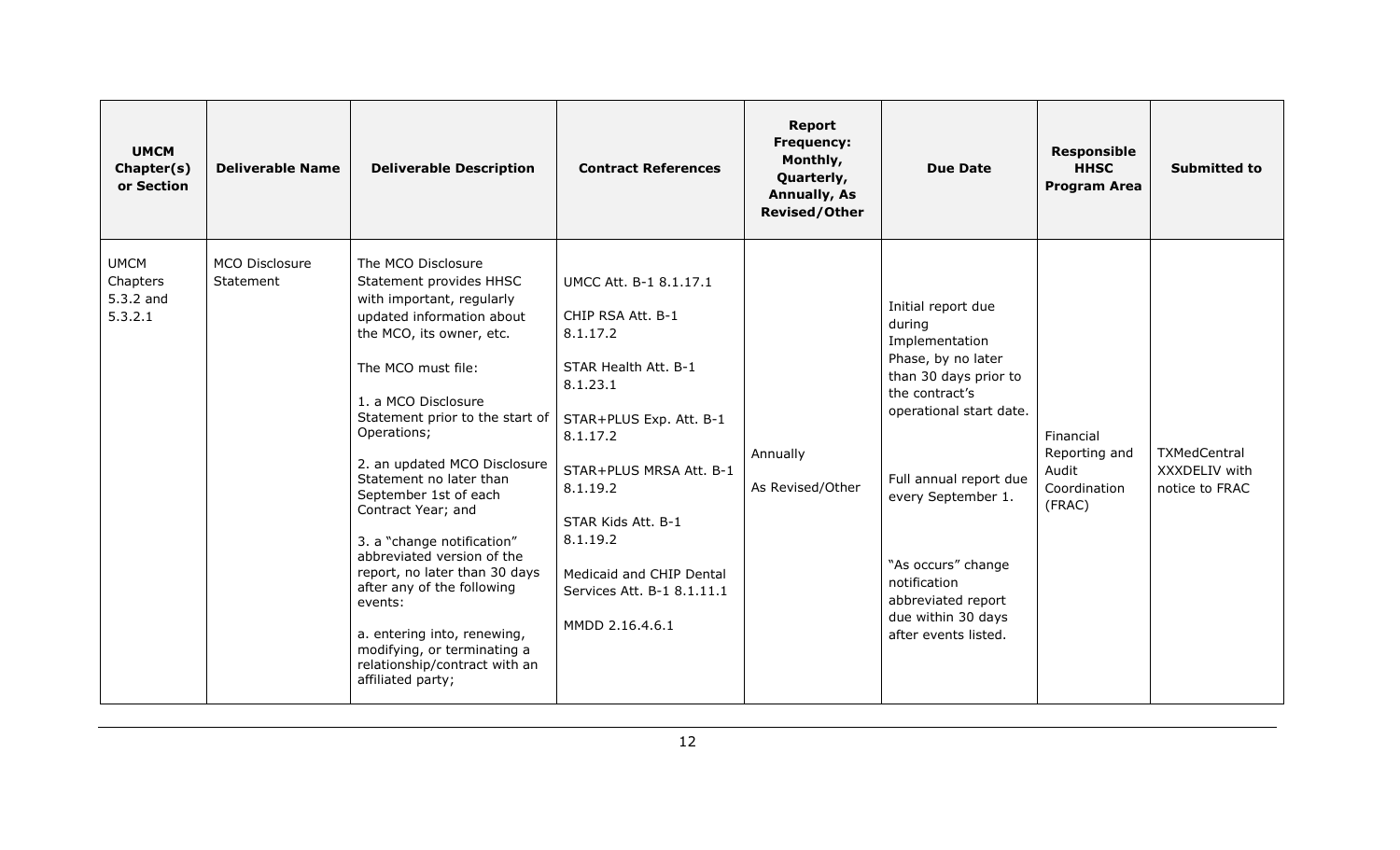| <b>UMCM</b><br>Chapter(s)<br>or Section | <b>Deliverable Name</b> | <b>Deliverable Description</b>                                                                                                                                                 | <b>Contract References</b> | Report<br><b>Frequency:</b><br>Monthly,<br>Quarterly,<br><b>Annually, As</b><br><b>Revised/Other</b> | <b>Due Date</b> | Responsible<br><b>HHSC</b><br><b>Program Area</b> | <b>Submitted to</b> |
|-----------------------------------------|-------------------------|--------------------------------------------------------------------------------------------------------------------------------------------------------------------------------|----------------------------|------------------------------------------------------------------------------------------------------|-----------------|---------------------------------------------------|---------------------|
|                                         |                         | b. after any change in control,<br>ownership, or affiliations; or,<br>c. after any material change<br>in, or need for addition to, the<br>information previously<br>disclosed. |                            |                                                                                                      |                 |                                                   |                     |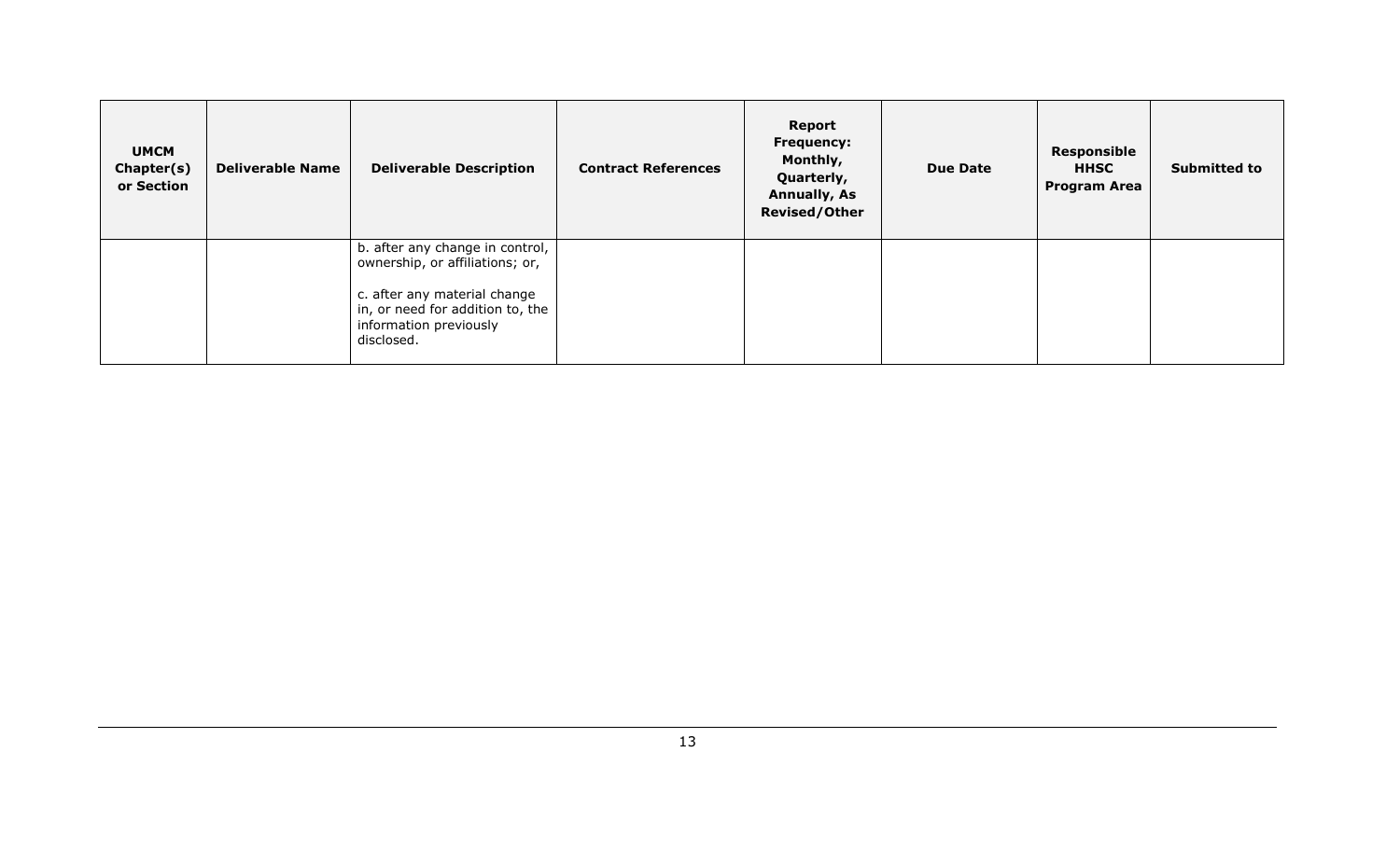| <b>UMCM</b><br>Chapter(s)<br>or Section                                       | <b>Deliverable Name</b>                  | <b>Deliverable Description</b>                                                                                                                                                                                                                                                                                                                                                                                                           | <b>Contract References</b>                                                                                                                                                                                                                                                             | Report<br><b>Frequency:</b><br>Monthly,<br>Quarterly,<br><b>Annually, As</b><br><b>Revised/Other</b> | <b>Due Date</b>                                                       | <b>Responsible</b><br><b>HHSC</b><br><b>Program Area</b> | <b>Submitted to</b>                                                                              |
|-------------------------------------------------------------------------------|------------------------------------------|------------------------------------------------------------------------------------------------------------------------------------------------------------------------------------------------------------------------------------------------------------------------------------------------------------------------------------------------------------------------------------------------------------------------------------------|----------------------------------------------------------------------------------------------------------------------------------------------------------------------------------------------------------------------------------------------------------------------------------------|------------------------------------------------------------------------------------------------------|-----------------------------------------------------------------------|----------------------------------------------------------|--------------------------------------------------------------------------------------------------|
| <b>UMCM</b><br>Chapters<br>5.3.4.1,<br>5.3.4.2,<br>$5.3.4.3$ , and<br>5.3.4.4 | Third Party<br>Recovery (TPR)<br>Reports | The MCO must file Third Party<br>Liability and Recovery<br>(TPL/TPR) Reports in<br>accordance with the specific<br>requirements as stated in<br>UMCM Chapters 5.3.4.1 and<br>5.3.4.3.<br>MCOs must submit TPL/TPR<br>reports quarterly. The reports<br>must include total dollars cost<br>avoided and total dollars<br>recovered from third party<br>payers through the MCO's<br>coordination of benefits<br>efforts during the quarter. | UMCC Att. B-1 8.1.17.1<br>CHIP RSA Att. B-1<br>8.1.17.2<br>STAR Health Att. B-1<br>8.1.23.1<br>STAR+PLUS Exp. Att. B-1<br>8.1.17.2<br>STAR+PLUS MRSA Att. B-1<br>8.1.19.2<br>STAR Kids Att. B-1<br>8.1.19.2<br>Medicaid and CHIP Dental<br>Services Att. B-1 8.1.11.1<br>MMDD 5.1.13.1 | Quarterly                                                                                            | Last day of the month<br>following the end of<br>the reporting period | Third Party<br>Liability and<br>Recoveries<br>(TPL/TPR)  | TXMedCentral<br>XXXDELIV with<br>notice to TPR at<br><b>TPL ManagedCare</b><br>@hhsc.state.tx.us |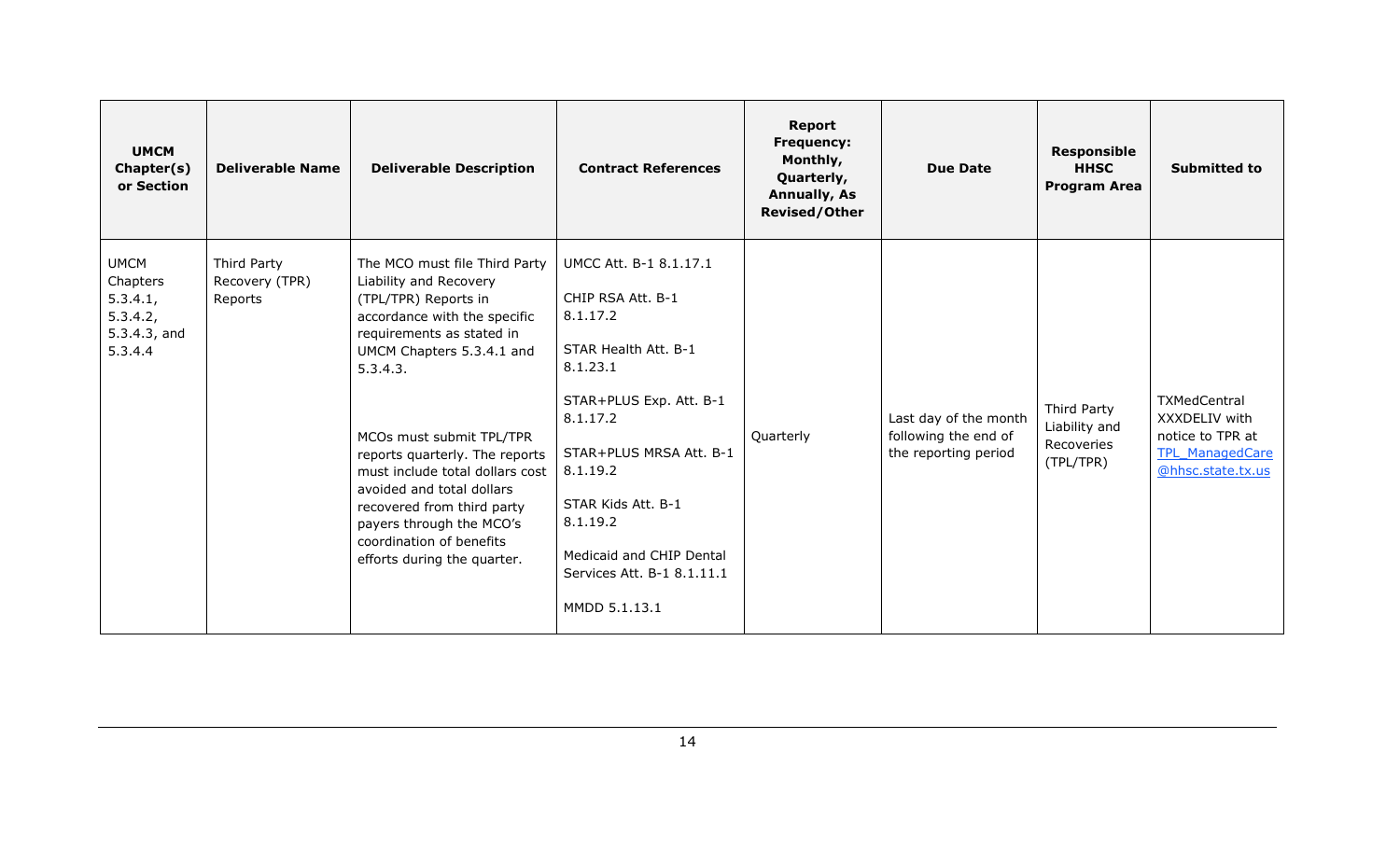| <b>UMCM</b><br>Chapter(s)<br>or Section | <b>Deliverable Name</b>                      | <b>Deliverable Description</b>                                                                                                                                                                                                        | <b>Contract References</b>                                                                                                                                                                                                                                                             | <b>Report</b><br>Frequency:<br>Monthly,<br>Quarterly,<br><b>Annually, As</b><br><b>Revised/Other</b> | <b>Due Date</b>                               | <b>Responsible</b><br><b>HHSC</b><br><b>Program Area</b> | <b>Submitted to</b>                                                                             |
|-----------------------------------------|----------------------------------------------|---------------------------------------------------------------------------------------------------------------------------------------------------------------------------------------------------------------------------------------|----------------------------------------------------------------------------------------------------------------------------------------------------------------------------------------------------------------------------------------------------------------------------------------|------------------------------------------------------------------------------------------------------|-----------------------------------------------|----------------------------------------------------------|-------------------------------------------------------------------------------------------------|
| <b>UMCM</b><br>Chapter<br>5.3.4.5       | Third Party<br>Recovery MCO<br>Referral Form | When there is a difference in<br>the other insurance<br>information between the MCO<br>system and the TPR Client<br>File, complete the TPR MCO<br>Referral Form and submit<br>monthly in accordance with<br>the UMCM Chapter 5.3.4.5. | UMCC Att. B-1 8.1.17.1<br>CHIP RSA Att. B-1<br>8.1.17.2<br>STAR Health Att. B-1<br>8.1.23.1<br>STAR+PLUS Exp. Att. B-1<br>8.1.17.2<br>STAR+PLUS MRSA Att. B-1<br>8.1.19.2<br>STAR Kids Att. B-1<br>8.1.19.2<br>Medicaid and CHIP Dental<br>Services Att. B-1 8.1.11.1<br>MMDD 5.1.13.1 | Monthly                                                                                              | 15 <sup>th</sup> Business Day of<br>the month | Third Party<br>Liability and<br>Recoveries<br>(TPL/TPR)  | TXMedCentral<br>XXXGENL with<br>notice to TPR at<br><b>TPL ManagedCare</b><br>@hhsc.state.tx.us |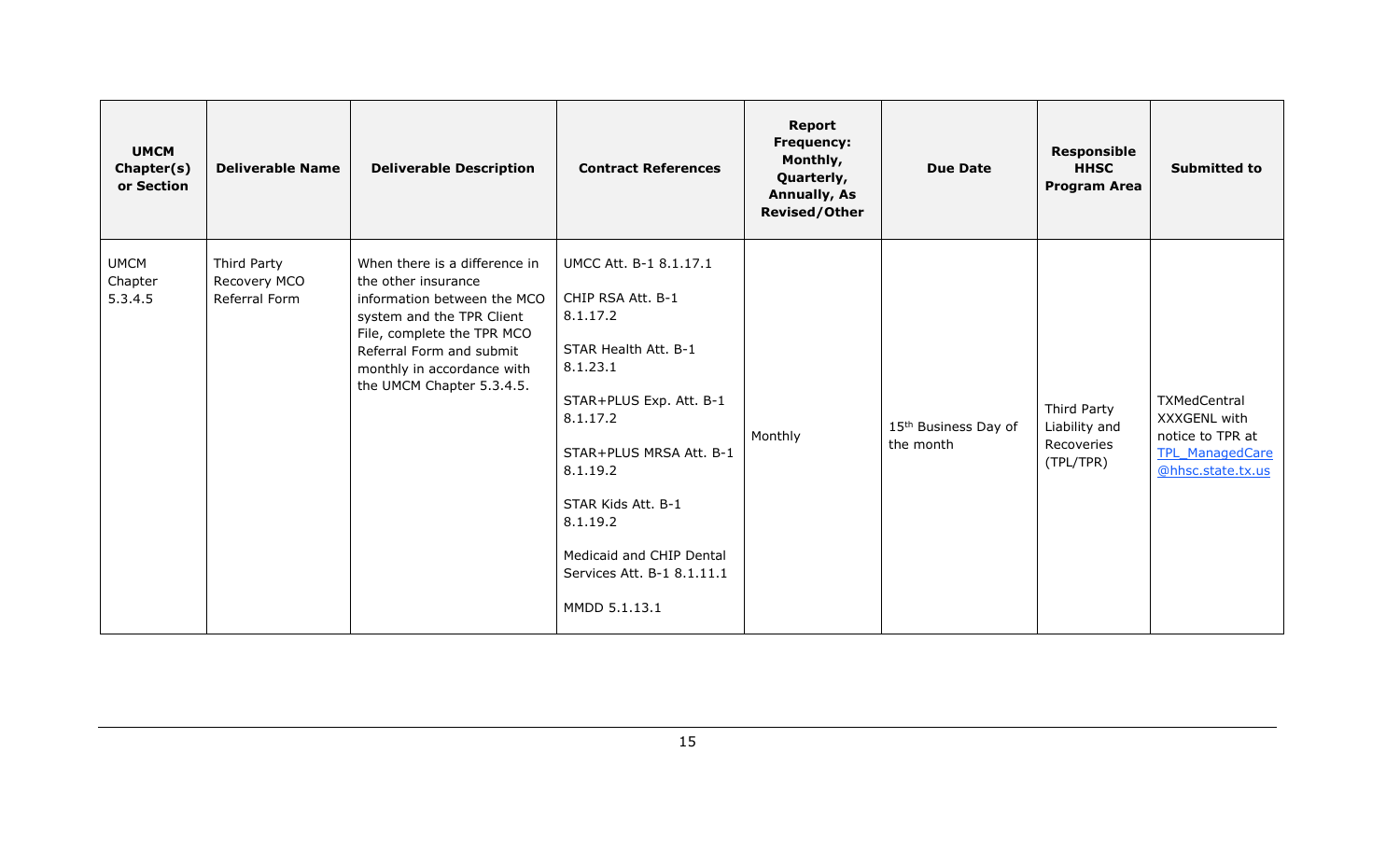| <b>UMCM</b><br>Chapter(s)<br>or Section | <b>Deliverable Name</b>                | <b>Deliverable Description</b>                                                                                                                                        | <b>Contract References</b>                                                                                                                                                                                                                                                                 | <b>Report</b><br>Frequency:<br>Monthly,<br>Quarterly,<br><b>Annually, As</b><br><b>Revised/Other</b> | <b>Due Date</b>                                | <b>Responsible</b><br><b>HHSC</b><br><b>Program Area</b> | <b>Submitted to</b>                                                                             |
|-----------------------------------------|----------------------------------------|-----------------------------------------------------------------------------------------------------------------------------------------------------------------------|--------------------------------------------------------------------------------------------------------------------------------------------------------------------------------------------------------------------------------------------------------------------------------------------|------------------------------------------------------------------------------------------------------|------------------------------------------------|----------------------------------------------------------|-------------------------------------------------------------------------------------------------|
| <b>UMCM</b><br>Chapter<br>5.3.4.6       | TPR MCO<br><b>Billing/Posting File</b> | The Billing/Posting file is a list<br>of all of the claims the MCO<br>has billed to a third party for<br>recovery of a Medicaid paid<br>claim for the previous month. | UMCC Att. B-1 8.2.8 and<br>8.4.3<br>CHIP RSA Att. B-1 8.1.21<br>STAR Health Att. B-1<br>8.1.34<br>STAR+PLUS Exp. Att. B-1<br>8.1.29<br>STAR+PLUS MRSA Att. B-1<br>8.1.31<br>STAR Kids Att. B-1 8.1.31<br>Medicaid and CHIP Dental<br>Services Att. B-1 8.2.6 and<br>8.3.3<br>MMDD 5.1.13.1 | Monthly                                                                                              | 10 <sup>th</sup> Calendar Day of<br>each month | Third Party<br>Liability and<br>Recoveries<br>(TPL/TPR)  | TXMedCentral<br>XXXGENL with<br>notice to TPR at<br><b>TPL ManagedCare</b><br>@hhsc.state.tx.us |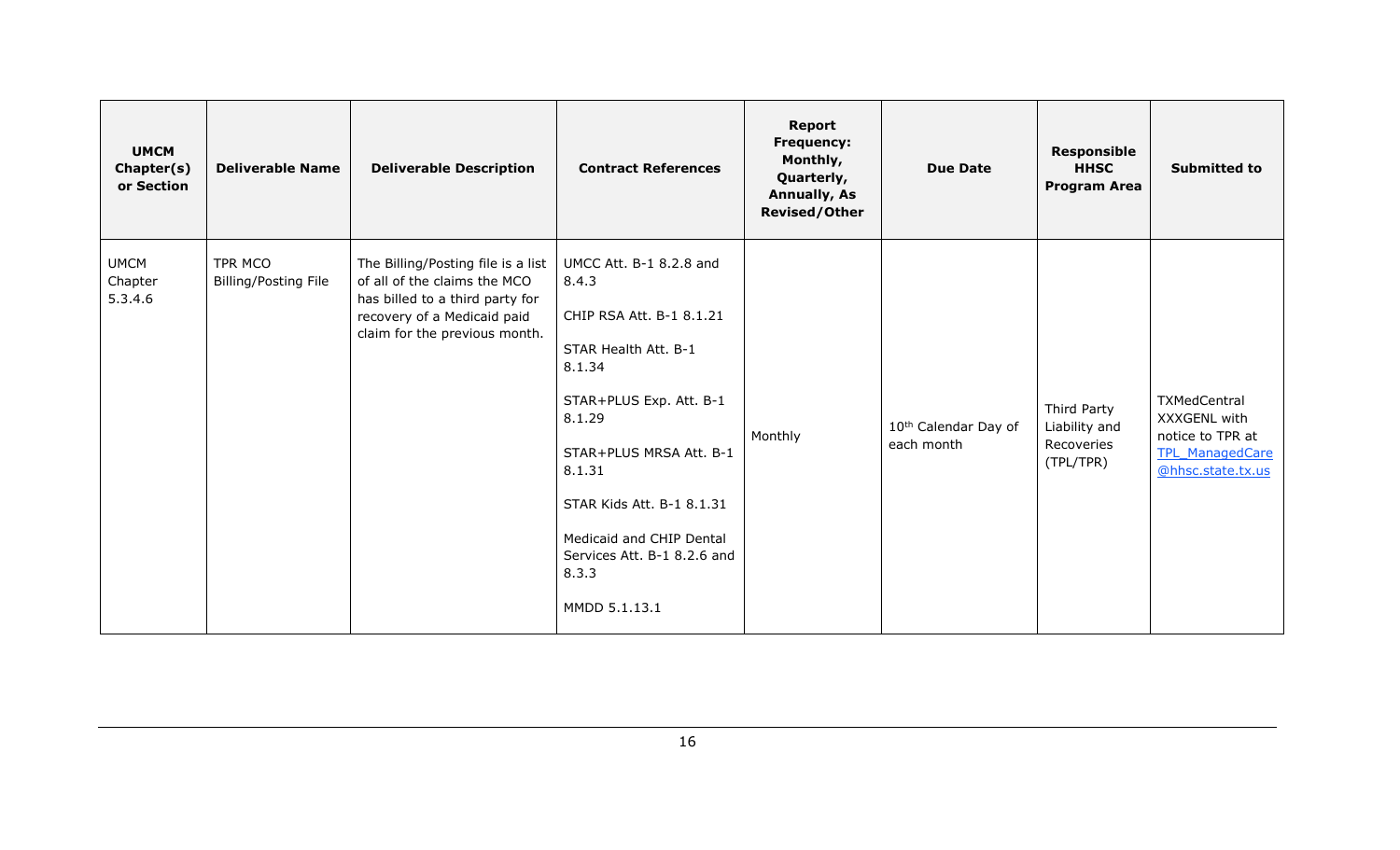| <b>UMCM</b><br>Chapter(s)<br>or Section | <b>Deliverable Name</b> | <b>Deliverable Description</b>                                                                                                                                                      | <b>Contract References</b>                                                                                                                                                                                                                                                                   | <b>Report</b><br>Frequency:<br>Monthly,<br>Quarterly,<br><b>Annually, As</b><br><b>Revised/Other</b> | <b>Due Date</b> | <b>Responsible</b><br><b>HHSC</b><br><b>Program Area</b> | <b>Submitted to</b>                                                                                       |
|-----------------------------------------|-------------------------|-------------------------------------------------------------------------------------------------------------------------------------------------------------------------------------|----------------------------------------------------------------------------------------------------------------------------------------------------------------------------------------------------------------------------------------------------------------------------------------------|------------------------------------------------------------------------------------------------------|-----------------|----------------------------------------------------------|-----------------------------------------------------------------------------------------------------------|
| <b>UMCM</b><br>Chapter<br>5.3.4.7       | TPL MCO Action<br>Plan  | The MCOs/DMOs are<br>responsible for establishing a<br>plan and process for avoiding<br>and recovering cost for<br>services that should have<br>been paid through a third<br>party. | UMCC Att. B-1 8.2.8 and<br>8.4.3<br>CHIP RSA Att. B-1 8.1.21<br>STAR Health Att. B-1<br>8.1.34<br>STAR+PLUS Exp. Att. B-1<br>8.1.29<br>STAR+PLUS MRSA Att. B-1<br>8.1.31<br>STAR Kids Att. B-1 8.1.31<br>Medicaid and CHIP Dental<br>Services Att. B-1 8.2.6 and<br>8.3.3<br>MMDD 5.1.13.1.3 | Annually                                                                                             | September 1st   | Third Party<br>Liability and<br>Recoveries<br>(TPL/TPR)  | Third Party<br>Liability and<br>Recoveries<br>(TPL/TPR) at<br><b>TPL ManagedCare</b><br>@hhsc.state.tx.us |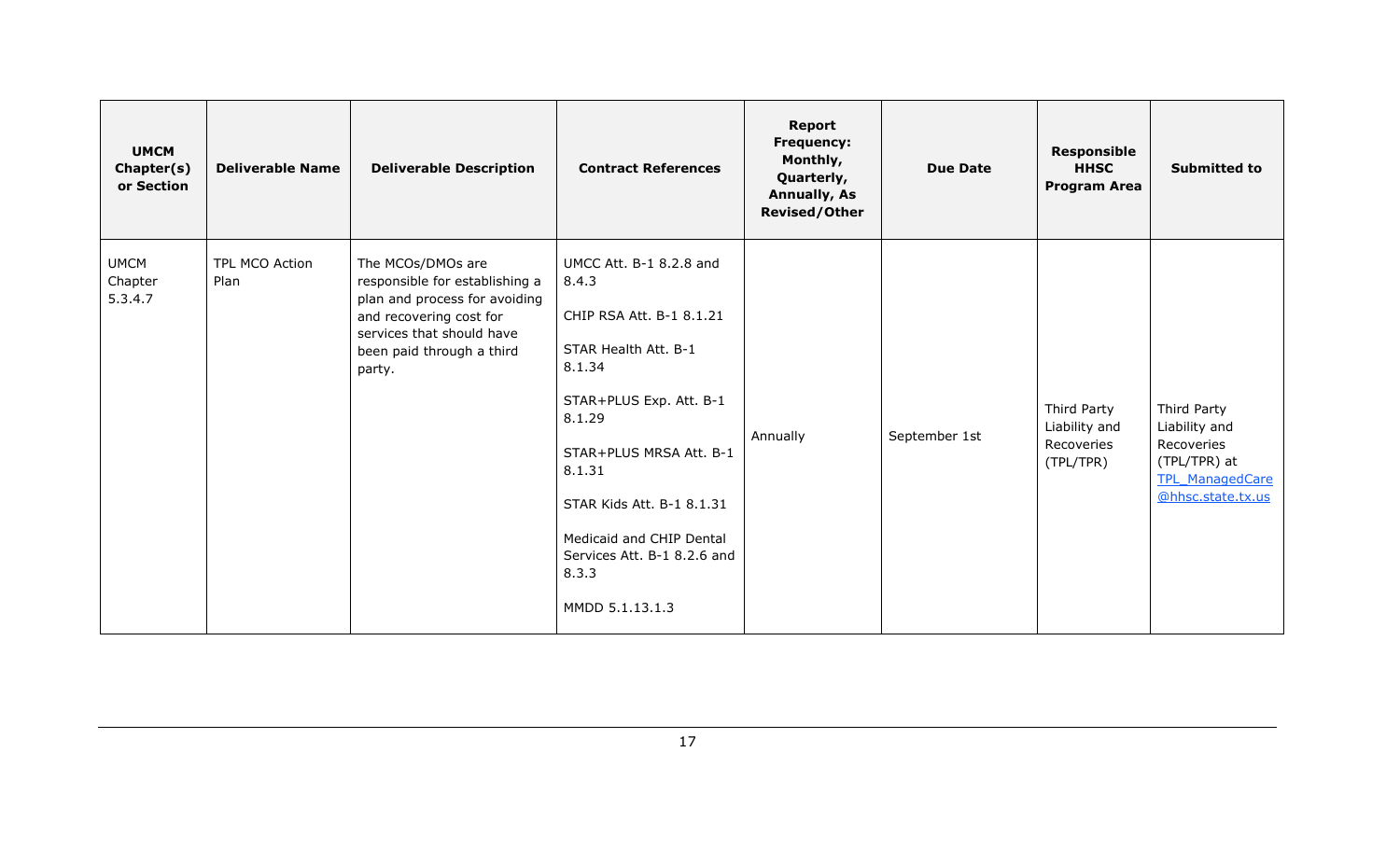| <b>UMCM</b><br>Chapter(s)<br>or Section | <b>Deliverable Name</b>                               | <b>Deliverable Description</b>                                                                                                                                   | <b>Contract References</b>                                                                                                                                                                                                                                                                 | Report<br>Frequency:<br>Monthly,<br>Quarterly,<br><b>Annually, As</b><br><b>Revised/Other</b> | <b>Due Date</b>                                                        | <b>Responsible</b><br><b>HHSC</b><br><b>Program Area</b> | <b>Submitted to</b>                                                                             |
|-----------------------------------------|-------------------------------------------------------|------------------------------------------------------------------------------------------------------------------------------------------------------------------|--------------------------------------------------------------------------------------------------------------------------------------------------------------------------------------------------------------------------------------------------------------------------------------------|-----------------------------------------------------------------------------------------------|------------------------------------------------------------------------|----------------------------------------------------------|-------------------------------------------------------------------------------------------------|
| <b>UMCM</b><br>Chapter<br>5.3.4.8       | Third Party Liability<br>(TPL) MCO<br>Pharmacy Report | Each MCO must complete and<br>submit the requested TPL<br>MCO Pharmacy Report in<br>accordance with the<br>instructions provided in the<br>UMCM Chapter 5.3.4.8. | UMCC Att. B-1 8.2.8 and<br>8.4.3<br>CHIP RSA Att. B-1 8.1.21<br>STAR Health Att. B-1<br>8.1.34<br>STAR+PLUS Exp. Att. B-1<br>8.1.29<br>STAR+PLUS MRSA Att. B-1<br>8.1.31<br>STAR Kids Att. B-1 8.1.31<br>Medicaid and CHIP Dental<br>Services Att. B-1 8.2.6 and<br>8.3.3<br>MMDD 5.1.13.1 | Quarterly                                                                                     | Last day of the month<br>following the end of<br>the reporting period. | Third Party<br>Liability and<br>Recoveries<br>(TPL/TPR)  | TXMedCentral<br>XXXGENL with<br>notice to TPR at<br><b>TPL ManagedCare</b><br>@hhsc.state.tx.us |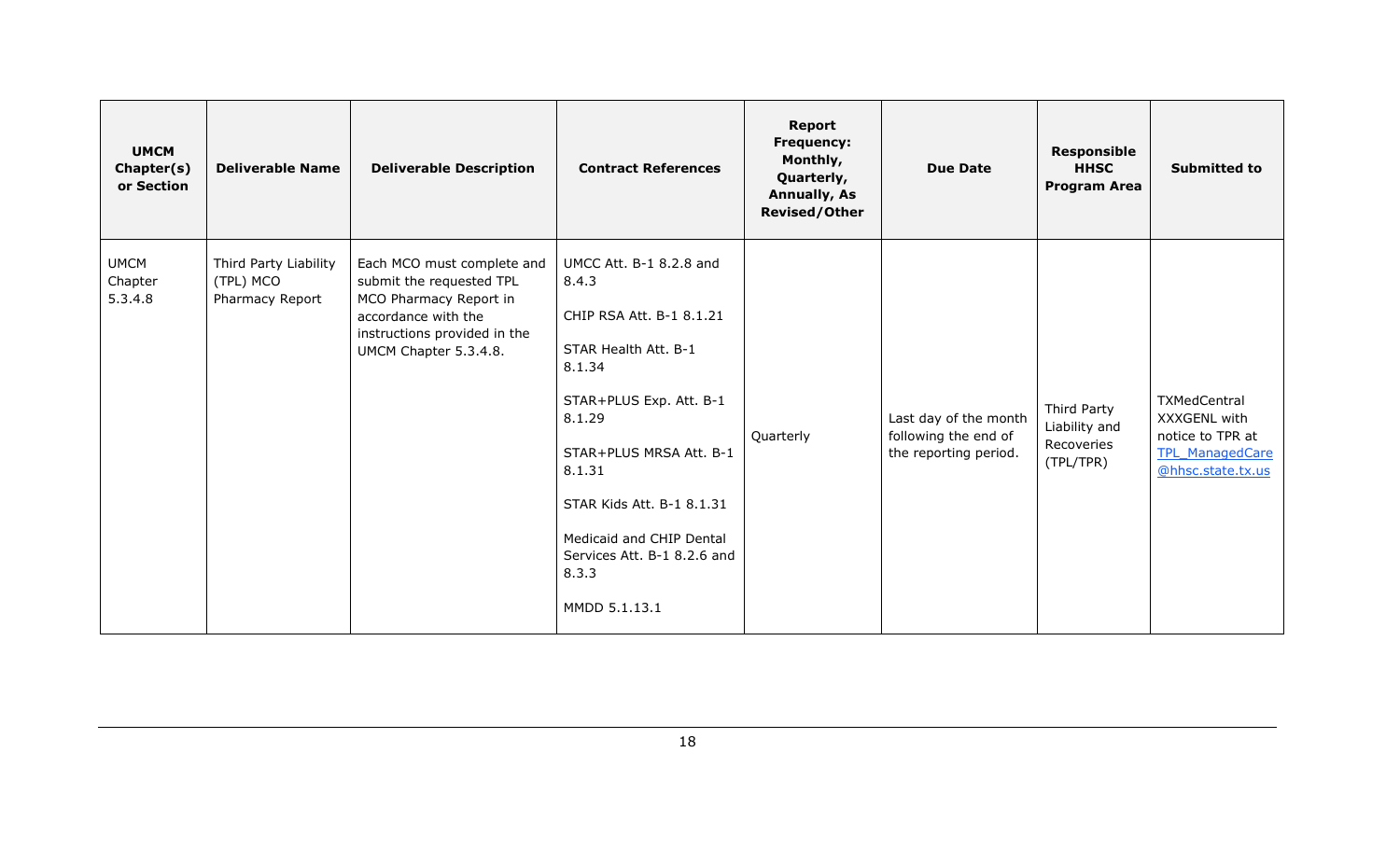| <b>UMCM</b><br>Chapter(s)<br>or Section | <b>Deliverable Name</b>                         | <b>Deliverable Description</b>                                                                                                                                                                          | <b>Contract References</b>                                                                                                                                                                                                                                                                 | Report<br>Frequency:<br>Monthly,<br>Quarterly,<br><b>Annually, As</b><br><b>Revised/Other</b> | <b>Due Date</b>                                | <b>Responsible</b><br><b>HHSC</b><br><b>Program Area</b> | <b>Submitted to</b>                                                                             |
|-----------------------------------------|-------------------------------------------------|---------------------------------------------------------------------------------------------------------------------------------------------------------------------------------------------------------|--------------------------------------------------------------------------------------------------------------------------------------------------------------------------------------------------------------------------------------------------------------------------------------------|-----------------------------------------------------------------------------------------------|------------------------------------------------|----------------------------------------------------------|-------------------------------------------------------------------------------------------------|
| <b>UMCM</b><br>Chapter<br>5.3.4.9       | TPR MCO Pharmacy<br><b>Billing/Posting File</b> | The Pharmacy Billing/Posting<br>file is a list of all of the<br>Pharmacy claims that MCO<br>has billed to a third party for<br>recovery of a Medicaid paid<br>Pharmacy claim for the<br>previous month. | UMCC Att. B-1 8.2.8 and<br>8.4.3<br>CHIP RSA Att. B-1 8.1.21<br>STAR Health Att. B-1<br>8.1.34<br>STAR+PLUS Exp. Att. B-1<br>8.1.29<br>STAR+PLUS MRSA Att. B-1<br>8.1.31<br>STAR Kids Att. B-1 8.1.31<br>Medicaid and CHIP Dental<br>Services Att. B-1 8.2.6 and<br>8.3.3<br>MMDD 5.1.13.1 | Monthly                                                                                       | 10 <sup>th</sup> calendar day of<br>each month | Third Party<br>Liability and<br>Recoveries<br>(TPL/TPR)  | TxMedCentral<br>XXXGENL with<br>notice to TPR at<br><b>TPL ManagedCare</b><br>@hhsc.state.tx.us |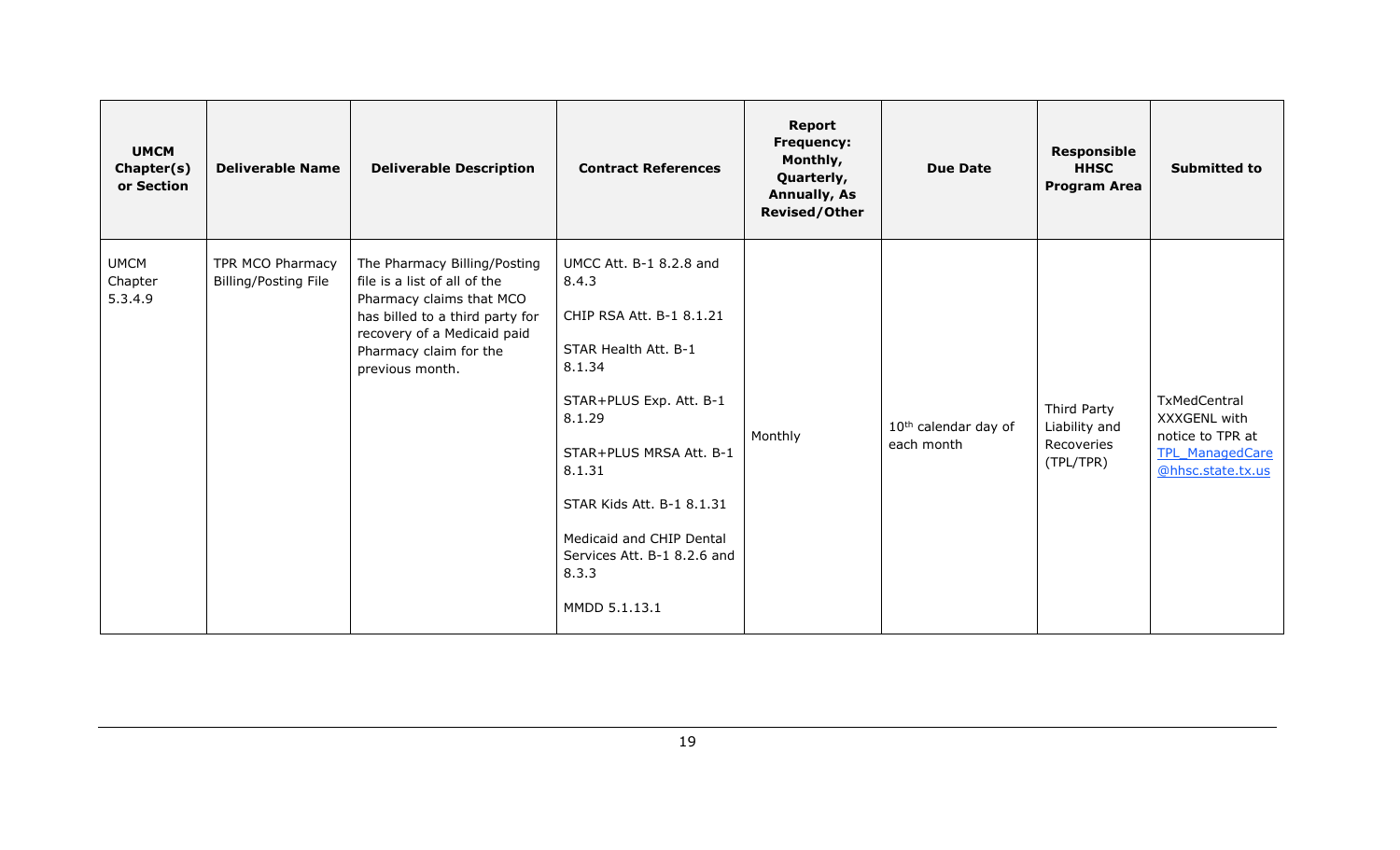| <b>UMCM</b><br>Chapter(s)<br>or Section | <b>Deliverable Name</b>                                      | <b>Deliverable Description</b>                                                                                                                                                                         | <b>Contract References</b>                                                                                                                                                                                                                                                                 | <b>Report</b><br><b>Frequency:</b><br>Monthly,<br>Quarterly,<br><b>Annually, As</b><br><b>Revised/Other</b> | <b>Due Date</b>                                                       | <b>Responsible</b><br><b>HHSC</b><br><b>Program Area</b> | <b>Submitted to</b>                                                                                                                                                                                                                              |
|-----------------------------------------|--------------------------------------------------------------|--------------------------------------------------------------------------------------------------------------------------------------------------------------------------------------------------------|--------------------------------------------------------------------------------------------------------------------------------------------------------------------------------------------------------------------------------------------------------------------------------------------|-------------------------------------------------------------------------------------------------------------|-----------------------------------------------------------------------|----------------------------------------------------------|--------------------------------------------------------------------------------------------------------------------------------------------------------------------------------------------------------------------------------------------------|
| <b>UMCM</b><br>Chapter<br>5.3.4.10      | <b>TPR Recovery</b><br>Payment<br>Submission<br>Requirements | The TPR Recovery Payment<br>Submission Requirements<br>chapter is the instructions<br>and process for submitting<br>recovery payments (tort and<br>non-tort) collected by the<br>MCOs and due to HHSC. | UMCC Att. B-1 8.2.8 and<br>8.4.3<br>CHIP RSA Att. B-1 8.1.21<br>STAR Health Att. B-1<br>8.1.34<br>STAR+PLUS Exp. Att. B-1<br>8.1.29<br>STAR+PLUS MRSA Att. B-1<br>8.1.31<br>STAR Kids Att. B-1 8.1.31<br>Medicaid and CHIP Dental<br>Services Att. B-1 8.2.6 and<br>8.3.3<br>MMDD 5.1.13.1 | Other                                                                                                       | Within 7 days of the<br>notification email sent<br>to TMHP as needed. | Third Party<br>Liability and<br>Recoveries<br>(TPL/TPR)  | Notification email<br>to:<br><b>TPL Tort.Subrogat</b><br>ion@tmhp.com<br>Payment and TPR<br>Recovery Payment<br>Submission Form<br>to:<br>TMHP TPL-Tort<br>Department<br>Attn: Tort<br>Receivables<br>PO Box 202948<br>Austin, TX 78720-<br>2948 |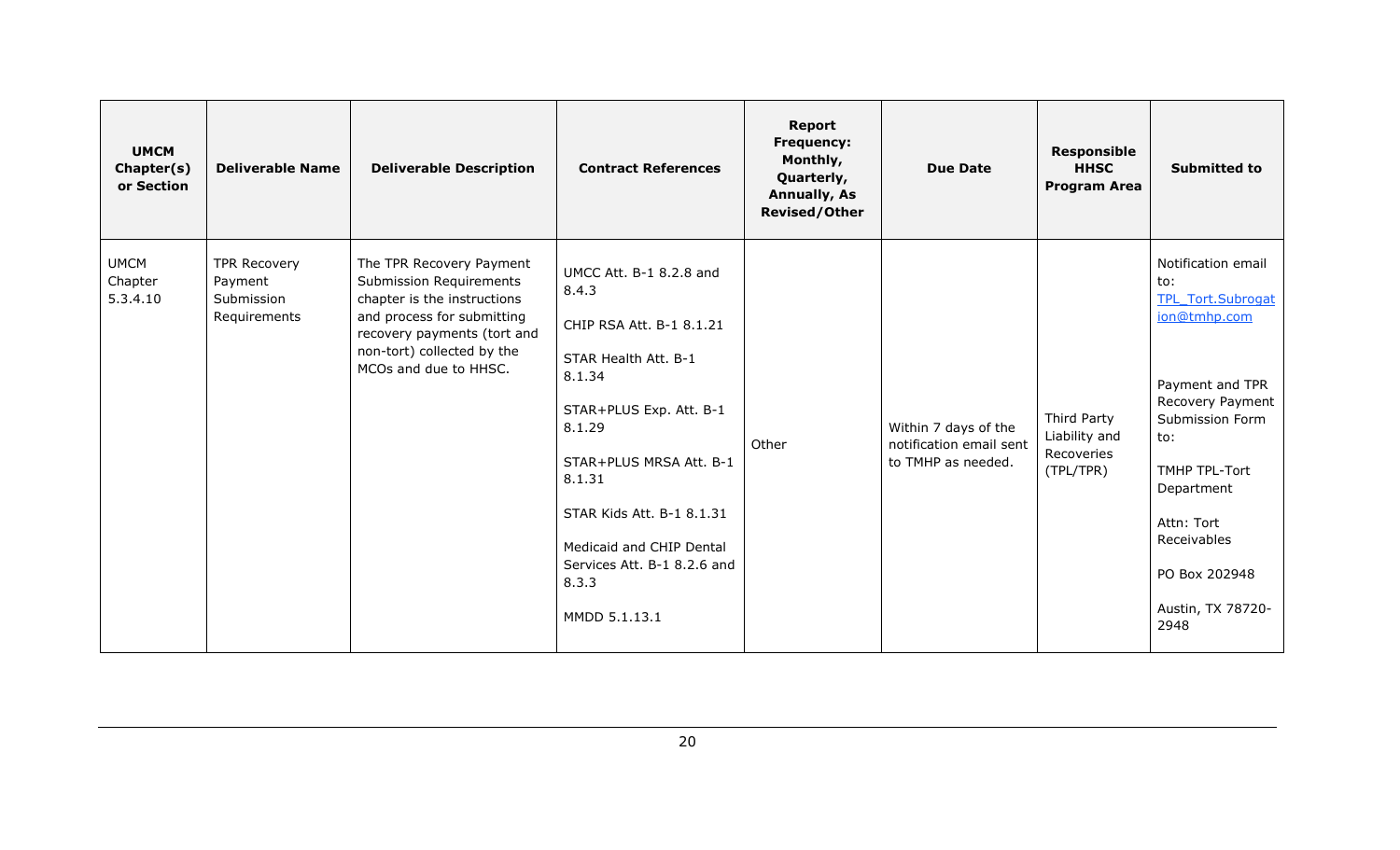| <b>UMCM</b><br>Chapter(s)<br>or Section                                      | <b>Deliverable Name</b>                                                       | <b>Deliverable Description</b>                                                                                                                                                                                                                                                                                                                                                         | <b>Contract References</b>                                                              | <b>Report</b><br><b>Frequency:</b><br>Monthly,<br>Quarterly,<br><b>Annually, As</b><br><b>Revised/Other</b> | <b>Due Date</b>                                                                    | <b>Responsible</b><br><b>HHSC</b><br><b>Program Area</b>      | <b>Submitted to</b>                                                                 |
|------------------------------------------------------------------------------|-------------------------------------------------------------------------------|----------------------------------------------------------------------------------------------------------------------------------------------------------------------------------------------------------------------------------------------------------------------------------------------------------------------------------------------------------------------------------------|-----------------------------------------------------------------------------------------|-------------------------------------------------------------------------------------------------------------|------------------------------------------------------------------------------------|---------------------------------------------------------------|-------------------------------------------------------------------------------------|
| <b>UMCM</b><br>Chapters<br>5.3.5.1<br>5.3.5.2,<br>$5.3.5.3$ , and<br>5.3.5.4 | Delivery<br>Supplemental<br>Payment (DSP)<br>Report - STAR and<br><b>CHIP</b> | The MCO must submit a<br>monthly CHIP Delivery<br>Supplemental Payment (DSP)<br>Report and a STAR DSP<br>Report that includes the data<br>elements specified by HHSC<br>in the format specified by<br>HHSC. The DSP Reports must<br>include only unduplicated<br>deliveries and only deliveries<br>for which the MCO has made<br>a payment, to either a<br>hospital or other provider. | UMCC Att. A 10.09, Att. B-<br>1 8.1.17.1<br>CHIP RSA Att. A 10.09,<br>Att. B-1 8.1.17.2 | Monthly                                                                                                     | COB on the first<br>Business Day of the<br>month following the<br>reporting period | Financial<br>Reporting and<br>Audit<br>Coordination<br>(FRAC) | CHIP:<br>TXMedCentral<br><b>XXXCHIP</b><br>STAR:<br>TXMedCentral<br><b>XXXDELIV</b> |
| <b>UMCM</b><br>Chapters<br>5.3.5.5 and<br>5.3.5.6                            | DSP Appeal Forms -<br><b>CHIP and Medicaid</b>                                | DSP Appeal Forms for CHIP<br>and Medicaid to provide<br>appeal documentation and<br>reason for appeal.                                                                                                                                                                                                                                                                                 | UMCC Att. A 10.09, Att. B-<br>18.1.17.1<br>CHIP RSA Att. A 10.09,<br>Att. B-1 8.1.17.2  | Other                                                                                                       | As Needed                                                                          | Financial<br>Reporting and<br>Audit<br>Coordination<br>(FRAC) | CHIP:<br>TXMedCentral<br><b>XXXCHIP</b><br>STAR:<br>TXMedCentral<br><b>XXXDELIV</b> |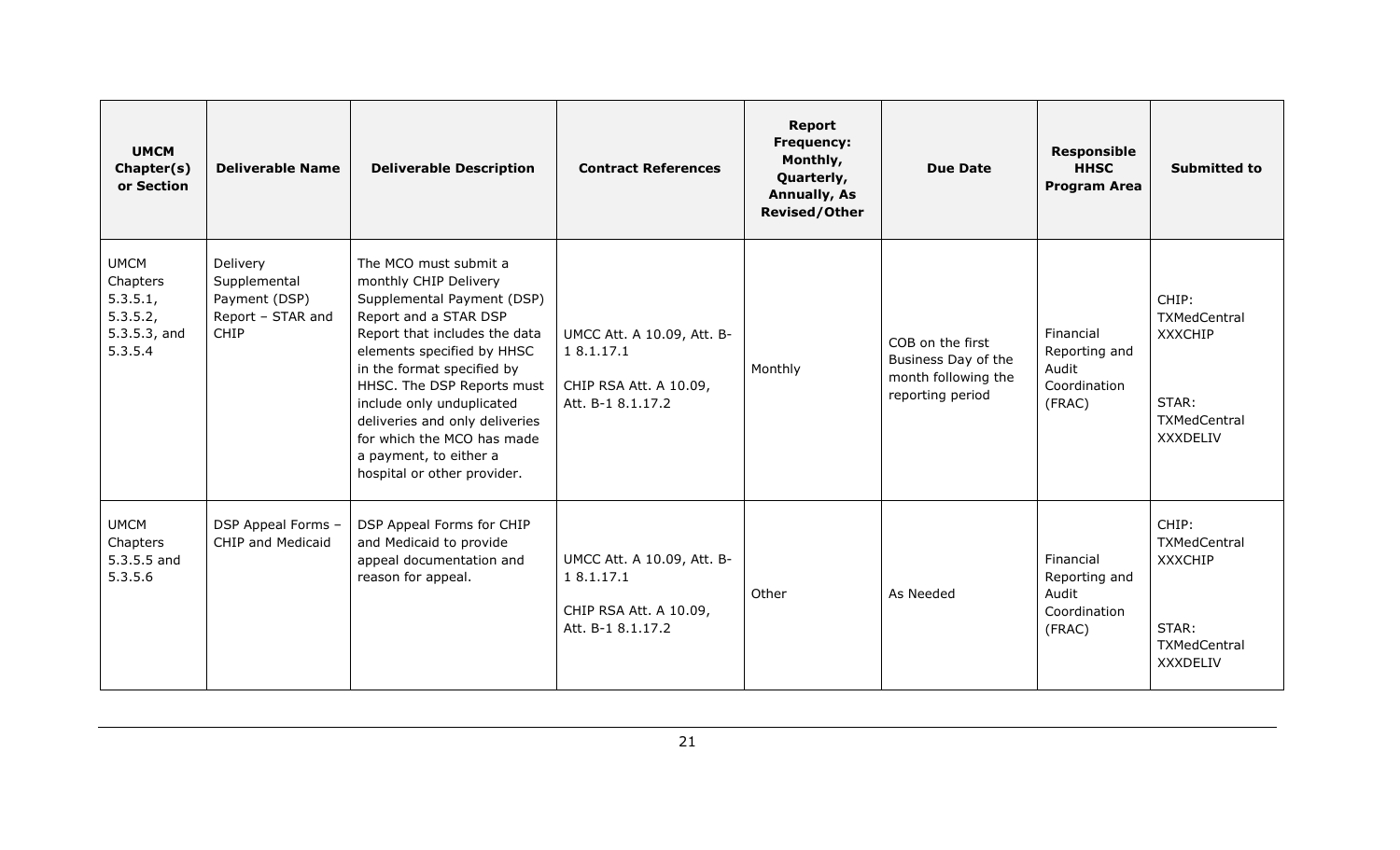| <b>UMCM</b><br>Chapter(s)<br>or Section             | <b>Deliverable Name</b>                        | <b>Deliverable Description</b>                                                                              | <b>Contract References</b>                                                                                                                                                                                                                                                                                                       | <b>Report</b><br><b>Frequency:</b><br>Monthly,<br>Quarterly,<br><b>Annually, As</b><br><b>Revised/Other</b> | <b>Due Date</b>                                                    | <b>Responsible</b><br><b>HHSC</b><br><b>Program Area</b> | <b>Submitted to</b>             |
|-----------------------------------------------------|------------------------------------------------|-------------------------------------------------------------------------------------------------------------|----------------------------------------------------------------------------------------------------------------------------------------------------------------------------------------------------------------------------------------------------------------------------------------------------------------------------------|-------------------------------------------------------------------------------------------------------------|--------------------------------------------------------------------|----------------------------------------------------------|---------------------------------|
| <b>UMCM</b><br>Chapters<br>5.3.10.1 and<br>5.3.10.2 | Data Certification<br>Form and<br>Instructions | In accordance with 42 CFR<br>Section 438.604 and<br>438.606, MCO must certify in<br>writing Encounter Data. | UMCC Att. B-1 8.1.18.1<br>CHIP RSA Att. B-1<br>8.1.18.1 & 8.1.20<br>STAR Health Att. B-1<br>8.1.26<br>STAR+PLUS Expansion Att.<br>B-1 8.1.18.1 & 8.1.20<br>STAR+PLUS MRSA Att. B-1<br>8.1.20.1 & 8.1.22<br>STAR Kids Att. B-1<br>8.1.20.1 & 8.1.22<br>Medicaid and CHIP Dental<br>Services Att. B-1 8.1.12.1<br><b>MMDD 2.18</b> | Monthly                                                                                                     | One certification form<br>concurrent with<br><b>Encounter Data</b> | Operations<br>Management<br>Claim<br>Administrator       | TxMedCentral<br><b>XXXDELIV</b> |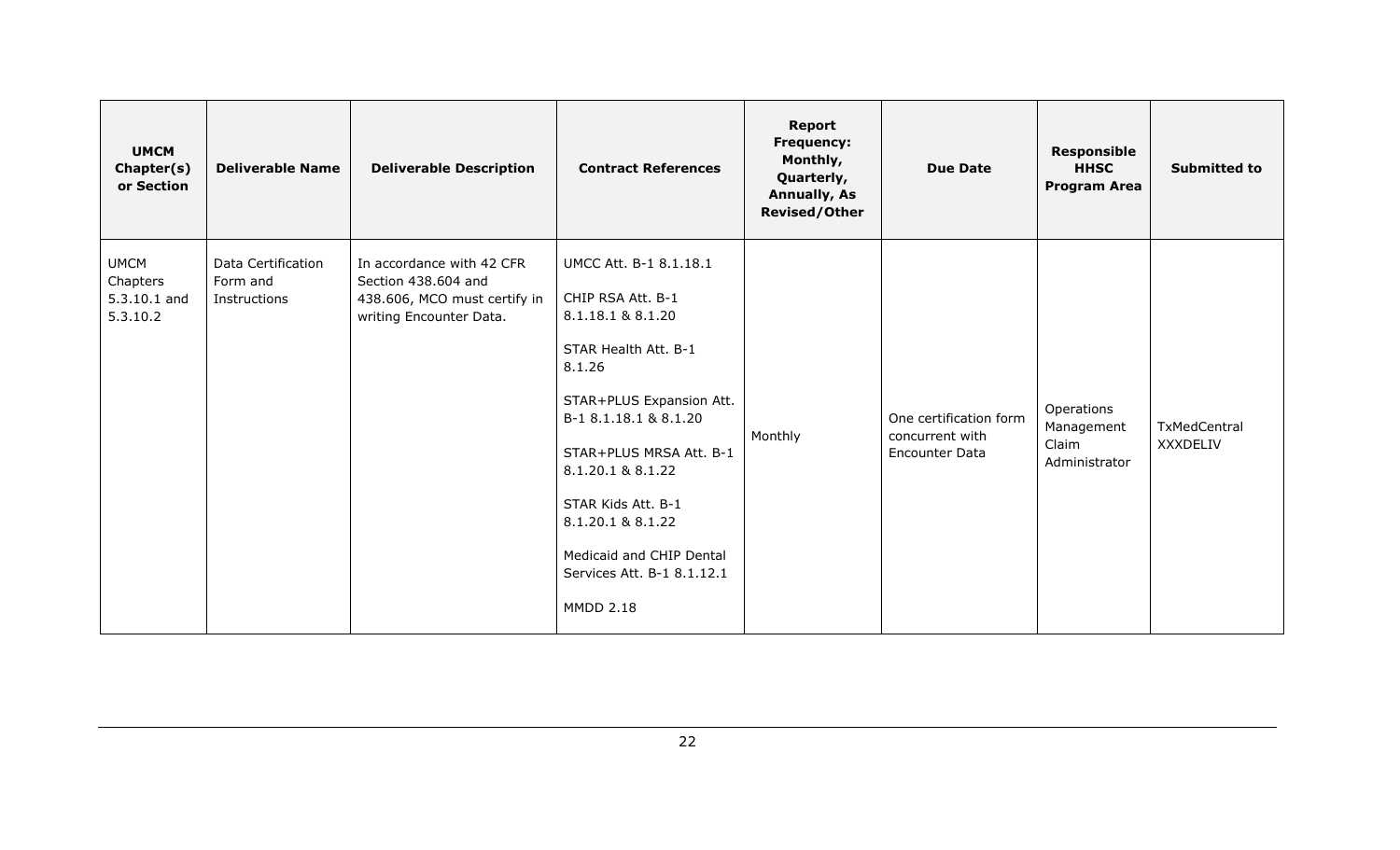| <b>UMCM</b><br>Chapter(s)<br>or Section             | <b>Deliverable Name</b>                       | <b>Deliverable Description</b>                                                                                                                  | <b>Contract References</b>                                                                                                                                                                                  | <b>Report</b><br><b>Frequency:</b><br>Monthly,<br>Quarterly,<br><b>Annually, As</b><br><b>Revised/Other</b> | <b>Due Date</b>                                                                                       | <b>Responsible</b><br><b>HHSC</b><br><b>Program Area</b>      | <b>Submitted to</b>                                             |
|-----------------------------------------------------|-----------------------------------------------|-------------------------------------------------------------------------------------------------------------------------------------------------|-------------------------------------------------------------------------------------------------------------------------------------------------------------------------------------------------------------|-------------------------------------------------------------------------------------------------------------|-------------------------------------------------------------------------------------------------------|---------------------------------------------------------------|-----------------------------------------------------------------|
| <b>UMCM</b><br>Chapters<br>5.3.13.1 and<br>5.3.13.2 | <b>MCO Medical Loss</b><br>Ratio (MLR) Report | The MCO must submit the<br>annual MLR Report Template<br>for each SFY in the format<br>and timeframe specified in<br>the UMCM Chapter 5.3.13.1. | UMCC Att. B-1 8.1.17.1<br>CHIP RSA Att. B-1<br>8.1.17.2<br>STAR Health Att. B-1<br>8.1.23.1<br>STAR+PLUS Exp. Att. B-1<br>8.1.17.2<br>STAR+PLUS MRSA Att. B-1<br>8.1.19.2<br>STAR Kids Att. B-1<br>8.1.19.2 | Annually                                                                                                    | Submitted with the<br>334-day reports                                                                 | Financial<br>Reporting and<br>Audit<br>Coordination<br>(FRAC) | TXMedCentral<br>XXXDELIV with<br>notification to<br><b>FRAC</b> |
| <b>UMCM</b><br>Chapters<br>5.3.13.3 and<br>5.3.13.4 | <b>MMP Medical Loss</b><br>Ratio (MLR) Report | The MMP must submit the<br>annual MLR Report Template<br>for each SFY in the format<br>and timeframe specified in<br>the UMCM Chapter 5.3.13.3. | Medicare-Medicaid Dual<br>Demonstration (MMDD)<br>4.3.1.7 Medical Loss Ratio<br>(MLR)                                                                                                                       | Annually                                                                                                    | Refer to Section II.C.<br><b>MLR Reporting</b><br>Schedule of the<br><b>UMCM Chapter</b><br>5.3.13.3. | Financial<br>Reporting and<br>Audit<br>Coordination<br>(FRAC) | TXMedCentral<br>XXXDELIV with<br>notification to<br><b>FRAC</b> |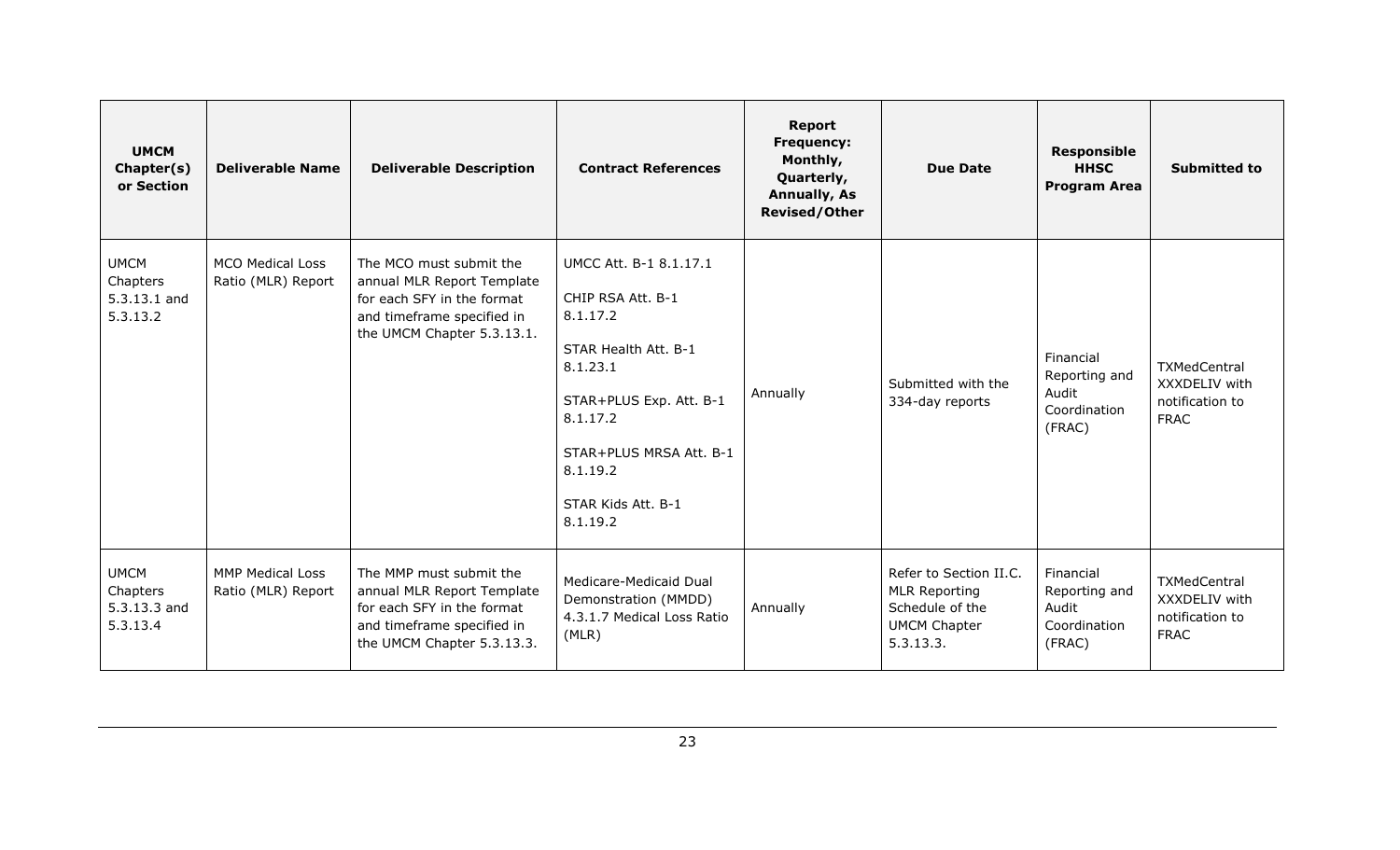| <b>UMCM</b><br>Chapter(s)<br>or Section | <b>Deliverable Name</b>                                | <b>Deliverable Description</b>                                                                                                                                                                                                                                                                                              | <b>Contract References</b>       | Report<br><b>Frequency:</b><br>Monthly,<br>Quarterly,<br>Annually, As<br><b>Revised/Other</b> | <b>Due Date</b>                                       | <b>Responsible</b><br><b>HHSC</b><br><b>Program Area</b> | <b>Submitted to</b>                  |
|-----------------------------------------|--------------------------------------------------------|-----------------------------------------------------------------------------------------------------------------------------------------------------------------------------------------------------------------------------------------------------------------------------------------------------------------------------|----------------------------------|-----------------------------------------------------------------------------------------------|-------------------------------------------------------|----------------------------------------------------------|--------------------------------------|
| <b>UMCM</b><br>Chapter<br>5.4.1.3       | STAR Health PCP<br><b>THSteps Enrollment</b><br>Report | The MCO must submit a<br>quarterly PCP Enrollment in<br>THSteps Report. The MCO<br>must include in its report the<br>number of PCPs enrolled in<br>Network, the number of<br>Network PCPs that are<br>enrolled as THSteps<br>providers, and the percentage<br>of Network PCPs that are<br>enrolled as THSteps<br>providers. | STAR Health Att. B-1<br>8.1.26.2 | Quarterly                                                                                     | 30 days after the<br>close of the reporting<br>period | Managed Care<br>Compliance<br>and Operations<br>(MCCO)   | <b>TXMedCentral</b><br><b>XXXDTS</b> |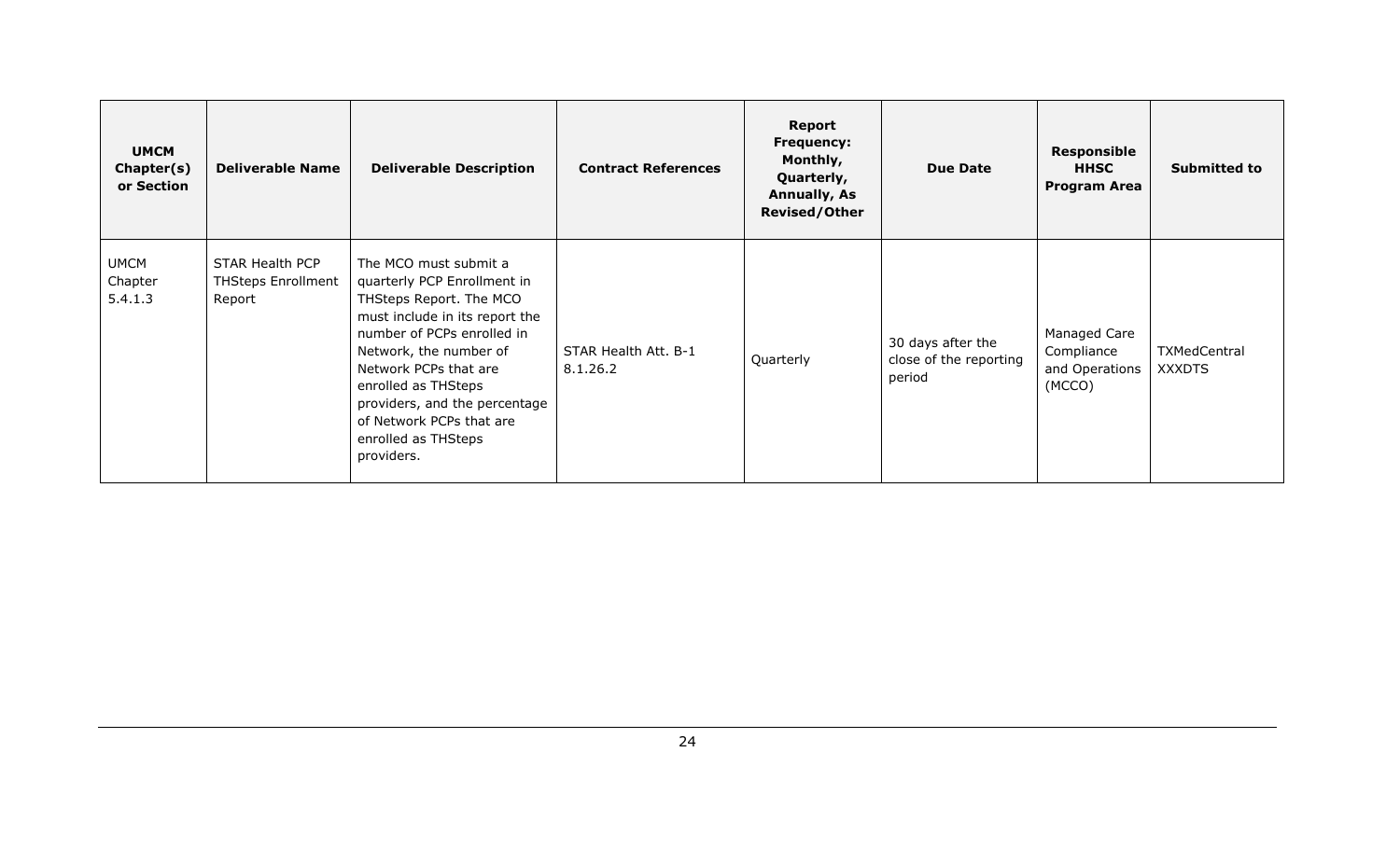| <b>UMCM</b><br>Chapter(s)<br>or Section | <b>Deliverable Name</b>                                | <b>Deliverable Description</b>                                                                                                                                                                                                                                                                                                                                                                                                                                                | <b>Contract References</b>       | Report<br><b>Frequency:</b><br>Monthly,<br>Quarterly,<br><b>Annually, As</b><br><b>Revised/Other</b> | <b>Due Date</b>                                       | <b>Responsible</b><br><b>HHSC</b><br><b>Program Area</b> | <b>Submitted to</b>           |
|-----------------------------------------|--------------------------------------------------------|-------------------------------------------------------------------------------------------------------------------------------------------------------------------------------------------------------------------------------------------------------------------------------------------------------------------------------------------------------------------------------------------------------------------------------------------------------------------------------|----------------------------------|------------------------------------------------------------------------------------------------------|-------------------------------------------------------|----------------------------------------------------------|-------------------------------|
| <b>UMCM</b><br>Chapter<br>5.4.1.4       | <b>STAR Health</b><br><b>Network Summary</b><br>Report | The MCO must submit a<br>quarterly Network Summary<br>Report. The MCO must<br>include in its report the<br>number of enrollees residing<br>in each county in the State,<br>and the number of contracted<br>and unduplicated providers,<br>by type, who are currently<br>practicing in each county in<br>the State. Provider types to<br>be included in the report as<br>well as the format to be used<br>are specified by HHSC in the<br>HHSC Uniform Managed Care<br>Manual. | STAR Health Att. B-1<br>8.1.26.2 | Quarterly                                                                                            | 30 days after the<br>close of the reporting<br>period | Managed Care<br>Compliance<br>and Operations<br>(MCCO)   | TXMedCentral<br><b>XXXDTS</b> |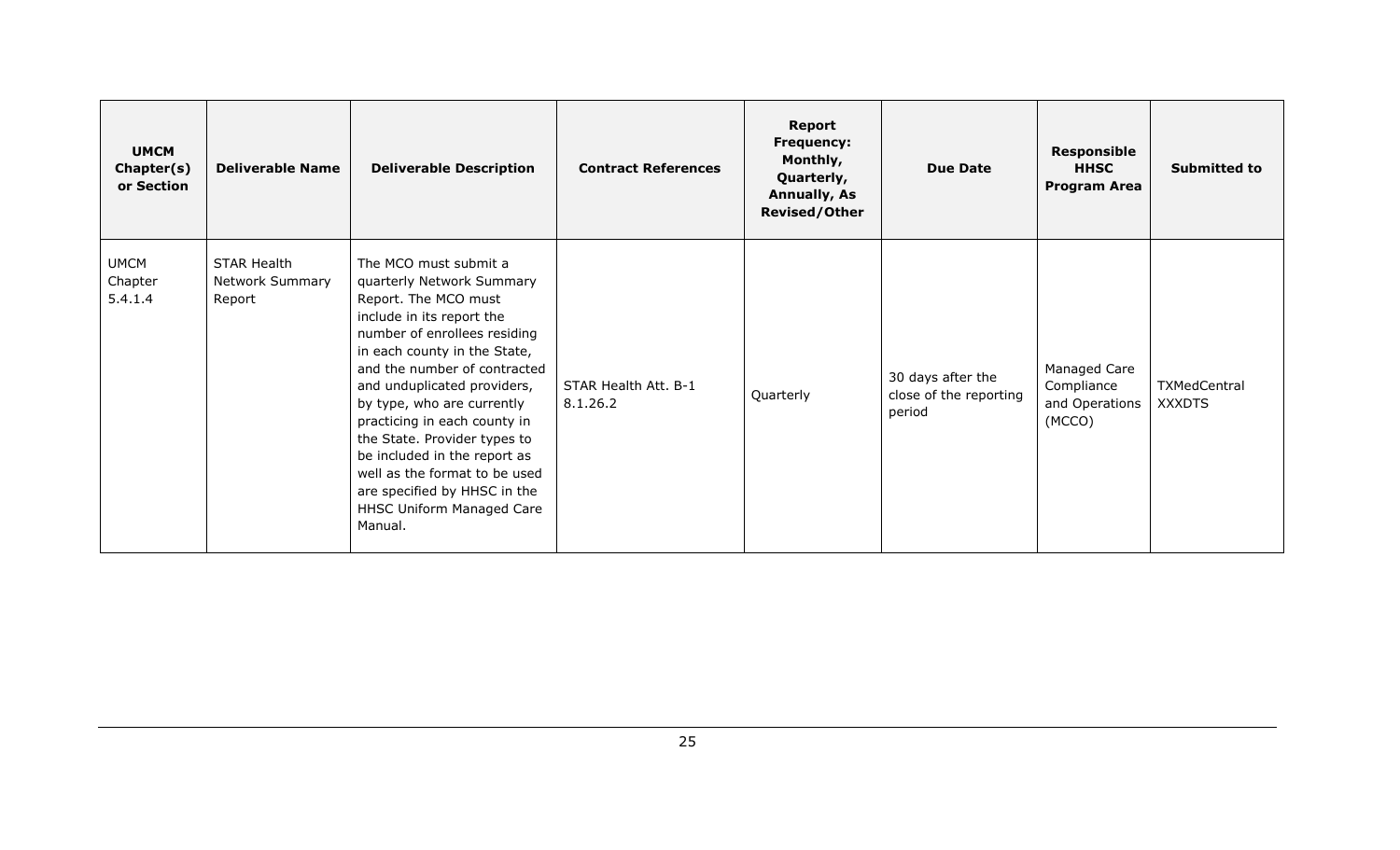| <b>UMCM</b><br>Chapter(s)<br>or Section | <b>Deliverable Name</b>                             | <b>Deliverable Description</b>                                                                           | <b>Contract References</b>                                                                                                                                                                                                                               | Report<br><b>Frequency:</b><br>Monthly,<br>Quarterly,<br><b>Annually, As</b><br><b>Revised/Other</b> | <b>Due Date</b> | <b>Responsible</b><br><b>HHSC</b><br><b>Program Area</b> | <b>Submitted to</b>           |
|-----------------------------------------|-----------------------------------------------------|----------------------------------------------------------------------------------------------------------|----------------------------------------------------------------------------------------------------------------------------------------------------------------------------------------------------------------------------------------------------------|------------------------------------------------------------------------------------------------------|-----------------|----------------------------------------------------------|-------------------------------|
| <b>UMCM</b><br>Chapter<br>5.4.1.10      | Provider Directory<br>Verification Survey<br>Report | The MCO must collect,<br>analyze, and submit survey<br>results as specified in UMCM<br>Chapter 5.4.1.10. | UMCC Att. B-1 8.1.3.3<br>CHIP RSA Att. B-1 8.1.3.3<br>STAR Health Att. B-1<br>8.1.3.3<br>STAR+PLUS Exp. Att. B-1<br>8.1.3.3<br>STAR+PLUS MRSA Att. B-1<br>8.1.3.3<br>STAR Kids Att. B-1 8.1.3.3<br>Medicaid and CHIP Dental<br>Services Att. B-1 8.1.4.4 | Annually                                                                                             | September 15    | Managed Care<br>Compliance<br>and Operations<br>(MCCO)   | TXMedCentral<br><b>XXXDTS</b> |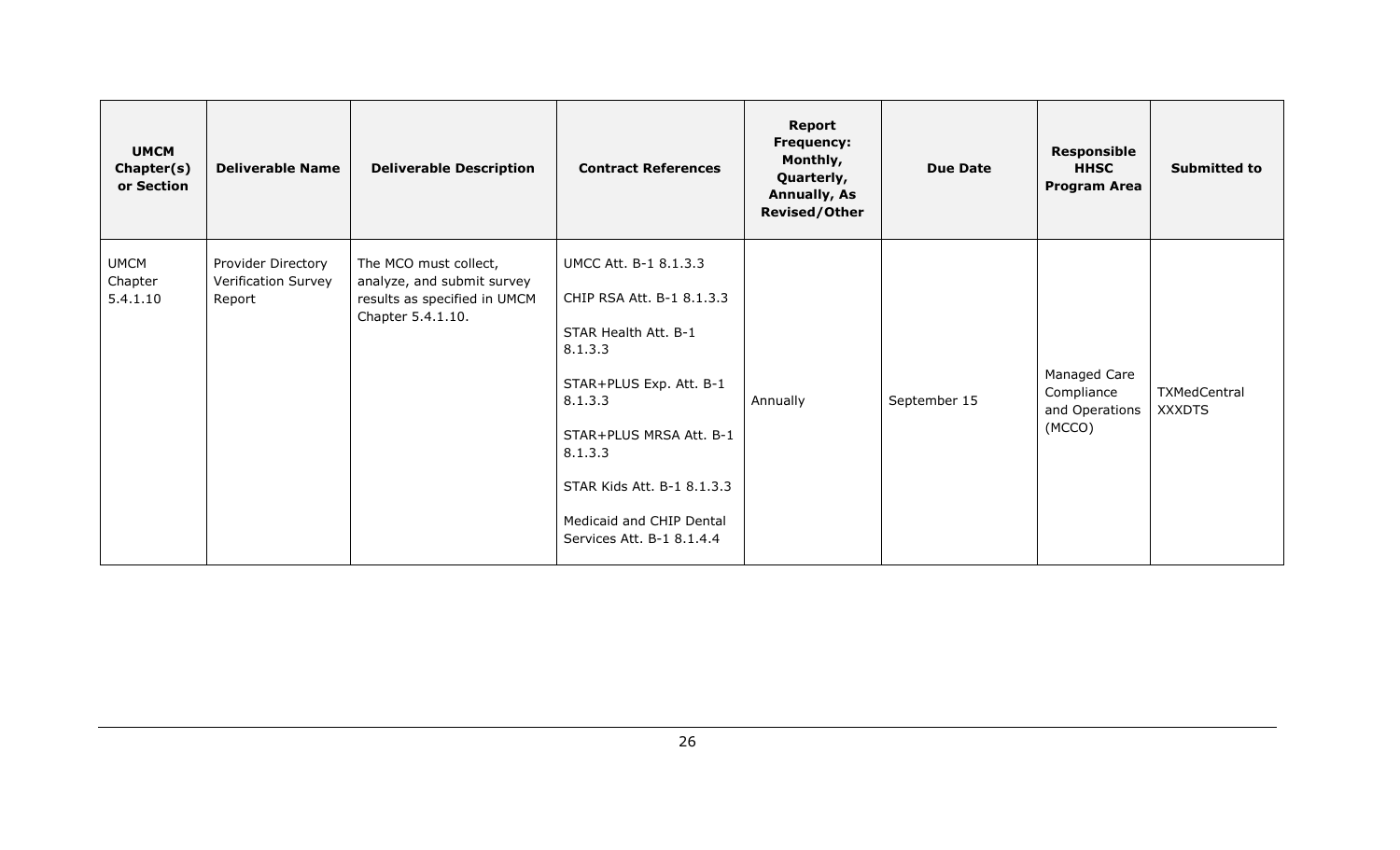| <b>UMCM</b><br>Chapter(s)<br>or Section             | <b>Deliverable Name</b>                                             | <b>Deliverable Description</b>                                                                                                                          | <b>Contract References</b>                                                                                                      | Report<br><b>Frequency:</b><br>Monthly,<br>Quarterly,<br><b>Annually, As</b><br><b>Revised/Other</b> | <b>Due Date</b>                                                  | Responsible<br><b>HHSC</b><br><b>Program Area</b> | <b>Submitted to</b>                                                                               |
|-----------------------------------------------------|---------------------------------------------------------------------|---------------------------------------------------------------------------------------------------------------------------------------------------------|---------------------------------------------------------------------------------------------------------------------------------|------------------------------------------------------------------------------------------------------|------------------------------------------------------------------|---------------------------------------------------|---------------------------------------------------------------------------------------------------|
| <b>UMCM</b><br>Chapters<br>5.4.1.13 and<br>5.4.1.14 | After-Hours<br>Provider<br>Accessibility Report<br>and Instructions | The After-Hours Provider<br>Accessibility Report will<br>provide HHSC with<br>information on Member<br>access to care by plan code<br>and Service Area. | UMCC Att. B-1 8.1.3.1<br>STAR+PLUS Exp. Att. B-1<br>8.1.3.1<br>STAR+PLUS MRSA Att. B-1<br>8.1.3.1<br>STAR Kids Att. B-1 8.1.3.1 | Annually                                                                                             | By the 2nd Friday in<br>December following<br>the report period. | Quality<br>Reporting Unit                         | TXMedCentral<br>XXXDTS with<br>notification to<br>MCS1115WaiverR<br>eporting@hhsc.sta<br>te.tx.us |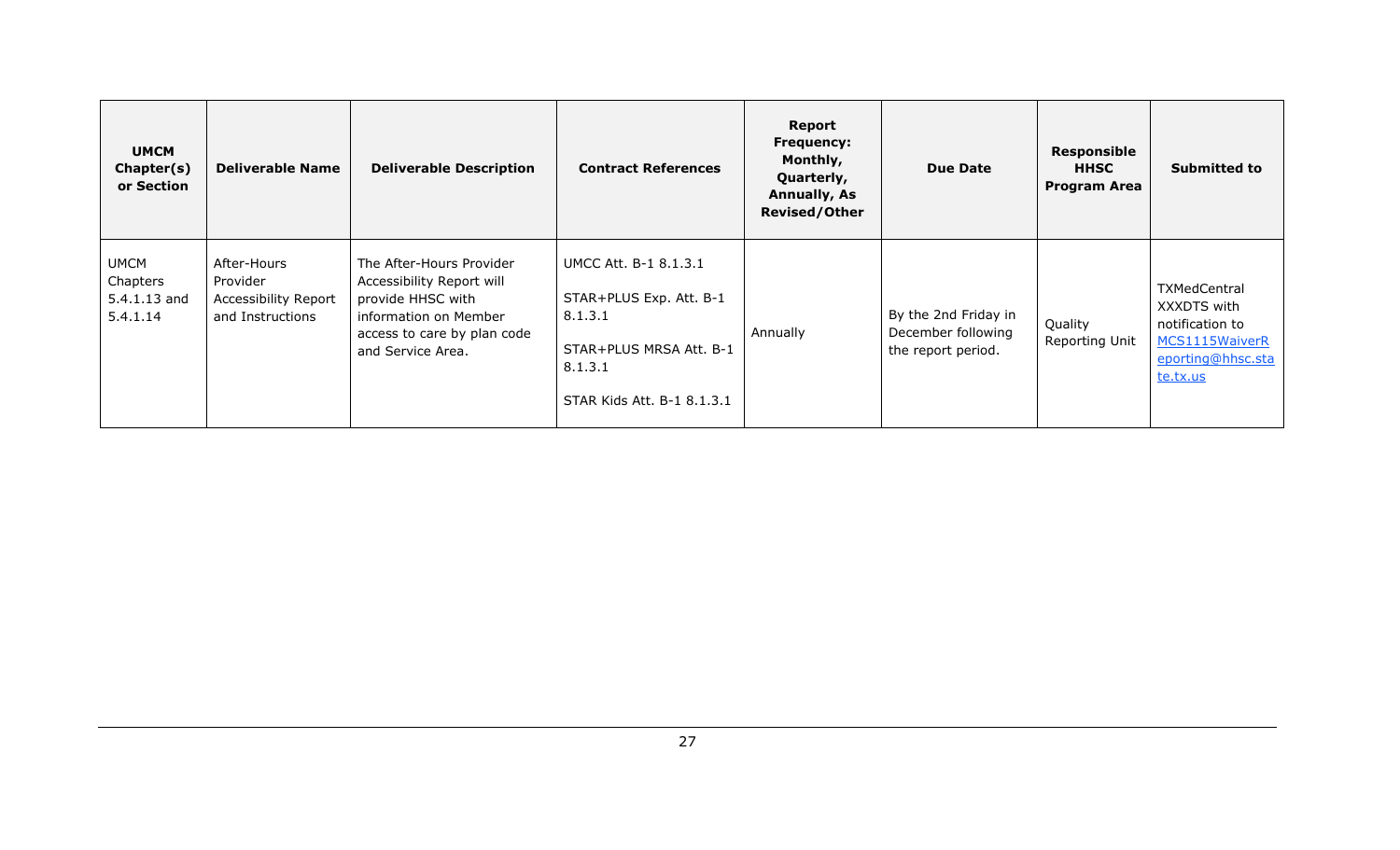| <b>UMCM</b><br>Chapter(s)<br>or Section | <b>Deliverable Name</b> | <b>Deliverable Description</b>                                                                                                                                                                                                       | <b>Contract References</b>                                                                                                                                                                                                                                                            | Report<br><b>Frequency:</b><br>Monthly,<br>Quarterly,<br><b>Annually, As</b><br><b>Revised/Other</b> | <b>Due Date</b>                                                                                                                                                                                                           | <b>Responsible</b><br><b>HHSC</b><br><b>Program Area</b> | <b>Submitted to</b>                                                                                               |
|-----------------------------------------|-------------------------|--------------------------------------------------------------------------------------------------------------------------------------------------------------------------------------------------------------------------------------|---------------------------------------------------------------------------------------------------------------------------------------------------------------------------------------------------------------------------------------------------------------------------------------|------------------------------------------------------------------------------------------------------|---------------------------------------------------------------------------------------------------------------------------------------------------------------------------------------------------------------------------|----------------------------------------------------------|-------------------------------------------------------------------------------------------------------------------|
| <b>UMCM Section</b><br>5.4.4            | <b>HUB Reports</b>      | The MCO must maintain its<br>HUB Subcontracting Plan and<br>submit monthly reports<br>documenting the MCO's<br><b>Historically Underutilized</b><br>Business (HUB) program<br>efforts and accomplishments<br>to the HHSC HUB Office. | UMCC Att. B-1 8.1.20.2<br>CHIP RSA Att. B-1<br>8.1.17.2<br>STAR Health Att. B-1<br>8.1.23.1<br>STAR+PLUS Exp. Att. B-1<br>8.1.17.2<br>STAR+PLUS MRSA Att. B-1<br>8.1.22.2<br>STAR Kids Att. B-1<br>8.1.19.2<br>Medicaid and CHIP Dental<br>Services Att. B-1 8.1.14.2<br>MMDD 2.7.2.8 | Monthly                                                                                              | 5th of September and<br>March<br>10th of all months<br>except September<br>and March<br>Should the 5th or<br>10th day fall on a<br>weekend, the report<br>will be due on the<br>business day prior to<br>the 5th or 10th. | <b>HHS HUB</b><br>Program                                | MCO will login to<br>the HHS HUB<br>Portal to enter its<br>Progress<br>Assessment<br>Report (PAR)<br>information. |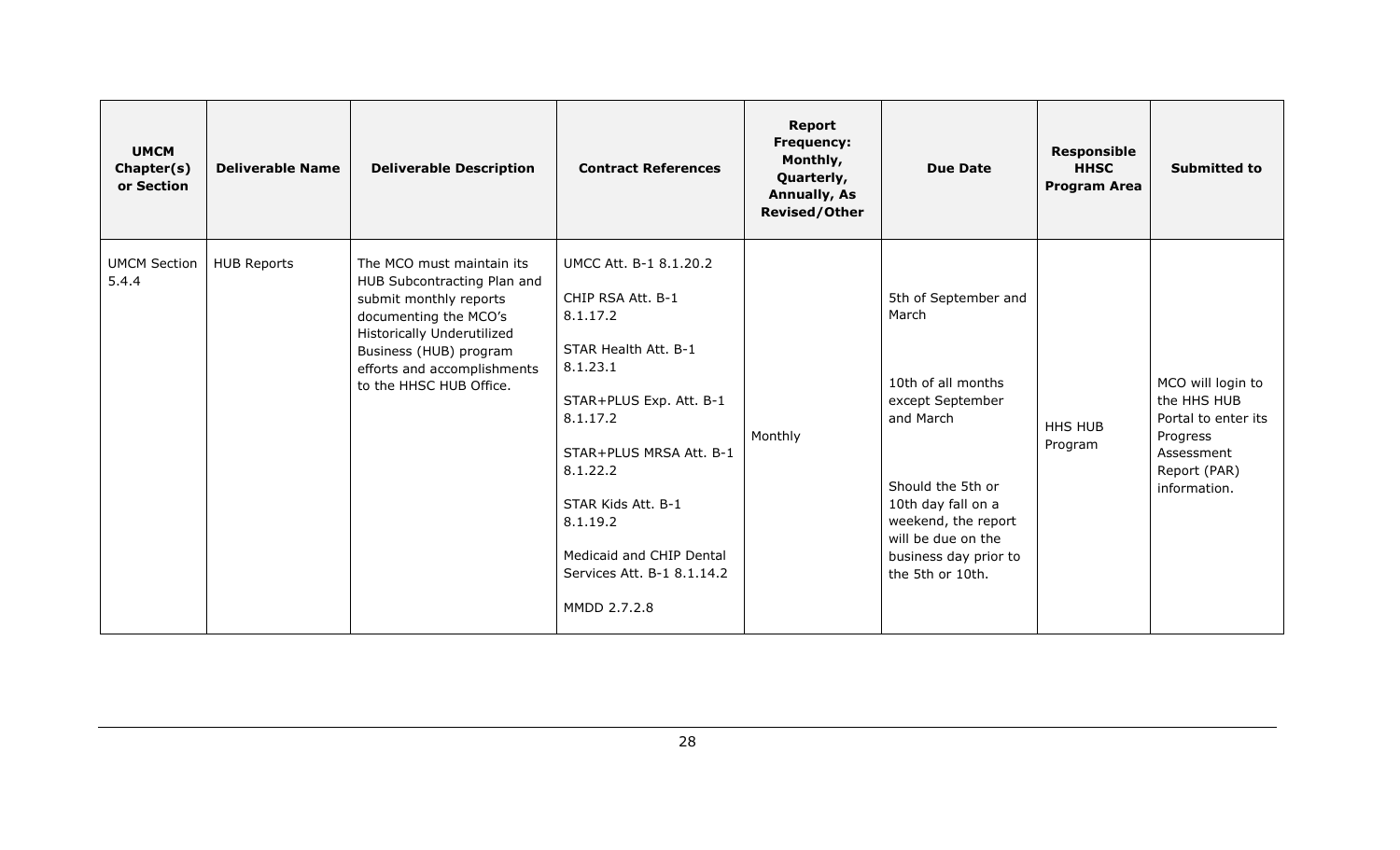| <b>UMCM</b><br>Chapter(s)<br>or Section | <b>Deliverable Name</b>                                    | <b>Deliverable Description</b>                                                                                                                                                           | <b>Contract References</b>                                                                                                | <b>Report</b><br><b>Frequency:</b><br>Monthly,<br>Quarterly,<br><b>Annually, As</b><br><b>Revised/Other</b> | <b>Due Date</b>                         | <b>Responsible</b><br><b>HHSC</b><br><b>Program Area</b> | <b>Submitted to</b>                       |
|-----------------------------------------|------------------------------------------------------------|------------------------------------------------------------------------------------------------------------------------------------------------------------------------------------------|---------------------------------------------------------------------------------------------------------------------------|-------------------------------------------------------------------------------------------------------------|-----------------------------------------|----------------------------------------------------------|-------------------------------------------|
| <b>UMCM</b><br>Chapter<br>5.4.5.1       | STAR+PLUS<br>Quarterly CDS<br><b>Utilization Report</b>    | The STAR+PLUS MCO must<br>provide a quarterly report<br>indicating the number of<br>Members, per MCO, opting to<br>use CDS for state plan and<br>HCBS services, based on paid<br>claims. | UMCC Att. B-1 8.1.20.2<br>STAR+PLUS Exp. Att. B-1<br>8.1.20.2<br>STAR+PLUS MRSA Att. B-1<br>8.1.22.2<br><b>MMDD 2.6.4</b> | Quarterly                                                                                                   | 30 days after the<br>close of a quarter | Policy and<br>Program<br>Development<br>(PPD)            | Emailed to the<br>STAR+PLUS<br>Specialist |
| <b>UMCM</b><br>Chapter<br>5.4.5.3       | STAR+PLUS PAS<br>Authorizations and<br><b>Billed Units</b> | The STAR+PLUS MCO must<br>provide a quarterly report<br>indicating the number of<br>Members, per MCO,<br>authorized for PAS and those<br>who received PAS, based on<br>paid claims.      | <b>UMCC Att. B-1 8.3</b><br>STAR+PLUS Att. B-1<br>8.1.33<br>STAR+PLUS MRSA Att. B-1<br>8.1.35<br><b>MMDD 2.6.4</b>        | Quarterly                                                                                                   | 30 days after the<br>close of a quarter | Policy and<br>Program<br>Development<br>(PPD)            | Emailed to the<br>STAR+PLUS<br>Specialist |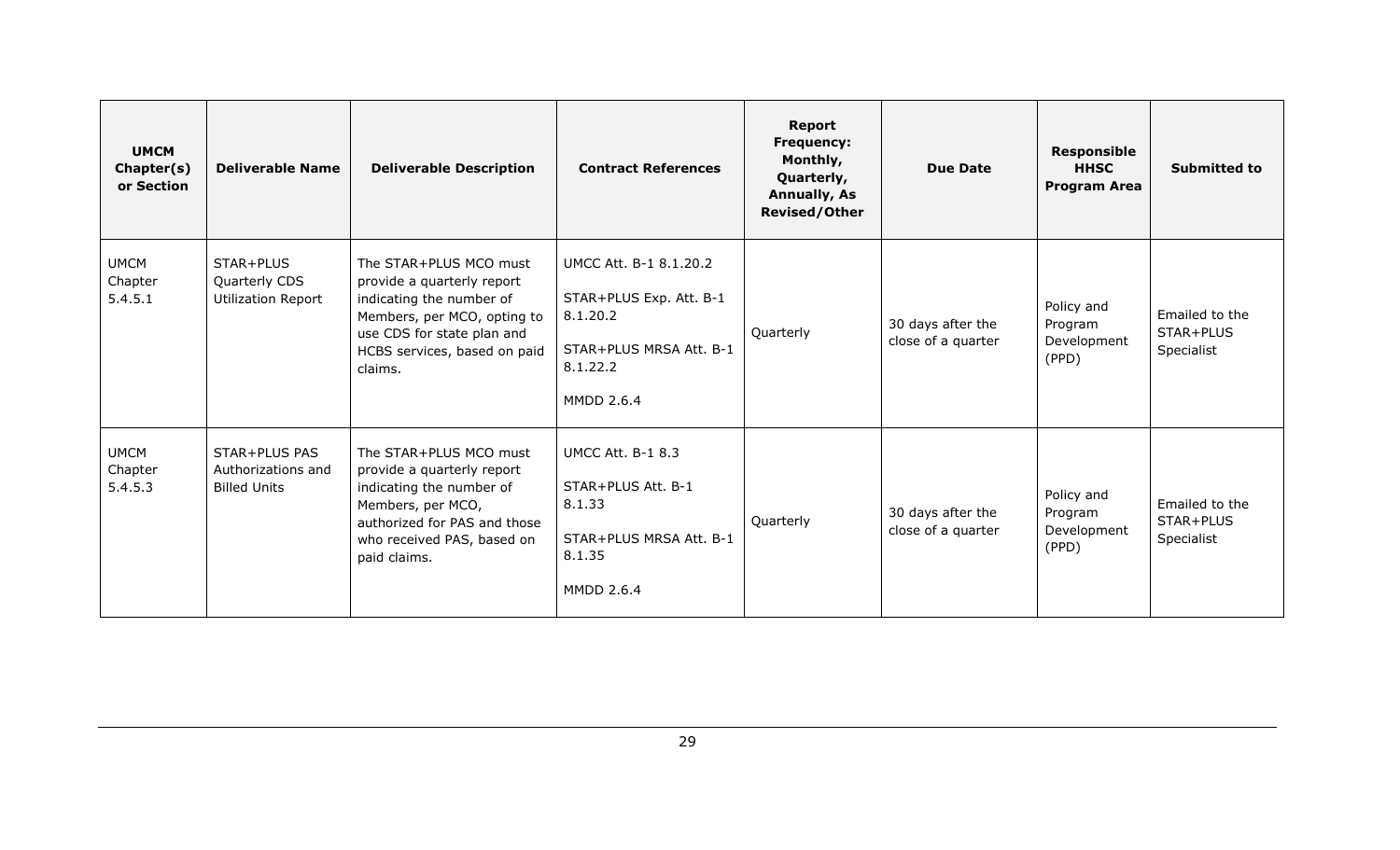| <b>UMCM</b><br>Chapter(s)<br>or Section | <b>Deliverable Name</b>                                    | <b>Deliverable Description</b>                                                                                                                                                               | <b>Contract References</b>     | <b>Report</b><br><b>Frequency:</b><br>Monthly,<br>Quarterly,<br><b>Annually, As</b><br><b>Revised/Other</b> | <b>Due Date</b>                         | <b>Responsible</b><br><b>HHSC</b><br><b>Program Area</b> | <b>Submitted to</b>                              |
|-----------------------------------------|------------------------------------------------------------|----------------------------------------------------------------------------------------------------------------------------------------------------------------------------------------------|--------------------------------|-------------------------------------------------------------------------------------------------------------|-----------------------------------------|----------------------------------------------------------|--------------------------------------------------|
| <b>UMCM</b><br>Chapter<br>5.4.5.4       | STAR Kids Quarterly<br><b>CDS Utilization</b><br>Report    | The STAR Kids MCO must<br>provide a quarterly report<br>indicating the number of<br>Members, per MCO, opting to<br>use CDS for state plan and<br>MDCP services.                              | STAR Kids Att. B-1 8.1.37      | Quarterly                                                                                                   | 30 days after the<br>close of a quarter | Policy and<br>Program<br>Development<br>(PPD)            | Emailed to the<br><b>STAR Kids</b><br>Specialist |
| <b>UMCM</b><br>Chapter<br>5.4.5.6       | STAR Kids PAS<br>Authorizations and<br><b>Billed Units</b> | The STAR Kids MCO must<br>provide a quarterly report<br>indicating the number of<br>Members, per MCO,<br>authorized for PAS (or PCS)<br>and those who received PAS,<br>based on paid claims. | STAR Kids Att. B-1<br>8.1.36.2 | Quarterly                                                                                                   | 30 days after the<br>close of a quarter | Policy and<br>Program<br>Development<br>(PPD)            | Emailed to the<br><b>STAR Kids</b><br>Specialist |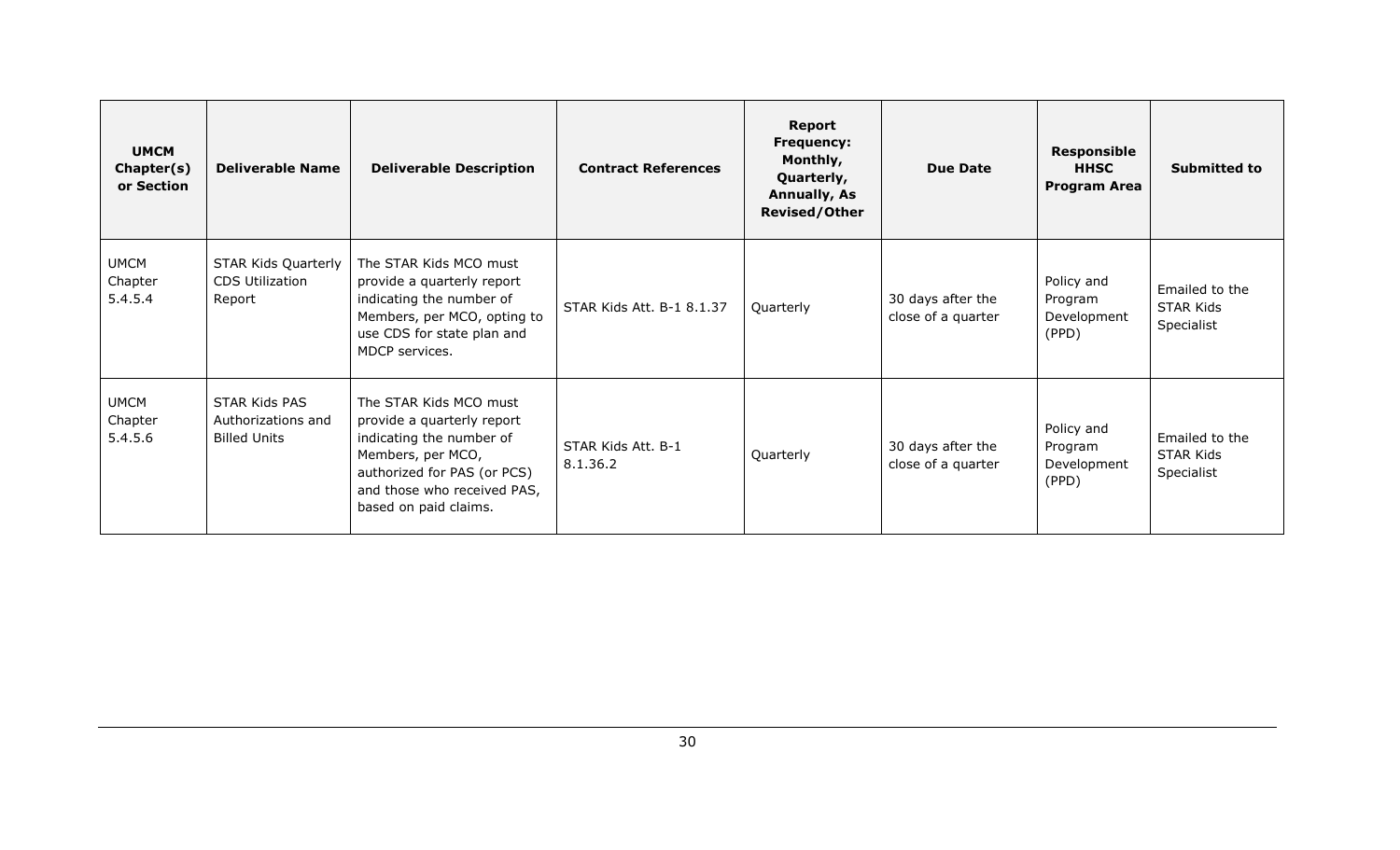| <b>UMCM</b><br>Chapter(s)<br>or Section | <b>Deliverable Name</b>                   | <b>Deliverable Description</b>                                                                                                                                                                                                                     | <b>Contract References</b>                                                                          | <b>Report</b><br><b>Frequency:</b><br>Monthly,<br>Quarterly,<br><b>Annually, As</b><br><b>Revised/Other</b> | <b>Due Date</b>                                                  | <b>Responsible</b><br><b>HHSC</b><br><b>Program Area</b> | <b>Submitted to</b>                                                                                     |
|-----------------------------------------|-------------------------------------------|----------------------------------------------------------------------------------------------------------------------------------------------------------------------------------------------------------------------------------------------------|-----------------------------------------------------------------------------------------------------|-------------------------------------------------------------------------------------------------------------|------------------------------------------------------------------|----------------------------------------------------------|---------------------------------------------------------------------------------------------------------|
| <b>UMCM</b><br>Chapter<br>5.4.5.8       | MDCP PDN PPECC<br>Authorization<br>Report | The MCO must provide HHSC<br>with a list of Members<br>enrolled in STAR Health or<br>STAR Kids receiving MDCP,<br>private duty nursing or<br>prescribed pediatric extended<br>care centers who will be<br>turning 21 within the next 18<br>months. | STAR Health Att. B-1<br>8.1.26.2<br>STAR Kids Att. B-1<br>8.1.22.2                                  | Monthly                                                                                                     | Due by the 15 <sup>th</sup> of<br>each month                     | Utilization<br>Review                                    | TxMedCentral<br>XXXDTS with<br>notice to MCCO<br>and the<br>Transition/High<br><b>Needs Coordinator</b> |
| <b>UMCM</b><br>Chapter<br>5.4.5.10      | Relocation<br><b>Functions Report</b>     | The MCO must provide<br>outcome data on the<br>relocation activity measures<br>included within UMCM<br>Chapter 5.4.5.10.                                                                                                                           | UMCC Att. B-1 8.3.9.2<br>STAR+PLUS Exp. Att. B-1<br>8.1.47.2<br>STAR+PLUS MRSA Att. B-1<br>8.1.48.2 | Quarterly                                                                                                   | 30 days following the<br>last day of the State<br>Fiscal Quarter | Policy and<br>Program<br>Development<br>(PPD)            | Emailed to the<br>STAR+PLUS<br>Specialist                                                               |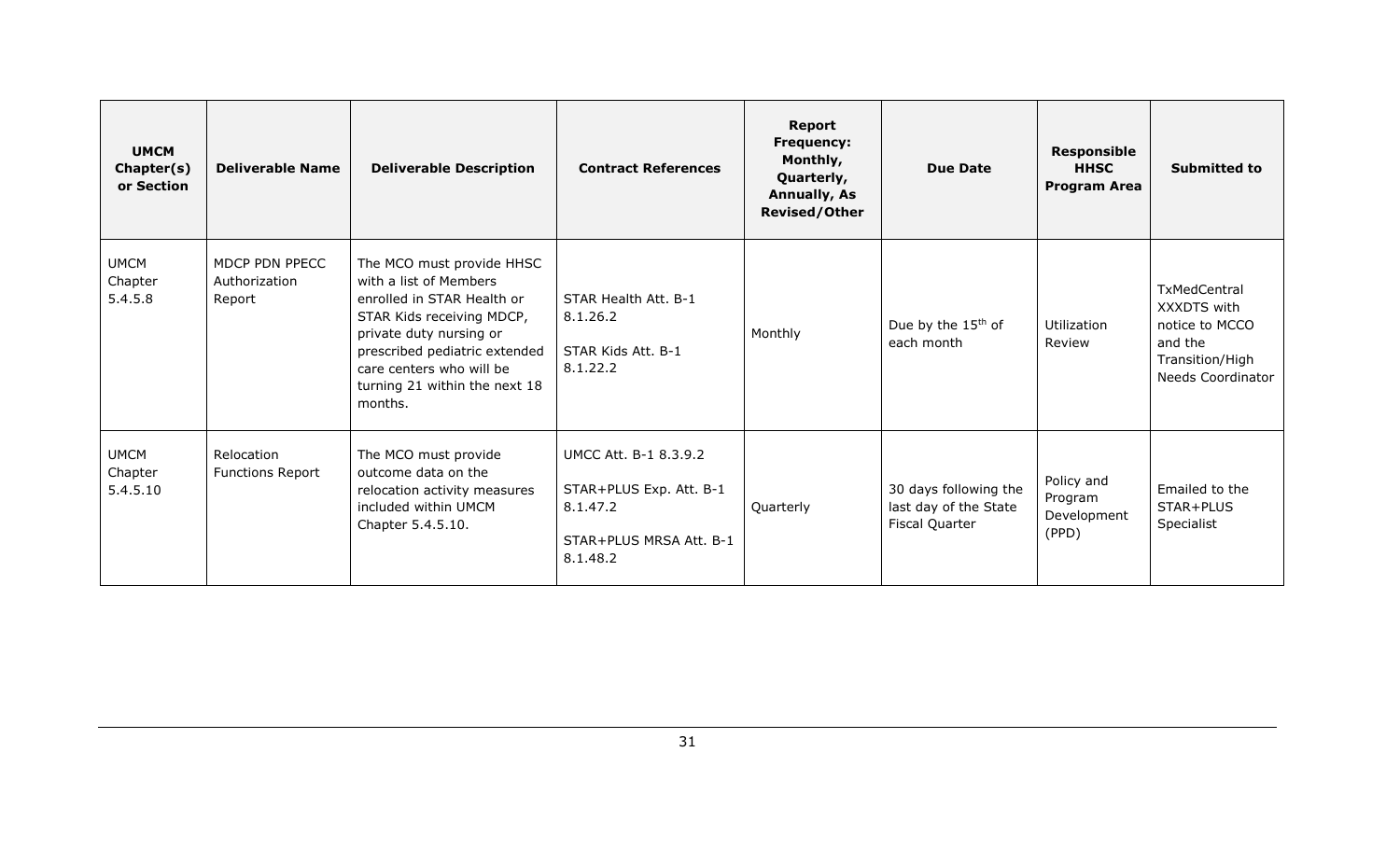| <b>UMCM</b><br>Chapter(s)<br>or Section | <b>Deliverable Name</b>                                                 | <b>Deliverable Description</b>                                                                                                                                                                                                                 | <b>Contract References</b>                                                                                                                                         | Report<br><b>Frequency:</b><br>Monthly,<br>Quarterly,<br><b>Annually, As</b><br><b>Revised/Other</b> | <b>Due Date</b>                                       | <b>Responsible</b><br><b>HHSC</b><br><b>Program Area</b> | <b>Submitted to</b>                                  |
|-----------------------------------------|-------------------------------------------------------------------------|------------------------------------------------------------------------------------------------------------------------------------------------------------------------------------------------------------------------------------------------|--------------------------------------------------------------------------------------------------------------------------------------------------------------------|------------------------------------------------------------------------------------------------------|-------------------------------------------------------|----------------------------------------------------------|------------------------------------------------------|
| <b>UMCM Section</b><br>5.4.6            | Members with<br>Special Health Care<br>Needs Report and<br>Instructions | STAR and CHIP MCOs must<br>report all Members identified<br>as MSHCN and indicate which<br>MSHCN have a service plan.                                                                                                                          | UMCC Att. B-1 8.1.12.1<br>CHIP RSA Att. B-1<br>8.1.12.1                                                                                                            | Quarterly                                                                                            | 30 days after the<br>close of the reporting<br>period | Policy and<br>Program<br>Development<br>(PPD)            | <b>TXMedCentral</b><br>XXXDTS with<br>notice to MCCO |
| <b>UMCM</b><br>Chapter<br>5.4.7.1       | <b>Prior Authorizations</b><br>Aggregated Monthly<br>Measures           | The requested information is<br>intended to provide complete<br>monthly data related to the<br>prior authorization (PA)<br>function. Prior Authorization<br>Requests (PAs) should be<br>counted at the service code<br>level (CPT/HCPCS code). | UMCC Att. B-1 8.1.1.3<br>STAR Health Att. B-1<br>8.1.1.2<br>STAR+PLUS Exp. Att. B-1<br>8.1.1.3<br>STAR+PLUS MRSA Att. B-1<br>8.1.1.3<br>STAR Kids Att. B-1 8.1.1.4 | Monthly                                                                                              | Due by the 28 <sup>th</sup> of<br>each month          | <b>Utilization</b><br>Review (UR)                        | TXMedCentral<br><b>XXXDELIV</b>                      |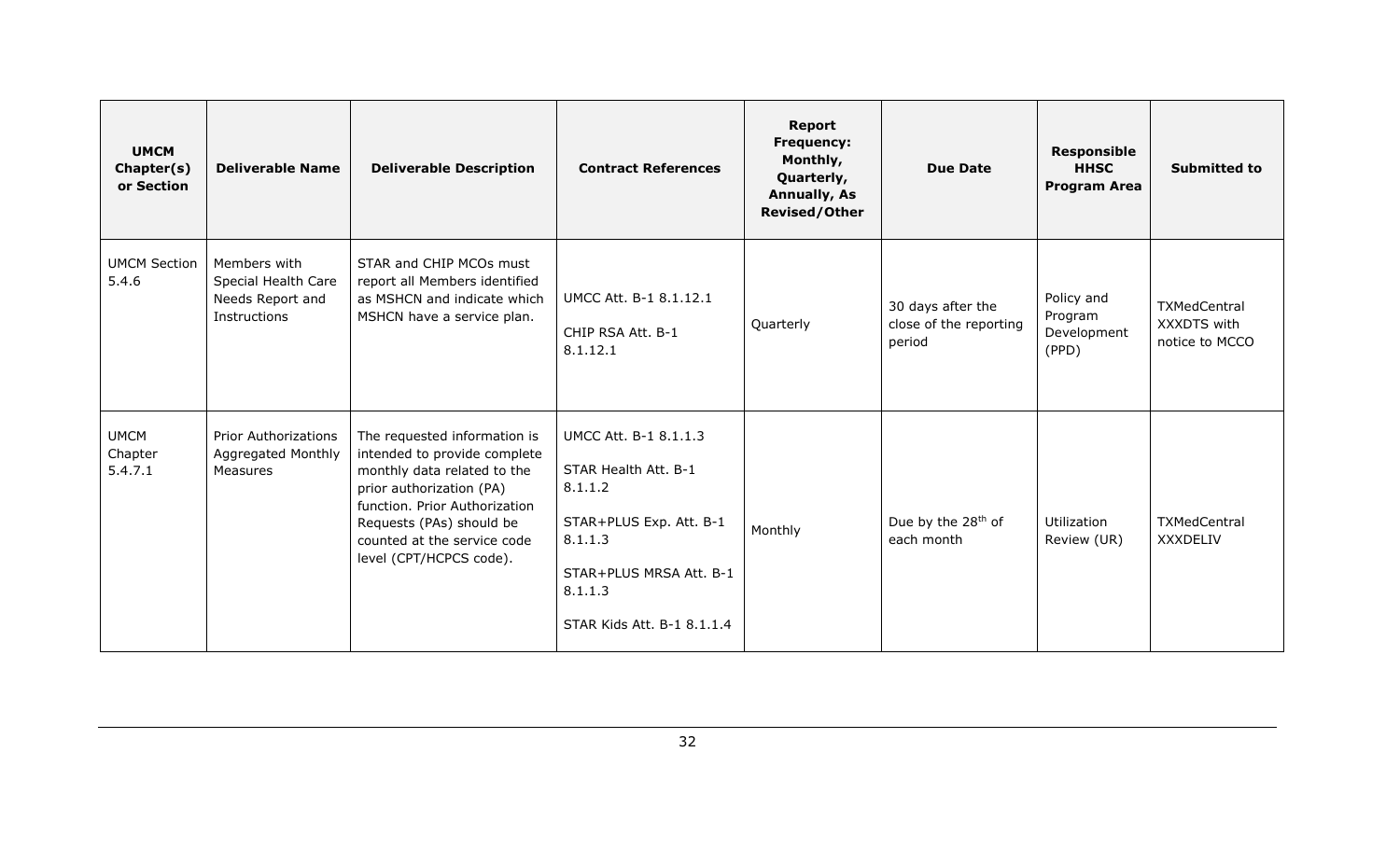| <b>UMCM</b><br>Chapter(s)<br>or Section | <b>Deliverable Name</b>      | <b>Deliverable Description</b>                                                                                                                                                                                                                                                                                                                                                                                                                                                                                                                                                                                                                 | <b>Contract References</b>                                                                                                                                                                                                                                                     | <b>Report</b><br>Frequency:<br>Monthly,<br>Quarterly,<br><b>Annually, As</b><br><b>Revised/Other</b> | <b>Due Date</b>                                                                                                                   | <b>Responsible</b><br><b>HHSC</b><br><b>Program Area</b> | <b>Submitted to</b>                                                                    |
|-----------------------------------------|------------------------------|------------------------------------------------------------------------------------------------------------------------------------------------------------------------------------------------------------------------------------------------------------------------------------------------------------------------------------------------------------------------------------------------------------------------------------------------------------------------------------------------------------------------------------------------------------------------------------------------------------------------------------------------|--------------------------------------------------------------------------------------------------------------------------------------------------------------------------------------------------------------------------------------------------------------------------------|------------------------------------------------------------------------------------------------------|-----------------------------------------------------------------------------------------------------------------------------------|----------------------------------------------------------|----------------------------------------------------------------------------------------|
| <b>UMCM</b><br>Chapter 5.5.2            | MCO Open Case List<br>Report | The MCO must submit<br>electronically a monthly open<br>case list report using the<br>prescribed OIG template. The<br>prescribed fields must not be<br>changed or reformatted.<br>The monthly report will<br>include a report of all<br>overpayment and other<br>recoupments by the<br>MCO. The monthly report will<br>include all open and recently<br>completed cases that:<br>are completed within<br>$\bullet$<br>the month;<br>are not completed;<br>did not result in a<br>$\bullet$<br>finding;<br>resulted in a<br>$\bullet$<br>recoupment of any<br>overpayments;<br>resulted in the<br>$\bullet$<br>suspension of<br>payments to the | UMCM Att. B-1 8.1.20.2<br>CHIP RSA Att. B-1<br>8.1.20.2<br>STAR Health Att. B-1<br>8.1.26.2<br>STAR+PLUS Exp. Att. B-1<br>8.1.20.2<br>STAR+PLUS MRSA Att. B-1<br>8.1.22.2<br>STAR Kids Att. B-1 8.1.21<br>Medicaid and CHIP Dental<br>Services Att. B-1 8.1.14.2<br>MMDD 2.1.5 | Monthly                                                                                              | By close of business<br>on the first Business<br>Day following the 14th<br>day of the month<br>after the month being<br>reported. | Fraud                                                    | OIG-Medicaid<br>Provider Integrity<br>and OAG Medicaid<br>Fraud Control Unit<br>(MFCU) |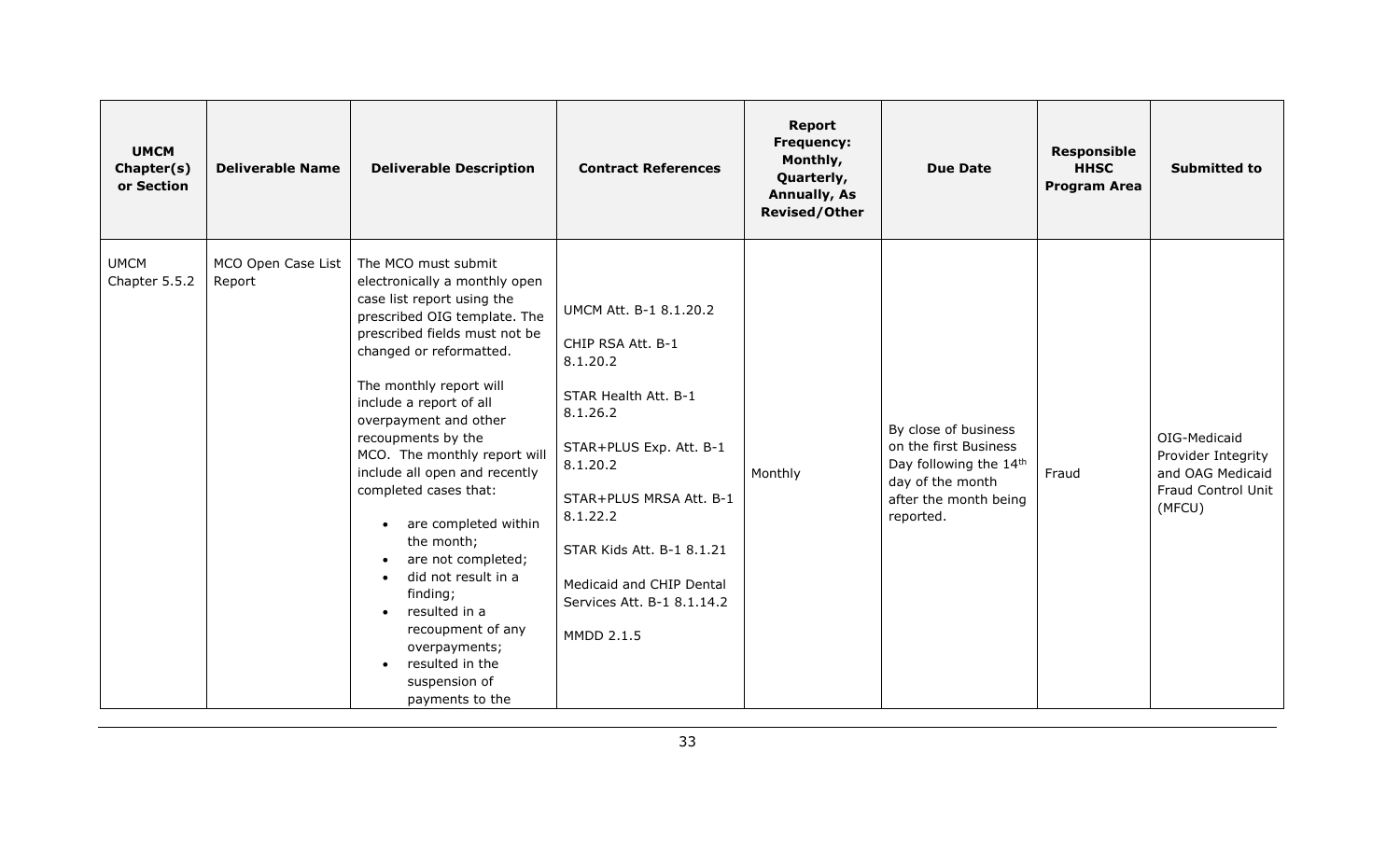| <b>UMCM</b><br>Chapter(s)<br>or Section | <b>Deliverable Name</b> | <b>Deliverable Description</b>                                                                                                                             | <b>Contract References</b> | Report<br><b>Frequency:</b><br>Monthly,<br>Quarterly,<br><b>Annually, As</b><br><b>Revised/Other</b> | <b>Due Date</b> | <b>Responsible</b><br><b>HHSC</b><br><b>Program Area</b> | <b>Submitted to</b> |
|-----------------------------------------|-------------------------|------------------------------------------------------------------------------------------------------------------------------------------------------------|----------------------------|------------------------------------------------------------------------------------------------------|-----------------|----------------------------------------------------------|---------------------|
|                                         |                         | provider based upon a<br>credible allegation of<br>fraud;<br>not accepted by OIG;<br>or<br>were referred directly<br>to OIG Sanctions<br>within the month. |                            |                                                                                                      |                 |                                                          |                     |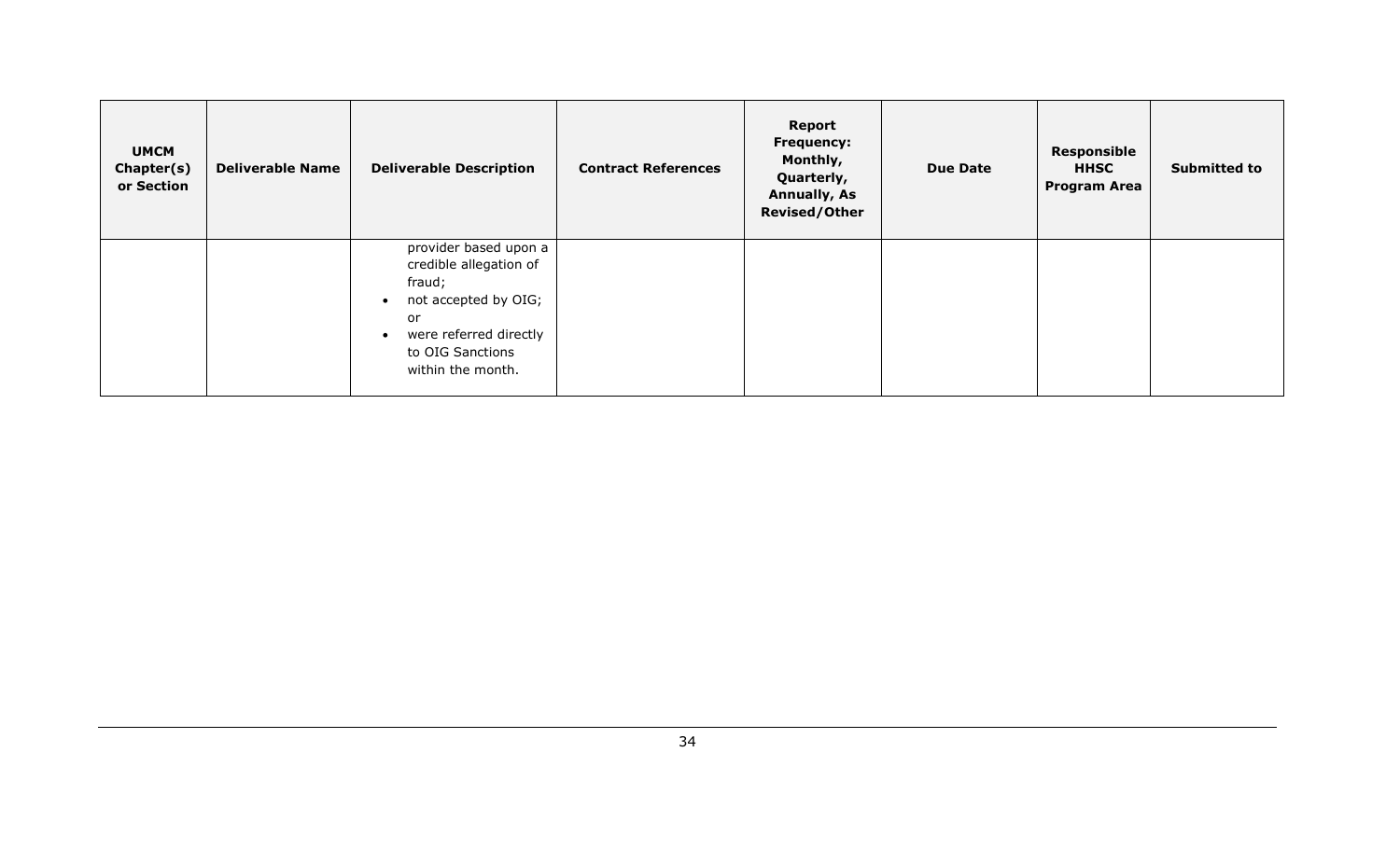| <b>UMCM</b><br>Chapter(s)<br>or Section | <b>Deliverable Name</b>                | <b>Deliverable Description</b>                                                                                                                                                    | <b>Contract References</b>                                                                                                                                                                                                                                                             | <b>Report</b><br><b>Frequency:</b><br>Monthly,<br>Quarterly,<br><b>Annually, As</b><br><b>Revised/Other</b> | <b>Due Date</b>                                                         | <b>Responsible</b><br><b>HHSC</b><br><b>Program Area</b>    | <b>Submitted to</b>                                           |
|-----------------------------------------|----------------------------------------|-----------------------------------------------------------------------------------------------------------------------------------------------------------------------------------|----------------------------------------------------------------------------------------------------------------------------------------------------------------------------------------------------------------------------------------------------------------------------------------|-------------------------------------------------------------------------------------------------------------|-------------------------------------------------------------------------|-------------------------------------------------------------|---------------------------------------------------------------|
| <b>UMCM Section</b><br>5.6.2            | Claims Lag Reports<br>and Instructions | The MCO must submit a<br>Claims Lag Report as a<br>Contract year-to-date report.<br>The report must disclose the<br>amount of paid claims by<br>incurred month and paid<br>month. | UMCC Att. B-1 8.1.17.1<br>CHIP RSA Att. B-1<br>8.1.17.2<br>STAR Health Att. B-1<br>8.1.23.1<br>STAR+PLUS Exp. Att. B-1<br>8.1.17.2<br>STAR+PLUS MRSA Att. B-1<br>8.1.19.2<br>STAR Kids Att. B-1<br>8.1.19.2<br>Medicaid and CHIP Dental<br>Services Att. B-1 8.1.11.1<br>MMDD 2.16.4.3 | Quarterly                                                                                                   | Last day of the month<br>following the close of<br>the reporting period | Financial<br>Reporting &<br>Audit<br>Coordination<br>(FRAC) | TXMedCentral<br>XXXDELIV and<br>XXXDTS with<br>notice to FRAC |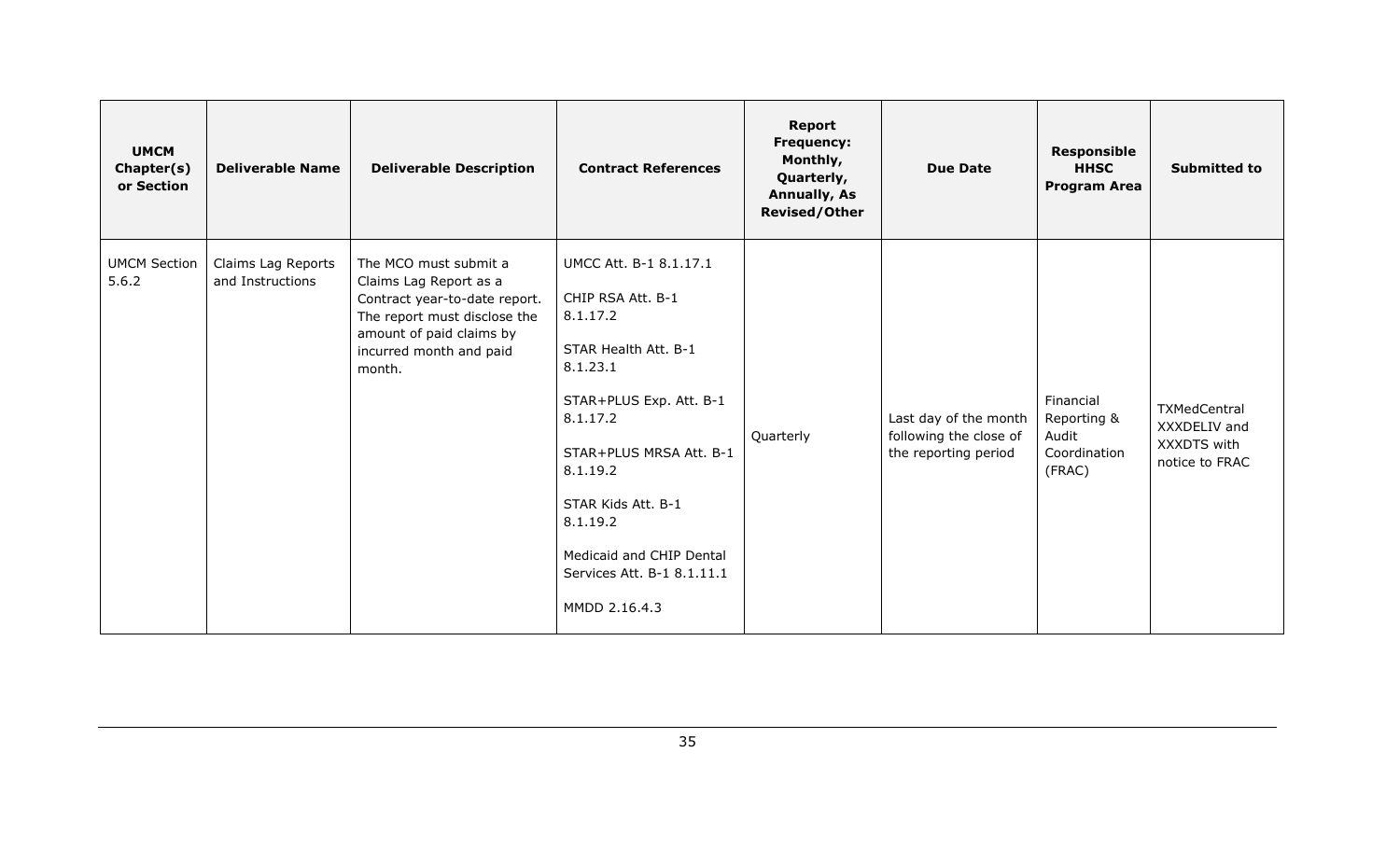| <b>UMCM</b><br>Chapter(s)<br>or Section | <b>Deliverable Name</b>  | <b>Deliverable Description</b>                                                                            | <b>Contract References</b>                                                                                                                                                                                                                                                             | <b>Report</b><br><b>Frequency:</b><br>Monthly,<br>Quarterly,<br><b>Annually, As</b><br><b>Revised/Other</b> | <b>Due Date</b>                                                                   | <b>Responsible</b><br><b>HHSC</b><br><b>Program Area</b> | <b>Submitted to</b>                                              |
|-----------------------------------------|--------------------------|-----------------------------------------------------------------------------------------------------------|----------------------------------------------------------------------------------------------------------------------------------------------------------------------------------------------------------------------------------------------------------------------------------------|-------------------------------------------------------------------------------------------------------------|-----------------------------------------------------------------------------------|----------------------------------------------------------|------------------------------------------------------------------|
| <b>UMCM</b><br>Chapter 5.6.3            | Claims Project<br>Report | The MCO must provide HHSC<br>the required information in<br>UMCM Chapter 5.6.3 on its<br>claims projects. | UMCC Att. B-1 8.1.18.5.1<br>CHIP RSA Att. B-1<br>8.1.18.5.1<br>STAR Health Att. B-1<br>8.1.24.5.1<br>STAR+PLUS Exp. Att. B-1<br>8.1.18.5.1<br>STAR+PLUS MRSA Att. B-1<br>8.1.20.5.1<br>STAR Kids Att. B-1<br>8.1.20.5.1<br>Medicaid and CHIP Dental<br>Services Att. B-1<br>8.1.12.5.1 | Monthly                                                                                                     | 15 <sup>th</sup> of every month<br>for the previous<br>month's claims<br>projects | Managed Care<br>Compliance &<br>Operations<br>(MCCO)     | Email to the<br>MCO's assigned<br>MCCO Health Plan<br>Specialist |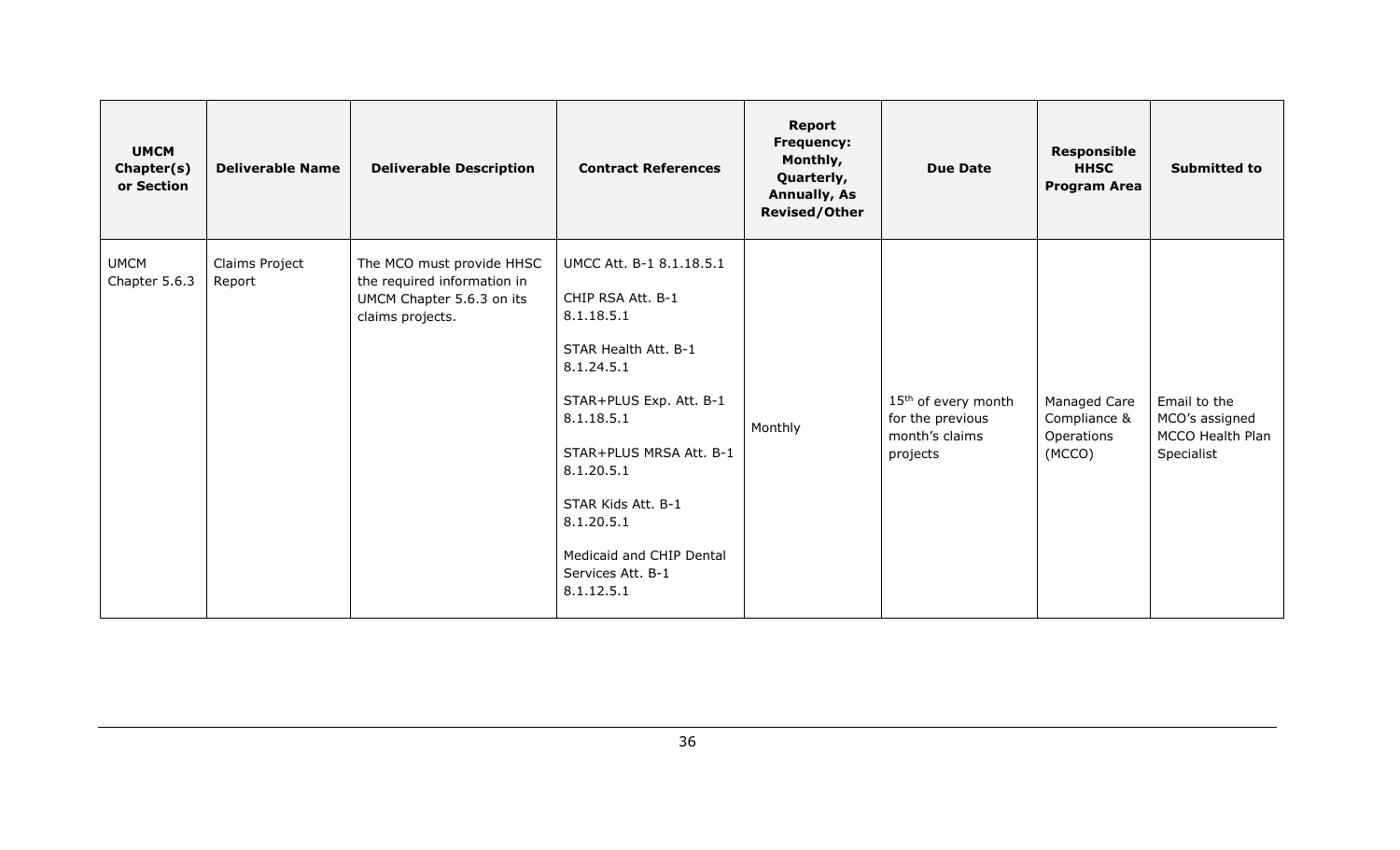| <b>UMCM</b><br>Chapter(s)<br>or Section       | <b>Deliverable Name</b>        | <b>Deliverable Description</b>                                                                                                                                                                                                                                            | <b>Contract References</b>                                                                                                                                                                                                                                                                                                                  | Report<br><b>Frequency:</b><br>Monthly,<br>Quarterly,<br><b>Annually, As</b><br><b>Revised/Other</b> | <b>Due Date</b>                                                                                                  | <b>Responsible</b><br><b>HHSC</b><br><b>Program Area</b> | <b>Submitted to</b>                         |
|-----------------------------------------------|--------------------------------|---------------------------------------------------------------------------------------------------------------------------------------------------------------------------------------------------------------------------------------------------------------------------|---------------------------------------------------------------------------------------------------------------------------------------------------------------------------------------------------------------------------------------------------------------------------------------------------------------------------------------------|------------------------------------------------------------------------------------------------------|------------------------------------------------------------------------------------------------------------------|----------------------------------------------------------|---------------------------------------------|
| <b>UMCM</b><br>Chapters<br>5.7.1 and<br>5.7.2 | QAPI Program<br>Annual Summary | The MCO must develop,<br>maintain, and operate a<br>Quality Assessment and<br>Performance Improvement<br>(QAPI) Program consistent<br>with the Contract, and TDI<br>requirements. The MCO must<br>complete an annual QAPI<br>Program Summary as<br>specified in the UMCM. | UMCC Att. B-1 8.1.7.1 and<br>8.1.20.2<br>CHIP RSA Att. B-1 8.1.7.1<br>and 8.1.20.2<br>STAR Health Att. B-1<br>4.1.7.1 and 8.1.26.2<br>STAR+PLUS Exp. Att. B-1<br>8.1.7.1 and 8.1.20.2<br>STAR+PLUS MRSA Att. B-1<br>8.1.22.2<br>STAR Kids Att. B-1<br>8.1.22.2<br>Medicaid and CHIP Dental<br>Services Att. B-1 8.1.8.1<br><b>MMDD 2.14</b> | Annually                                                                                             | Initial summary<br>during Readiness<br>Review<br>Annual Summary for<br>the previous calendar<br>year on March 31 | Quality                                                  | EQRO with notice<br>to Quality<br>Assurance |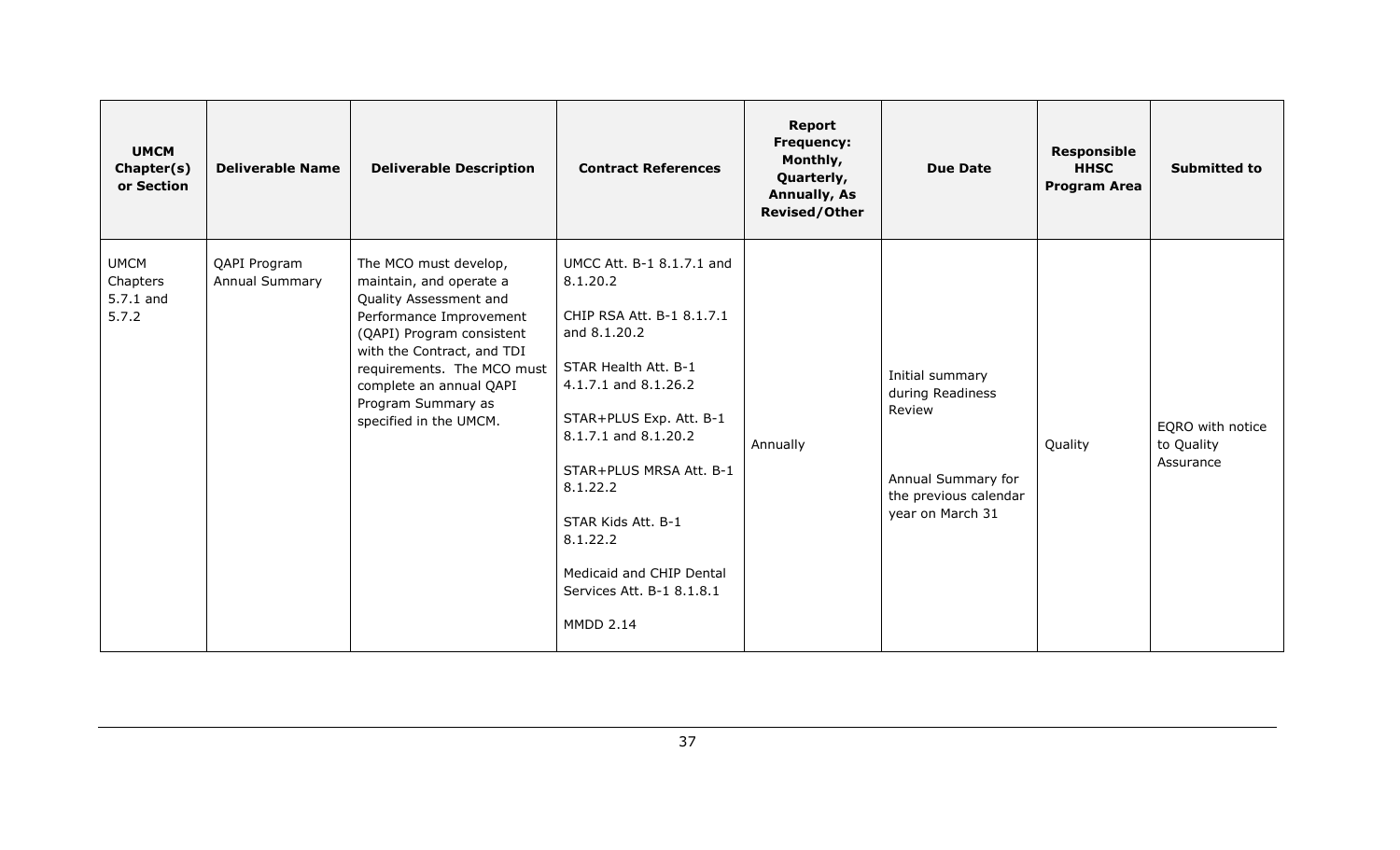| <b>UMCM</b><br>Chapter(s)<br>or Section         | <b>Deliverable Name</b>                                                                    | <b>Deliverable Description</b>                                                                                            | <b>Contract References</b>       | Report<br><b>Frequency:</b><br>Monthly,<br>Quarterly,<br><b>Annually, As</b><br><b>Revised/Other</b> | <b>Due Date</b>                                                                                                                                                                                                                                                     | <b>Responsible</b><br><b>HHSC</b><br><b>Program Area</b> | <b>Submitted to</b>                                    |
|-------------------------------------------------|--------------------------------------------------------------------------------------------|---------------------------------------------------------------------------------------------------------------------------|----------------------------------|------------------------------------------------------------------------------------------------------|---------------------------------------------------------------------------------------------------------------------------------------------------------------------------------------------------------------------------------------------------------------------|----------------------------------------------------------|--------------------------------------------------------|
| <b>UMCM</b><br>Chapters<br>5.7.3 and<br>5.7.3.1 | STAR Health MDCP<br><b>Metrics Template</b><br>and Measures<br>Technical<br>Specifications | The STAR Health MCO must<br>submit an annual report that<br>includes the measures as<br>defined in UMCM Chapter<br>5.7.3. | STAR Health Att. B-1<br>8.1.26.2 | Annually                                                                                             | Annual reports are<br>due 30 days after the<br>end of the waiver<br>year. The end of the<br>waiver year is August<br>$31st$ ; therefore, the<br>annual report is due<br>by September 30th.<br>See technical<br>specifications in<br><b>UMCM Chapter</b><br>5.7.3.1. | Quality                                                  | <b>CPIPerformanceM</b><br>easures@hhsc.stat<br>e.tx.us |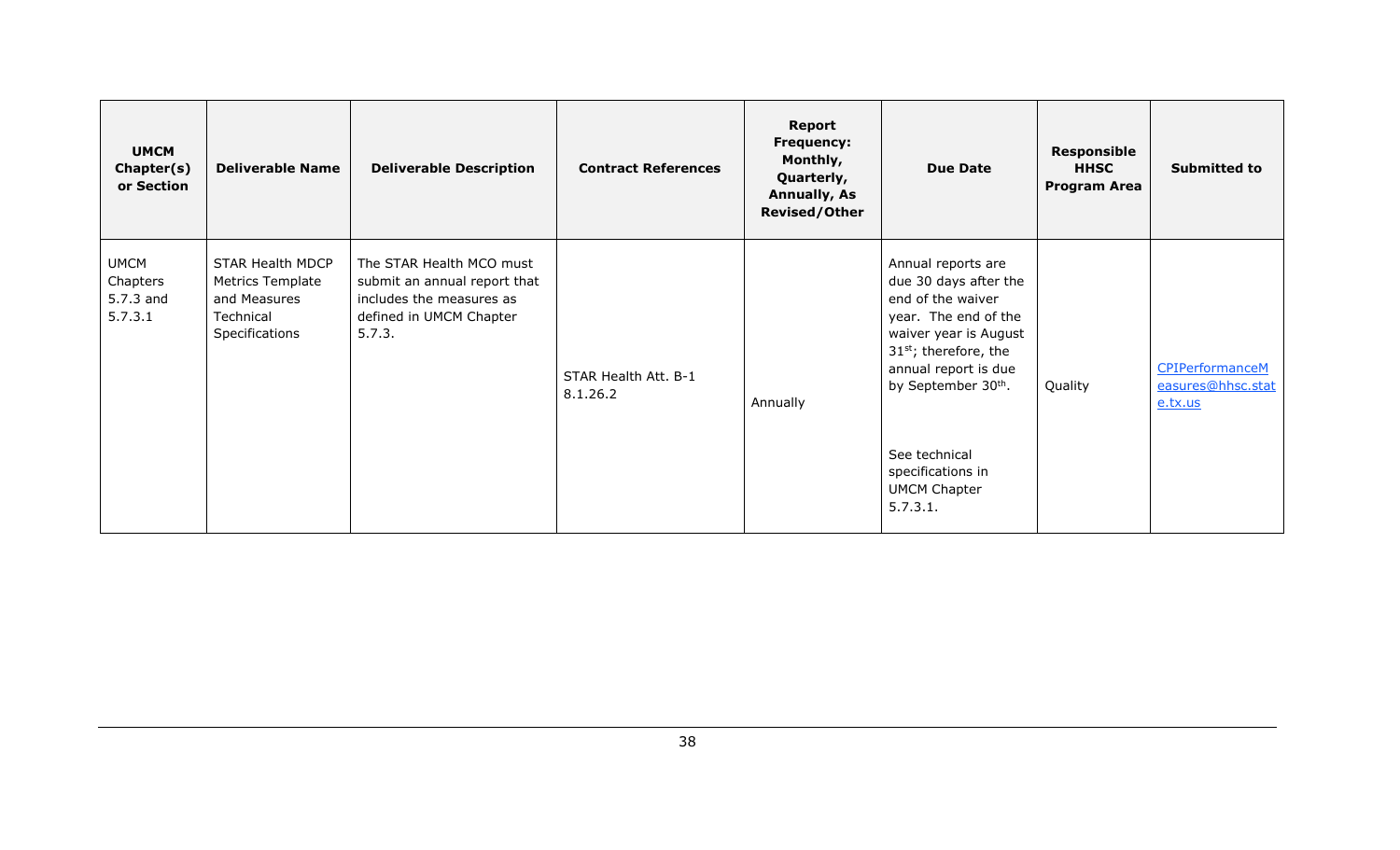| <b>UMCM</b><br>Chapter(s)<br>or Section         | <b>Deliverable Name</b>                                                                    | <b>Deliverable Description</b>                                                                                                                    | <b>Contract References</b>       | <b>Report</b><br><b>Frequency:</b><br>Monthly,<br>Quarterly,<br><b>Annually, As</b><br><b>Revised/Other</b> | <b>Due Date</b>                                                                                                                                                                                                                                                               | <b>Responsible</b><br><b>HHSC</b><br><b>Program Area</b> | <b>Submitted to</b>                                    |
|-------------------------------------------------|--------------------------------------------------------------------------------------------|---------------------------------------------------------------------------------------------------------------------------------------------------|----------------------------------|-------------------------------------------------------------------------------------------------------------|-------------------------------------------------------------------------------------------------------------------------------------------------------------------------------------------------------------------------------------------------------------------------------|----------------------------------------------------------|--------------------------------------------------------|
| <b>UMCM</b><br>Chapters<br>5.7.4 and<br>5.7.4.1 | <b>STAR Kids MDCP</b><br><b>MCO Metrics</b><br>Template and<br>Technical<br>Specifications | STAR Kids MCOs must submit<br>an annual report that includes<br>the measures as defined in<br><b>UMCM 5.7.4.</b>                                  | STAR Kids Att. B-1<br>8.1.22.2   | Annually                                                                                                    | Annual reports are<br>due 30 days after the<br>end of the waiver<br>year. The end of the<br>waiver year is August<br>31 <sup>st</sup> ; therefore, the<br>annual report is due<br>by September 30th.<br>See technical<br>specifications in<br><b>UMCM Chapter</b><br>5.7.4.1. | Quality                                                  | <b>CPIPerformanceM</b><br>easures@hhsc.stat<br>e.tx.us |
| <b>UMCM</b><br>Chapter 5.9.1                    | STAR Health Liaison<br>Summary Report                                                      | The STAR Health MCO must<br>provide a quarterly report<br>detailing the types of issues<br>STAR Health Liaisons are<br>given by DFPS Specialists. | STAR Health Att. B-1<br>8.1.26.2 | Quarterly                                                                                                   | 30 days after the<br>close of the reporting<br>period                                                                                                                                                                                                                         | Managed Care<br>Compliance<br>and Operations<br>(MCCO)   | TXMedCentral<br><b>XXXDTS</b>                          |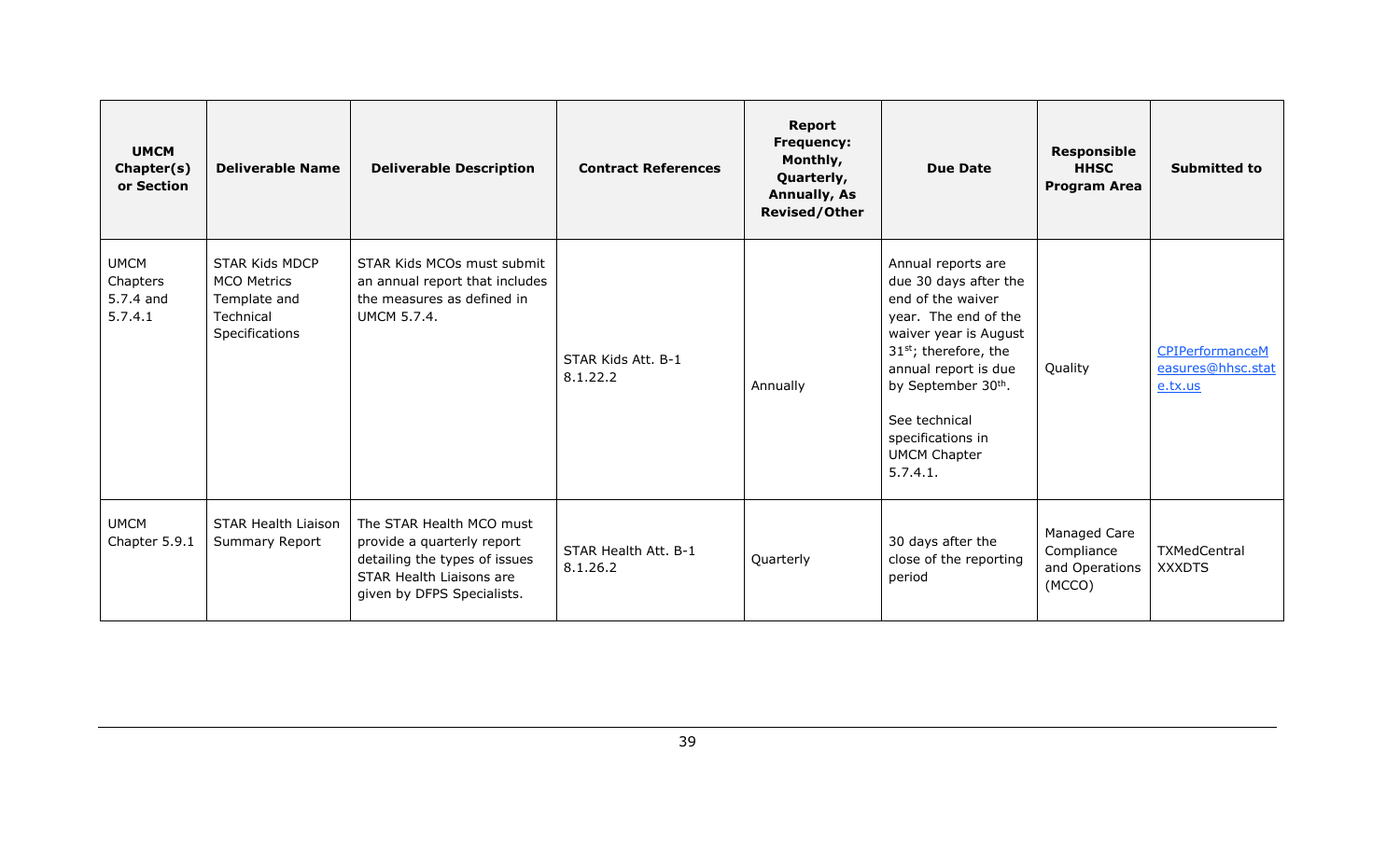| <b>UMCM</b><br>Chapter(s)<br>or Section | <b>Deliverable Name</b>                            | <b>Deliverable Description</b>                                                                                                                                                                                 | <b>Contract References</b>       | <b>Report</b><br><b>Frequency:</b><br>Monthly,<br>Quarterly,<br><b>Annually, As</b><br><b>Revised/Other</b> | <b>Due Date</b>                                       | <b>Responsible</b><br><b>HHSC</b><br><b>Program Area</b> | <b>Submitted to</b>                  |
|-----------------------------------------|----------------------------------------------------|----------------------------------------------------------------------------------------------------------------------------------------------------------------------------------------------------------------|----------------------------------|-------------------------------------------------------------------------------------------------------------|-------------------------------------------------------|----------------------------------------------------------|--------------------------------------|
| <b>UMCM</b><br>Chapter 5.9.2            | <b>PMUR Report</b>                                 | The STAR Health MCO must<br>provide HHSC a quarterly<br>report that shows reasons for<br>conducting psychotropic<br>medication utilization reviews<br>(PMUR) and their outcomes.                               | STAR Health Att. B-1<br>8.1.26.2 | Quarterly                                                                                                   | 30 days after the<br>close of the reporting<br>period | Managed Care<br>Compliance<br>and Operations<br>(MCCO)   | <b>TXMedCentral</b><br><b>XXXDTS</b> |
| <b>UMCM</b><br>Chapter 5.9.3            | <b>STAR Health</b><br>Service<br>Management Report | The STAR Health MCO must<br>provide HHSC a quarterly<br>report that shows how many<br>new Members received<br>service management<br>assessment and service plans<br>within the first 30 days of<br>enrollment. | STAR Health Att. B-1<br>8.1.26.2 | Quarterly                                                                                                   | 45 days after the<br>close of the reporting<br>period | Managed Care<br>Compliance<br>and Operations<br>(MCCO)   | TXMedCentral<br><b>XXXDTS</b>        |
| <b>UMCM</b><br>Chapter 5.9.4            | <b>CANS Assessment</b><br>Summary                  | The STAR Health MCO must<br>report the number and<br>percent of CANS assessments<br>received timely.                                                                                                           | STAR Health Att. B-1<br>8.1.11.3 | Quarterly                                                                                                   | 45 days after the<br>quarter                          | Managed Care<br>Compliance<br>and Operations<br>(MCCO)   | <b>TXMedCentral</b><br><b>XXXDTS</b> |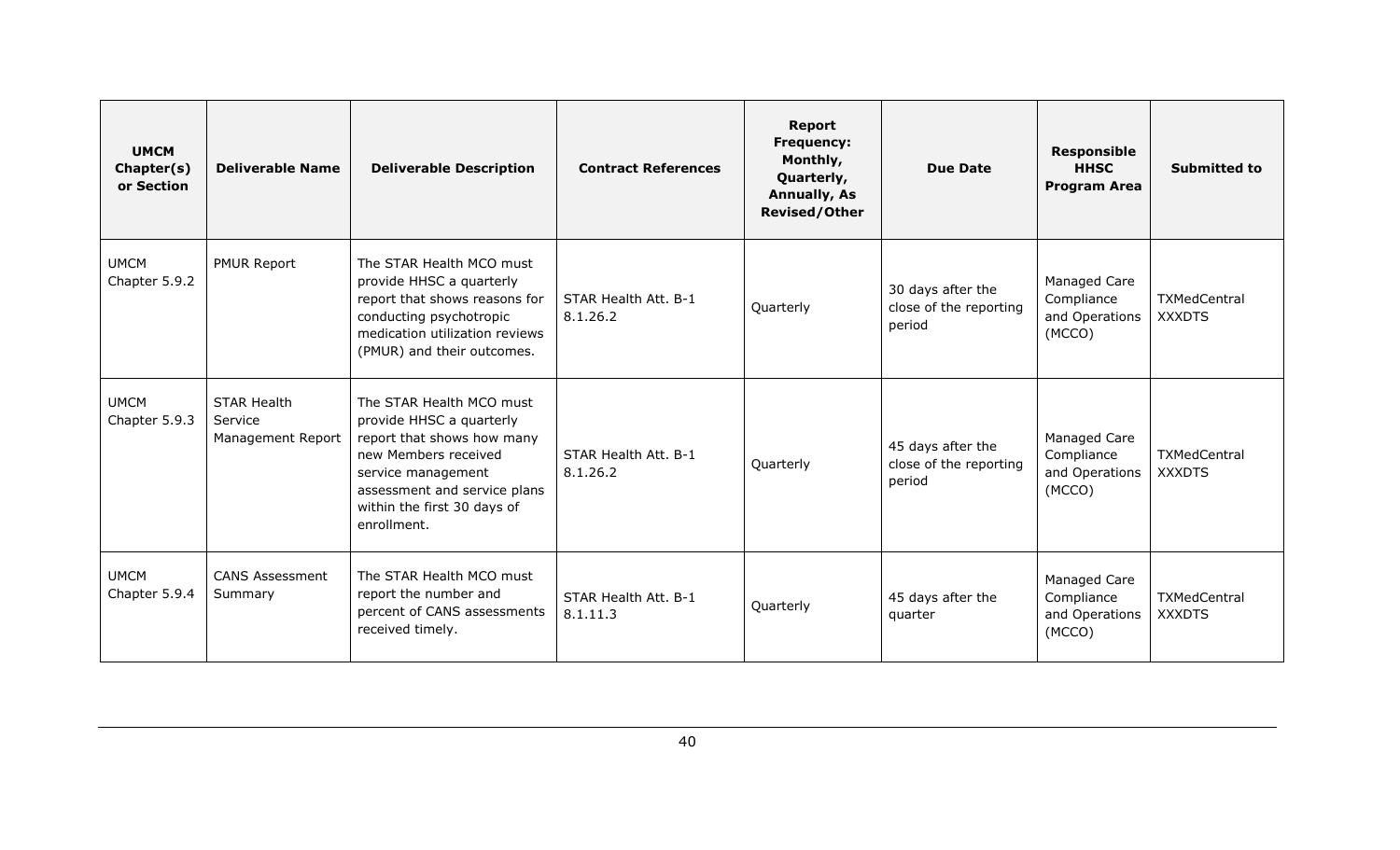| <b>UMCM</b><br>Chapter(s)<br>or Section | <b>Deliverable Name</b>                                  | <b>Deliverable Description</b>                                                                                                                                                   | <b>Contract References</b>                                                                                                                                                                                        | <b>Report</b><br>Frequency:<br>Monthly,<br>Quarterly,<br><b>Annually, As</b><br><b>Revised/Other</b> | <b>Due Date</b>                                                                                   | <b>Responsible</b><br><b>HHSC</b><br><b>Program Area</b> | <b>Submitted to</b>                                                                                      |
|-----------------------------------------|----------------------------------------------------------|----------------------------------------------------------------------------------------------------------------------------------------------------------------------------------|-------------------------------------------------------------------------------------------------------------------------------------------------------------------------------------------------------------------|------------------------------------------------------------------------------------------------------|---------------------------------------------------------------------------------------------------|----------------------------------------------------------|----------------------------------------------------------------------------------------------------------|
| <b>UMCM</b><br>Chapter<br>5.13.3        | Pharmaceutical<br>Delivery Fee<br>Payment<br>Methodology | The MCO must submit its<br>methodology and any future<br>revisions for the<br>Pharmaceutical Delivery Fee<br>Payment Program that<br>includes the elements<br>specified by HHSC. | UMCC Att. B-1 8.1.21.12<br>CHIP RSA Att. B-1<br>8.1.24.12<br>STAR Health Att. B-1<br>8.1.20.12<br>STAR+PLUS Exp. Att. B-1<br>8.1.42.12<br>STAR+PLUS MRSA Att. B-1<br>8.1.16.12<br>STAR Kids Att. B-1<br>8.1.17.12 | As Revised/Other                                                                                     | No later than 30<br>Business Days prior to<br>implementing or<br>modifying                        | Vendor Drug<br>Program (VDP)                             | <b>TXMedCentral</b><br>XXXDELIV with<br>notice to<br><b>VDP MCO Solutio</b><br>ns@hhsc.state.tx.<br>$us$ |
| <b>UMCM</b><br>Chapter<br>5.13.4        | MCO Pharmacy<br>Quarterly Report                         | MCOs must provide data on a<br>quarterly basis related to the<br>prescription drug benefit.                                                                                      | UMCC Att. B-1 8.1.3,<br>8.1.4, 8.1.17, 8.1.20.2,<br>8.1.21, and 8.2.8<br>CHIP RSA Att. B-1 8.1.3,<br>8.1.4, 8.1.17, 8.1.20.2,<br>8.21, and 8.24                                                                   | Quarterly                                                                                            | Each state fiscal<br>quarter by the last<br>day of the month<br>following the<br>reporting period | Managed Care<br>Compliance<br>and Operations<br>(MCCO)   | <b>TXMedCentral</b><br><b>XXXDTS</b>                                                                     |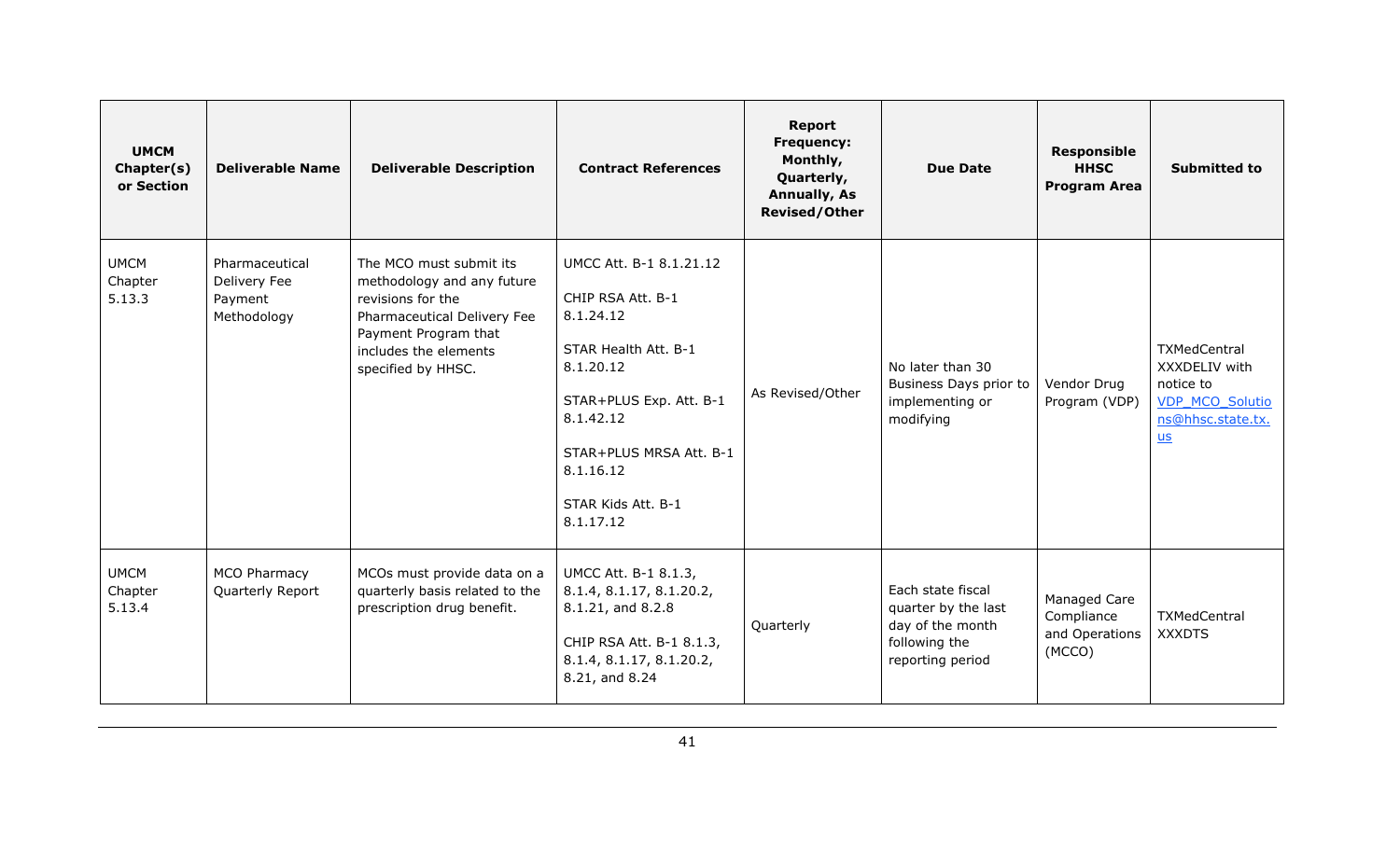| <b>UMCM</b><br>Chapter(s)<br>or Section | <b>Deliverable Name</b> | <b>Deliverable Description</b> | <b>Contract References</b>                                                          | <b>Report</b><br><b>Frequency:</b><br>Monthly,<br>Quarterly,<br><b>Annually, As</b><br><b>Revised/Other</b> | <b>Due Date</b> | Responsible<br><b>HHSC</b><br><b>Program Area</b> | <b>Submitted to</b> |
|-----------------------------------------|-------------------------|--------------------------------|-------------------------------------------------------------------------------------|-------------------------------------------------------------------------------------------------------------|-----------------|---------------------------------------------------|---------------------|
|                                         |                         |                                | STAR Health Att. B-1                                                                |                                                                                                             |                 |                                                   |                     |
|                                         |                         |                                | 8.1.3, 8.1.4, 8.1.20.2,                                                             |                                                                                                             |                 |                                                   |                     |
|                                         |                         |                                | 8.1.23, 8.1.26.2, and                                                               |                                                                                                             |                 |                                                   |                     |
|                                         |                         |                                | 8.1.34                                                                              |                                                                                                             |                 |                                                   |                     |
|                                         |                         |                                | STAR+PLUS Exp. Att. B-1                                                             |                                                                                                             |                 |                                                   |                     |
|                                         |                         |                                | 8.1.3, 8.1.4, 8.1.17,                                                               |                                                                                                             |                 |                                                   |                     |
|                                         |                         |                                | 8.1.20.2, 8.1.29, and                                                               |                                                                                                             |                 |                                                   |                     |
|                                         |                         |                                | 8.1.42                                                                              |                                                                                                             |                 |                                                   |                     |
|                                         |                         |                                | STAR+PLUS MRSA Att. B-1<br>8.1.3, 8.1.4, 8.1.16,<br>8.1.18, 8.1.22.2, and<br>8.1.31 |                                                                                                             |                 |                                                   |                     |
|                                         |                         |                                | STAR Kids Att. B-1 8.1.3,<br>8.1.4, 8.1.17, 8.1.19,<br>8.1.22.2, and 8.1.31         |                                                                                                             |                 |                                                   |                     |
|                                         |                         |                                | MMDD 2.18.1.5.5                                                                     |                                                                                                             |                 |                                                   |                     |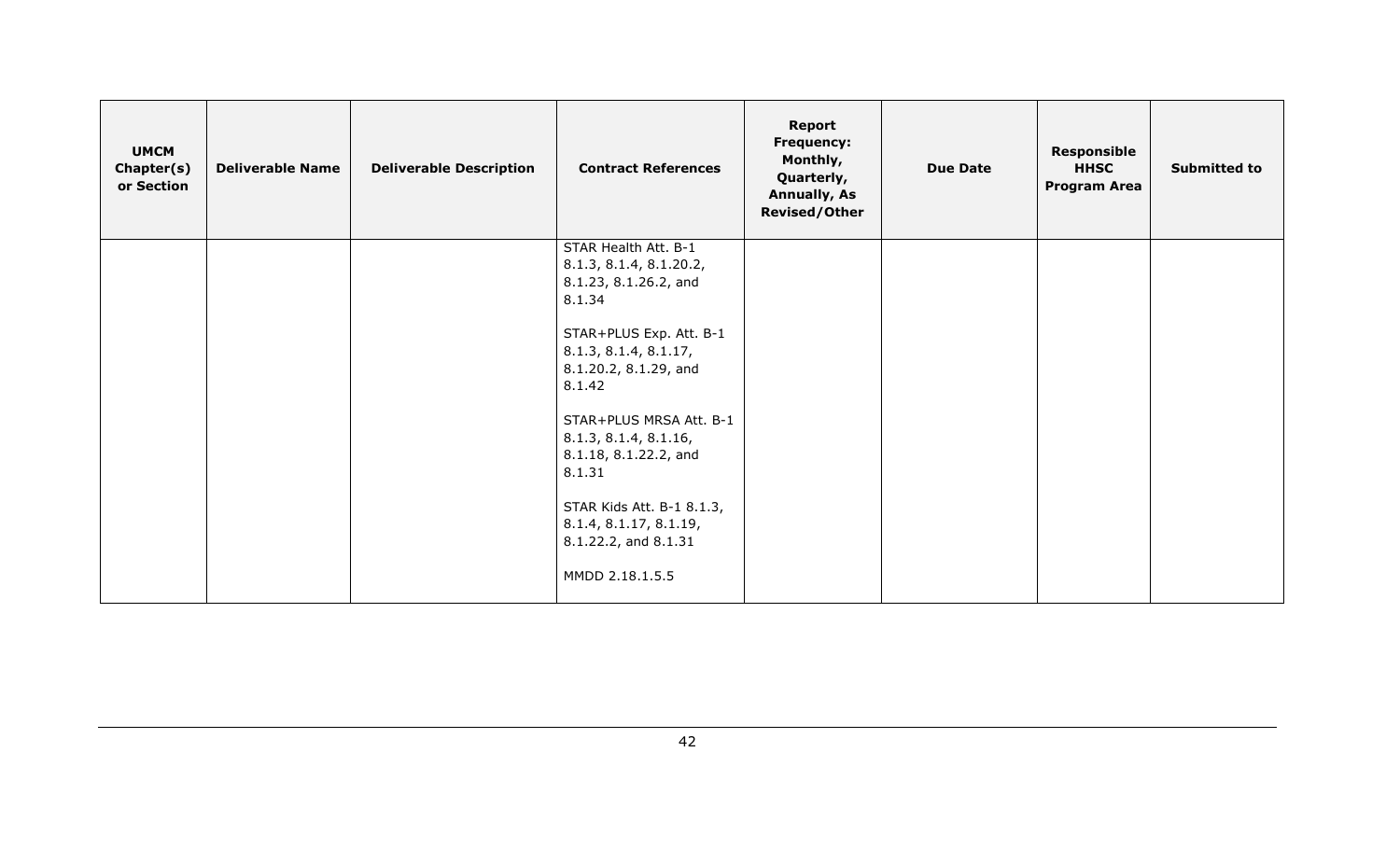| <b>UMCM</b><br>Chapter(s)<br>or Section | <b>Deliverable Name</b>                          | <b>Deliverable Description</b>                                                                                                                                                                                                                                                                                                                                                                                                                                                                                   | <b>Contract References</b>                                                                                                                                                                                  | Report<br><b>Frequency:</b><br>Monthly,<br>Quarterly,<br><b>Annually, As</b><br><b>Revised/Other</b> | <b>Due Date</b>                                           | <b>Responsible</b><br><b>HHSC</b><br><b>Program Area</b> | <b>Submitted to</b>                                 |
|-----------------------------------------|--------------------------------------------------|------------------------------------------------------------------------------------------------------------------------------------------------------------------------------------------------------------------------------------------------------------------------------------------------------------------------------------------------------------------------------------------------------------------------------------------------------------------------------------------------------------------|-------------------------------------------------------------------------------------------------------------------------------------------------------------------------------------------------------------|------------------------------------------------------------------------------------------------------|-----------------------------------------------------------|----------------------------------------------------------|-----------------------------------------------------|
| <b>UMCM</b><br>Chapter<br>5.13.6        | Clinical PA Criteria<br>Implementation<br>Report | MCOs must submit a report to  <br><b>HHSC that lists all Clinical</b><br>Prior Authorization (Clinical<br>PA) criteria approved by the<br>HHSC Drug Utilization Review<br>(DUR) Board and indicate<br>whether the PA criteria is<br>being applied by the plan for<br>each program. The MCO must<br>submit a Clinical Prior<br>Authorization Criteria Report<br>on a quarterly basis by the<br>last day of the month<br>following the reporting period<br>using the template contained<br>in UMCM Chapter 5.13.6. | UMCC Att. B-1 8.1.21.6<br>CHIP RSA Att. B-1<br>8.1.24.6<br>STAR Health Att. B-1<br>8.1.20.6<br>STAR+PLUS Exp. Att. B-1<br>8.1.42.6<br>STAR+PLUS MRSA Att. B-1<br>8.1.16.6<br>STAR Kids Att. B-1<br>8.1.17.6 | Quarterly                                                                                            | Within 30 calendar<br>days from the end of<br>the quarter | Vendor Drug<br>Program (VDP)                             | <b>VDP MCO Solutio</b><br>ns@hhsc.state.tx.<br>$us$ |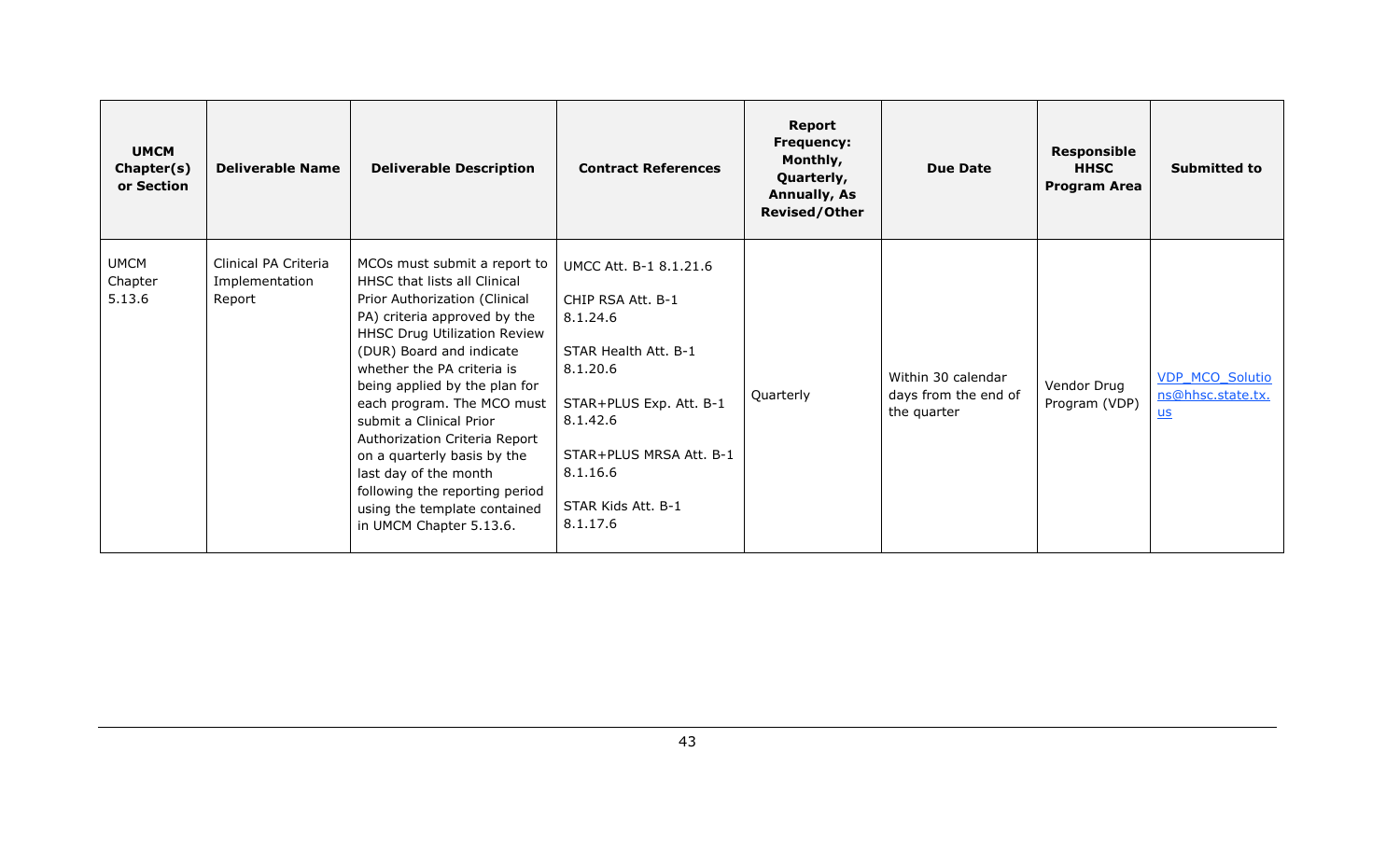| <b>UMCM</b><br>Chapter(s)<br>or Section | <b>Deliverable Name</b>            | <b>Deliverable Description</b>                                                                                                     | <b>Contract References</b>                                                                                                             | Report<br><b>Frequency:</b><br>Monthly,<br>Quarterly,<br><b>Annually, As</b><br><b>Revised/Other</b> | <b>Due Date</b>                                                         | <b>Responsible</b><br><b>HHSC</b><br><b>Program Area</b> | <b>Submitted to</b>           |
|-----------------------------------------|------------------------------------|------------------------------------------------------------------------------------------------------------------------------------|----------------------------------------------------------------------------------------------------------------------------------------|------------------------------------------------------------------------------------------------------|-------------------------------------------------------------------------|----------------------------------------------------------|-------------------------------|
| <b>UMCM</b><br>Chapter<br>5.13.7        | MCO PMUR Action<br>Plan and Report | MCOs must submit a<br>Psychotropic Medication<br>Utilization Review (PMUR)<br>Action Plan and a PMUR<br>Report on an annual basis. | UMCC Att. B-1 8.1.21.6<br>STAR+PLUS Exp. Att. B-1<br>8.1.42.6<br>STAR+PLUS MRSA Att. B-1<br>8.1.16.6<br>STAR Kids Att. B-1<br>8.1.17.6 | Annually                                                                                             | <b>PMUR Action Plan due</b><br>August 1<br>PMUR Report due<br>October 1 | Vendor Drug<br>Program (VDP)                             | TXMedCentral<br><b>XXXDTS</b> |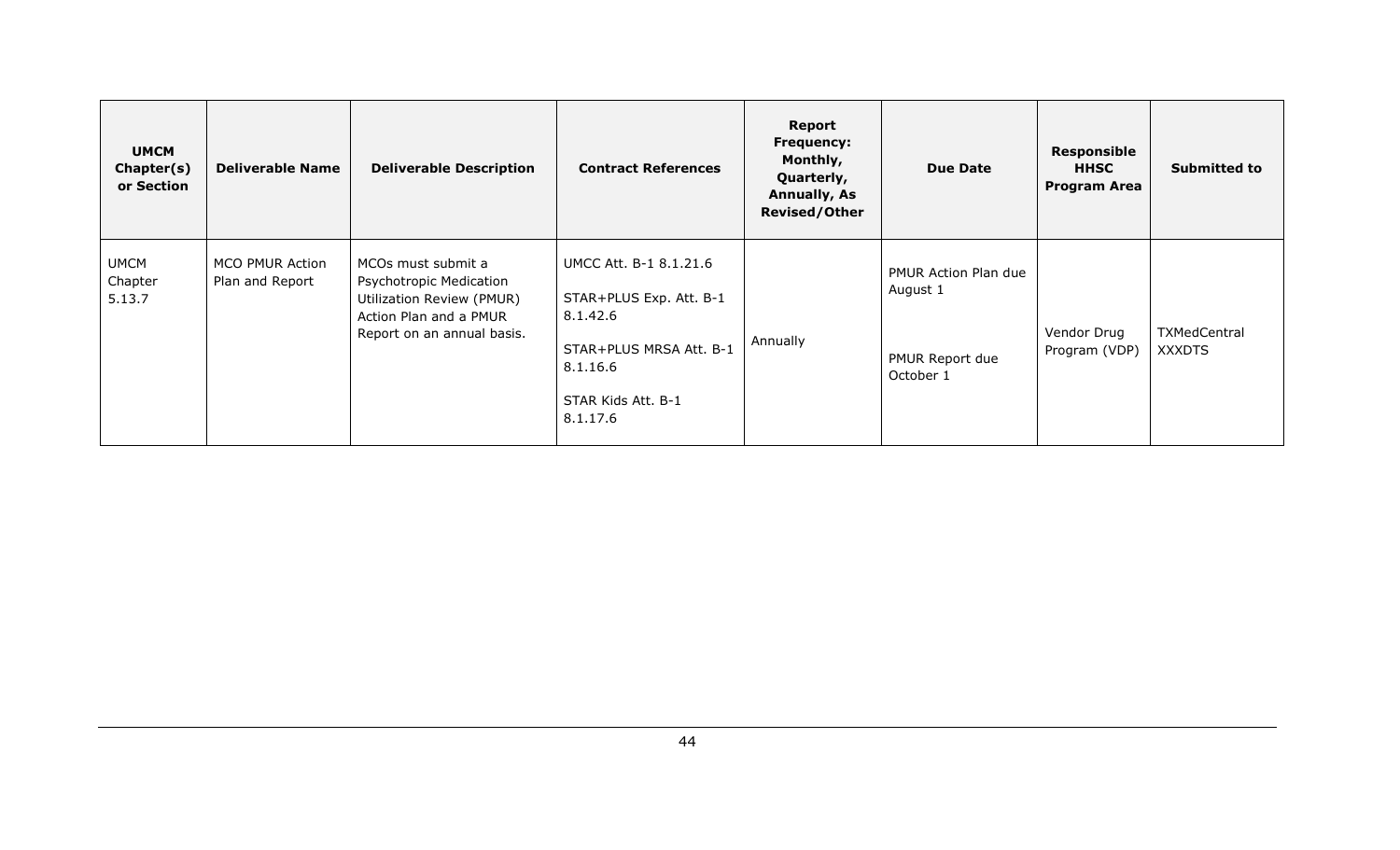| <b>UMCM</b><br>Chapter(s)<br>or Section | <b>Deliverable Name</b>                   | <b>Deliverable Description</b>                                                   | <b>Contract References</b>                                                                                                                                                                                  | <b>Report</b><br><b>Frequency:</b><br>Monthly,<br>Quarterly,<br><b>Annually, As</b><br><b>Revised/Other</b> | <b>Due Date</b> | <b>Responsible</b><br><b>HHSC</b><br><b>Program Area</b> | <b>Submitted to</b>                                                                             |
|-----------------------------------------|-------------------------------------------|----------------------------------------------------------------------------------|-------------------------------------------------------------------------------------------------------------------------------------------------------------------------------------------------------------|-------------------------------------------------------------------------------------------------------------|-----------------|----------------------------------------------------------|-------------------------------------------------------------------------------------------------|
| <b>UMCM</b><br>Chapter<br>5.13.8        | Medication<br>Synchronization<br>Template | MCOs must submit a<br>Medication Synchronization<br>Template on an annual basis. | UMCC Att. B-1 8.1.21.1<br>CHIP RSA Att. B-5<br>8.1.24.1<br>STAR Health Att. B-1<br>8.1.20.1<br>STAR+PLUS Exp. Att. B-1<br>8.1.42.1<br>STAR+PLUS MRSA Att. B-3<br>8.1.16.1<br>STAR Kids Att. B-3<br>8.1.17.1 | Annually                                                                                                    | September 1     | Vendor Drug<br>Program (VDP)                             | TXMedCentral<br>XXXDTS with<br>notice to<br><b>VDP MCO Solutio</b><br>ns@hhsc.state.tx.<br>$us$ |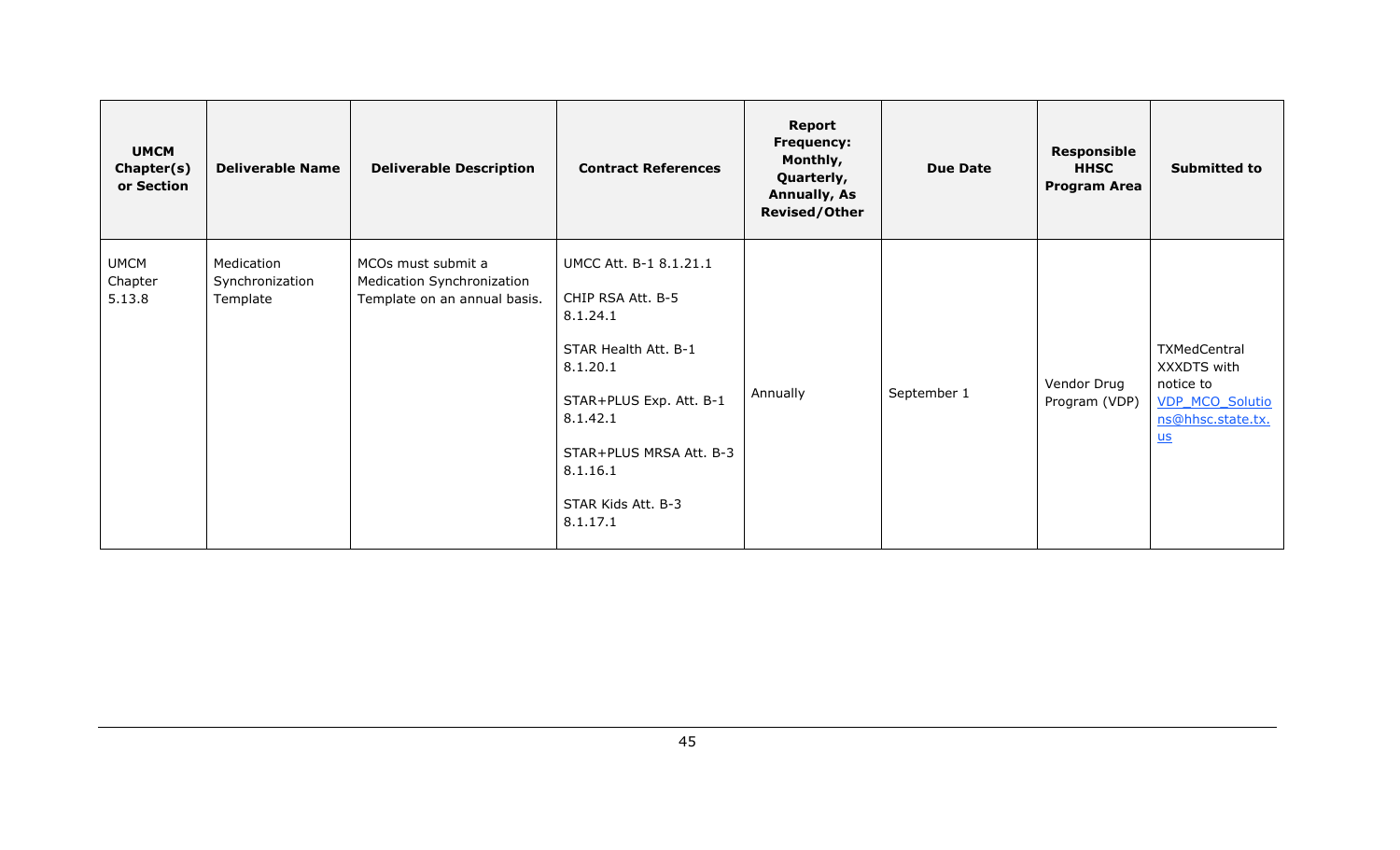| <b>UMCM</b><br>Chapter(s)<br>or Section | <b>Deliverable Name</b>                                                                  | <b>Deliverable Description</b>                                                                                                                                                   | <b>Contract References</b>                                                                                                                                                                                           | Report<br><b>Frequency:</b><br>Monthly,<br>Quarterly,<br><b>Annually, As</b><br><b>Revised/Other</b> | <b>Due Date</b>                                                                                   | Responsible<br><b>HHSC</b><br><b>Program Area</b>      | <b>Submitted to</b>             |
|-----------------------------------------|------------------------------------------------------------------------------------------|----------------------------------------------------------------------------------------------------------------------------------------------------------------------------------|----------------------------------------------------------------------------------------------------------------------------------------------------------------------------------------------------------------------|------------------------------------------------------------------------------------------------------|---------------------------------------------------------------------------------------------------|--------------------------------------------------------|---------------------------------|
| <b>UMCM</b><br>Chapter<br>5.13.9        | Maximum Allowable<br>Cost (MAC) List<br>Timely Review and<br>Modification<br>Attestation | MCOs must submit a<br>Maximum Allowable Cost<br>(MAC) List Timely Review and<br>Modification Attestation on a<br>quarterly basis for each<br>applicable program and MAC<br>List. | UMCC Att. B-1 8.1.21.11<br>CHIP RSA Att. B-<br>5 8.1.24.11<br>STAR Health Att. B-<br>18.1.20.11<br>STAR+PLUS Exp. Att. B-<br>1 8.1.42.11<br>STAR+PLUS MRSA Att. B-<br>3 8.1.16.11<br>STAR Kids Att. B-3<br>8.1.17.11 | Quarterly                                                                                            | Each state fiscal<br>quarter by the last<br>day of the month<br>following the<br>reporting period | Managed Care<br>Compliance<br>and Operations<br>(MCCO) | TXMedCentral<br><b>XXXDELIV</b> |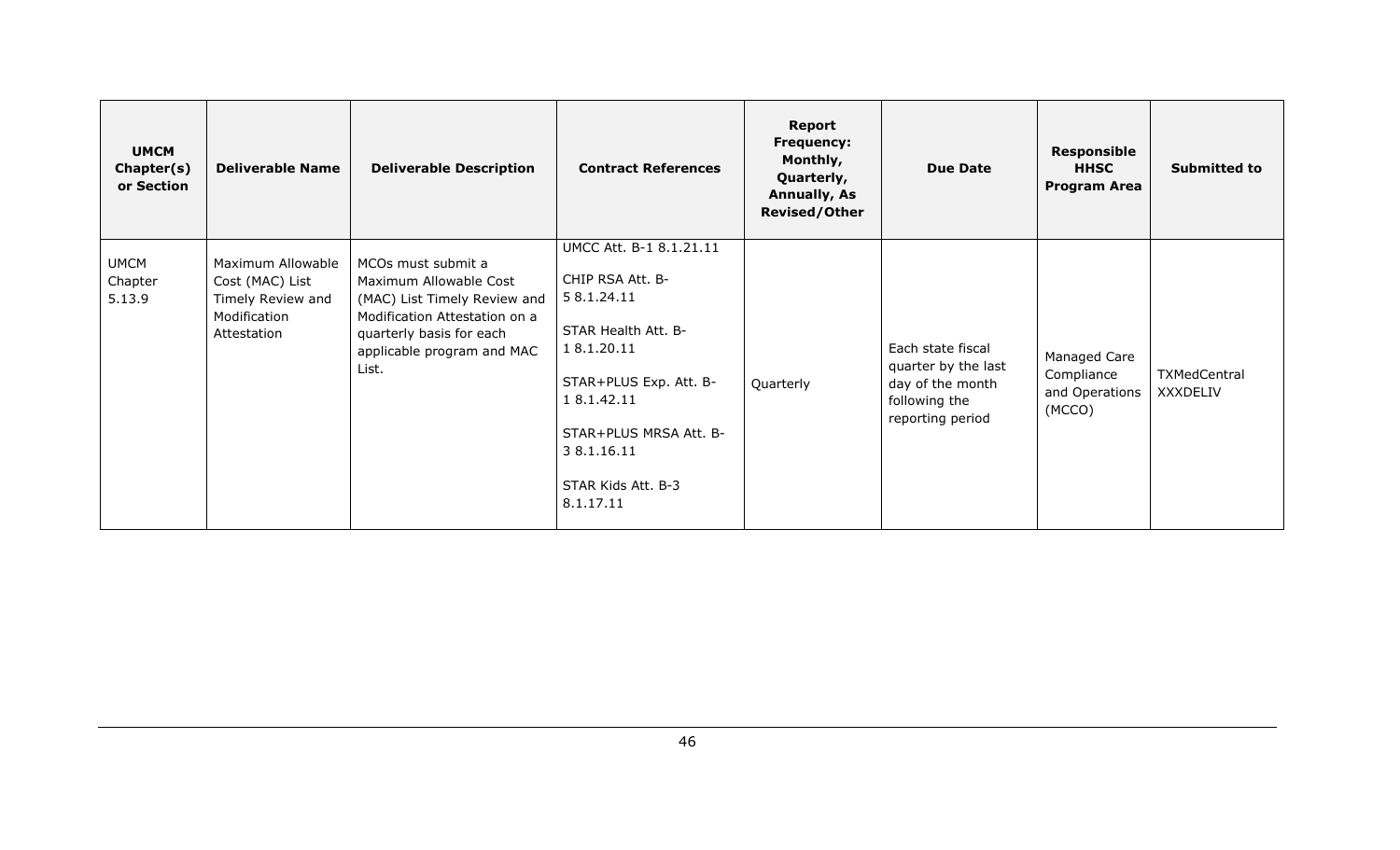| <b>UMCM</b><br>Chapter(s)<br>or Section | <b>Deliverable Name</b>                                                                                  | <b>Deliverable Description</b>                                                                                                                                                                | <b>Contract References</b>                                                                                                                                                                                                                                 | <b>Report</b><br><b>Frequency:</b><br>Monthly,<br>Quarterly,<br><b>Annually, As</b><br><b>Revised/Other</b> | <b>Due Date</b>                                                                                                                                                                                                                                | <b>Responsible</b><br><b>HHSC</b><br><b>Program Area</b> | <b>Submitted to</b>                           |
|-----------------------------------------|----------------------------------------------------------------------------------------------------------|-----------------------------------------------------------------------------------------------------------------------------------------------------------------------------------------------|------------------------------------------------------------------------------------------------------------------------------------------------------------------------------------------------------------------------------------------------------------|-------------------------------------------------------------------------------------------------------------|------------------------------------------------------------------------------------------------------------------------------------------------------------------------------------------------------------------------------------------------|----------------------------------------------------------|-----------------------------------------------|
| <b>UMCM</b><br>Chapter 5.15             | Special Exception<br>Request Template<br>for Variance from<br>Out-of-Network<br>Utilization<br>Standards | MCO must complete the<br>Special Exception Request<br>form each time it requests a<br>variance from the Medicaid or<br>CHIP out-of-network<br>utilization standards for each<br>service area. | <b>UMCC Att. B-1 8.1.4</b><br>CHIP RSA Att. B-1 8.1.4<br>STAR Health Att. B-1 8.1.4<br>STAR Kids Att. B-1 8.1.4<br>STAR+PLUS Exp. Att. B-1<br>8.1.4<br>STAR+PLUS MRSA Att. B-1<br>8.1.4<br>Medicaid and CHIP Dental<br>Services Att. B-1 8.1.5<br>MMDD 2.7 | As Revised/Other                                                                                            | No later than 30<br>calendar days after<br>the end of the State<br>Fiscal Quarter (SFQ)<br>for which it requests a<br>variance. With the<br>request, the MCO can<br>also request a special<br>exception for up to<br>three subsequent<br>SFQs. | Managed Care<br>Compliance<br>and Operations<br>(MCCO)   | TXMedCentral<br>XXXDTS with<br>notice to MCCO |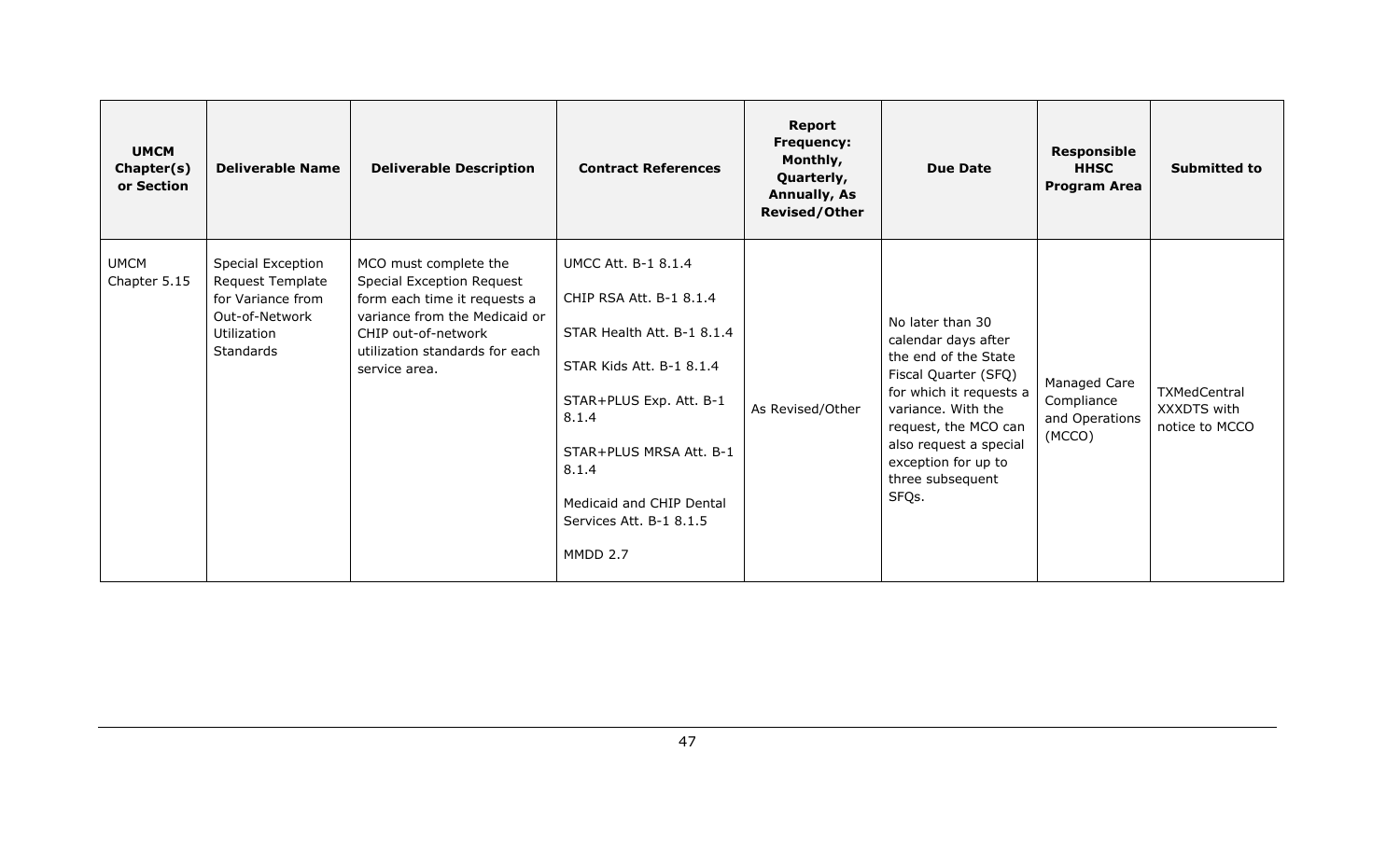| <b>UMCM</b><br>Chapter(s)<br>or Section | <b>Deliverable Name</b>               | <b>Deliverable Description</b>                                                                                  | <b>Contract References</b>                                                                                                                                                                                  | <b>Report</b><br>Frequency:<br>Monthly,<br>Quarterly,<br><b>Annually, As</b><br><b>Revised/Other</b> | <b>Due Date</b>                                                   | <b>Responsible</b><br><b>HHSC</b><br><b>Program Area</b> | <b>Submitted to</b>                                                                                                                                     |
|-----------------------------------------|---------------------------------------|-----------------------------------------------------------------------------------------------------------------|-------------------------------------------------------------------------------------------------------------------------------------------------------------------------------------------------------------|------------------------------------------------------------------------------------------------------|-------------------------------------------------------------------|----------------------------------------------------------|---------------------------------------------------------------------------------------------------------------------------------------------------------|
| <b>UMCM</b><br>Chapter 5.16             | Perinatal Risk<br>Report (17P Report) | The MCO must submit a<br>quarterly perinatal risk report<br>as described in the Uniform<br>Managed Care Manual. | UMCC Att. B-1 8.1.20.2<br>CHIP RSA Att. B-1<br>8.1.20.2<br>STAR Health Att. B-1<br>8.1.26.2<br>STAR+PLUS Exp. Att. B-1<br>8.1.20.2<br>STAR+PLUS MRSA Att. B-1<br>8.1.22.2<br>STAR Kids Att. B-1<br>8.1.22.2 | Quarterly                                                                                            | No later than 90 days<br>after the end of the<br>reporting period | Quality<br>Oversight                                     | TXMedCentral<br>XXXDTS and<br>attached via an<br>email to MCCO<br>and Quality<br>Oversight Unit<br><b>HPCS UMCC Provi</b><br>sions@hhsc.state.<br>tx.us |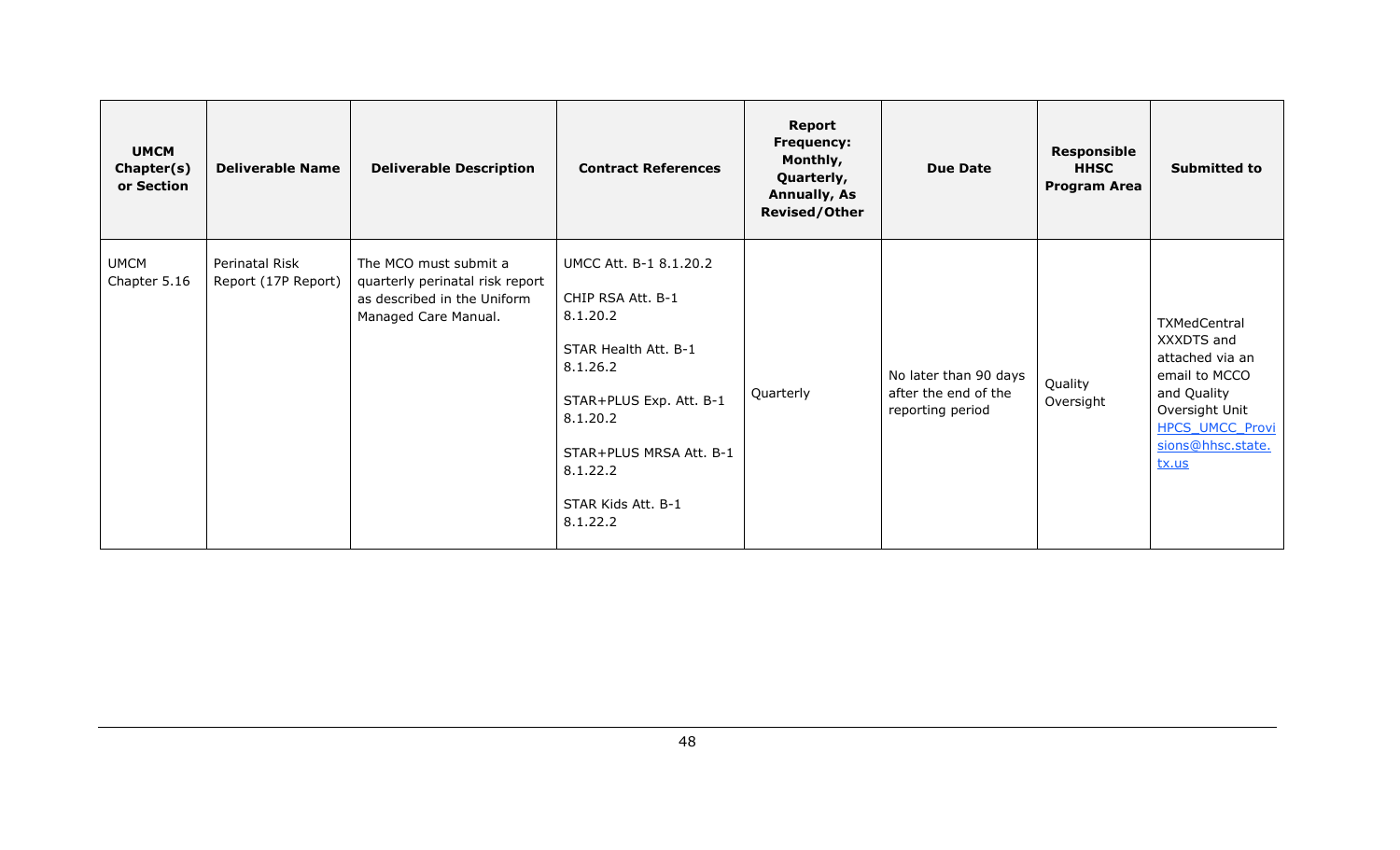| <b>UMCM</b><br>Chapter(s)<br>or Section | <b>Deliverable Name</b>                                             | <b>Deliverable Description</b>                                                                                                                                                                                                                                                                                             | <b>Contract References</b> | Report<br><b>Frequency:</b><br>Monthly,<br>Quarterly,<br><b>Annually, As</b><br><b>Revised/Other</b> | <b>Due Date</b>                                                                                                                                       | <b>Responsible</b><br><b>HHSC</b><br><b>Program Area</b>    | <b>Submitted to</b>             |
|-----------------------------------------|---------------------------------------------------------------------|----------------------------------------------------------------------------------------------------------------------------------------------------------------------------------------------------------------------------------------------------------------------------------------------------------------------------|----------------------------|------------------------------------------------------------------------------------------------------|-------------------------------------------------------------------------------------------------------------------------------------------------------|-------------------------------------------------------------|---------------------------------|
| <b>UMCM Section</b><br>5.17             | Network Access<br>Improvement<br>Program (NAIP)<br>Quarterly Report | NAIP was intended to<br>increase the availability,<br>quality, coordination and<br>effectiveness of primary care<br>for Medicaid clients by<br>providing incentive payments<br>administered by the managed<br>care organizations (MCOs) to<br>participating health related<br>institutions (HRIs) and public<br>hospitals. | N/A                        | As Revised / Other                                                                                   | Final NAIP report is<br>due the last day of<br>the month following<br>the final SFY<br>reconciliation between<br>HHSC and the<br>HRI/Public Hospital. | Financial<br>Reporting &<br>Audit<br>Coordination<br>(FRAC) | <b>TXMedCentral</b><br>XXXDELIV |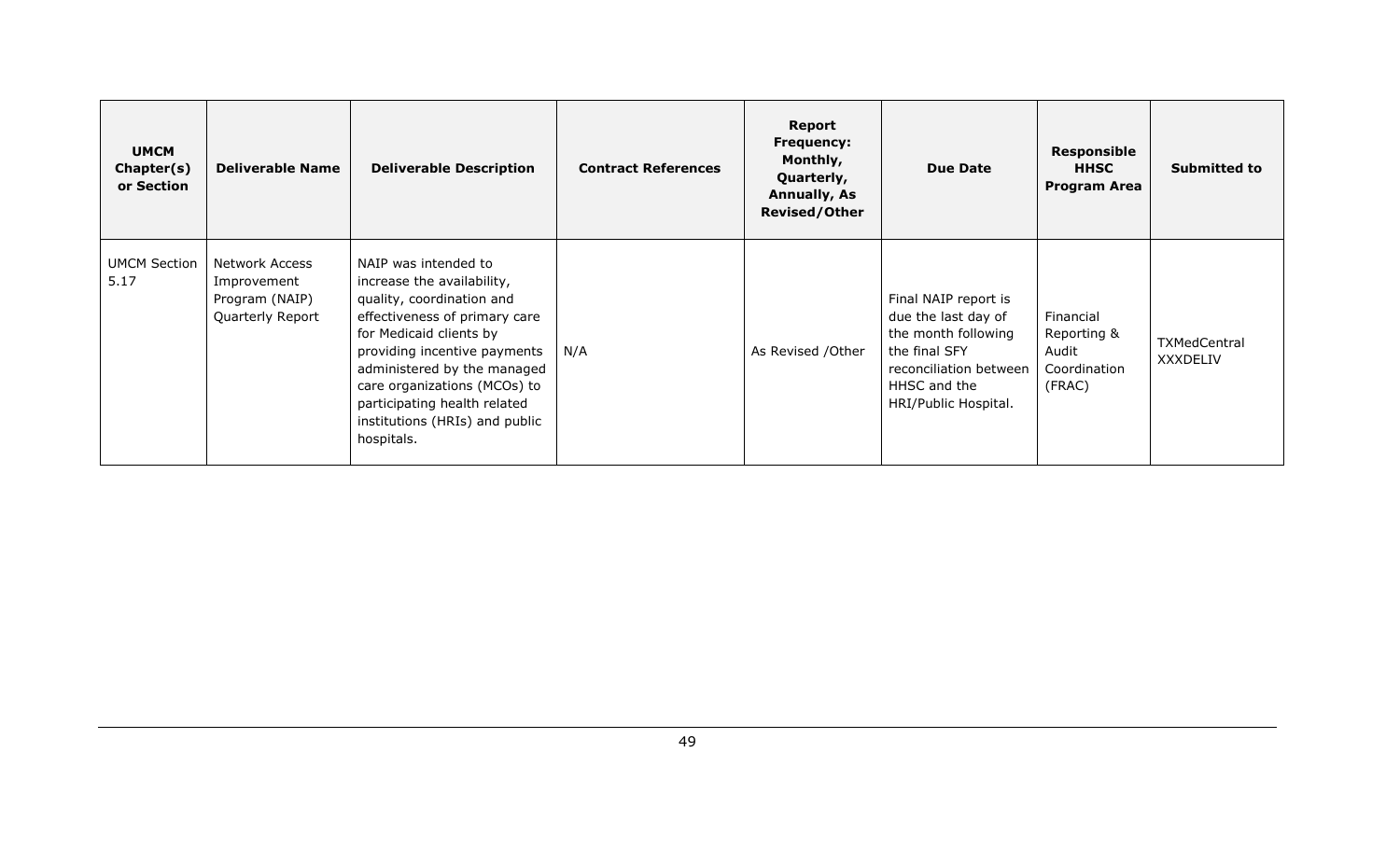| <b>UMCM</b><br>Chapter(s)<br>or Section                | <b>Deliverable Name</b>                                                                                                                                                            | <b>Deliverable Description</b>                                                                                                                                                                                                                                                                                                                                               | <b>Contract References</b>                                                                                                                 | Report<br>Frequency:<br>Monthly,<br>Quarterly,<br><b>Annually, As</b><br><b>Revised/Other</b> | <b>Due Date</b>                                                                                                                                                                                   | <b>Responsible</b><br><b>HHSC</b><br><b>Program Area</b> | <b>Submitted to</b>                                                               |
|--------------------------------------------------------|------------------------------------------------------------------------------------------------------------------------------------------------------------------------------------|------------------------------------------------------------------------------------------------------------------------------------------------------------------------------------------------------------------------------------------------------------------------------------------------------------------------------------------------------------------------------|--------------------------------------------------------------------------------------------------------------------------------------------|-----------------------------------------------------------------------------------------------|---------------------------------------------------------------------------------------------------------------------------------------------------------------------------------------------------|----------------------------------------------------------|-----------------------------------------------------------------------------------|
| <b>UMCM</b><br>Chapters<br>5.18, 5.18.1,<br>and 5.18.2 | <b>Critical Incidents</b><br>and Abuse, Neglect,<br>and Exploitation<br>Quarterly Report<br>and Technical<br>Specifications for<br>STAR Health and<br><b>STAR Kids MDCP</b><br>ANE | Medicaid MCOs must submit a<br>quarterly and annual report<br>that includes the number of<br>Critical Incidents and Abuse,<br>Neglect and Exploitation and<br>associated remediation using<br>data from reports received<br>from the Department of<br>Family and Protective<br>Services (DFPS) Adult<br>Protective Services (APS) for<br>Members receiving LTSS<br>services. | <b>UMCC 8.1.20.2</b><br>STAR Health 8.1.26.2<br>STAR+PLUS Expansion<br>8.1.20.2<br>STAR+PLUS MRSA<br>8.1.22.2<br><b>STAR Kids 8.1.22.2</b> | Quarterly<br>Annually                                                                         | Last day of the month<br>following the close of<br>the reporting period<br>for Quarterly reports<br>Last day of the month<br>following the close of<br>the reporting period<br>for Annual reports | Quality                                                  | LTSS Quality<br>Reporting Unit<br>CPIPerformanceM<br>easures@hhsc.stat<br>e.tx.us |
| <b>UMCM</b><br>Chapter 5.20                            | <b>QIPP Timely</b><br>Payments<br>Attestation                                                                                                                                      | The Quality Incentive<br>Payment Program encourages<br>nursing facilities to improve<br>the quality and innovation of<br>their services. Improvement<br>is based upon several indices<br>of success, including quality<br>metrics that are collected by<br>the Centers for Medicare &<br>Medicaid Services.                                                                  | UMCC Att. B-1 8.1.4.8.6<br>STAR+PLUS Exp. Att. B-1<br>8.1.4.8.7<br>STAR+PLUS MRSA Att. B-1<br>8.1.4.8.8<br>MMDD 2.7.4.6.2 and<br>2.7.4.6.3 | Monthly<br>Quarterly                                                                          | Within 30 Days of the<br>end of each month                                                                                                                                                        | Managed Care<br>Compliance<br>and Operations<br>(MCCO)   | TXMedCentral<br><b>XXXDTS</b>                                                     |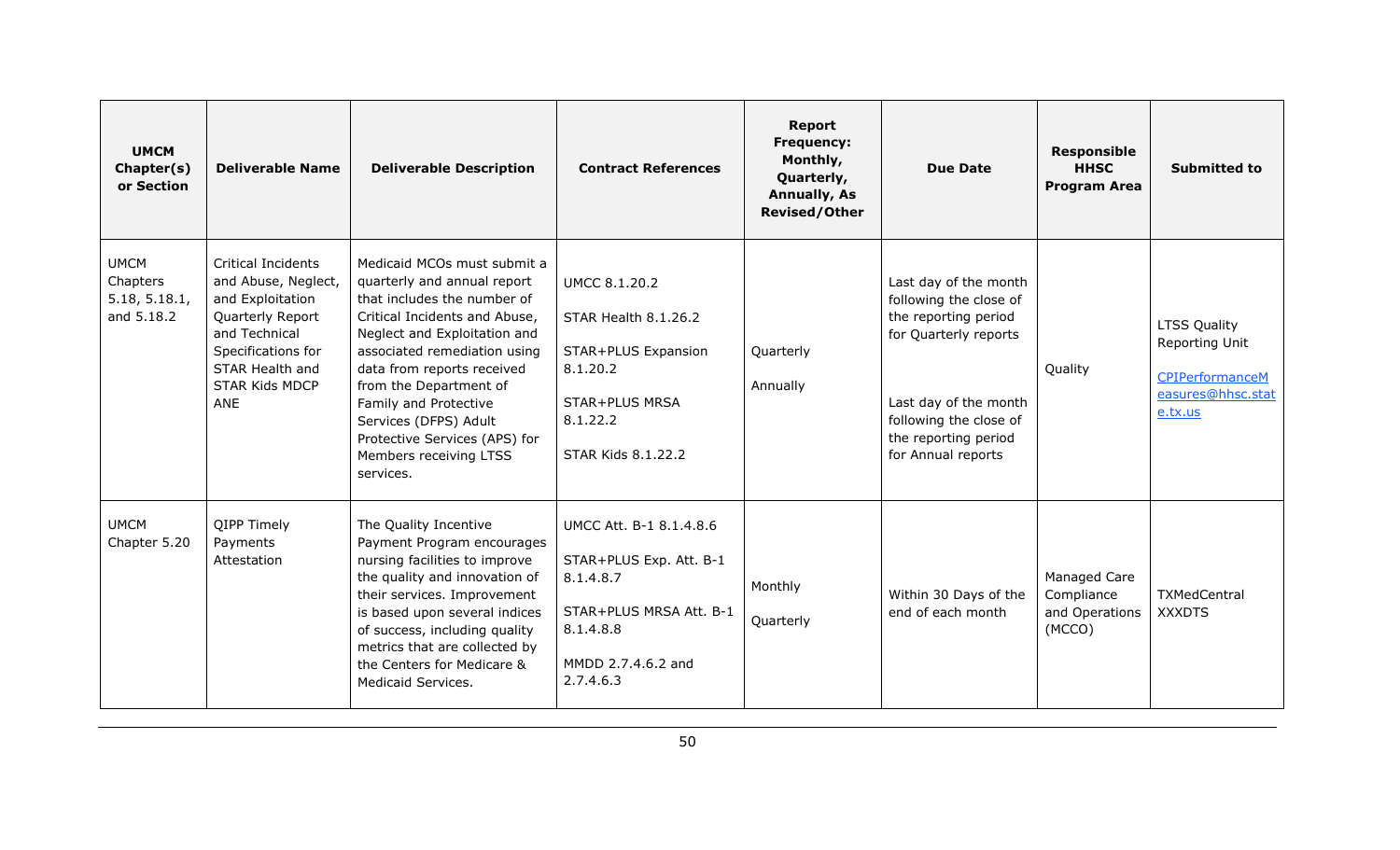| <b>UMCM</b><br>Chapter(s)<br>or Section | <b>Deliverable Name</b>                                     | <b>Deliverable Description</b>                                                                          | <b>Contract References</b>                                                                                                                                                                      | Report<br><b>Frequency:</b><br>Monthly,<br>Quarterly,<br><b>Annually, As</b><br><b>Revised/Other</b> | <b>Due Date</b> | <b>Responsible</b><br><b>HHSC</b><br><b>Program Area</b> | Submitted to                                  |
|-----------------------------------------|-------------------------------------------------------------|---------------------------------------------------------------------------------------------------------|-------------------------------------------------------------------------------------------------------------------------------------------------------------------------------------------------|------------------------------------------------------------------------------------------------------|-----------------|----------------------------------------------------------|-----------------------------------------------|
| <b>UMCM</b><br>Chapter 5.21             | <b>MCO Material</b><br>Subcontractor<br>Monitoring Calendar | MCO must submit annual<br>calendar of their Material<br>Subcontractor monitoring<br>activities per SFY. | UMCC Att. B-1 8.1.1.2<br>CHIP RSA Att. B-1 8.1.1.2<br>STAR Health Att. B-1<br>8.1.1.1<br>STAR+PLUS Exp. Att. B-1<br>8.1.1.2<br>STAR+PLUS MRSA Att. B-1<br>8.1.1.2<br>STAR Kids Att. B-1 8.1.1.2 | Annually                                                                                             | September 1     | Managed Care<br>Compliance<br>and Operations<br>(MCCO)   | TXMedCentral<br>XXXDTS with<br>notice to MCCO |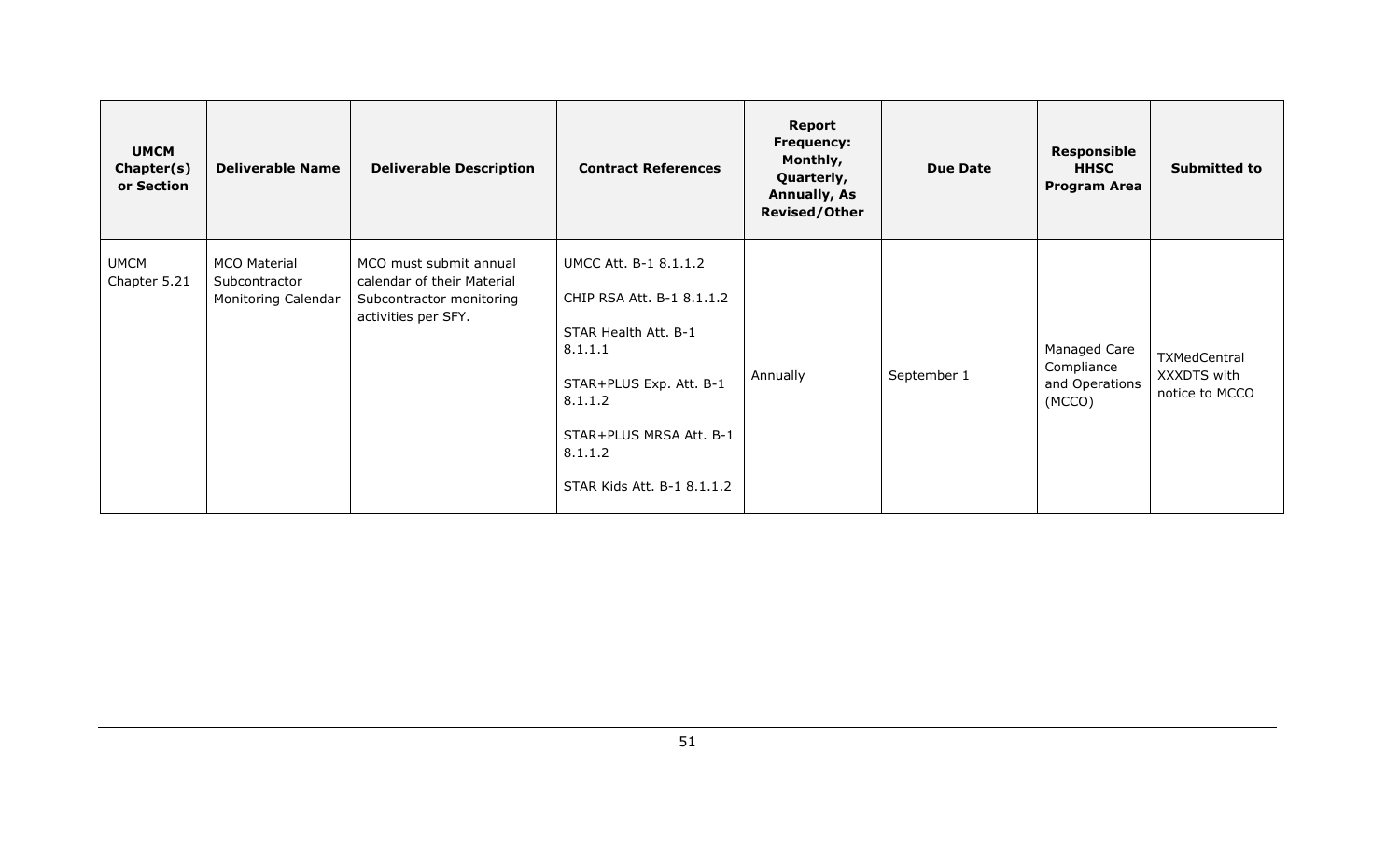| <b>UMCM</b><br>Chapter(s)<br>or Section | <b>Deliverable Name</b>              | <b>Deliverable Description</b>                                                                    | <b>Contract References</b>                                                                                                                                                                                                                                   | <b>Report</b><br><b>Frequency:</b><br>Monthly,<br>Quarterly,<br><b>Annually, As</b><br><b>Revised/Other</b> | <b>Due Date</b>                                          | <b>Responsible</b><br><b>HHSC</b><br><b>Program Area</b> | <b>Submitted to</b>           |
|-----------------------------------------|--------------------------------------|---------------------------------------------------------------------------------------------------|--------------------------------------------------------------------------------------------------------------------------------------------------------------------------------------------------------------------------------------------------------------|-------------------------------------------------------------------------------------------------------------|----------------------------------------------------------|----------------------------------------------------------|-------------------------------|
| <b>UMCM</b><br>Chapter 5.23             | <b>MCO Executive</b><br>Contact List | The MCO must submit a<br>contact list of its Executive<br>staff and their contact<br>information. | <b>UMCC Att. A. 4.02</b><br>CHIP RSA Att. A. 4.02<br>STAR Health Att. A. 4.02<br>STAR+PLUS Exp. Att. A.<br>4.02<br>STAR+PLUS MRSA Att. A.<br>4.02<br>STAR Kids Att. A. 4.02<br>Medicaid and CHIP Dental<br>Services Att. A. 4.02<br>MMDD 2.2.2.3 and 2.2.2.4 | Annually<br>As Revised/Other                                                                                | September 1<br>Within 15 business<br>days of any changes | Managed Care<br>Compliance<br>and Operations<br>(MCCO)   | TXMedCentral<br><b>XXXDTS</b> |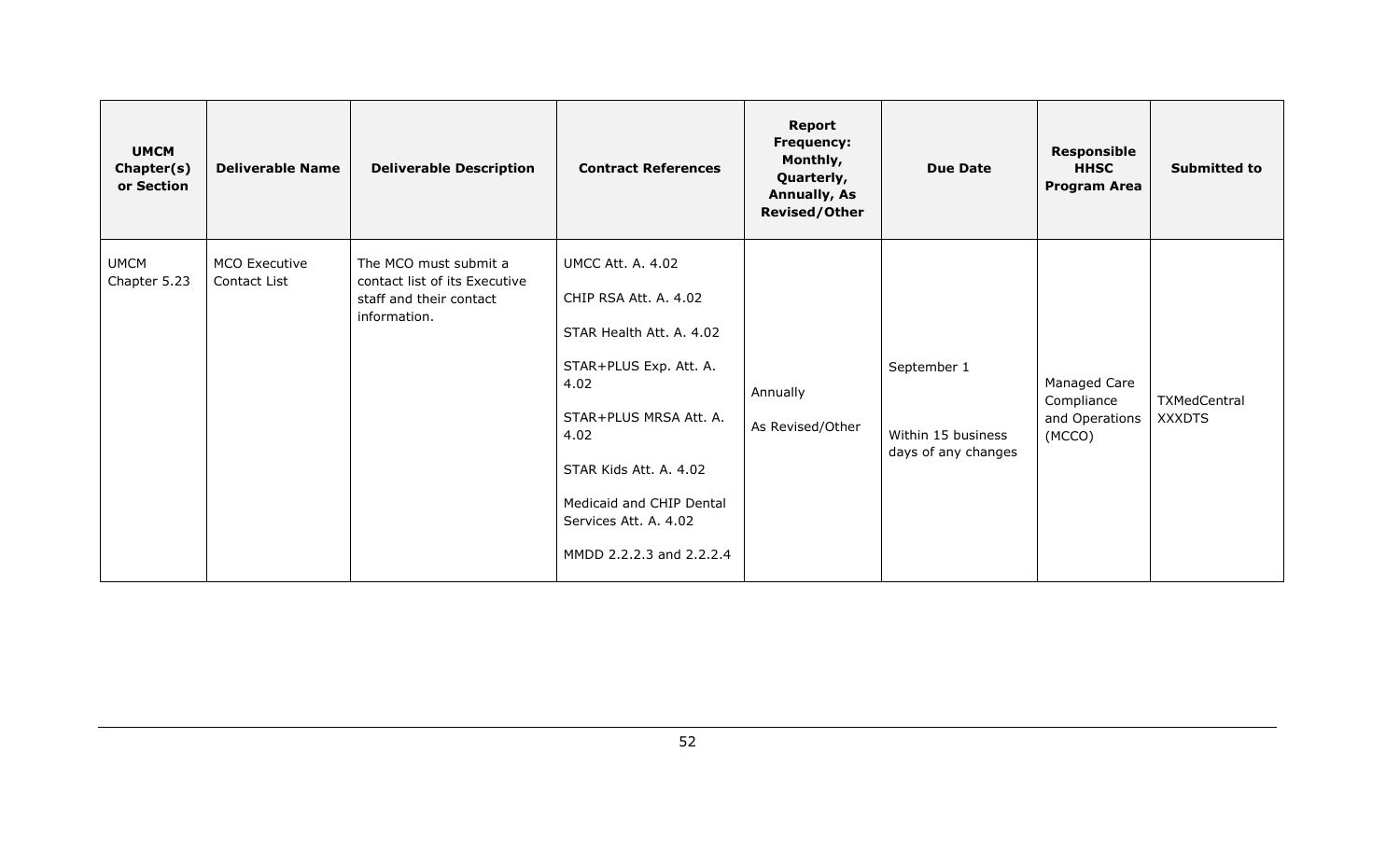| <b>UMCM</b><br>Chapter(s)<br>or Section | <b>Deliverable Name</b>                      | <b>Deliverable Description</b>                                                                                                                                                                                                                                                                                                                                                    | <b>Contract References</b>                                                                                                                                                                                                                                            | <b>Report</b><br><b>Frequency:</b><br>Monthly,<br>Quarterly,<br><b>Annually, As</b><br><b>Revised/Other</b> | <b>Due Date</b>                                            | <b>Responsible</b><br><b>HHSC</b><br><b>Program Area</b> | <b>Submitted to</b> |
|-----------------------------------------|----------------------------------------------|-----------------------------------------------------------------------------------------------------------------------------------------------------------------------------------------------------------------------------------------------------------------------------------------------------------------------------------------------------------------------------------|-----------------------------------------------------------------------------------------------------------------------------------------------------------------------------------------------------------------------------------------------------------------------|-------------------------------------------------------------------------------------------------------------|------------------------------------------------------------|----------------------------------------------------------|---------------------|
| <b>UMCM</b><br>Chapter<br>5.24.1        | Claims Summary<br>Report Text File<br>Layout | The MCO must submit<br>monthly Claims Summary<br>Reports to HHSC by MCO<br>Program. The Claims<br>Summary Report will include<br>data for Acute Care,<br>Behavioral Health, Long Term<br>Services and Supports<br>(including Nursing Facility<br>Add-on Services), Nursing<br>Facility, Vision, Dental and<br>Pharmacy claims, provider<br>recoupments, and advanced<br>payments. | UMCC Att. B-1 8.1.20.2<br>CHIP RSA Att. B-1<br>8.1.20.2<br>STAR Health Att. B-1<br>8.1.26.2<br>STAR+PLUS Exp. Att. B-1<br>8.1.20.2<br>STAR+PLUS MRSA Att. B-1<br>8.1.22.2<br>STAR Kids Att. B-1<br>8.1.22.2<br>Medicaid and CHIP Dental<br>Services Att. B-1 8.1.14.2 | Monthly                                                                                                     | Last Day of each<br>month following the<br>reporting month | Managed Care<br>Compliance<br>and Operations<br>(MCCO)   | TexConnect          |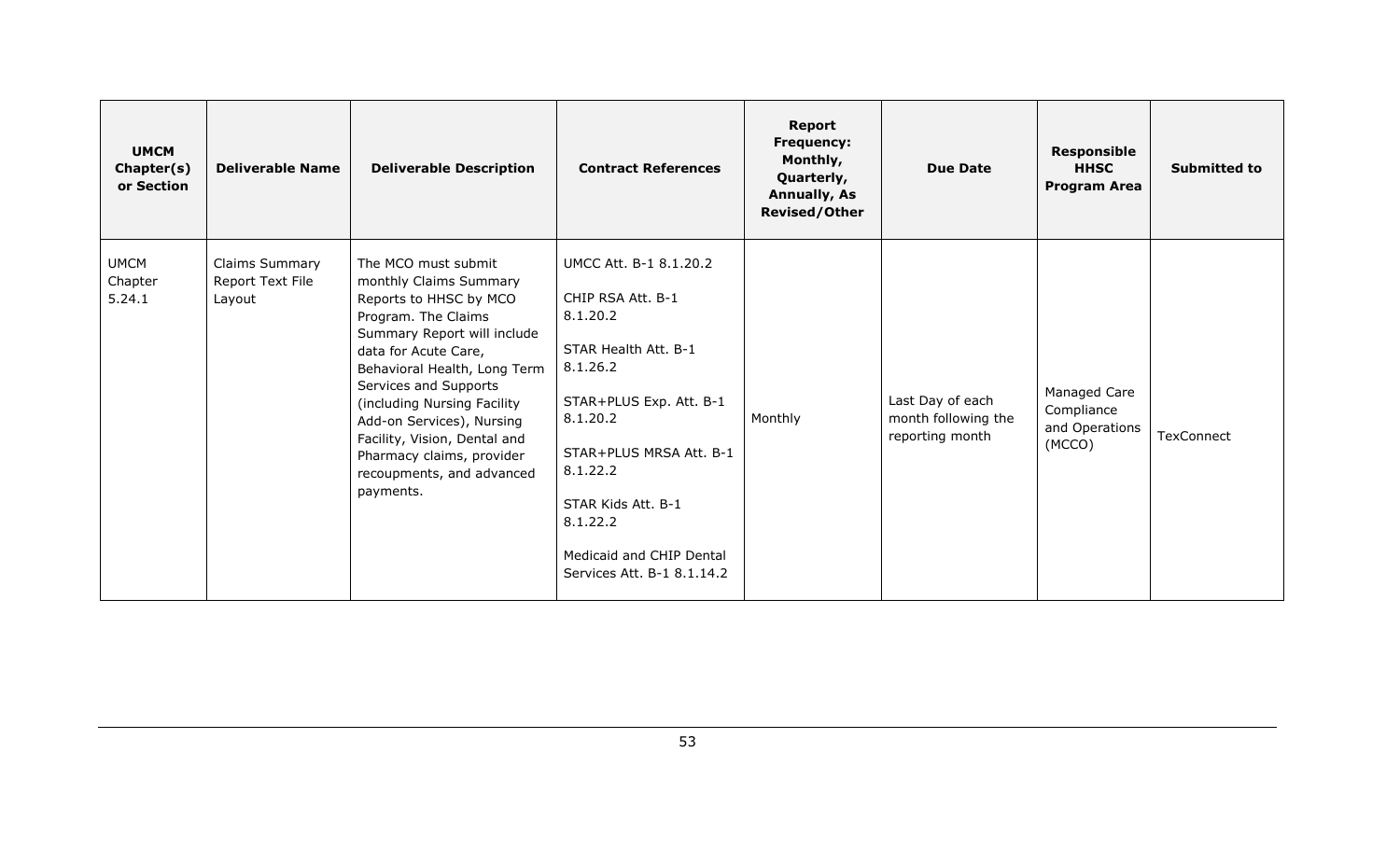| <b>UMCM</b><br>Chapter(s)<br>or Section | <b>Deliverable Name</b>                     | <b>Deliverable Description</b>                                                                                                                                                                                                                                                                                                                                       | <b>Contract References</b>                                                                                                                                                                                                             | Report<br><b>Frequency:</b><br>Monthly,<br>Quarterly,<br><b>Annually, As</b><br><b>Revised/Other</b> | <b>Due Date</b>                                        | <b>Responsible</b><br><b>HHSC</b><br><b>Program Area</b> | <b>Submitted to</b> |
|-----------------------------------------|---------------------------------------------|----------------------------------------------------------------------------------------------------------------------------------------------------------------------------------------------------------------------------------------------------------------------------------------------------------------------------------------------------------------------|----------------------------------------------------------------------------------------------------------------------------------------------------------------------------------------------------------------------------------------|------------------------------------------------------------------------------------------------------|--------------------------------------------------------|----------------------------------------------------------|---------------------|
| <b>UMCM</b><br>Chapter<br>5.24.2        | Network and<br>Capacity Text File<br>Layout | Each STAR, STAR+PLUS,<br>STAR Health, STAR Kids, and<br>CHIP MCO, and Medicare<br>Medicaid Plan must submit a<br>quarterly report including all<br>LTSS Providers, mail order<br>pharmacies, and 24-hour<br>pharmacies within their<br>Provider Networks, For<br>Programs that do not deliver<br>LTSS like STAR and CHIP,<br>only pharmacy data will be<br>reported. | UMCC Att. B-1 8.1.20.2<br>CHIP RSA Att. B-1<br>8.1.20.2<br>STAR+PLUS Expansion Att.<br>B-1 8.1.20.2<br>STAR+PLUS MRSA Att. B-1<br>8.1.22.2<br>STAR Kids Att. B-1<br>8.1.22.2<br>Medicaid and CHIP Dental<br>Services Att. B-1 8.1.14.2 | Quarterly                                                                                            | 30 Days after the<br>close of the reporting<br>quarter | Managed Care<br>Compliance<br>and Operations<br>(MCCO)   | TexConnect          |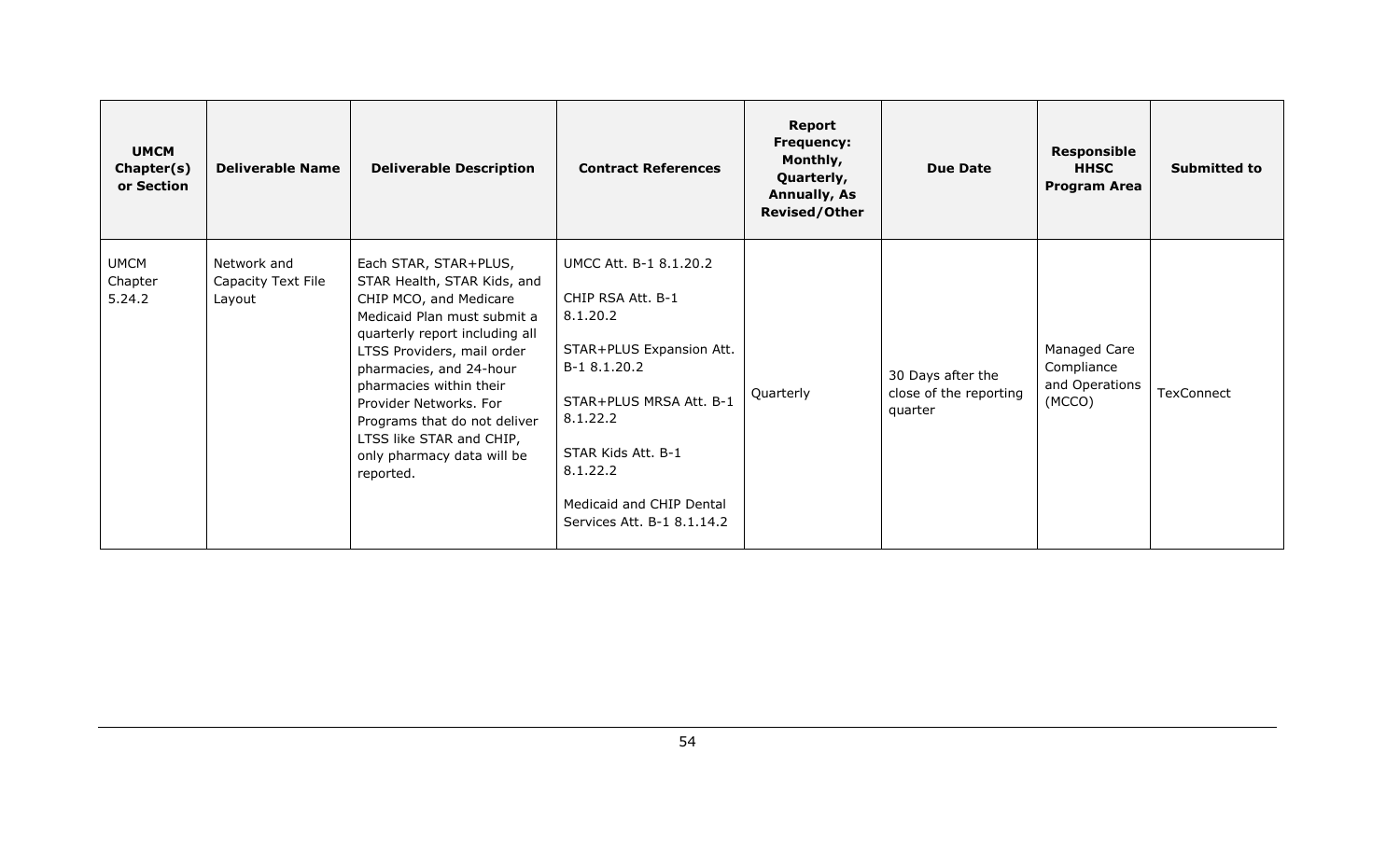| <b>UMCM</b><br>Chapter(s)<br>or Section | <b>Deliverable Name</b>                                   | <b>Deliverable Description</b>                                                                                                                                                       | <b>Contract References</b>                                                                                                                                                                                                                                                             | <b>Report</b><br>Frequency:<br>Monthly,<br>Quarterly,<br><b>Annually, As</b><br><b>Revised/Other</b> | <b>Due Date</b>                                        | <b>Responsible</b><br><b>HHSC</b><br><b>Program Area</b> | <b>Submitted to</b> |
|-----------------------------------------|-----------------------------------------------------------|--------------------------------------------------------------------------------------------------------------------------------------------------------------------------------------|----------------------------------------------------------------------------------------------------------------------------------------------------------------------------------------------------------------------------------------------------------------------------------------|------------------------------------------------------------------------------------------------------|--------------------------------------------------------|----------------------------------------------------------|---------------------|
| <b>UMCM</b><br>Chapter<br>5.24.3        | Provider<br><b>Termination Report</b><br>Text File Layout | MCO must submit a quarterly<br>report that identifies all<br>Network Providers who cease<br>to participate in the MCO's<br>provider network, either<br>voluntarily or involuntarily. | UMCC Att. B-1 8.1.20.2<br>CHIP RSA Att. B-1<br>8.1.20.2<br>STAR Health Att. B-1<br>8.1.26.2<br>STAR+PLUS Exp. Att. B-1<br>8.1.20.2<br>STAR+PLUS MRSA Att. B-1<br>8.1.22.2<br>STAR Kids Att. B-1<br>8.1.22.2<br>Medicaid and CHIP Dental<br>Services Att. B-1 8.1.5.7<br>MMDD 2.7.3.1.5 | Quarterly                                                                                            | 30 Days after the<br>close of the reporting<br>quarter | Managed Care<br>Compliance<br>and Operations<br>(MCCO)   | TexConnect          |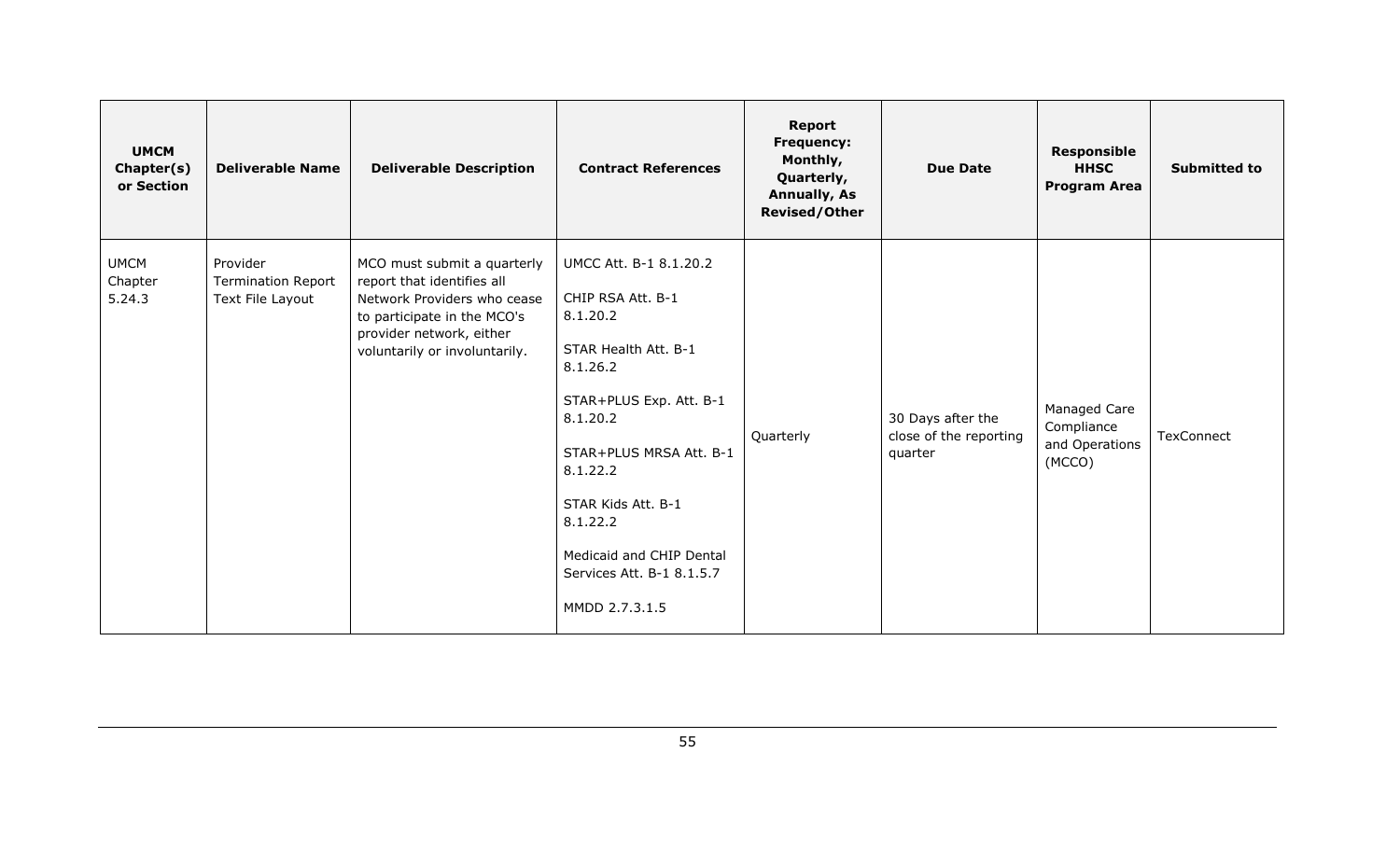| <b>UMCM</b><br>Chapter(s)<br>or Section | <b>Deliverable Name</b>                                         | <b>Deliverable Description</b>                                                                                                                                                                                                     | <b>Contract References</b>                                                                                                                                                                                                                                      | <b>Report</b><br><b>Frequency:</b><br>Monthly,<br>Quarterly,<br><b>Annually, As</b><br><b>Revised/Other</b> | <b>Due Date</b>                                        | <b>Responsible</b><br><b>HHSC</b><br><b>Program Area</b> | <b>Submitted to</b> |
|-----------------------------------------|-----------------------------------------------------------------|------------------------------------------------------------------------------------------------------------------------------------------------------------------------------------------------------------------------------------|-----------------------------------------------------------------------------------------------------------------------------------------------------------------------------------------------------------------------------------------------------------------|-------------------------------------------------------------------------------------------------------------|--------------------------------------------------------|----------------------------------------------------------|---------------------|
| <b>UMCM</b><br>Chapter<br>5.24.4        | Out-of-Network<br><b>Utilization Report</b><br>Text File Layout | The MCO must submit<br>quarterly Out-of-Network<br>(OON) Utilization Reports on<br>OON claims received for<br>hospital submissions, ER<br>visits, other outpatient visits,<br>and substance use disorder<br>residential treatment. | UMCC Att. B-1 8.1.20.2<br>CHIP RSA Att. B-1 8.1.4<br>STAR Health Att. B-1<br>8.1.23.1<br>STAR+PLUS Exp. Att. B-1<br>8.1.17.2<br>STAR+PLUS MRSA Att. B-1<br>8.1.19.2<br>STAR Kids Att. B-1<br>8.1.19.2<br>Medicaid and CHIP Dental<br>Services Att. B-1 8.1.14.2 | Quarterly                                                                                                   | 30 Days after the<br>close of the reporting<br>quarter | Managed Care<br>Compliance<br>and Operations<br>(MCCO)   | TexConnect          |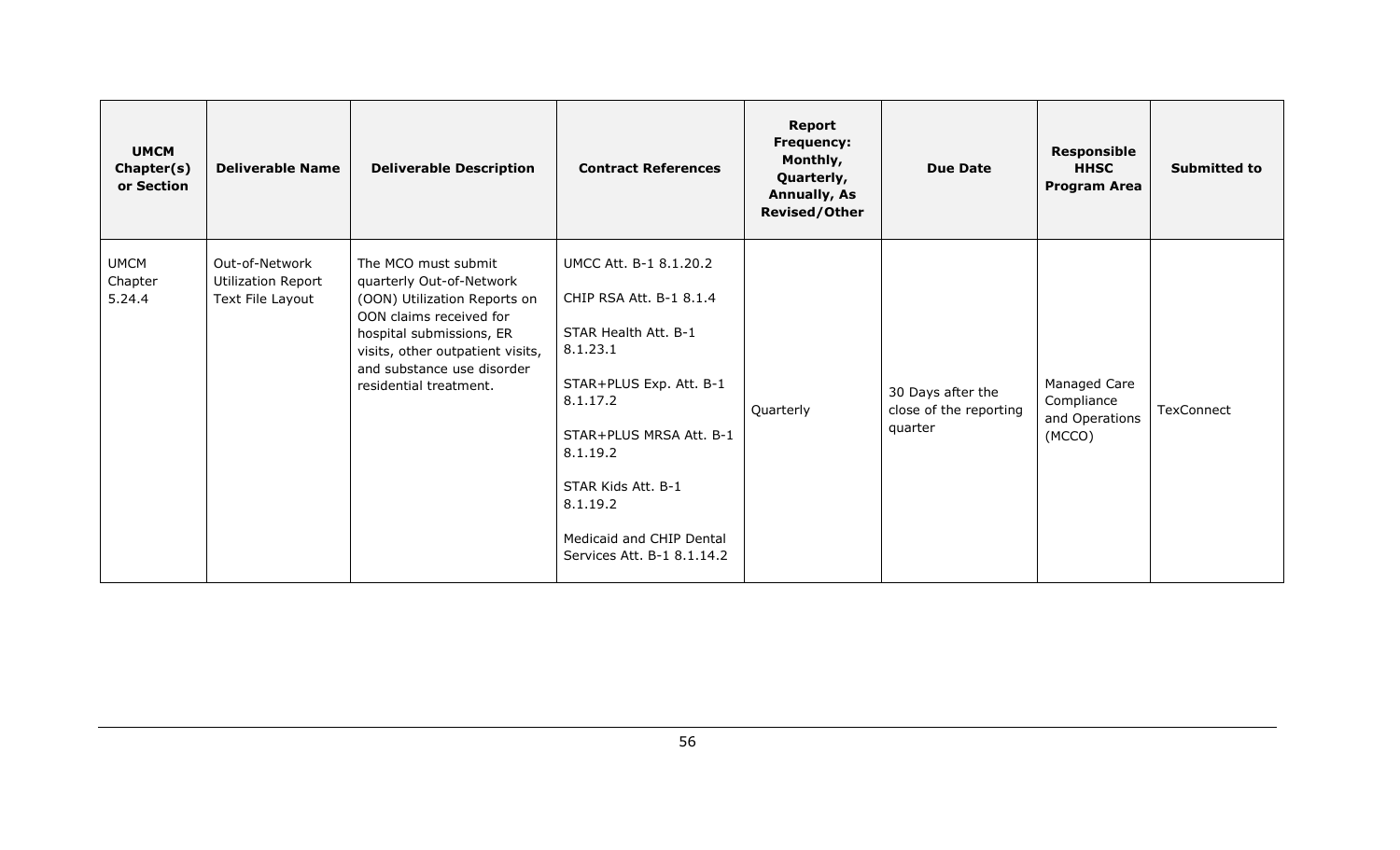| <b>UMCM</b><br>Chapter(s)<br>or Section | <b>Deliverable Name</b>                                      | <b>Deliverable Description</b>                                                                                                                                                      | <b>Contract References</b>                                                                                                                                                                                                                                                                 | <b>Report</b><br>Frequency:<br>Monthly,<br>Quarterly,<br><b>Annually, As</b><br><b>Revised/Other</b> | <b>Due Date</b>                                         | <b>Responsible</b><br><b>HHSC</b><br><b>Program Area</b> | <b>Submitted to</b> |
|-----------------------------------------|--------------------------------------------------------------|-------------------------------------------------------------------------------------------------------------------------------------------------------------------------------------|--------------------------------------------------------------------------------------------------------------------------------------------------------------------------------------------------------------------------------------------------------------------------------------------|------------------------------------------------------------------------------------------------------|---------------------------------------------------------|----------------------------------------------------------|---------------------|
| <b>UMCM</b><br>Chapter<br>5.24.5        | Member and<br><b>Provider Complaints</b><br>Text File Layout | The MCO must submit<br>Member and Provider<br>Complaints reports that<br>contain all complaints<br>received orally and/or in<br>writing by the MCO/DMO<br>and/or its subcontractor. | UMCC Att. B-1 8.1.20.2<br>CHIP RSA Att. B-1<br>8.1.20.2<br>STAR Health Att. B-1<br>8.1.26.2<br>STAR+PLUS Exp. Att. B-1<br>8.1.20.2<br>STAR+PLUS MRSA Att. B-1<br>8.1.22.2<br>STAR Kids Att. B-1<br>8.1.22.2<br>Medicaid and CHIP Dental<br>Services Att. B-1 8.1.14.2<br>MMDD Appendix C.2 | Monthly                                                                                              | 45 Days after the last<br>Day of the reporting<br>month | Managed Care<br>Compliance<br>and Operations<br>(MCCO)   | <b>TexConnect</b>   |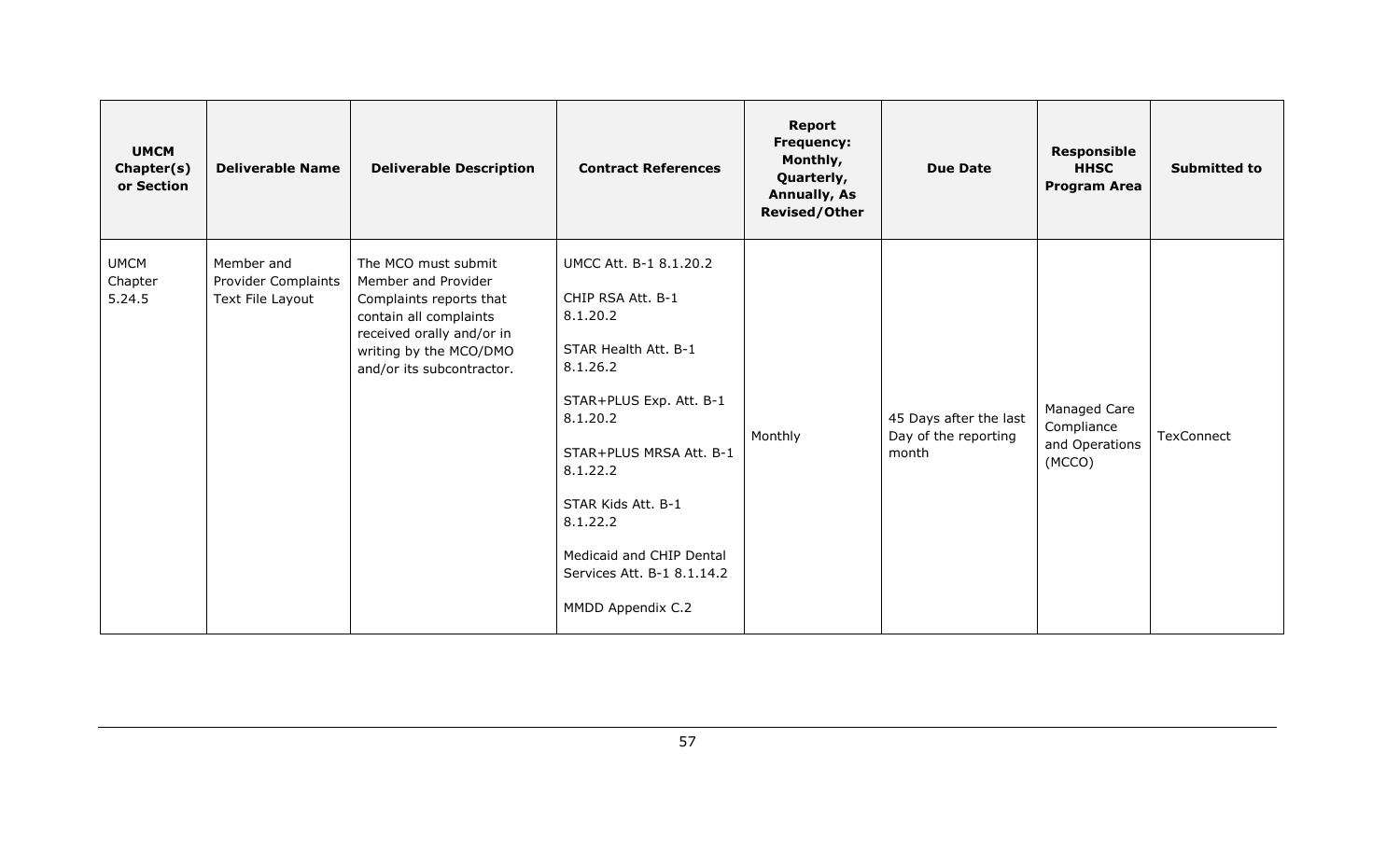| <b>UMCM</b><br>Chapter(s)<br>or Section | <b>Deliverable Name</b>                      | <b>Deliverable Description</b>                                                                                            | <b>Contract References</b>                                                                                                                                                                                                                                                                 | Report<br>Frequency:<br>Monthly,<br>Quarterly,<br><b>Annually, As</b><br><b>Revised/Other</b> | <b>Due Date</b>                                         | <b>Responsible</b><br><b>HHSC</b><br><b>Program Area</b> | <b>Submitted to</b> |
|-----------------------------------------|----------------------------------------------|---------------------------------------------------------------------------------------------------------------------------|--------------------------------------------------------------------------------------------------------------------------------------------------------------------------------------------------------------------------------------------------------------------------------------------|-----------------------------------------------------------------------------------------------|---------------------------------------------------------|----------------------------------------------------------|---------------------|
| <b>UMCM</b><br>Chapter<br>5.24.6        | Member Appeals<br>Report Text File<br>Layout | The MCO must submit<br>Member Appeal reports that<br>contain appeals submitted to<br>the MCO and/or its<br>subcontractor. | UMCC Att. B-1 8.1.20.2<br>CHIP RSA Att. B-1<br>8.1.20.2<br>STAR Health Att. B-1<br>8.1.26.2<br>STAR+PLUS Exp. Att. B-1<br>8.1.20.2<br>STAR+PLUS MRSA Att. B-1<br>8.1.22.2<br>STAR Kids Att. B-1<br>8.1.22.2<br>Medicaid and CHIP Dental<br>Services Att. B-1 8.1.14.2<br>MMDD Appendix C.2 | Monthly                                                                                       | 45 Days after the last<br>Day of the reporting<br>month | Managed Care<br>Compliance<br>and Operations<br>(MCCO)   | <b>TexConnect</b>   |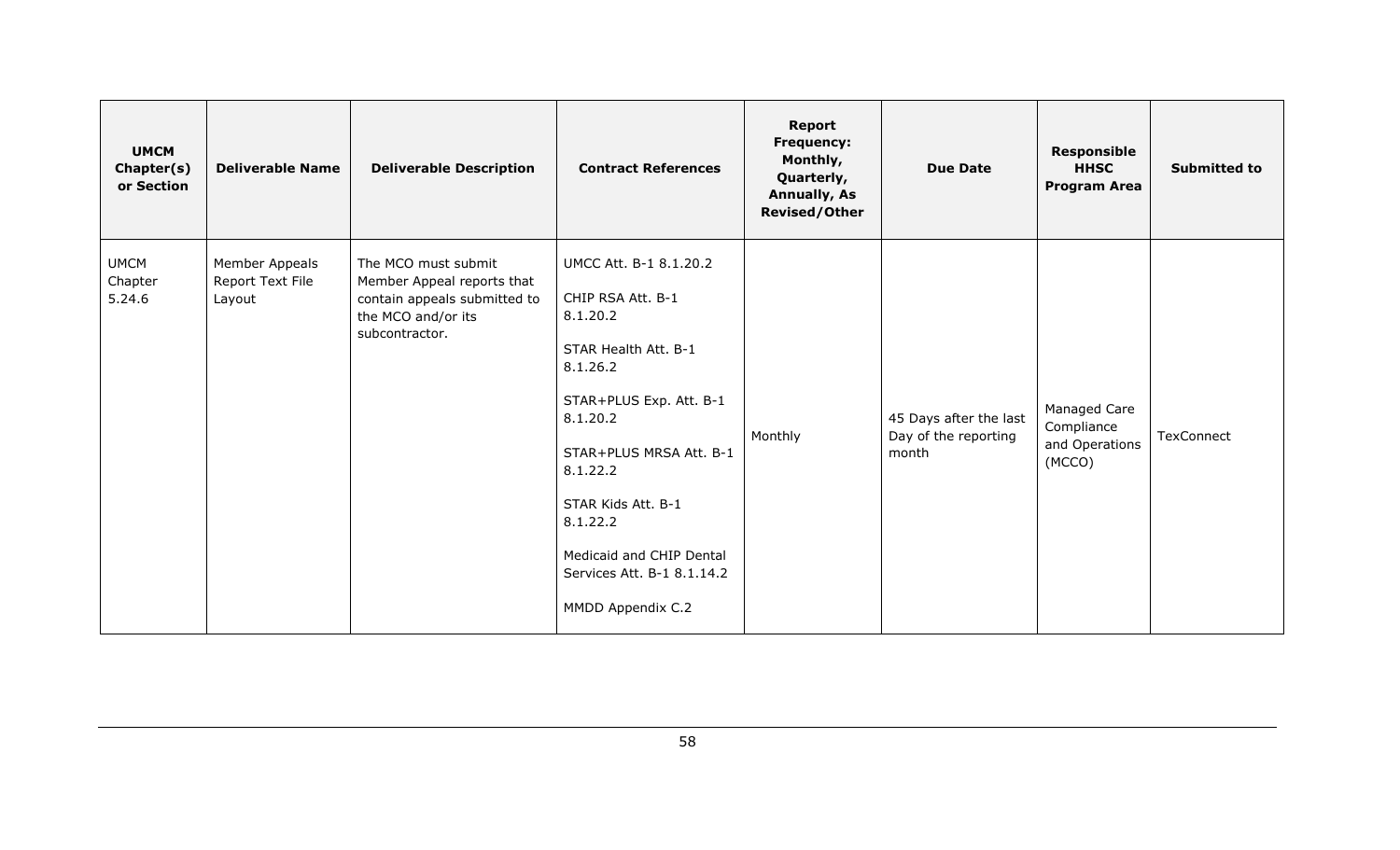| <b>UMCM</b><br>Chapter(s)<br>or Section | <b>Deliverable Name</b>                    | <b>Deliverable Description</b>                                                                                                       | <b>Contract References</b>                                                                                                                                                                                                                                                              | Report<br>Frequency:<br>Monthly,<br>Quarterly,<br><b>Annually, As</b><br><b>Revised/Other</b> | <b>Due Date</b>                                      | <b>Responsible</b><br><b>HHSC</b><br><b>Program Area</b> | <b>Submitted to</b> |
|-----------------------------------------|--------------------------------------------|--------------------------------------------------------------------------------------------------------------------------------------|-----------------------------------------------------------------------------------------------------------------------------------------------------------------------------------------------------------------------------------------------------------------------------------------|-----------------------------------------------------------------------------------------------|------------------------------------------------------|----------------------------------------------------------|---------------------|
| <b>UMCM</b><br>Chapter<br>5.24.7        | MCO Hotlines<br>Report Text File<br>Layout | The MCO must submit a<br>report for performance of its<br>Member, Provider, Nurse,<br>and/or Behavioral Health<br>Services Hotlines. | UMCC Att. B-1 8.1.20.2<br>CHIP RSA Att. B-1<br>8.1.20.2<br>STAR Health Att. B-1<br>8.1.26.2<br>STAR+PLUS Exp. Att. B-1<br>8.1.20.2<br>STAR+PLUS MRSA Att. B-1<br>8.1.22.2<br>STAR Kids Att. B-1<br>8.1.22.2<br>Medicaid and CHIP Dental<br>Services Att. B-1 8.1.14.2<br>MMDD 2.9.1.3.9 | Monthly                                                                                       | 30 Days after the<br>close of the reporting<br>month | Managed Care<br>Compliance<br>and Operations<br>(MCCO)   | <b>TexConnect</b>   |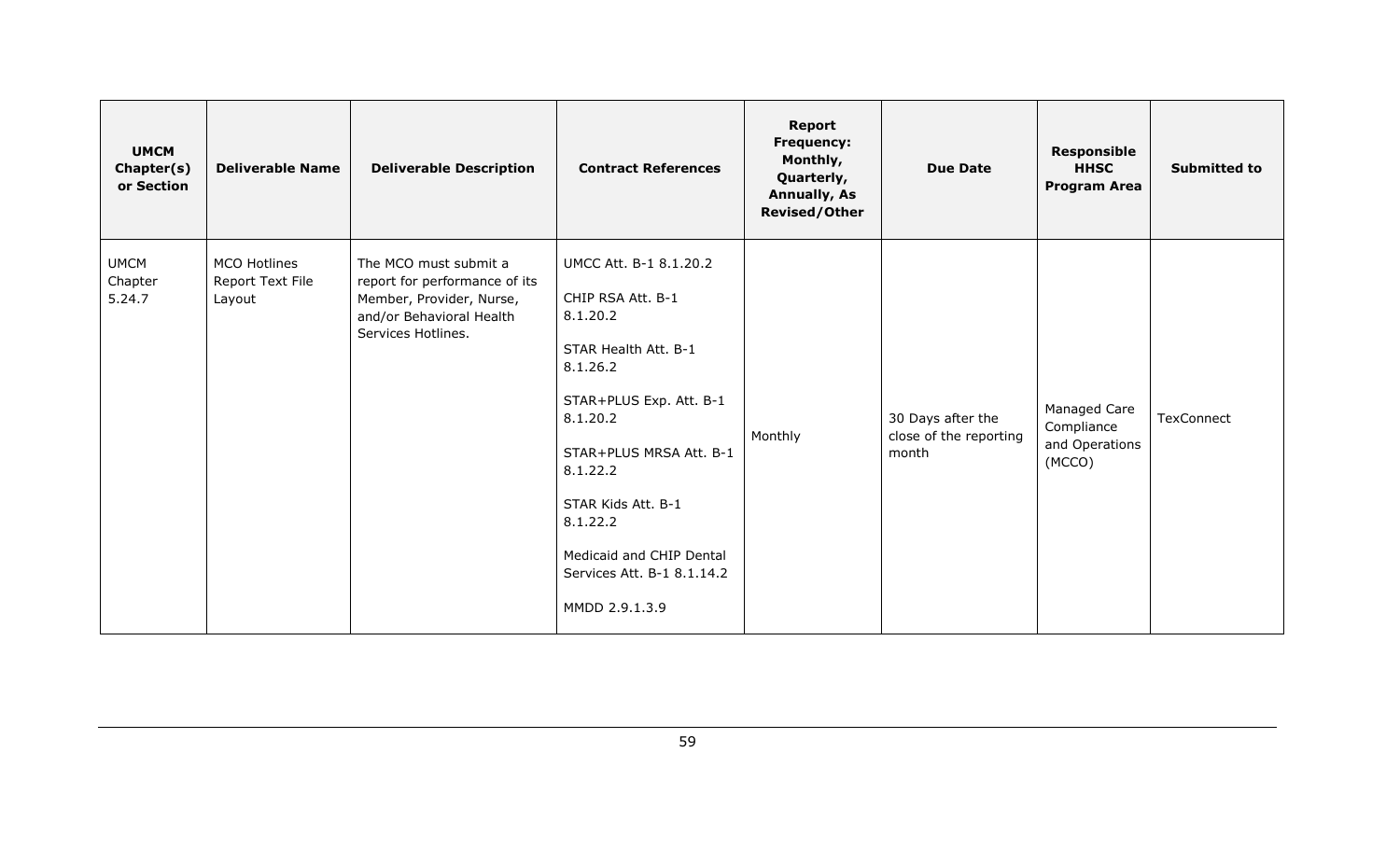| <b>UMCM</b><br>Chapter(s)<br>or Section | <b>Deliverable Name</b>                                                | <b>Deliverable Description</b>                                                                                                                                                                                                                                                                        | <b>Contract References</b>                                                                                                                           | Report<br><b>Frequency:</b><br>Monthly,<br>Quarterly,<br><b>Annually, As</b><br><b>Revised/Other</b> | <b>Due Date</b>                                                            | Responsible<br><b>HHSC</b><br><b>Program Area</b> | <b>Submitted to</b> |
|-----------------------------------------|------------------------------------------------------------------------|-------------------------------------------------------------------------------------------------------------------------------------------------------------------------------------------------------------------------------------------------------------------------------------------------------|------------------------------------------------------------------------------------------------------------------------------------------------------|------------------------------------------------------------------------------------------------------|----------------------------------------------------------------------------|---------------------------------------------------|---------------------|
| <b>UMCM</b><br>Chapter<br>5.24.8        | Dental Anesthesia<br>Prior Authorization<br>Report Text File<br>Layout | Text file layout developed for<br>the Dental Anesthesia Prior<br>Authorization Report required<br>by HHSC Office of the Medical<br>Director.<br>The MCO/DMO will submit<br>prior authorizations requested<br>in a single month for general<br>anesthesia relating to a<br>therapeutic dental service. | UMCC Att. B-1 8.1.20.2<br>STAR Health Att. B-1<br>8.1.26.2<br>STAR Kids Att. B-1<br>8.1.22.2<br><b>Medicaid Dental Services</b><br>Att. B-1 8.1.14.2 | Monthly                                                                                              | The 15 <sup>th</sup> day of each<br>month for the<br>previous month's data | Office of the<br>Medical<br>Director              | TexConnect          |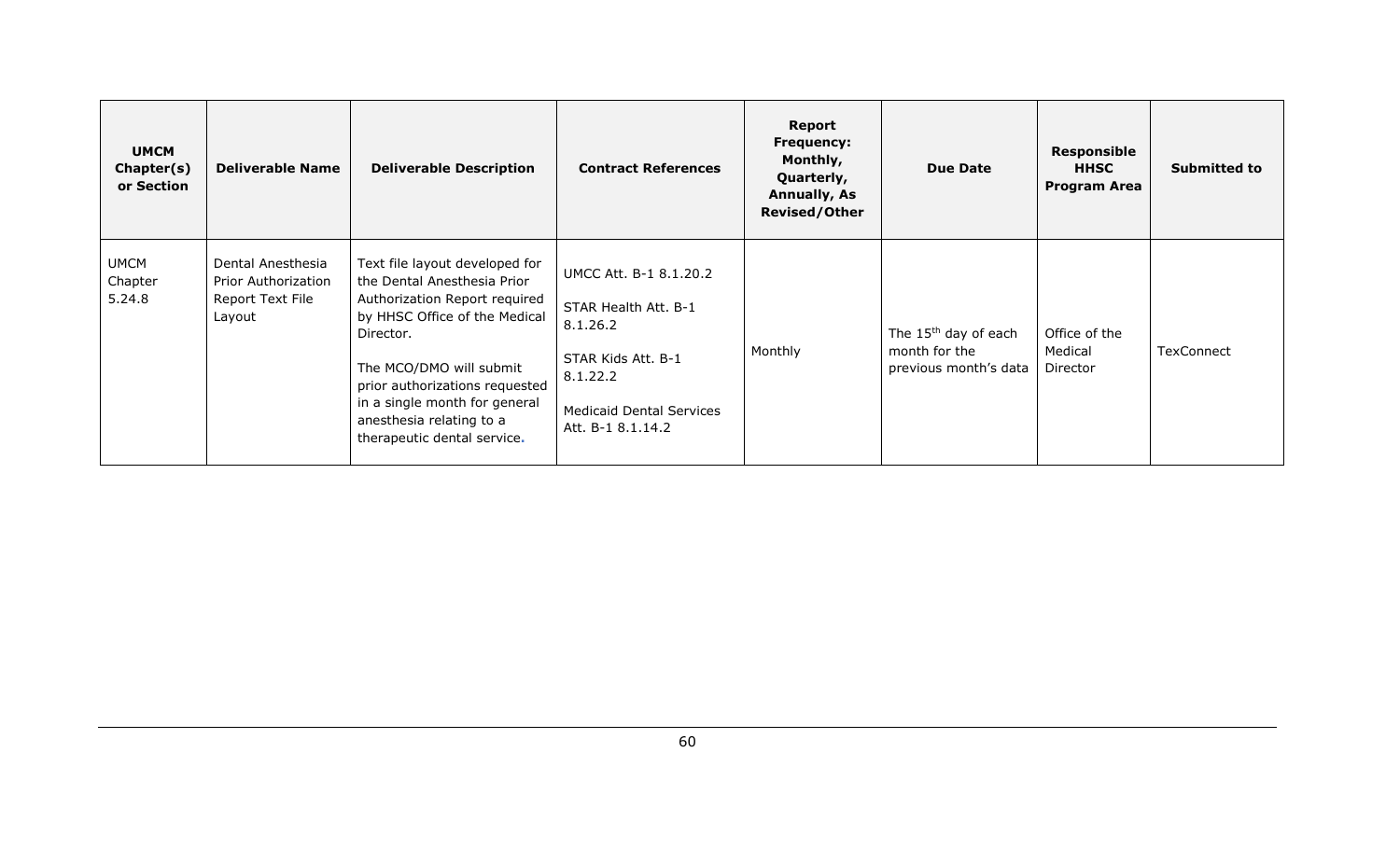| <b>UMCM</b><br>Chapter(s)<br>or Section | <b>Deliverable Name</b>                   | <b>Deliverable Description</b>                                                                                                   | <b>Contract References</b>                                                                                                                                                                                                                                            | <b>Report</b><br><b>Frequency:</b><br>Monthly,<br>Quarterly,<br><b>Annually, As</b><br><b>Revised/Other</b> | <b>Due Date</b>                                      | <b>Responsible</b><br><b>HHSC</b><br><b>Program Area</b> | <b>Submitted to</b> |
|-----------------------------------------|-------------------------------------------|----------------------------------------------------------------------------------------------------------------------------------|-----------------------------------------------------------------------------------------------------------------------------------------------------------------------------------------------------------------------------------------------------------------------|-------------------------------------------------------------------------------------------------------------|------------------------------------------------------|----------------------------------------------------------|---------------------|
| <b>UMCM</b><br>Chapter<br>5.24.9        | Claims<br>Overpayment Text<br>File Layout | Text file layout developed for<br>MCOs to report claims<br>overpayments made to<br>providers of Personal Care<br>Services (PCS). | UMCC Att. B-1 8.1.20.2<br>CHIP RSA Att. B-1<br>8.1.20.2<br>STAR Health Att. B-1<br>8.1.26.2<br>STAR+PLUS Exp. Att. B-1<br>8.1.20.2<br>STAR+PLUS MRSA Att. B-1<br>8.1.22.2<br>STAR Kids Att. B-1<br>8.1.22.2<br>Medicaid and CHIP Dental<br>Services Att. B-1 8.1.14.2 | Monthly                                                                                                     | 30 Days after the<br>close of the reporting<br>month | Managed Care<br>Compliance<br>and Operations<br>(MCCO)   | TexConnect          |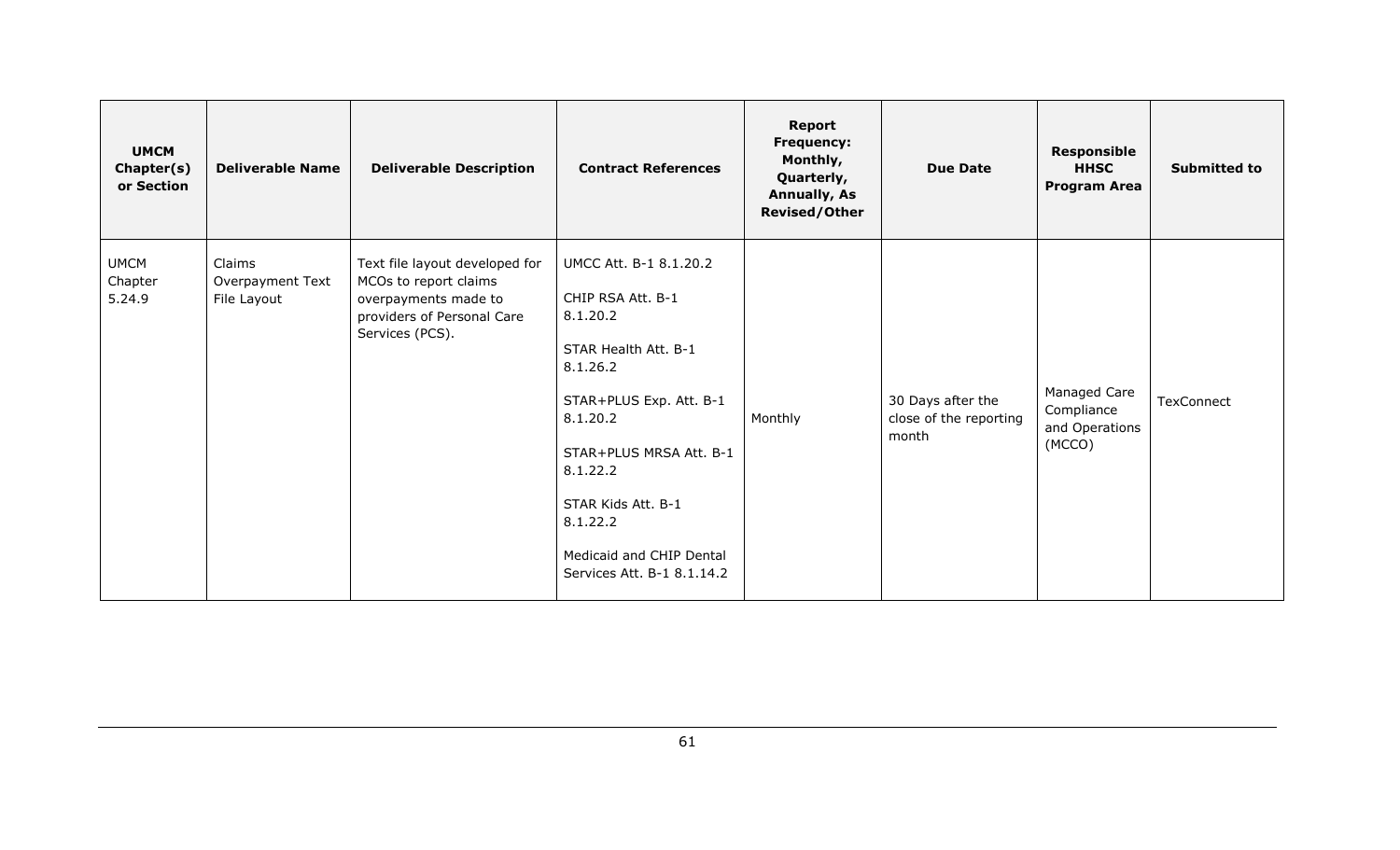| <b>UMCM</b><br>Chapter(s)<br>or Section           | <b>Deliverable Name</b>                                                                                  | <b>Deliverable Description</b>                                                                                                                                                           | <b>Contract References</b>                                                                                                                                                                                                                                                              | <b>Report</b><br><b>Frequency:</b><br>Monthly,<br>Quarterly,<br><b>Annually, As</b><br><b>Revised/Other</b> | <b>Due Date</b>                                                                                      | <b>Responsible</b><br><b>HHSC</b><br><b>Program Area</b> | <b>Submitted to</b>                |
|---------------------------------------------------|----------------------------------------------------------------------------------------------------------|------------------------------------------------------------------------------------------------------------------------------------------------------------------------------------------|-----------------------------------------------------------------------------------------------------------------------------------------------------------------------------------------------------------------------------------------------------------------------------------------|-------------------------------------------------------------------------------------------------------------|------------------------------------------------------------------------------------------------------|----------------------------------------------------------|------------------------------------|
| <b>UMCM</b><br>Chapters<br>5.25.1 and<br>5.25.1.1 | <b>MCO Monthly</b><br>Deliverable 30 Day<br>Submission Non-<br>Compliance<br>Summary and<br>Instructions | The MCO must submit a MCO<br>Monthly Deliverable 30 Day<br>Submission Non-Compliance<br>Summary for non-<br>compliances identified on its<br>claims summary and MCO<br>hotlines reports. | UMCC Att. B-1 8.1.20.2<br>CHIP RSA Att. B-1<br>8.1.20.2<br>STAR Health Att. B-1<br>8.1.26.2<br>STAR+PLUS Exp. Att. B-1<br>8.1.20.2<br>STAR+PLUS MRSA Att. B-1<br>8.1.22.2<br>STAR Kids Att. B-1<br>8.1.22.2<br>Medicaid and CHIP Dental<br>Services Att. B-1 8.1.14.2<br>MMDD 2.9.1.3.9 | Monthly                                                                                                     | No later than 5<br><b>Business Days after</b><br>submission of the 30<br>Day monthly<br>deliverables | Managed Care<br>Compliance<br>and Operations<br>(MCCO)   | Emailed to MCCO<br>Monitoring Team |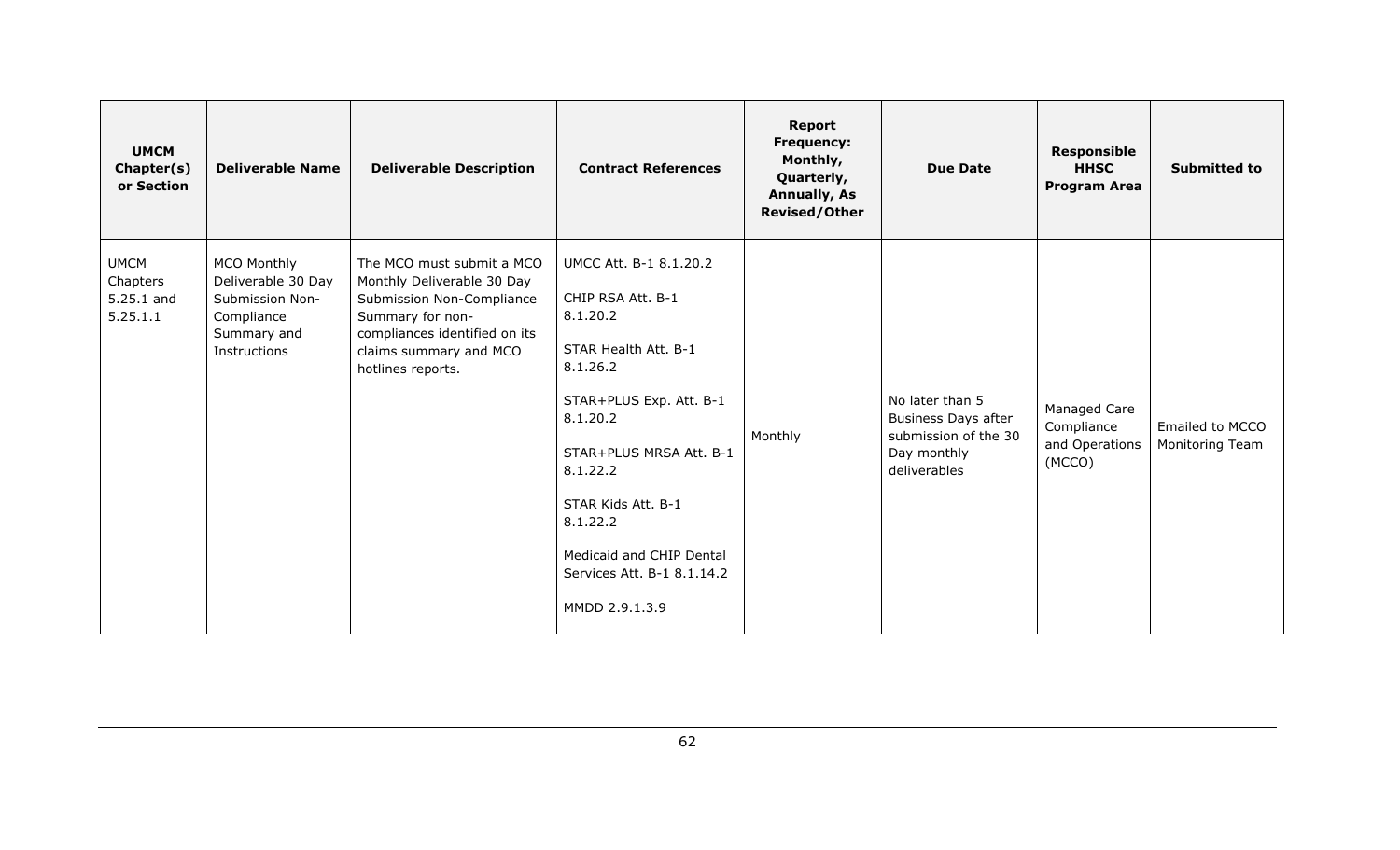| <b>UMCM</b><br>Chapter(s)<br>or Section           | <b>Deliverable Name</b>                                                                                  | <b>Deliverable Description</b>                                                                                                                                                  | <b>Contract References</b>                                                                                                                                                                                                                                                              | <b>Report</b><br>Frequency:<br>Monthly,<br>Quarterly,<br><b>Annually, As</b><br><b>Revised/Other</b> | <b>Due Date</b>                                                                                      | <b>Responsible</b><br><b>HHSC</b><br><b>Program Area</b> | <b>Submitted to</b>                |
|---------------------------------------------------|----------------------------------------------------------------------------------------------------------|---------------------------------------------------------------------------------------------------------------------------------------------------------------------------------|-----------------------------------------------------------------------------------------------------------------------------------------------------------------------------------------------------------------------------------------------------------------------------------------|------------------------------------------------------------------------------------------------------|------------------------------------------------------------------------------------------------------|----------------------------------------------------------|------------------------------------|
| <b>UMCM</b><br>Chapters<br>5.25.2 and<br>5.25.2.1 | <b>MCO Monthly</b><br>Deliverable 45 Day<br>Submission Non-<br>Compliance<br>Summary and<br>Instructions | The MCO must submit a MCO<br>Monthly Deliverable 45 Day<br>Submission Non-Compliance<br>Summary for non-<br>compliances identified on its<br>complaints and appeals<br>reports. | UMCC Att. B-1 8.1.20.2<br>CHIP RSA Att. B-1<br>8.1.20.2<br>STAR Health Att. B-1<br>8.1.26.2<br>STAR+PLUS Exp. Att. B-1<br>8.1.20.2<br>STAR+PLUS MRSA Att. B-1<br>8.1.22.2<br>STAR Kids Att. B-1<br>8.1.22.2<br>Medicaid and CHIP Dental<br>Services Att. B-1 8.1.14.2<br>MMDD 2.9.1.3.9 | Monthly                                                                                              | No later than 5<br><b>Business Days after</b><br>submission of the 45<br>Day monthly<br>deliverables | Managed Care<br>Compliance<br>and Operations<br>(MCCO)   | Emailed to MCCO<br>Monitoring Team |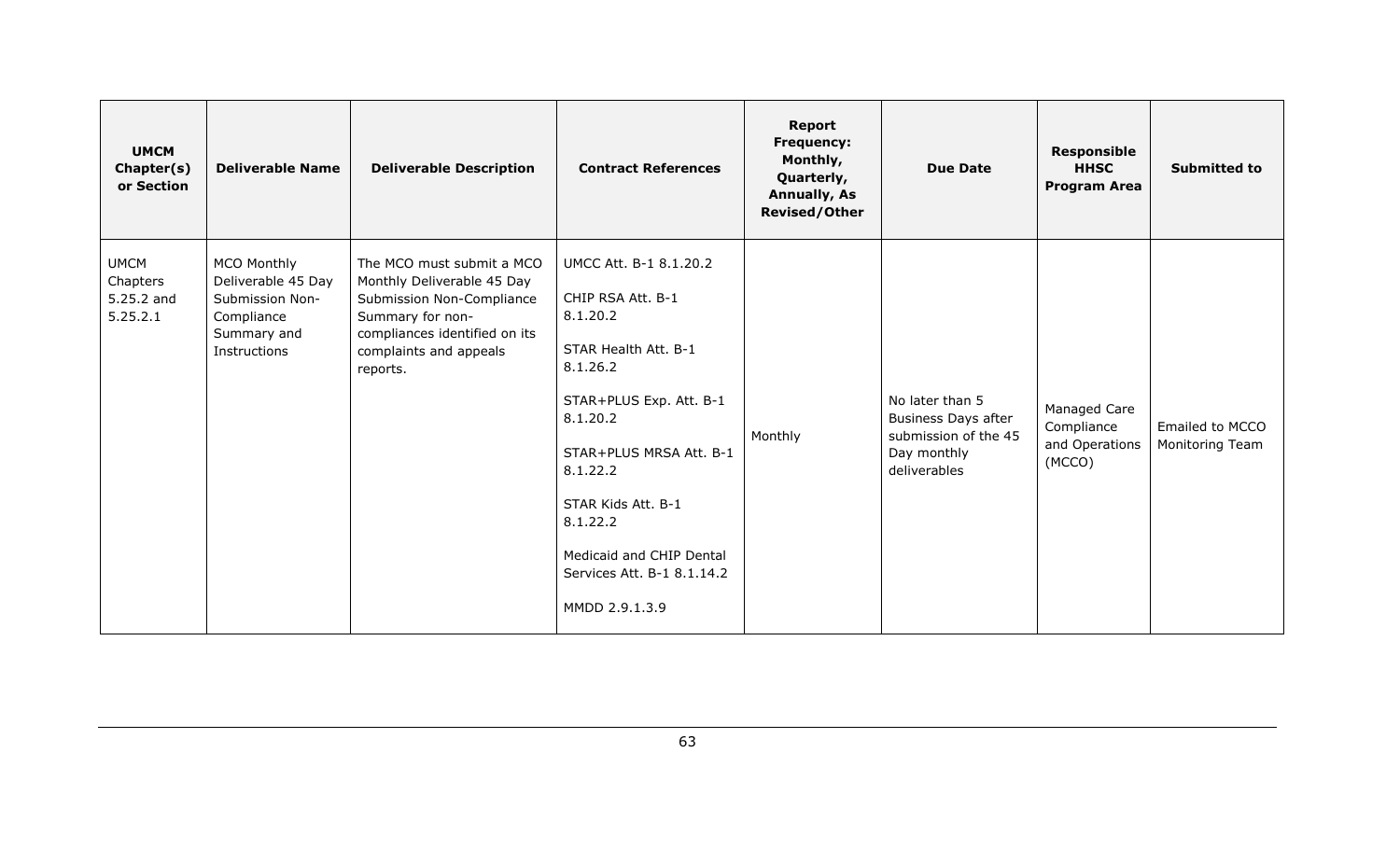| <b>UMCM</b><br>Chapter(s)<br>or Section           | <b>Deliverable Name</b>                                                                      | <b>Deliverable Description</b>                                                                                                                                                                                       | <b>Contract References</b>                                                                                                                                                                                                                                                              | Report<br>Frequency:<br>Monthly,<br>Quarterly,<br><b>Annually, As</b><br><b>Revised/Other</b> | <b>Due Date</b>                                                                              | <b>Responsible</b><br><b>HHSC</b><br><b>Program Area</b> | <b>Submitted to</b>                |
|---------------------------------------------------|----------------------------------------------------------------------------------------------|----------------------------------------------------------------------------------------------------------------------------------------------------------------------------------------------------------------------|-----------------------------------------------------------------------------------------------------------------------------------------------------------------------------------------------------------------------------------------------------------------------------------------|-----------------------------------------------------------------------------------------------|----------------------------------------------------------------------------------------------|----------------------------------------------------------|------------------------------------|
| <b>UMCM</b><br>Chapters<br>5.25.3 and<br>5.25.3.1 | MCO Quarterly<br>Deliverable<br>Submission Non-<br>Compliance<br>Summary and<br>Instructions | The MCO must submit a MCO<br>Quarterly Deliverable<br>Submission Non-Compliance<br>Summary for non-<br>compliances identified on its<br>Provider termination, Out-of-<br>Network, and Network &<br>Capacity reports. | UMCC Att. B-1 8.1.20.2<br>CHIP RSA Att. B-1<br>8.1.20.2<br>STAR Health Att. B-1<br>8.1.26.2<br>STAR+PLUS Exp. Att. B-1<br>8.1.20.2<br>STAR+PLUS MRSA Att. B-1<br>8.1.22.2<br>STAR Kids Att. B-1<br>8.1.22.2<br>Medicaid and CHIP Dental<br>Services Att. B-1 8.1.14.2<br>MMDD 2.9.1.3.9 | Quarterly                                                                                     | No later than 5<br><b>Business Days after</b><br>submission of the<br>quarterly deliverables | Managed Care<br>Compliance<br>and Operations<br>(MCCO)   | Emailed to MCCO<br>Monitoring Team |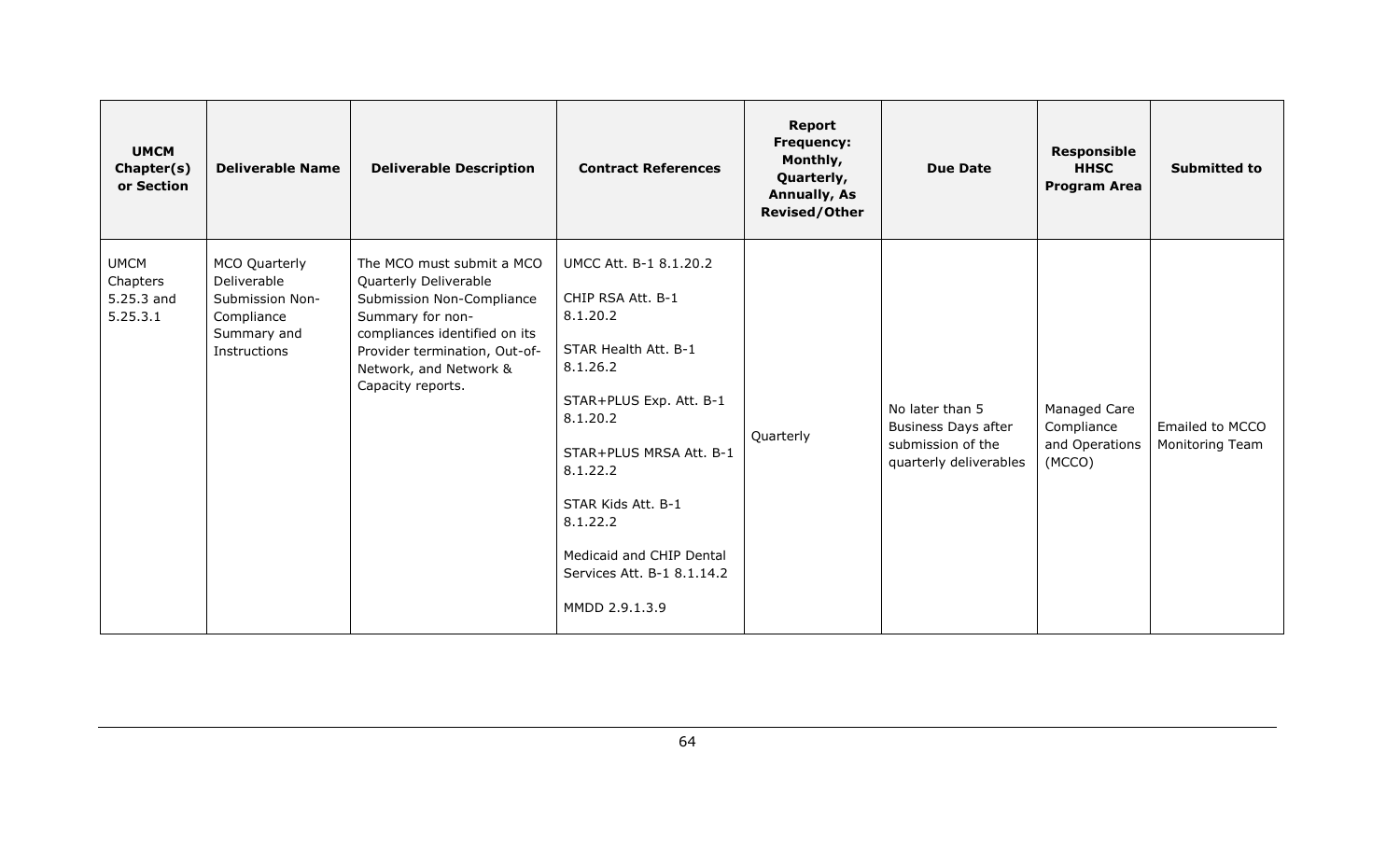| <b>UMCM</b><br>Chapter(s)<br>or Section  | <b>Deliverable Name</b>                                 | <b>Deliverable Description</b>                                                                                                                                                                                                                                   | <b>Contract References</b>                                                                                                                                                         | Report<br><b>Frequency:</b><br>Monthly,<br>Quarterly,<br><b>Annually, As</b><br><b>Revised/Other</b> | <b>Due Date</b> | <b>Responsible</b><br><b>HHSC</b><br><b>Program Area</b> | <b>Submitted to</b>                                                                                              |
|------------------------------------------|---------------------------------------------------------|------------------------------------------------------------------------------------------------------------------------------------------------------------------------------------------------------------------------------------------------------------------|------------------------------------------------------------------------------------------------------------------------------------------------------------------------------------|------------------------------------------------------------------------------------------------------|-----------------|----------------------------------------------------------|------------------------------------------------------------------------------------------------------------------|
| <b>UMCM</b><br>Chapters 5.27<br>and 15.6 | Prior Authorization<br>Annual Review<br>Report Template | Each year, the MCO must<br>submit a Prior Authorization<br>Annual Review Report for<br>each Medicaid managed care<br>program (STAR, STAR Kids,<br>STAR Health, STAR+PLUS,<br>and Children's Medicaid<br>Dental Services) for which the<br>MCO provides services. | UMCC Att. B-1 8.1.8.1<br>STAR Health Att. B-1<br>8.1.8.1<br>STAR+PLUS Exp. Att. B-1<br>8.1.8.1<br>STAR+PLUS MRSA Att. B-1<br>8.1.8.1<br>STAR Kids Att. B-1 8.1.9.1<br>MMDD 8.1.9.1 | Annually                                                                                             | October 1       | Utilization<br>Review                                    | TexConnect with<br>email to Utilization<br>Review at<br><b>MCS ManagedCar</b><br>eUR@hhsc.state.t<br><u>x.us</u> |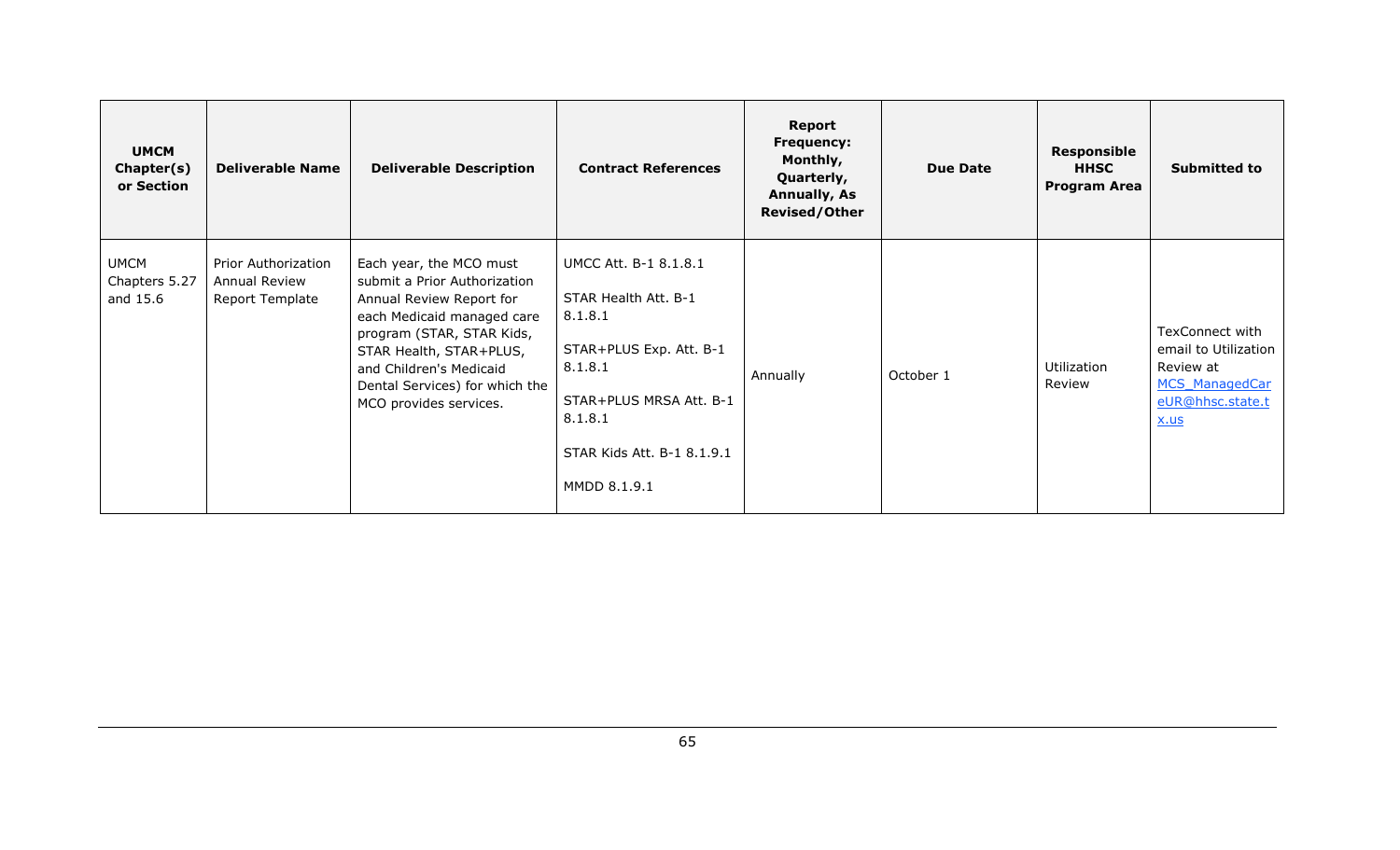| <b>UMCM</b><br>Chapter(s)<br>or Section | <b>Deliverable Name</b>                      | <b>Deliverable Description</b>                                                                                                                                                                                                                                                         | <b>Contract References</b>                                                                                                                                                                                                                      | Report<br><b>Frequency:</b><br>Monthly,<br>Quarterly,<br><b>Annually, As</b><br><b>Revised/Other</b> | <b>Due Date</b> | <b>Responsible</b><br><b>HHSC</b><br><b>Program Area</b>    | <b>Submitted to</b>                                                                          |
|-----------------------------------------|----------------------------------------------|----------------------------------------------------------------------------------------------------------------------------------------------------------------------------------------------------------------------------------------------------------------------------------------|-------------------------------------------------------------------------------------------------------------------------------------------------------------------------------------------------------------------------------------------------|------------------------------------------------------------------------------------------------------|-----------------|-------------------------------------------------------------|----------------------------------------------------------------------------------------------|
| <b>UMCM Section</b><br>6.4              | Performance Bond<br>Form and<br>Instructions | Beginning on the Operational<br>Start Date of the Contract,<br>and each year thereafter, the<br>MCO must obtain a<br>performance bond with a 1-<br>year term. The performance<br>bond must continue to be in<br>effect for 1 year following the<br>expiration of the contract<br>term. | <b>UMCC Att. A 17.02</b><br>CHIP RSA Att. A 17.02<br>STAR Health Att. A 17.02<br>STAR+PLUS Exp. Att. A<br>17.02<br>STAR+PLUS MRSA Att. A<br>17.02<br>STAR Kids Att. A 17.02<br>Medicaid and CHIP Dental<br>Services Att. A 17.02<br>MMDD 4.10.1 | Annually                                                                                             | September 1     | Financial<br>Reporting &<br>Audit<br>Coordination<br>(FRAC) | Mail original<br>copies to Financial<br>Reporting and<br><b>Audit Coordination</b><br>(FRAC) |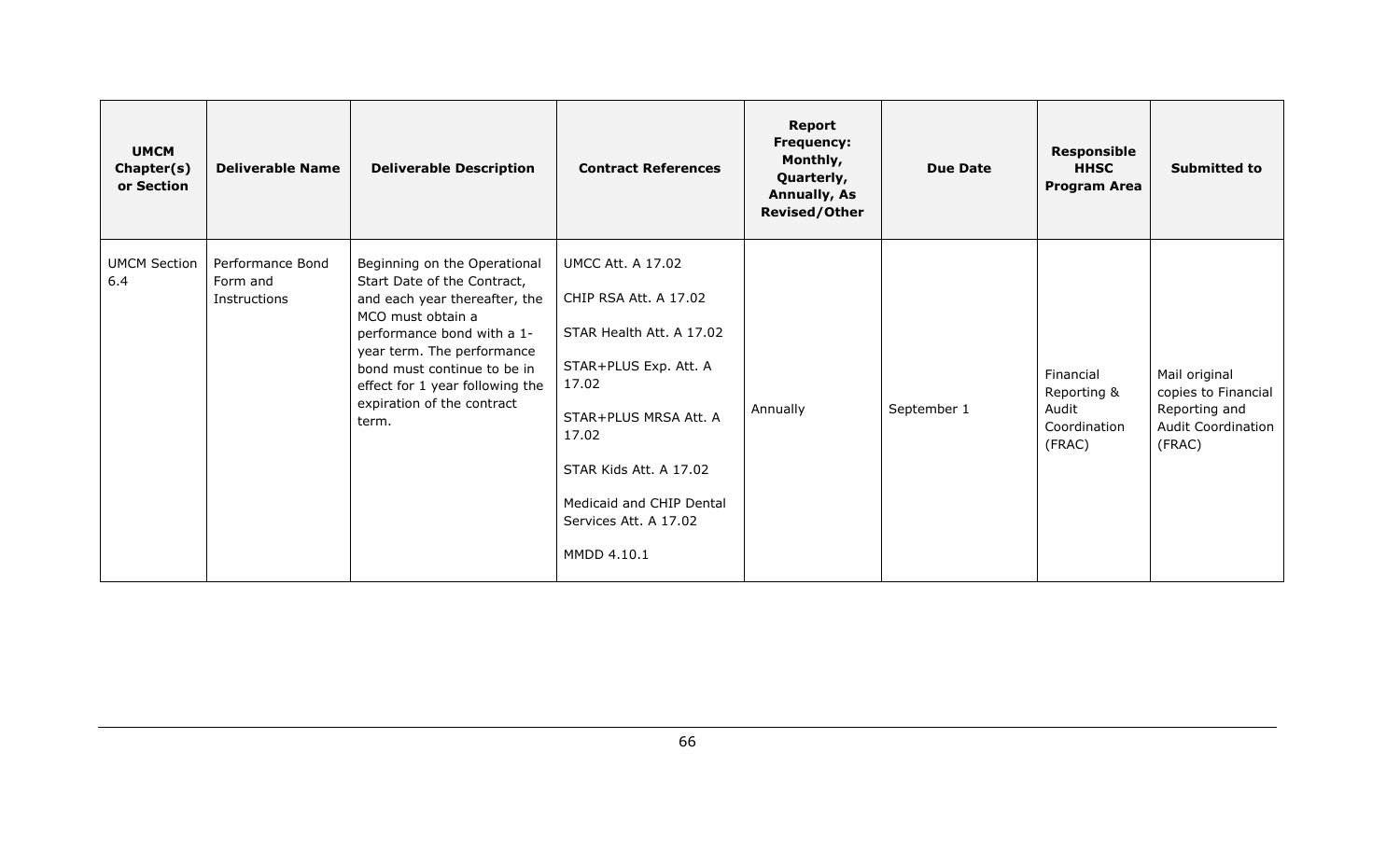| <b>UMCM</b><br>Chapter(s)<br>or Section | <b>Deliverable Name</b>                        | <b>Deliverable Description</b>                                                                                                                                                           | <b>Contract References</b> | Report<br><b>Frequency:</b><br>Monthly,<br>Quarterly,<br>Annually, As<br><b>Revised/Other</b> | <b>Due Date</b>                                                                                                                                                                                | Responsible<br><b>HHSC</b><br><b>Program Area</b>  | <b>Submitted to</b>           |
|-----------------------------------------|------------------------------------------------|------------------------------------------------------------------------------------------------------------------------------------------------------------------------------------------|----------------------------|-----------------------------------------------------------------------------------------------|------------------------------------------------------------------------------------------------------------------------------------------------------------------------------------------------|----------------------------------------------------|-------------------------------|
| <b>UMCM</b><br>Chapter 7.2.1            | TxMedCentral<br><b>Employee Access</b><br>List | The MCO must provide a<br>quarterly listing of<br>employment status and<br>business need for every user<br>with an active user account<br>and update user account<br>access accordingly. | N/A                        | Quarterly<br>As Revised/Other                                                                 | First day of each<br>quarter<br>Within 15 Business<br>Days of any<br>employment status<br>change or when<br>employee assumes a<br>position that does not<br>require the use of<br>TxMedCentral | Operations<br>Management<br>Claim<br>Administrator | TxMedCentral<br><b>XXXDTS</b> |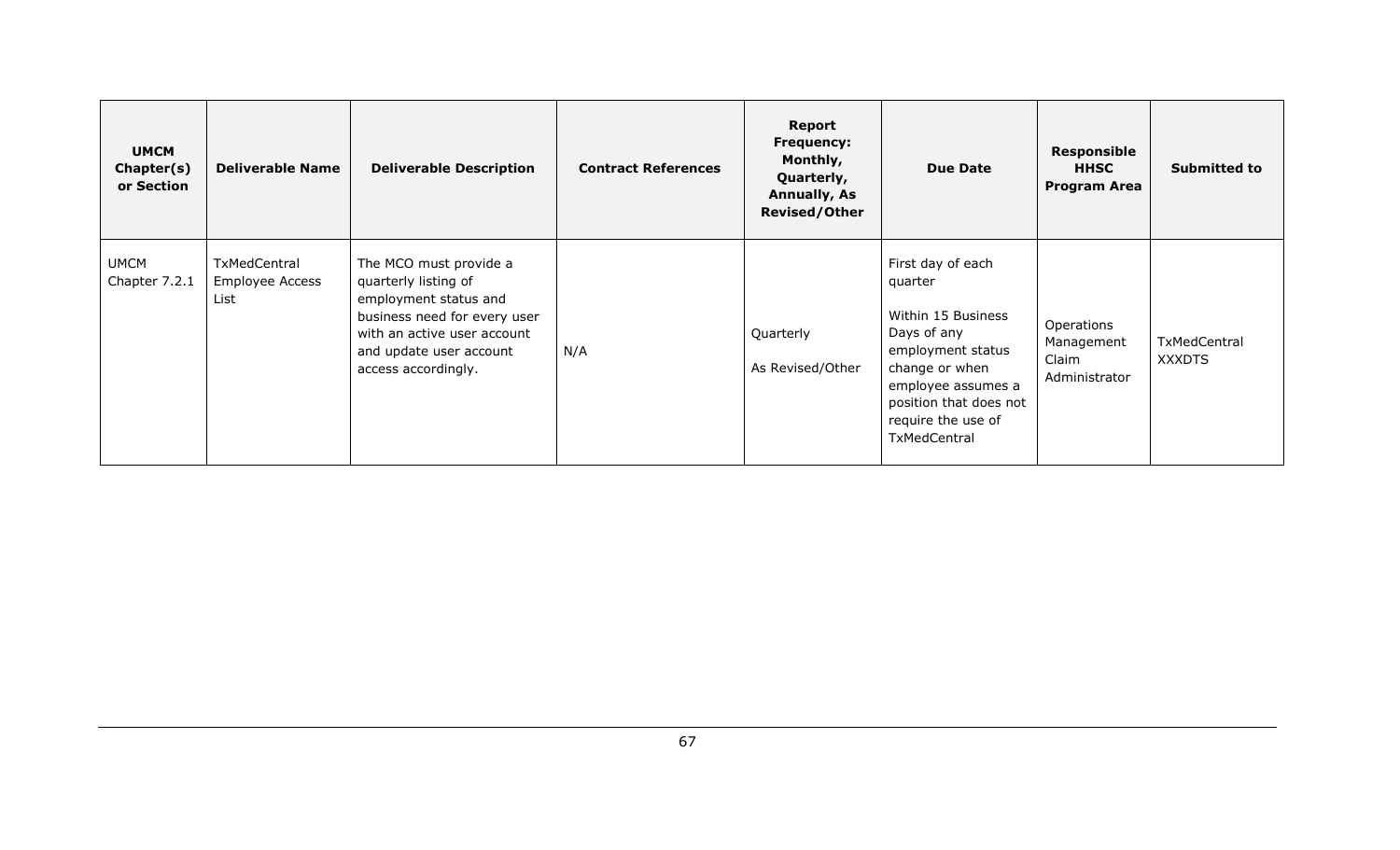| <b>UMCM</b><br>Chapter(s)<br>or Section | <b>Deliverable Name</b>     | <b>Deliverable Description</b>                                                                                                                                                                                                                                                                                   | <b>Contract References</b>                                                                                                                                                                                                                                                                                                                                                | <b>Report</b><br>Frequency:<br>Monthly,<br>Quarterly,<br><b>Annually, As</b><br><b>Revised/Other</b> | <b>Due Date</b> | <b>Responsible</b><br><b>HHSC</b><br><b>Program Area</b> | <b>Submitted to</b>       |
|-----------------------------------------|-----------------------------|------------------------------------------------------------------------------------------------------------------------------------------------------------------------------------------------------------------------------------------------------------------------------------------------------------------|---------------------------------------------------------------------------------------------------------------------------------------------------------------------------------------------------------------------------------------------------------------------------------------------------------------------------------------------------------------------------|------------------------------------------------------------------------------------------------------|-----------------|----------------------------------------------------------|---------------------------|
| <b>UMCM</b><br>Chapter 8.1              | Model Provider<br>Contracts | The MCO must submit model<br>Provider contracts to HHSC<br>for review during Readiness<br>Review and when making<br>revisions. HHSC retains the<br>right to reject or require<br>changes to any model<br>Provider contract that does<br>not comply with MCO<br>Program requirements or the<br>HHSC MCO Contract. | UMCC Att. A 4.08, Att. B-1<br>8.1.4.1<br>CHIP RSA Att. A 4.08, Att.<br>B-1 8.1.4.1<br>STAR Health Att. A 4.08,<br>Att. B-1 8.1.4.1<br>STAR+PLUS Exp. Att. A<br>4.08, Att. B-1 8.1.4.1<br>STAR+PLUS MRSA Att. B-1<br>8.1.4.1<br>STAR Kids Att. A 4.08, Att.<br>B-1 8.1.4.1<br>Medicaid and CHIP Dental<br>Services Att. A 4.08, Att.<br>$B-1-8.1.5.2$<br>MMDD Appendix C.6 | As Revised/Other                                                                                     | Prior to use    | Managed Care<br>Compliance<br>and Operations<br>(MCCO)   | Data Management<br>System |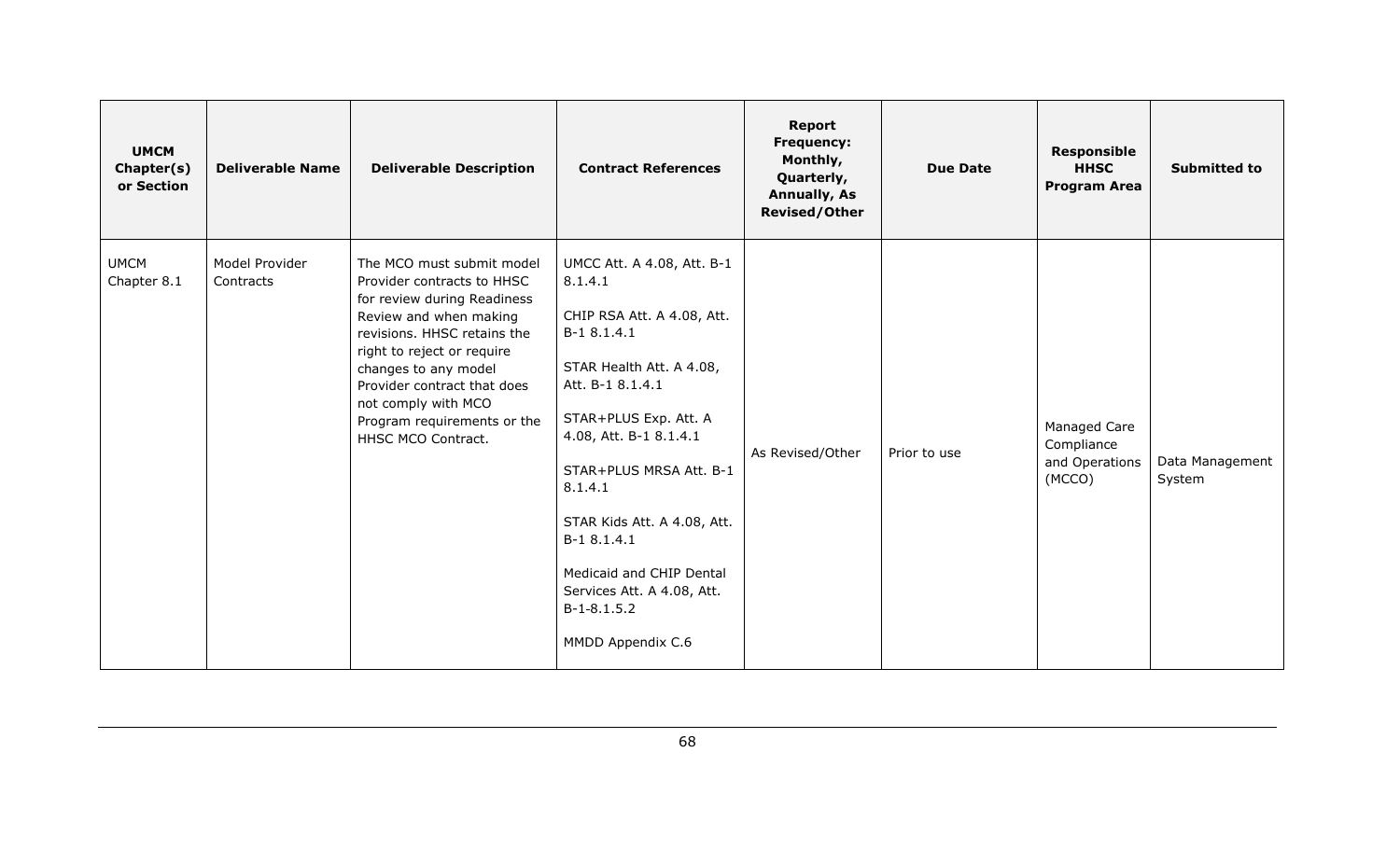| <b>UMCM</b><br>Chapter(s)<br>or Section | <b>Deliverable Name</b>         | <b>Deliverable Description</b>                                                                                                                                                                                                                                                                                                                 | <b>Contract References</b> | Report<br><b>Frequency:</b><br>Monthly,<br>Quarterly,<br><b>Annually, As</b><br><b>Revised/Other</b> | <b>Due Date</b>                                                   | <b>Responsible</b><br><b>HHSC</b><br><b>Program Area</b> | <b>Submitted to</b>             |
|-----------------------------------------|---------------------------------|------------------------------------------------------------------------------------------------------------------------------------------------------------------------------------------------------------------------------------------------------------------------------------------------------------------------------------------------|----------------------------|------------------------------------------------------------------------------------------------------|-------------------------------------------------------------------|----------------------------------------------------------|---------------------------------|
| <b>UMCM</b><br>Chapter 8.3              | <b>LTSS Provider</b><br>Layouts | The Long-Term Services and<br>Supports (LTSS) Provider<br>interfaces support the<br>exchange of information<br>between HHSC and the<br>STAR+PLUS Managed Care<br>Organizations (MCOs). The<br>interfaces are generated each<br>month and the MCOs are<br>required to provide to HHSC<br>their LTSS Provider Network<br>via the LTSS Interface. | MMDD 2.17.3, 2.17.5        | Monthly                                                                                              | Between the 5 <sup>th</sup> and<br>19 <sup>th</sup> of each month | Operations<br>Management                                 | TXMedCentral<br><b>XXXDELIV</b> |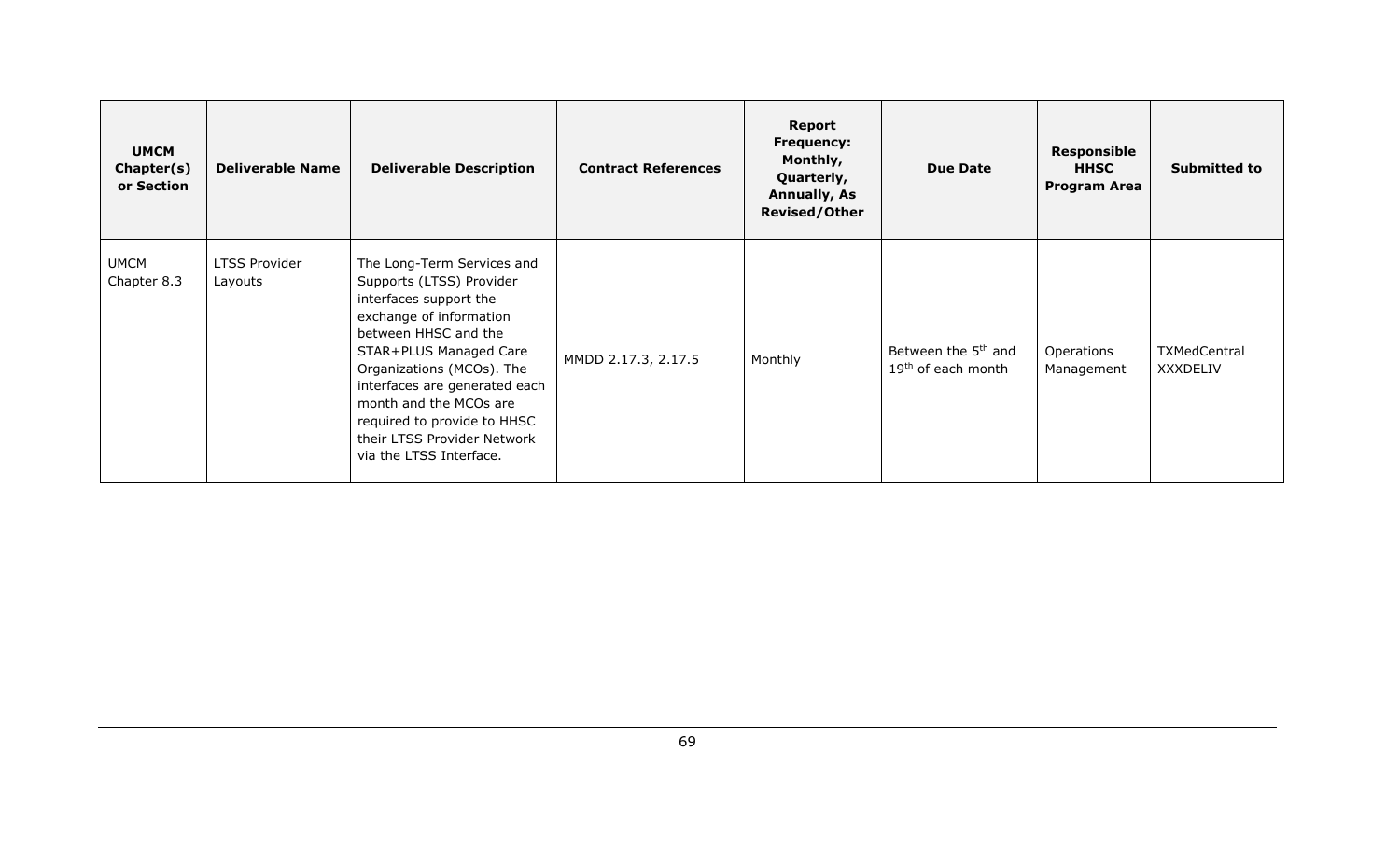| <b>UMCM</b><br>Chapter(s)<br>or Section | <b>Deliverable Name</b>                             | <b>Deliverable Description</b>                                                                                                                                                                                                                                                                           | <b>Contract References</b>                                                                                                                                                           | Report<br><b>Frequency:</b><br>Monthly,<br>Quarterly,<br><b>Annually, As</b><br><b>Revised/Other</b> | <b>Due Date</b>                                                                                                          | <b>Responsible</b><br><b>HHSC</b><br><b>Program Area</b> | Submitted to                                                                            |
|-----------------------------------------|-----------------------------------------------------|----------------------------------------------------------------------------------------------------------------------------------------------------------------------------------------------------------------------------------------------------------------------------------------------------------|--------------------------------------------------------------------------------------------------------------------------------------------------------------------------------------|------------------------------------------------------------------------------------------------------|--------------------------------------------------------------------------------------------------------------------------|----------------------------------------------------------|-----------------------------------------------------------------------------------------|
| <b>UMCM</b><br>Chapter 8.7.2            | EVV MCO Quarterly<br>Performance<br>Measures Report | The EVV MCO Quarterly<br>Performance Measures Report<br>provides HHSC with<br>operational data necessary to<br>consistently evaluate the<br>Electronic Visit Verification<br>(EVV) system and monitor<br>the impact of improvements<br>and changes made to the EVV<br>system and processes over<br>time. | <b>UMCC Att. B-1 8.2.17</b><br>STAR+PLUS Exp. Att. B-1,<br>8.1.33.3<br>STAR+PLUS MRSA, Att. B-<br>1, 8.1.35.3<br>STAR Kids Att. B-1,<br>8.1.36.1<br>STAR Health, Att. B-1,<br>8.1.37 | Quarterly                                                                                            | Due the last Business<br>Day of the third<br>month in the quarter<br>following the current<br>quarterly report<br>period | <b>EVV</b><br>Operations                                 | MCO EVV<br>Communications<br>mailbox:<br>MCO_EVV_Commu<br>nication@hhsc.sta<br>te.tx.us |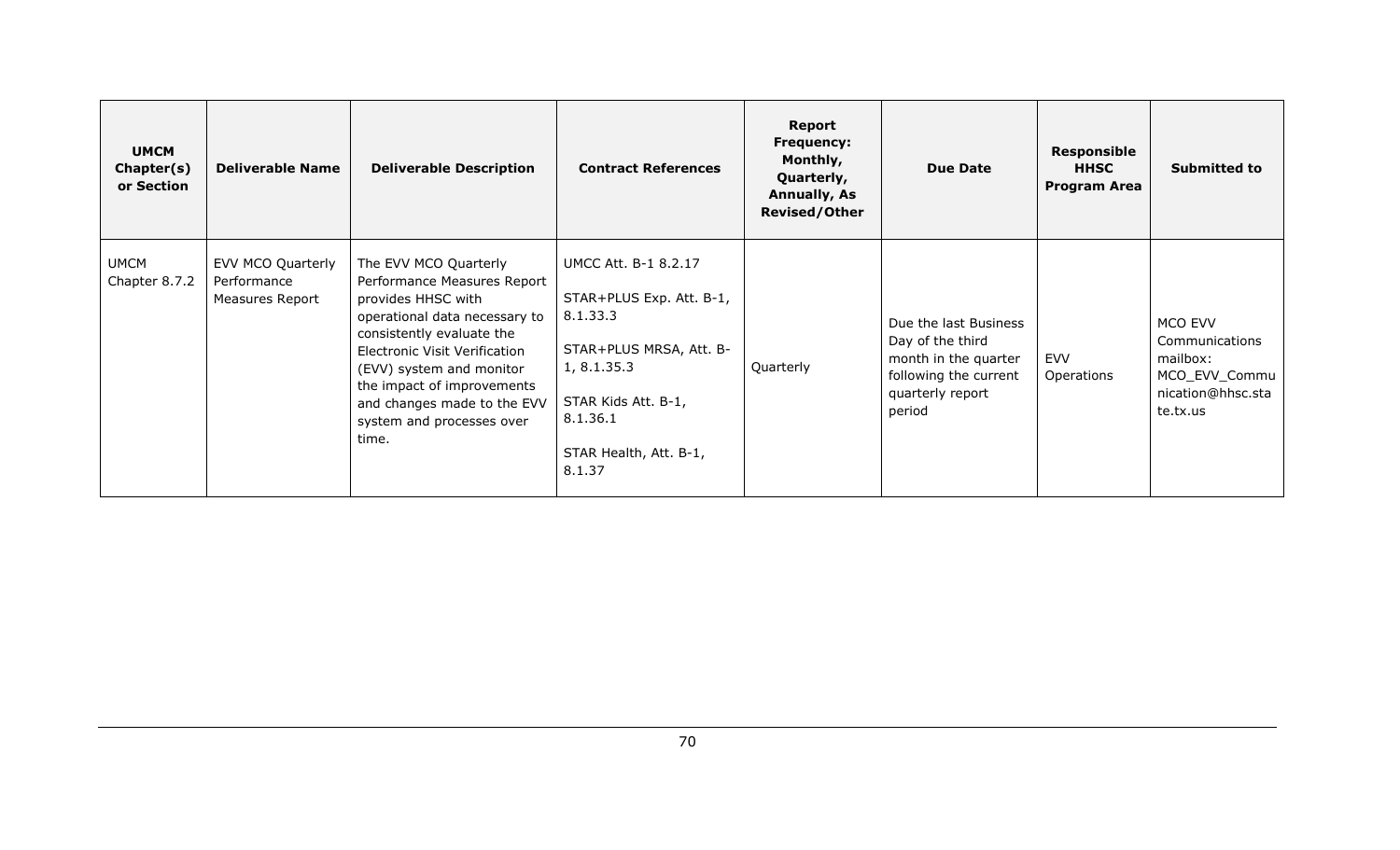| <b>UMCM</b><br>Chapter(s)<br>or Section | <b>Deliverable Name</b>                           | <b>Deliverable Description</b>                                                                                                            | <b>Contract References</b>                                                                                                                                                                                                                                                                   | <b>Report</b><br>Frequency:<br>Monthly,<br>Quarterly,<br><b>Annually, As</b><br><b>Revised/Other</b> | <b>Due Date</b>                                                                                                   | <b>Responsible</b><br><b>HHSC</b><br><b>Program Area</b> | <b>Submitted to</b>                                                                                                                                           |
|-----------------------------------------|---------------------------------------------------|-------------------------------------------------------------------------------------------------------------------------------------------|----------------------------------------------------------------------------------------------------------------------------------------------------------------------------------------------------------------------------------------------------------------------------------------------|------------------------------------------------------------------------------------------------------|-------------------------------------------------------------------------------------------------------------------|----------------------------------------------------------|---------------------------------------------------------------------------------------------------------------------------------------------------------------|
| <b>UMCM</b><br>Chapter 8.10             | <b>MCO Alternative</b><br>Payment Model<br>Report | MCOs must submit a written<br>report based on an HHSC<br>template for expansion of<br>Alternative Payment Models<br>with their providers. | UMCC Att. B-1 8.1.7.8.2<br>CHIP RSA Att. B-1<br>8.1.7.8.2<br>STAR Health Att. B-1<br>8.1.7.9.2<br>STAR+PLUS Exp. Att. B-1<br>8.1.7.8.2<br>STAR+PLUS MRSA Att. B-1<br>8.1.7.8.2<br>STAR Kids Att. B-1<br>8.1.7.9.2<br>Medicaid and CHIP Dental<br>Services Att. B-1 8.1.8.6.2<br>MMDD 5.1.9.1 | Annually<br>As Revised/Other                                                                         | Due July 1 of every<br>year for the previous<br>calendar year<br>An interim status<br>report may be<br>considered | Quality<br>Oversight                                     | <b>TXMedCentral</b><br>XXXDELIV and<br>attached via email<br>to MCCO and<br>Quality Oversight<br>Unit<br><b>HPCS UMCC Provi</b><br>sions@hhsc.state.<br>tx.us |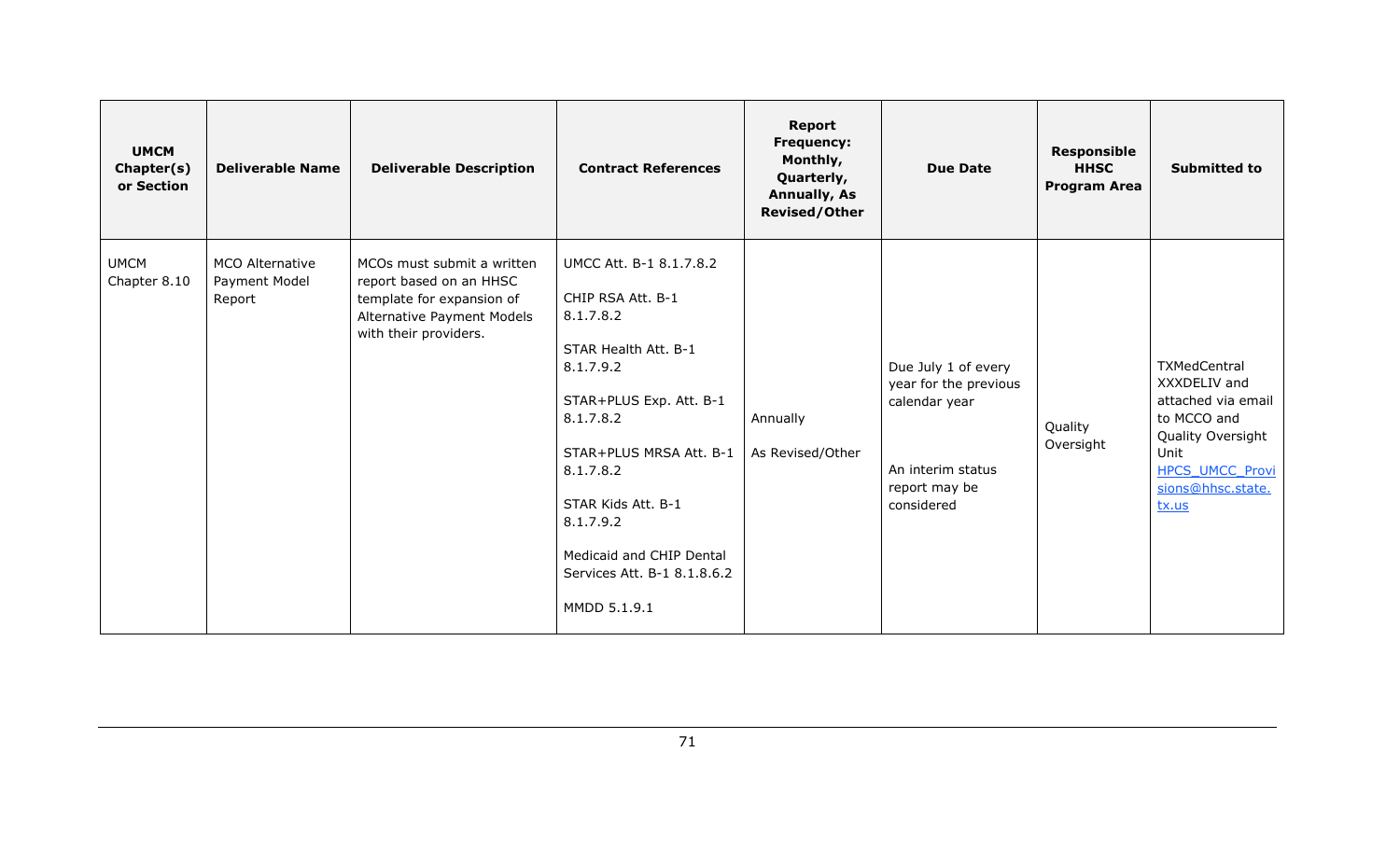| <b>UMCM</b><br>Chapter(s)<br>or Section             | <b>Deliverable Name</b>                                            | <b>Deliverable Description</b>                                                                                                                                                                                          | <b>Contract References</b>                                                                                                             | Report<br><b>Frequency:</b><br>Monthly,<br>Quarterly,<br><b>Annually, As</b><br><b>Revised/Other</b> | <b>Due Date</b>                                           | Responsible<br><b>HHSC</b><br><b>Program Area</b> | <b>Submitted to</b>                                             |
|-----------------------------------------------------|--------------------------------------------------------------------|-------------------------------------------------------------------------------------------------------------------------------------------------------------------------------------------------------------------------|----------------------------------------------------------------------------------------------------------------------------------------|------------------------------------------------------------------------------------------------------|-----------------------------------------------------------|---------------------------------------------------|-----------------------------------------------------------------|
| <b>UMCM</b><br>Chapters<br>$10.1.11$ and<br>10.1.12 | Long-Term Services<br>and Supports<br>Report and<br>Specifications | The STAR+PLUS MCO must<br>file quarterly Long-Term<br>Services and Supports<br>Reports including the data<br>specified in the UMCM<br>Chapter 10.1.14,<br>"Performance Indicator<br>Dashboard for Quality<br>Measures." | UMCC Att. B-1 8.1.20.2<br>STAR+PLUS Exp. Att. B-1<br>8.1.20.2<br>STAR+PLUS MRSA Att. B-1<br>8.1.22.2<br>STAR Kids Att. B-1<br>8.1.22.2 | Quarterly                                                                                            | 30 days after the end<br>of each calendar year<br>quarter | Quality                                           | Emailed to<br>MCD managed ca<br>re quality@hhsc.s<br>tate.tx.us |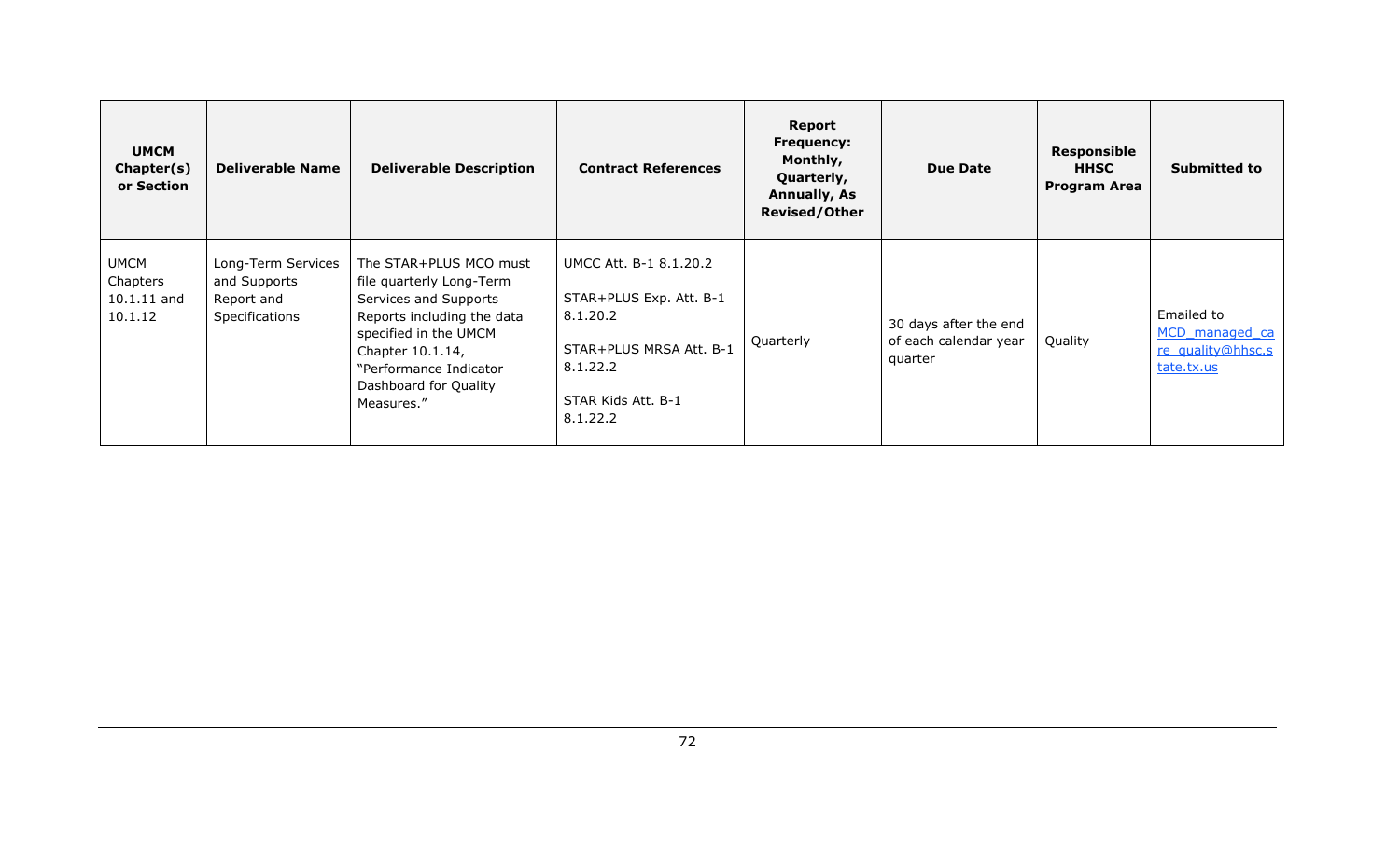| <b>UMCM</b><br>Chapter(s)<br>or Section                                   | <b>Deliverable Name</b>                | <b>Deliverable Description</b>                                                                                                                                                                                                                                | <b>Contract References</b>                                                                                                                                                                                                                                             | <b>Report</b><br><b>Frequency:</b><br>Monthly,<br>Quarterly,<br><b>Annually, As</b><br><b>Revised/Other</b> | <b>Due Date</b>                                                                                              | <b>Responsible</b><br><b>HHSC</b><br><b>Program Area</b> | <b>Submitted to</b>                                                                                   |
|---------------------------------------------------------------------------|----------------------------------------|---------------------------------------------------------------------------------------------------------------------------------------------------------------------------------------------------------------------------------------------------------------|------------------------------------------------------------------------------------------------------------------------------------------------------------------------------------------------------------------------------------------------------------------------|-------------------------------------------------------------------------------------------------------------|--------------------------------------------------------------------------------------------------------------|----------------------------------------------------------|-------------------------------------------------------------------------------------------------------|
| <b>UMCM</b><br>Chapters<br>10.2.4,<br>10.2.5,<br>$10.2.8$ , and<br>10.2.9 | Performance<br>Improvement<br>Projects | MCOs submit proposed<br>performance improvement<br>projects (PIPs) for<br>performance improvement.<br>For 2014 PIPs, the MCO will<br>have one two-year PIP per<br>program and one three-year<br>PIP per program. All<br>subsequent PIPs will be two<br>years. | UMCC Att. B-1 8.1.1.1<br>CHIP RSA Att. B-1 8.1.1.1<br>STAR Health Att. B-1 8.1.1<br>STAR+PLUS Exp. Att. B-1<br>8.1.1.1<br>STAR+PLUS MRSA Att. B-1<br>8.1.1.1<br>STAR Kids Att. B-1 8.1.1.1<br>Medicaid and CHIP Dental<br>Services Att. B-1-8.1.1.1<br>MMDD 2.14.2.3.7 | As Revised/Other                                                                                            | HHSC will provide due<br>dates each year for<br>PIP plans, PIP<br>progress reports, and<br>final PIP reports | Quality                                                  | TXMedCentral<br>XXXDELIV with<br>notice to<br>QISupport@ufl.ed<br>$u$ , MCCO and<br>Quality Assurance |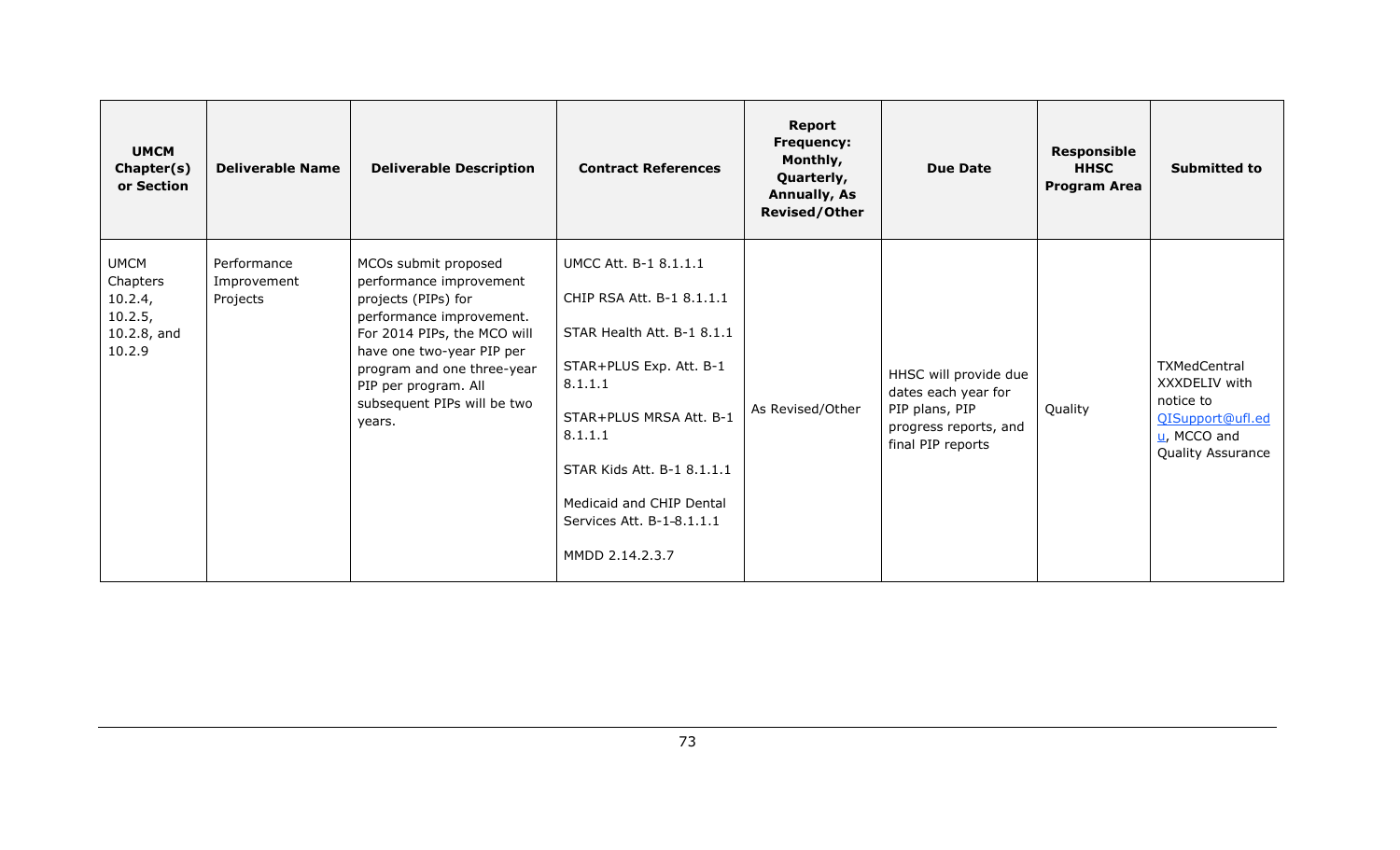| <b>UMCM</b><br>Chapter(s)<br>or Section  | <b>Deliverable Name</b>                                      | <b>Deliverable Description</b>                                                                                                                                      | <b>Contract References</b>                                                                                                                                                                            | <b>Report</b><br><b>Frequency:</b><br>Monthly,<br>Quarterly,<br><b>Annually, As</b><br><b>Revised/Other</b> | Due Date     | <b>Responsible</b><br><b>HHSC</b><br><b>Program Area</b> | <b>Submitted to</b>                                                       |
|------------------------------------------|--------------------------------------------------------------|---------------------------------------------------------------------------------------------------------------------------------------------------------------------|-------------------------------------------------------------------------------------------------------------------------------------------------------------------------------------------------------|-------------------------------------------------------------------------------------------------------------|--------------|----------------------------------------------------------|---------------------------------------------------------------------------|
| <b>UMCM</b><br>Chapters 11.5<br>and 11.6 | <b>MMC Member</b><br><b>Disenrollment Form</b><br>and Policy | MCO to submit member<br>disenrollment request to<br>HHSC for review and approval                                                                                    | UMCC Att. A, Art. 5,<br>Section 5.02<br>STAR+PLUS Exp. Att. A,<br>Art. 5, Section 5.02<br>STAR+PLUS MRSA Att. A,<br>Art. 5, Section 5.02<br>STAR Kids Att. A, Art. 5,<br>Section 5.02<br>MMDD 2.3.5.8 | As Revised/Other                                                                                            | N/A          | Managed Care<br>Compliance<br>and Operations<br>(MCCO)   | TXMedCentral<br>DELIV with notice<br>to MCCO Health<br>Plan Manager       |
| <b>UMCM</b><br>Chapters 12.1<br>and 12.3 | Farmworker Child<br>Annual Report (FWC<br>Annual Report)     | Medicaid MCOs and Dental<br>Contractors must submit an<br>annual report about the<br>identification of and delivery<br>of services to Farmworker<br>Children (FWC). | UMCC Att. B-1 8.1.20.2<br>STAR Kids Att. B-1<br>8.1.22.2<br><b>Medicaid Dental Services</b><br>Att. B-1 8.1.14.2                                                                                      | Annually                                                                                                    | September 15 | Policy and<br>Program<br>Development<br>(PPD)            | TXMedCentral<br>XXXDELIV with<br>notice to the Frew<br>Program Specialist |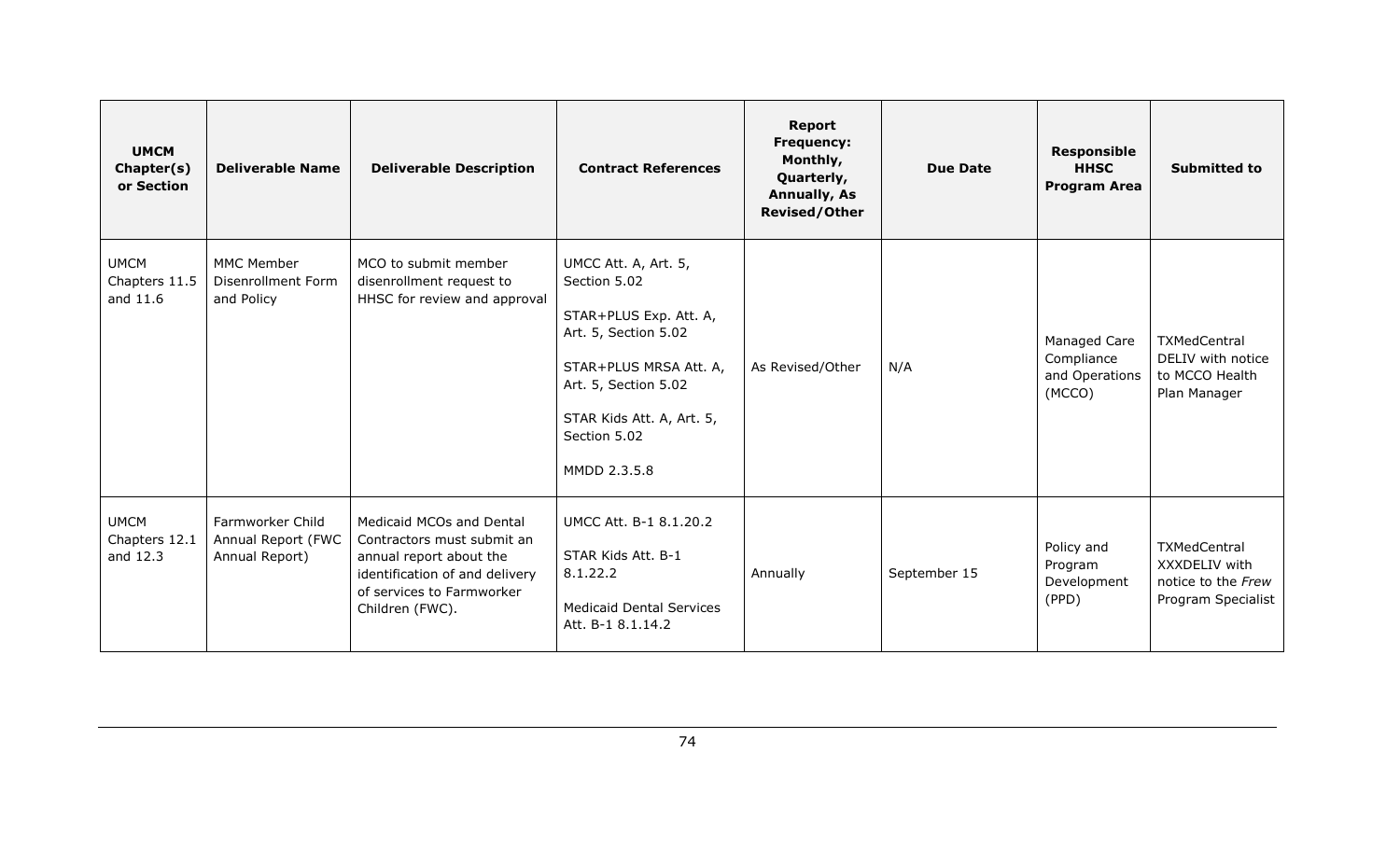| <b>UMCM</b><br>Chapter(s)<br>or Section              | <b>Deliverable Name</b>                     | <b>Deliverable Description</b>                                                                                                                                   | <b>Contract References</b>                                                                                                                                                                     | Report<br><b>Frequency:</b><br>Monthly,<br>Quarterly,<br><b>Annually, As</b><br><b>Revised/Other</b> | <b>Due Date</b> | <b>Responsible</b><br><b>HHSC</b><br><b>Program Area</b> | <b>Submitted to</b>                                                       |
|------------------------------------------------------|---------------------------------------------|------------------------------------------------------------------------------------------------------------------------------------------------------------------|------------------------------------------------------------------------------------------------------------------------------------------------------------------------------------------------|------------------------------------------------------------------------------------------------------|-----------------|----------------------------------------------------------|---------------------------------------------------------------------------|
| <b>UMCM</b><br>Chapters<br>12.1, 12.16,<br>and 12.25 | Farmworker<br>Children Annual<br>Report Log | Medicaid MCOs and Dental<br>Contractors must submit an<br>annual log listing efforts to<br>coordinate with organizations<br>and identify Farmworker<br>Children. | UMCC Att. B-1 8.1.20.2<br>STAR+PLUS Exp. Att. B-1<br>8.1.20.2<br>STAR+PLUS MRSA Att. B-1<br>8.1.22.2<br>STAR Kids Att. B-1<br>8.1.22.2<br><b>Medicaid Dental Services</b><br>Att. B-1 8.1.14.2 | Annually                                                                                             | September 15    | Policy and<br>Program<br>Development<br>(PPD)            | TXMedCentral<br>XXXDELIV with<br>notice to the Frew<br>Program Specialist |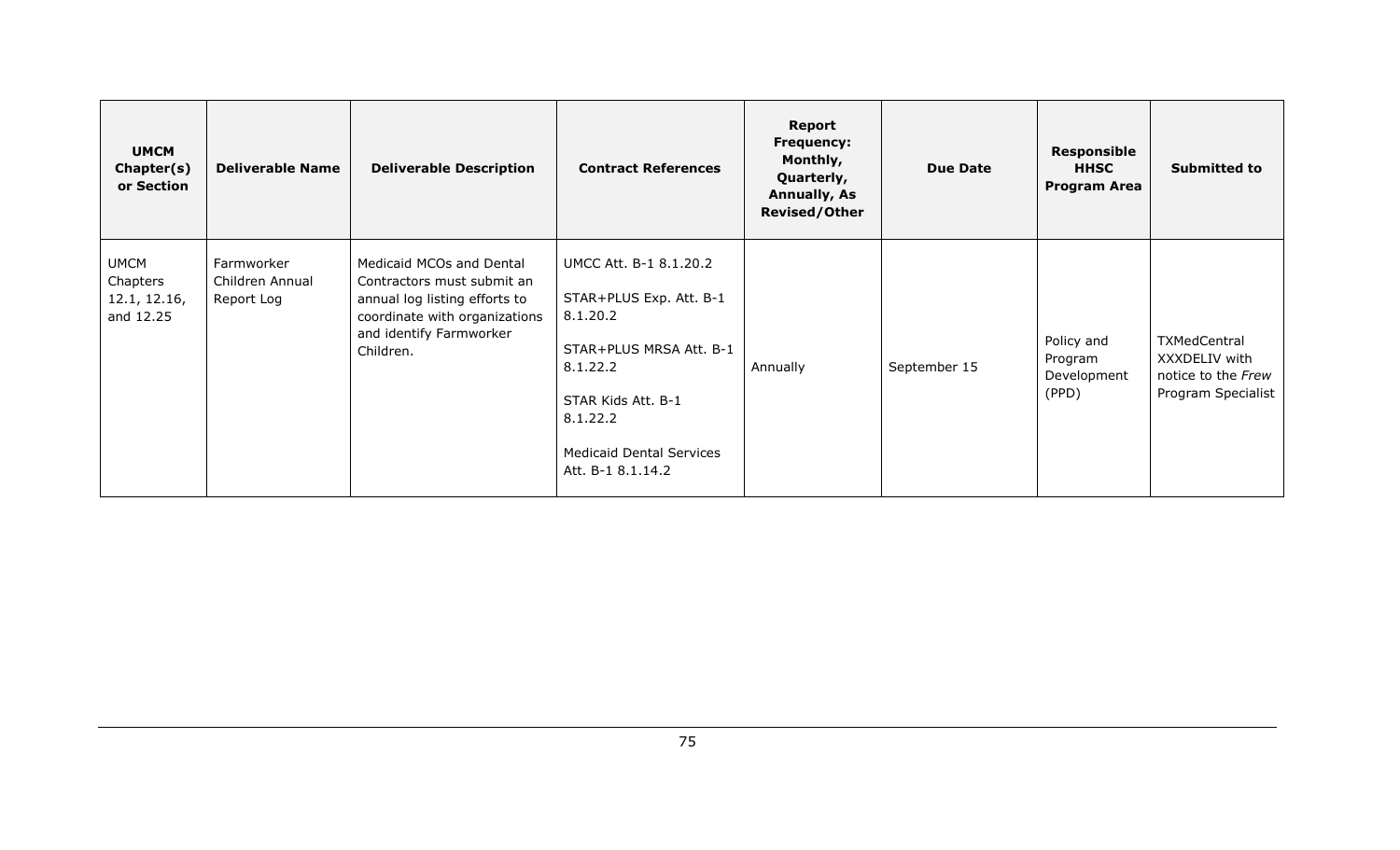| <b>UMCM</b><br>Chapter(s)<br>or Section                        | <b>Deliverable Name</b>                                                                                           | <b>Deliverable Description</b>                                                                                                                           | <b>Contract References</b>                                                                                                                                                 | Report<br><b>Frequency:</b><br>Monthly,<br>Quarterly,<br><b>Annually, As</b><br><b>Revised/Other</b> | <b>Due Date</b> | <b>Responsible</b><br><b>HHSC</b><br><b>Program Area</b> | <b>Submitted to</b>                                                       |
|----------------------------------------------------------------|-------------------------------------------------------------------------------------------------------------------|----------------------------------------------------------------------------------------------------------------------------------------------------------|----------------------------------------------------------------------------------------------------------------------------------------------------------------------------|------------------------------------------------------------------------------------------------------|-----------------|----------------------------------------------------------|---------------------------------------------------------------------------|
| <b>UMCM</b><br>Chapters<br>12.4, 12.5,<br>$12.6$ , and<br>12.9 | <b>Medicaid Managed</b><br>Care THSteps<br><b>Medical Checkups</b><br>Reports and Refusal<br><b>Tracking Logs</b> | Medicaid MCOs must submit<br>reports documenting the<br>number of Members who<br>receive Texas Health Steps<br>(THSteps) checkups or refuse<br>to do so. | UMCC Att. B-1 8.1.20.2<br>STAR Health Att. B-1<br>8.1.26.2<br>STAR+PLUS Exp. Att. B-1<br>8.1.20.2<br>STAR+PLUS MRSA Att. B-1<br>8.1.22.2<br>STAR Kids Att. B-1<br>8.1.22.2 | Annually                                                                                             | May 12          | Policy and<br>Program<br>Development<br>(PPD)            | TXMedCentral<br>XXXDELIV with<br>notice to the Frew<br>Program Specialist |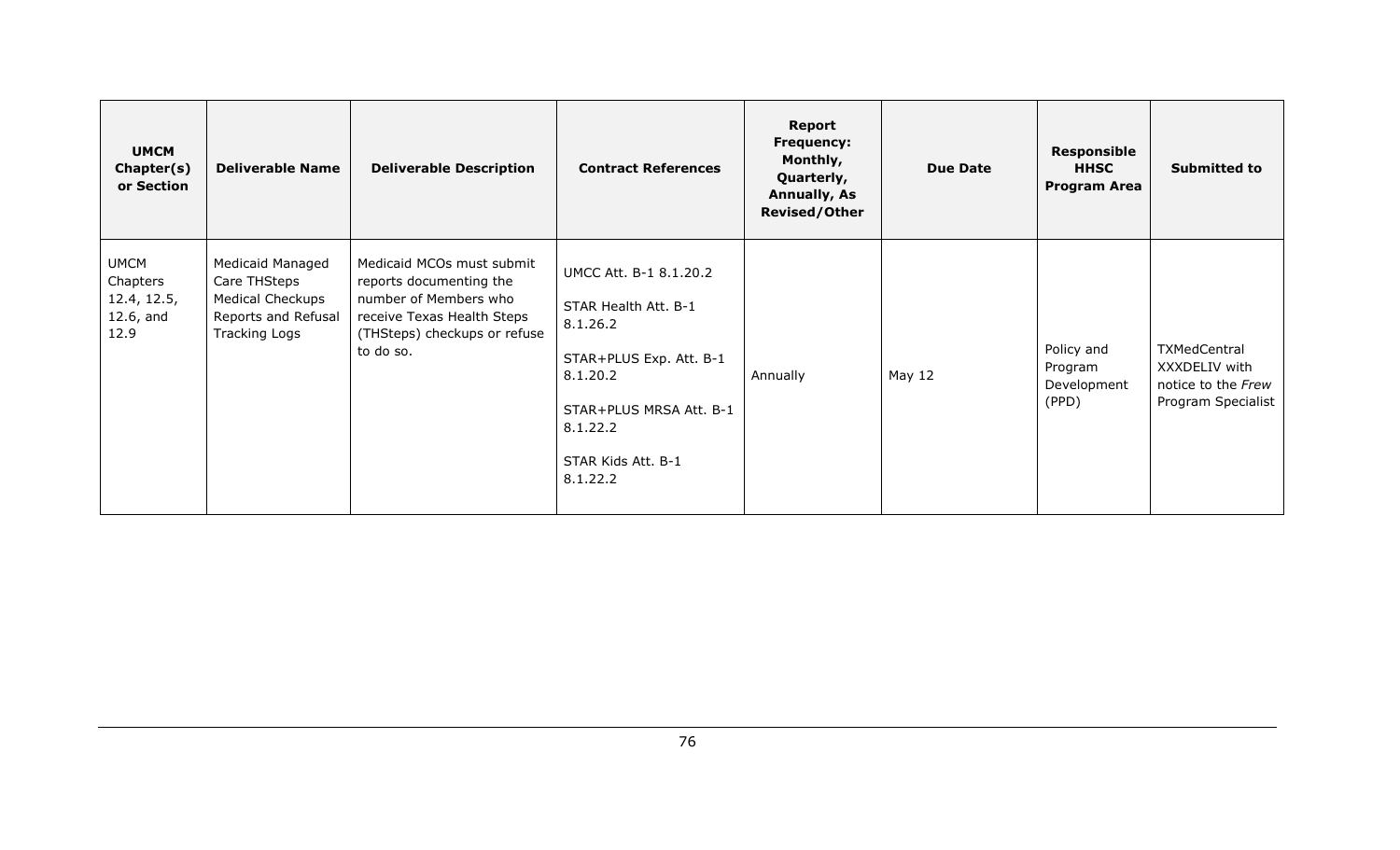| <b>UMCM</b><br>Chapter(s)<br>or Section       | <b>Deliverable Name</b>                                 | <b>Deliverable Description</b>                                                                                                                                                                                                                                                                                          | <b>Contract References</b>                                                                                                                                                                                                         | <b>Report</b><br><b>Frequency:</b><br>Monthly,<br>Quarterly,<br><b>Annually, As</b><br><b>Revised/Other</b> | <b>Due Date</b>                                                | Responsible<br><b>HHSC</b><br><b>Program Area</b> | <b>Submitted to</b>                                                       |
|-----------------------------------------------|---------------------------------------------------------|-------------------------------------------------------------------------------------------------------------------------------------------------------------------------------------------------------------------------------------------------------------------------------------------------------------------------|------------------------------------------------------------------------------------------------------------------------------------------------------------------------------------------------------------------------------------|-------------------------------------------------------------------------------------------------------------|----------------------------------------------------------------|---------------------------------------------------|---------------------------------------------------------------------------|
| <b>UMCM</b><br>Chapters<br>12.19 and<br>12.20 | Frew Quarterly<br>Monitoring Report<br>and Instructions | Each calendar year quarter,<br>HHSC prepares a report for<br>the court that addresses the<br>status of the Consent Decree<br>paragraphs of the Frew<br>lawsuit. Medicaid MCOs and<br>Dental Contractors must<br>prepare responses to<br>questions posed by HHSC on<br>the Frew Quarterly Monitoring<br>Report template. | UMCC Att. B-1 8.1.20.2<br>STAR Health Att. B-1<br>8.1.26.2<br>STAR+PLUS Exp. Att. B-1<br>8.1.20.2<br>STAR+PLUS MRSA Att. B-1<br>8.1.22.2<br>STAR Kids Att. B-1<br>8.1.22.2<br><b>Medicaid Dental Services</b><br>Att. B-1 8.1.14.2 | Quarterly                                                                                                   | 15 <sup>th</sup> of December,<br>March, June, and<br>September | Policy and<br>Program<br>Development<br>(PPD)     | TXMedCentral<br>XXXDELIV with<br>notice to the Frew<br>Program Specialist |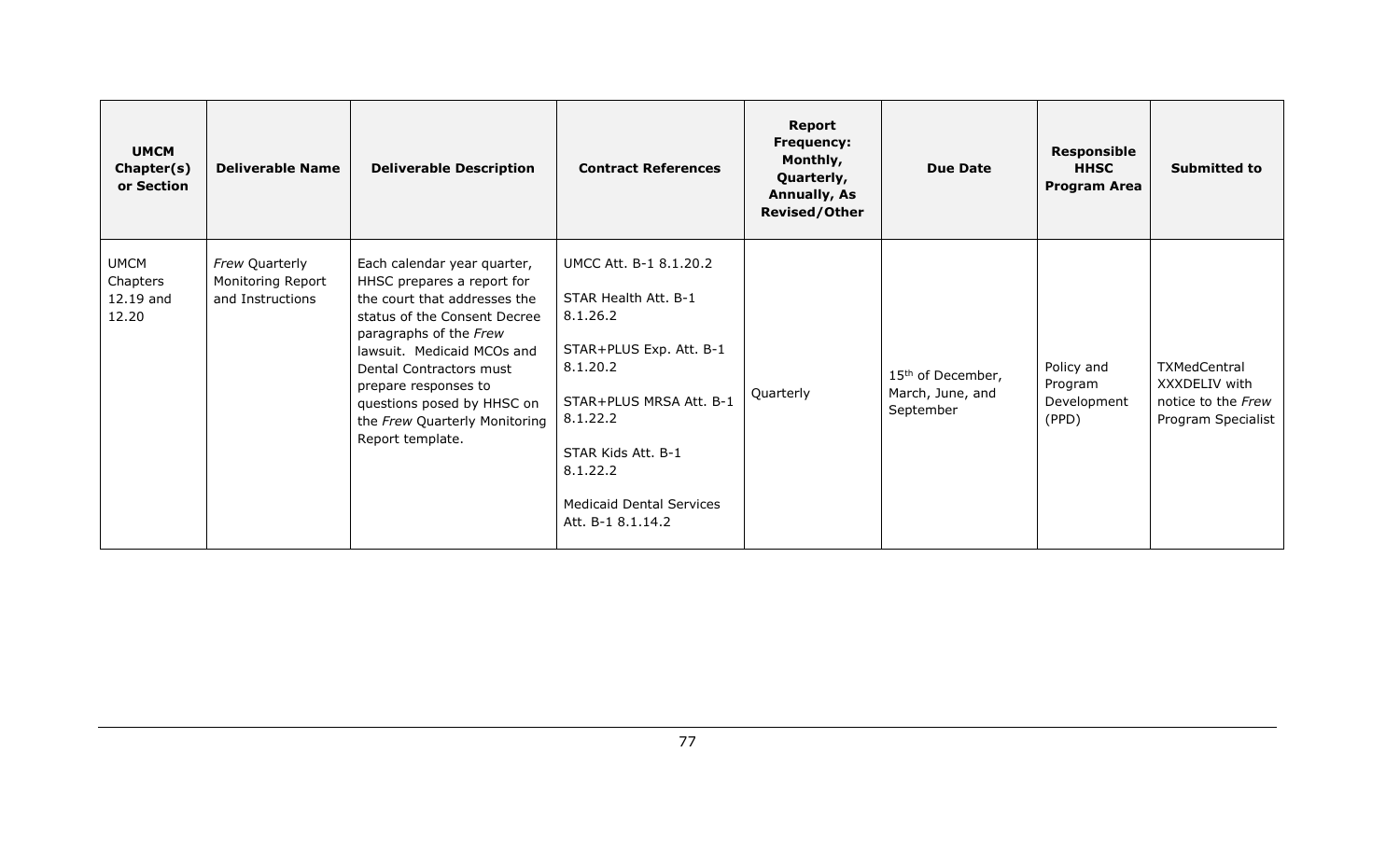| <b>UMCM</b><br>Chapter(s)<br>or Section | <b>Deliverable Name</b>                                           | <b>Deliverable Description</b>                                                                                                                                                                        | <b>Contract References</b>                                                                                                                                                         | <b>Report</b><br><b>Frequency:</b><br>Monthly,<br>Quarterly,<br><b>Annually, As</b><br><b>Revised/Other</b> | <b>Due Date</b> | <b>Responsible</b><br><b>HHSC</b><br><b>Program Area</b> | <b>Submitted to</b>                                                              |
|-----------------------------------------|-------------------------------------------------------------------|-------------------------------------------------------------------------------------------------------------------------------------------------------------------------------------------------------|------------------------------------------------------------------------------------------------------------------------------------------------------------------------------------|-------------------------------------------------------------------------------------------------------------|-----------------|----------------------------------------------------------|----------------------------------------------------------------------------------|
| <b>UMCM</b><br>Chapter 12.25            | Migrant Incentives<br>Supporting<br>Documentation<br>Tracking Log | Migrant incentives log is used<br>to calculate points for MCO<br>outreach efforts. Total points<br>will determine how each MCO<br>is ranked per Services Area<br>and Mailing region,<br>respectively. | UMCC Att. B-1 6.3.2.5<br>STAR+PLUS Exp. Att. B-1<br>6.3.2.7<br>STAR+PLUS MRSA Att. B-1<br>6.3.2.7<br><b>Medicaid Dental Services</b><br>Att. B-1 6.2.4.4<br>STAR Kids Att. B-1 6.4 | Annually                                                                                                    | September 15    | Policy and<br>Program<br>Development<br>(PPD)            | <b>TXMedCentral</b><br>XXXDELIV with<br>notice to the Frew<br>Program Specialist |

## **UMCM Non-Template Deliverable Chapters**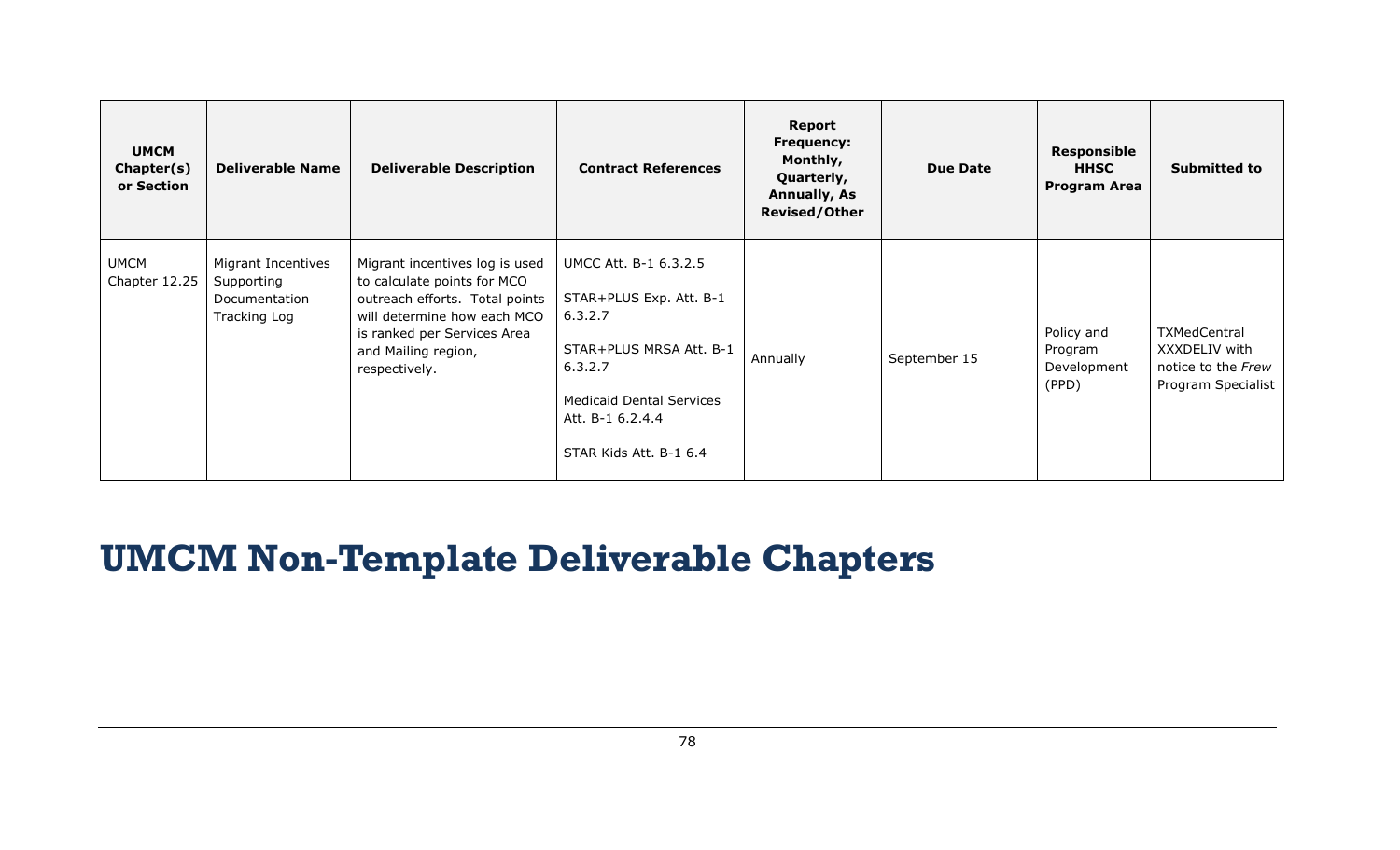| <b>UMCM</b><br>Chapter(s)<br>or Section  | <b>Deliverable Name</b>                                                                                                                 | <b>Deliverable Description</b>                                                                                                                                                                                                                                                                                                | <b>Contract References</b>                                                                                                                                                                                                                        | <b>Report</b><br><b>Frequency:</b><br>Monthly,<br>Quarterly,<br><b>Annually, As</b><br><b>Revised/Other</b> | <b>Due Date</b>                                                                                   | <b>Responsible</b><br><b>HHSC</b><br>Program<br>Area         | <b>Submitted to</b>       |
|------------------------------------------|-----------------------------------------------------------------------------------------------------------------------------------------|-------------------------------------------------------------------------------------------------------------------------------------------------------------------------------------------------------------------------------------------------------------------------------------------------------------------------------|---------------------------------------------------------------------------------------------------------------------------------------------------------------------------------------------------------------------------------------------------|-------------------------------------------------------------------------------------------------------------|---------------------------------------------------------------------------------------------------|--------------------------------------------------------------|---------------------------|
| <b>UMCM</b><br>Chapters 3.21<br>and 3.22 | Notices of<br>Action/Process for<br>Standard Prior<br>Authorizations<br>received with<br>Incomplete or<br>Insufficient<br>documentation | Notices of Action and Process<br>for Standard Prior<br>Authorizations received with<br>Incomplete or Insufficient<br>documentation materials<br>must, at a minimum, meet<br>the Member Materials<br>requirements specified in the<br>contract and must include<br>critical elements in the<br>Uniform Managed Care<br>Manual. | UMCC Att. B-1 8.2.6.5<br>STAR Health Att. B-1<br>8.1.33.6<br>STAR+PLUS Exp. Att. B-1<br>8.1.27.5<br>STAR+PLUS MRSA Att. B-1<br>8.1.29.5<br>STAR Kids Att. B-1<br>8.1.29.5<br>Medicaid and CHIP Dental<br>Services Att. B-1 8.2.5.5<br>MMDD 2.12.3 | As Revised/Other                                                                                            | Prior to use<br>Refer to UMCM<br>Chapter 4.6 for<br>submission<br>timeframes and<br>requirements. | Managed<br>Care<br>Compliance<br>and<br>Operations<br>(MCCO) | Data Management<br>System |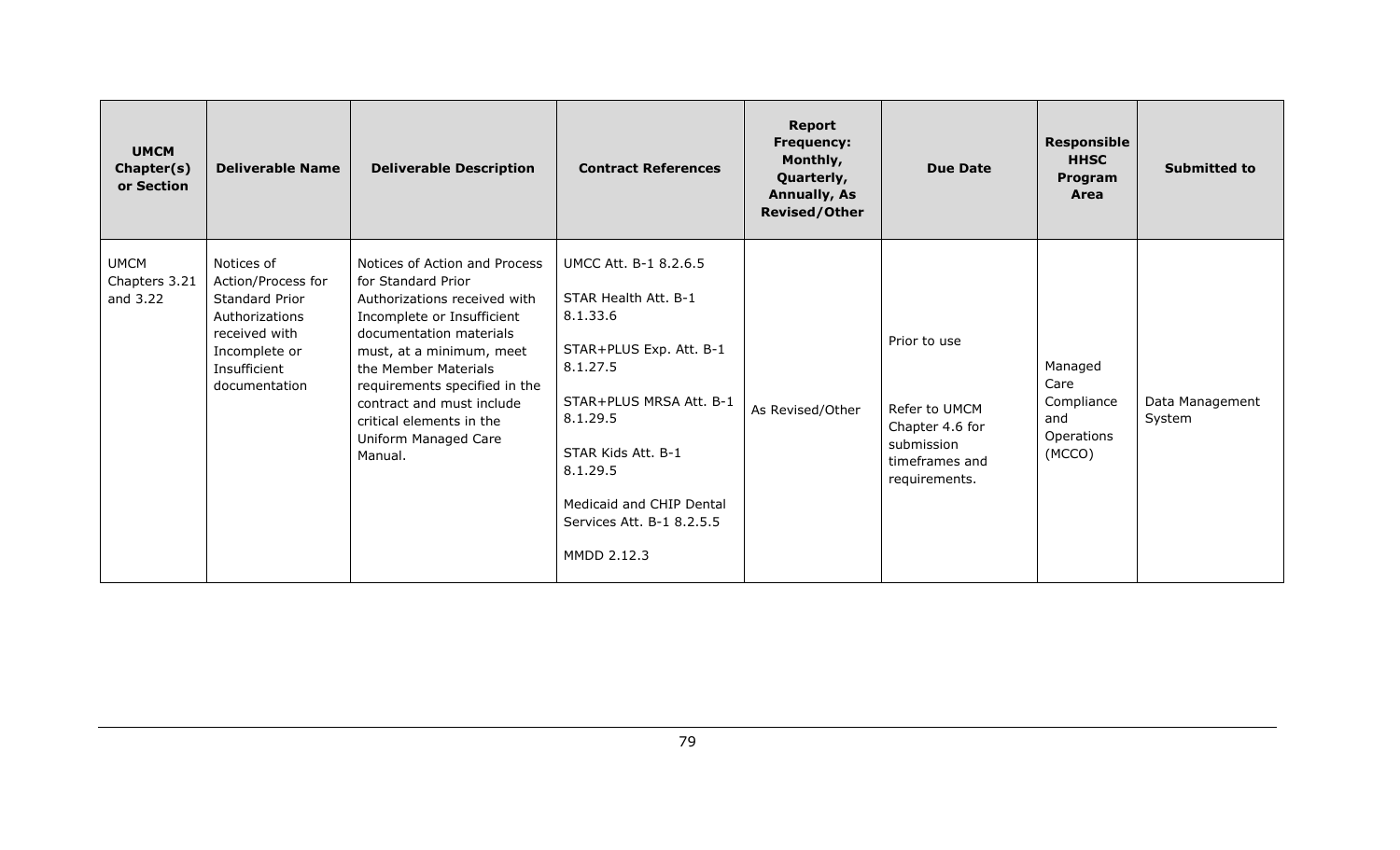| <b>UMCM</b><br>Chapter(s)<br>or Section | <b>Deliverable Name</b>                                          | <b>Deliverable Description</b>                                                                                                                                                                                             | <b>Contract References</b>                                                                                                                                                                                                                     | <b>Report</b><br><b>Frequency:</b><br>Monthly,<br>Quarterly,<br><b>Annually, As</b><br><b>Revised/Other</b> | <b>Due Date</b>                                                                                   | <b>Responsible</b><br><b>HHSC</b><br>Program<br>Area         | <b>Submitted to</b>                                        |
|-----------------------------------------|------------------------------------------------------------------|----------------------------------------------------------------------------------------------------------------------------------------------------------------------------------------------------------------------------|------------------------------------------------------------------------------------------------------------------------------------------------------------------------------------------------------------------------------------------------|-------------------------------------------------------------------------------------------------------------|---------------------------------------------------------------------------------------------------|--------------------------------------------------------------|------------------------------------------------------------|
| <b>UMCM</b><br>Chapter 3.24             | <b>MMC Texas Health</b><br>Steps Outreach<br>Materials           | MMC Texas Health Steps<br>Outreach Materials must, at a<br>minimum, meet the Member<br>Materials requirements<br>specified in the contract and<br>must include critical elements<br>in the Uniform Managed Care<br>Manual. | UMCC Att. B-1 8.2.2.3.4<br>STAR Health Att. B-1<br>8.1.28.3.4<br>STAR+PLUS Exp. Att. B-1<br>8.1.22.3.4<br>STAR+PLUS MRSA Att. B-1<br>8.1.24.3.4<br>STAR Kids Att. B-1<br>8.1.24.3.4<br>Medicaid and CHIP Dental<br>Services Att. B-1 8.2.2.1.2 | As Revised/Other                                                                                            | Prior to use<br>Refer to UMCM<br>Chapter 4.6 for<br>submission<br>timeframes and<br>requirements. | Managed<br>Care<br>Compliance<br>and<br>Operations<br>(MCCO) | Data Management<br>System                                  |
| <b>UMCM</b><br>Chapter 3.28             | Process for<br>Resolution of HHSC-<br><b>Referred Complaints</b> | Process for Resolution of<br><b>HHSC-Referred Complaints</b><br>must, at a minimum, meet<br>the requirements specified in<br>the contract and must include<br>critical elements in the                                     | UMCC Att. B-1 8.2.6.1<br>CHIP RSA Att. B-1 8.1.5.9<br>STAR Health Att. B-1<br>8.1.33.1                                                                                                                                                         | As Revised/Other                                                                                            | Timeframes due<br>indicated below<br>unless HHSC requests<br>otherwise:                           | HHSC area<br>who referred<br>complaint                       | HHSC area who<br>referred complaint<br>with notice to MCCO |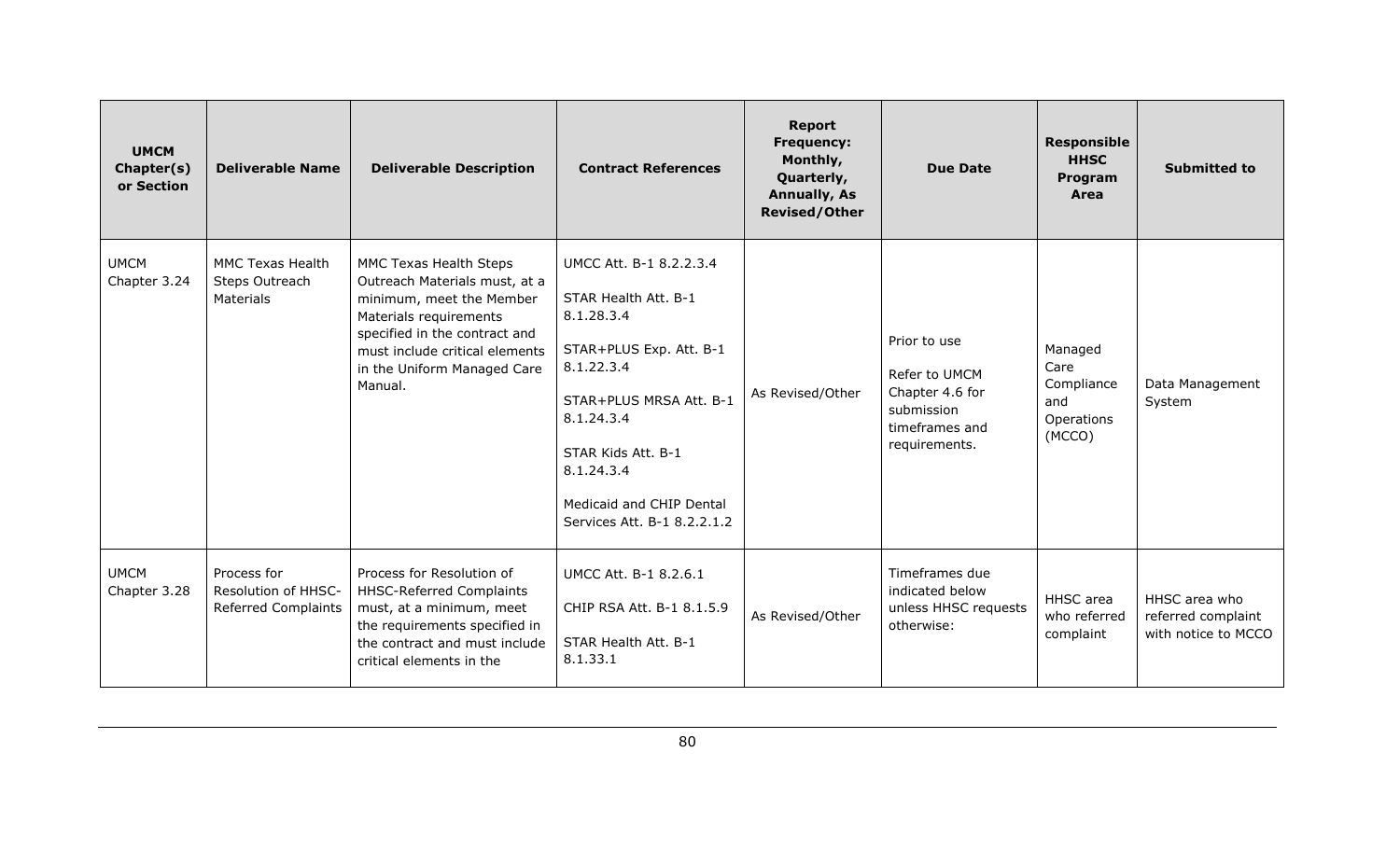| <b>UMCM</b><br>Chapter(s)<br>or Section | <b>Deliverable Name</b> | <b>Deliverable Description</b>  | <b>Contract References</b>                                                         | <b>Report</b><br><b>Frequency:</b><br>Monthly,<br>Quarterly,<br><b>Annually, As</b><br><b>Revised/Other</b> | <b>Due Date</b>                                                        | <b>Responsible</b><br><b>HHSC</b><br>Program<br>Area | <b>Submitted to</b> |
|-----------------------------------------|-------------------------|---------------------------------|------------------------------------------------------------------------------------|-------------------------------------------------------------------------------------------------------------|------------------------------------------------------------------------|------------------------------------------------------|---------------------|
|                                         |                         | Uniform Managed Care<br>Manual. | STAR+PLUS Exp. Att. B-1<br>8.1.27<br>STAR+PLUS MRSA Att. B-1<br>8.1.29             |                                                                                                             | Legislative or Access<br>to Care Issue within 1<br><b>Business Day</b> |                                                      |                     |
|                                         |                         |                                 | STAR Kids Att. B-1 8.1.29<br>Medicaid and CHIP Dental<br>Services Att. B-1 8.2.5.1 |                                                                                                             | HHSC-Expedited<br>Issue within 1-5<br><b>Business Days</b>             |                                                      |                     |
|                                         |                         |                                 |                                                                                    |                                                                                                             | Routine Issue within<br>10 Business Days                               |                                                      |                     |
|                                         |                         |                                 |                                                                                    |                                                                                                             | Large Volume<br>Complaint within 14<br><b>Business Days</b>            |                                                      |                     |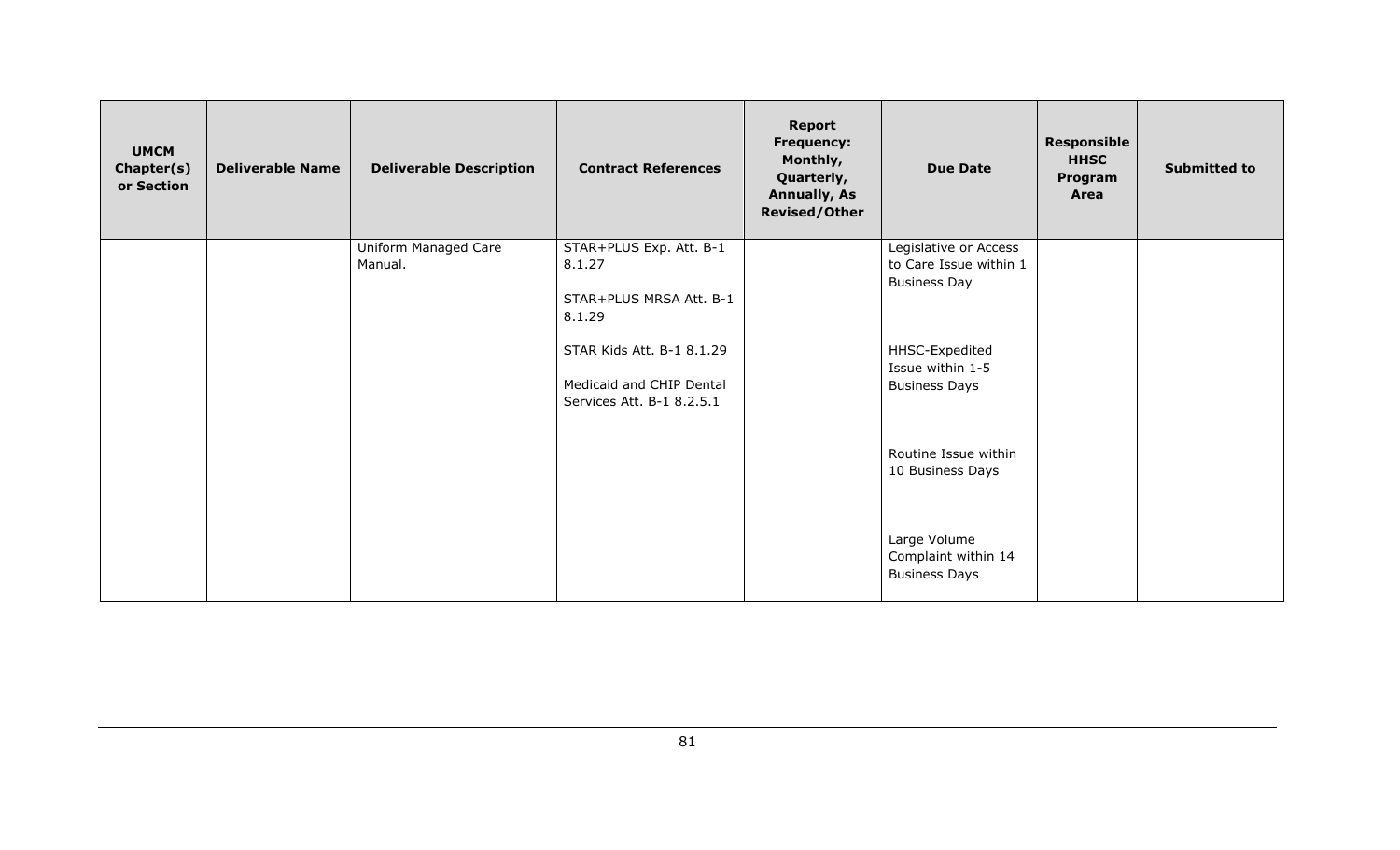| <b>UMCM</b><br>Chapter(s)<br>or Section | <b>Deliverable Name</b>                                      | <b>Deliverable Description</b>                                                                                                                                                                                                                                                             | <b>Contract References</b>                                                                                                                                                                                                    | <b>Report</b><br><b>Frequency:</b><br>Monthly,<br>Quarterly,<br><b>Annually, As</b><br><b>Revised/Other</b> | <b>Due Date</b>                 | <b>Responsible</b><br><b>HHSC</b><br>Program<br>Area | <b>Submitted to</b>                           |
|-----------------------------------------|--------------------------------------------------------------|--------------------------------------------------------------------------------------------------------------------------------------------------------------------------------------------------------------------------------------------------------------------------------------------|-------------------------------------------------------------------------------------------------------------------------------------------------------------------------------------------------------------------------------|-------------------------------------------------------------------------------------------------------------|---------------------------------|------------------------------------------------------|-----------------------------------------------|
| <b>UMCM</b><br>Chapter 3.29             | MCO Pharmacy<br>Website Required<br><b>Critical Elements</b> | The MCO's pharmacy website<br>must include a list of the<br>MCO's implemented clinical<br>edits for covered drugs and<br>must include the specific<br>information listed in UMCM<br>Chapter 3.29. The MCOs must<br>provide the link to the MCO's<br>website to the Vendor Drug<br>Program. | UMCC Att. B-1 8.1.21.1<br>CHIP RSA Att. B-1<br>8.1.24.1<br>STAR Health Att. B-1<br>8.1.5.6<br>STAR+PLUS Exp. Att. B-1<br>8.1.42.1<br>STAR+PLUS MRSA Att. B-1<br>8.1.16.1<br>STAR Kids Att. B-1<br>8.1.17.1<br>MMDD 2.15.5.1.5 | As Revised/Other                                                                                            | Within 15 days of any<br>change | Vendor Drug<br>Program<br>(VDP)                      | <b>VDP_MCO_Solutions</b><br>@hhsc.state.tx.us |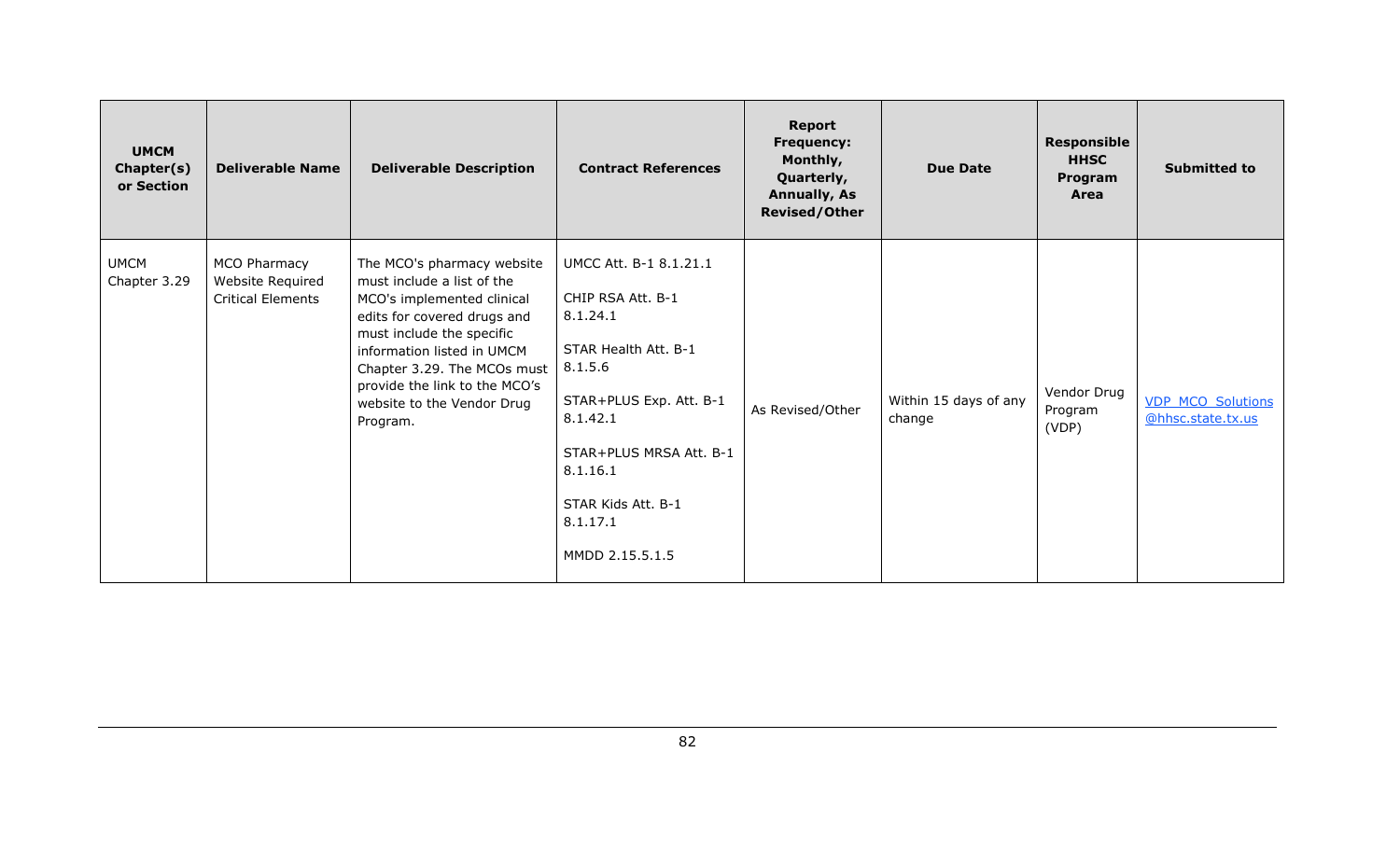| <b>UMCM</b><br>Chapter(s)<br>or Section  | <b>Deliverable Name</b> | <b>Deliverable Description</b>                                                                                                                                                   | <b>Contract References</b>                                                                                                                                                                                                                               | <b>Report</b><br><b>Frequency:</b><br>Monthly,<br>Quarterly,<br><b>Annually, As</b><br><b>Revised/Other</b> | <b>Due Date</b>                                                                                   | <b>Responsible</b><br><b>HHSC</b><br>Program<br>Area         | <b>Submitted to</b>       |
|------------------------------------------|-------------------------|----------------------------------------------------------------------------------------------------------------------------------------------------------------------------------|----------------------------------------------------------------------------------------------------------------------------------------------------------------------------------------------------------------------------------------------------------|-------------------------------------------------------------------------------------------------------------|---------------------------------------------------------------------------------------------------|--------------------------------------------------------------|---------------------------|
| <b>UMCM</b><br>Chapters 3.32<br>and 3.35 | MCO Website             | The MCO Website must, at a<br>minimum, meet the<br>requirements specified in the<br>contract and must include the<br>critical elements in the<br>Uniform Managed Care<br>Manual. | UMCC Att. B-1 8.1.5.5<br>CHIP RSA Att. B-1 8.1.5.5<br>STAR Health Att. B-1<br>8.1.5.5<br>STAR+PLUS Exp. Att. B-1<br>8.1.5.5<br>STAR+PLUS MRSA Att. B-1<br>8.1.5.5<br>STAR Kids Att. B-1 8.1.5.5<br>Medicaid and CHIP Dental<br>Services Att. B-1 8.1.6.5 | As Revised/Other                                                                                            | Prior to use<br>Refer to UMCM<br>Chapter 4.6 for<br>submission<br>timeframes and<br>requirements. | Managed<br>Care<br>Compliance<br>and<br>Operations<br>(MCCO) | Data Management<br>System |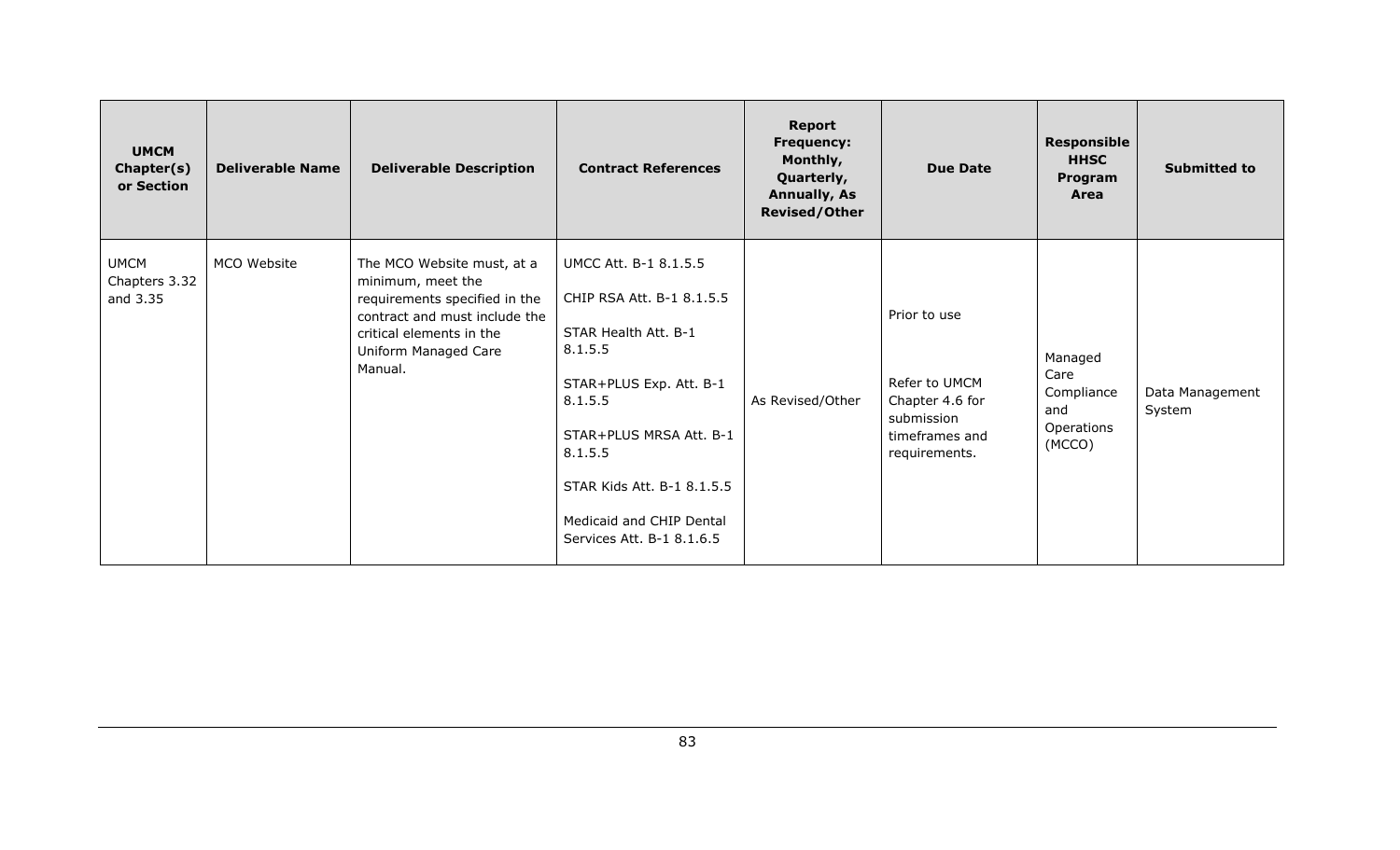| <b>UMCM</b><br>Chapter(s)<br>or Section | <b>Deliverable Name</b>      | <b>Deliverable Description</b>                                                                                                                                                                        | <b>Contract References</b>                                                                                                                                                                                                                               | <b>Report</b><br><b>Frequency:</b><br>Monthly,<br>Quarterly,<br><b>Annually, As</b><br><b>Revised/Other</b> | <b>Due Date</b>                                                                                   | <b>Responsible</b><br><b>HHSC</b><br>Program<br>Area         | <b>Submitted to</b>       |
|-----------------------------------------|------------------------------|-------------------------------------------------------------------------------------------------------------------------------------------------------------------------------------------------------|----------------------------------------------------------------------------------------------------------------------------------------------------------------------------------------------------------------------------------------------------------|-------------------------------------------------------------------------------------------------------------|---------------------------------------------------------------------------------------------------|--------------------------------------------------------------|---------------------------|
| <b>UMCM</b><br>Chapter 3.34             | Online Provider<br>Directory | The MCO Online Provider<br>Directory must, at a<br>minimum, meet the<br>requirements specified in the<br>contract and must include the<br>critical elements in the<br>Uniform Managed Care<br>Manual. | UMCC Att. B-1 8.1.5.4<br>CHIP RSA Att. B-1 8.1.5.4<br>STAR Health Att. B-1<br>8.1.5.4<br>STAR+PLUS Exp. Att. B-1<br>8.1.5.4<br>STAR+PLUS MRSA Att. B-1<br>8.1.5.4<br>STAR Kids Att. B-1 8.1.5.4<br>Medicaid and CHIP Dental<br>Services Att. B-1 8.1.6.4 | As Revised/Other                                                                                            | Prior to use<br>Refer to UMCM<br>Chapter 4.6 for<br>submission<br>timeframes and<br>requirements. | Managed<br>Care<br>Compliance<br>and<br>Operations<br>(MCCO) | Data Management<br>System |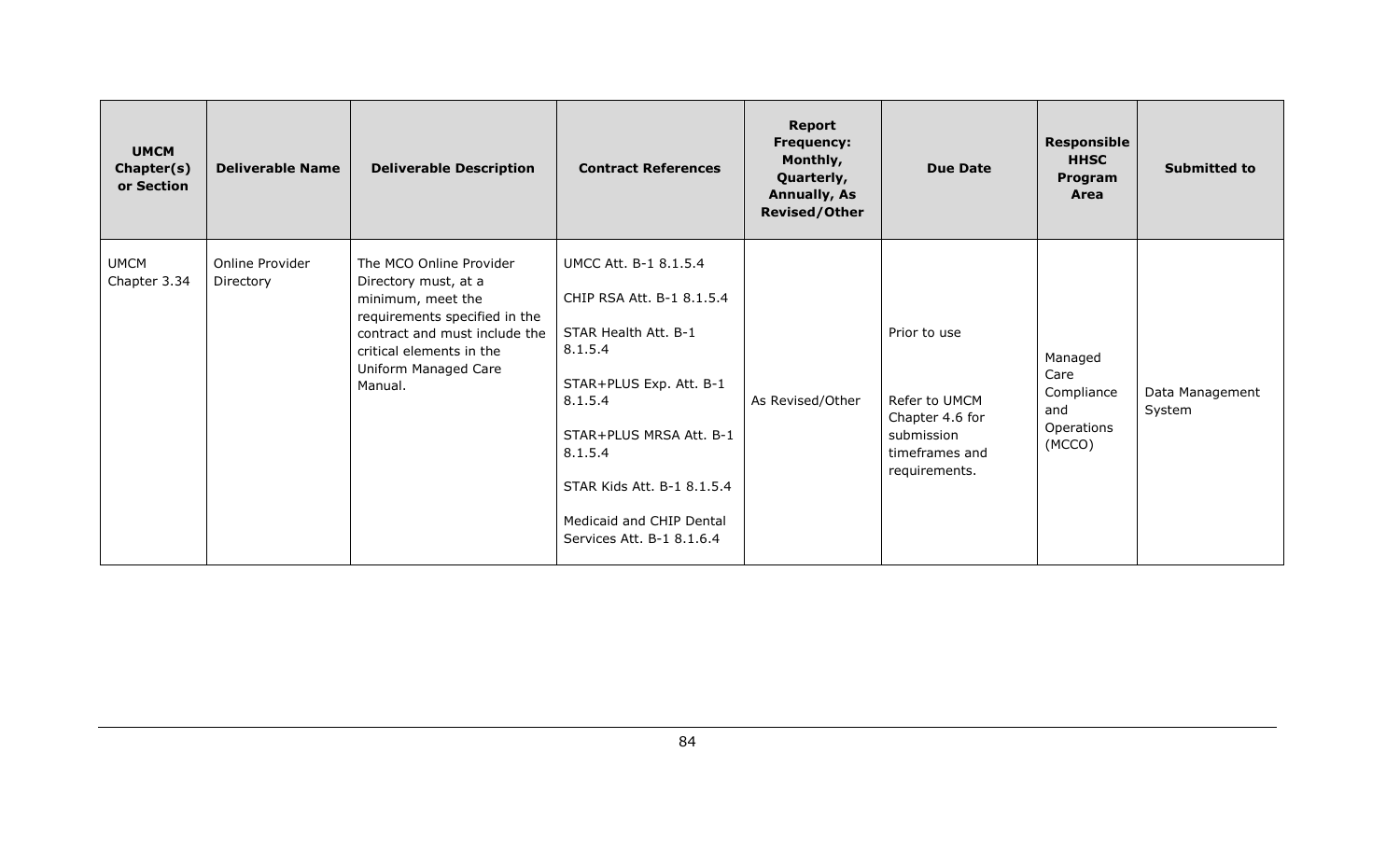| <b>UMCM</b><br>Chapter(s)<br>or Section | <b>Deliverable Name</b> | <b>Deliverable Description</b>                                                                                                                                                                | <b>Contract References</b>                                                                                                                                                                                                                                                                | <b>Report</b><br><b>Frequency:</b><br>Monthly,<br>Quarterly,<br><b>Annually, As</b><br><b>Revised/Other</b> | <b>Due Date</b> | <b>Responsible</b><br><b>HHSC</b><br>Program<br>Area         | <b>Submitted to</b>                                                                                                                                                            |
|-----------------------------------------|-------------------------|-----------------------------------------------------------------------------------------------------------------------------------------------------------------------------------------------|-------------------------------------------------------------------------------------------------------------------------------------------------------------------------------------------------------------------------------------------------------------------------------------------|-------------------------------------------------------------------------------------------------------------|-----------------|--------------------------------------------------------------|--------------------------------------------------------------------------------------------------------------------------------------------------------------------------------|
| <b>UMCM</b><br>Chapter 4.6              | Material<br>Submissions | Each MCO must submit<br>material submissions such as<br>Marketing Materials, Member<br>Materials, and Providers<br>Materials as indicated by<br>HHSC for review and approval<br>prior to use. | <b>UMCC Att. B-1 8.1.6</b><br>CHIP RSA Att. B-1 8.1.6<br>STAR Health Att. B-1 8.1.6<br>STAR+PLUS Exp. Att. B-1<br>8.1.6<br>STAR+PLUS MRSA Att. B-1<br>8.1.6<br>STAR Kids Att. B-1 8.1.6<br>Medicaid and CHIP Dental<br>Services Att. B-1 8.1.7<br>MMDD 1.86; CY15<br>Marketing Guidelines | As Revised/Other                                                                                            | Prior to use    | Managed<br>Care<br>Compliance<br>and<br>Operations<br>(MCCO) | Data Management<br>System, VDP MCO<br>Solutions mailbox at<br><b>VDP_MCO_Solutions</b><br>@hhsc.state.tx.us,<br>or MCCO team<br>dependent on type<br>of material<br>submission |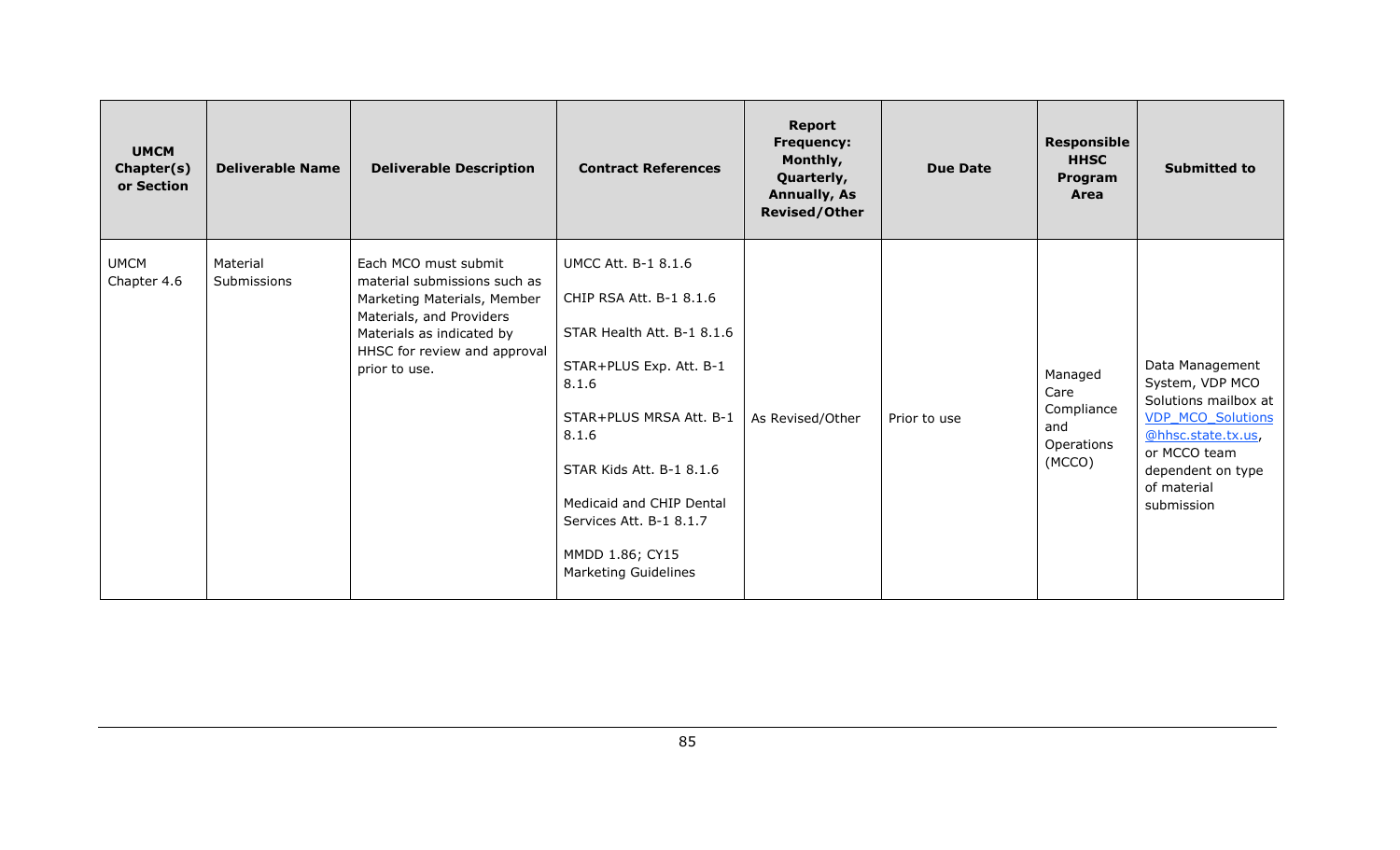| <b>UMCM</b><br>Chapter(s)<br>or Section | <b>Deliverable Name</b>                     | <b>Deliverable Description</b>                                                                                                                                                                                                                                                | <b>Contract References</b>                                                                                                                                                                                                                                                          | <b>Report</b><br><b>Frequency:</b><br>Monthly,<br>Quarterly,<br><b>Annually, As</b><br><b>Revised/Other</b> | <b>Due Date</b>                 | <b>Responsible</b><br><b>HHSC</b><br>Program<br>Area        | <b>Submitted to</b> |
|-----------------------------------------|---------------------------------------------|-------------------------------------------------------------------------------------------------------------------------------------------------------------------------------------------------------------------------------------------------------------------------------|-------------------------------------------------------------------------------------------------------------------------------------------------------------------------------------------------------------------------------------------------------------------------------------|-------------------------------------------------------------------------------------------------------------|---------------------------------|-------------------------------------------------------------|---------------------|
| <b>UMCM</b><br>Chapter<br>5.3.11        | Audit Reports<br>(internal and<br>external) | The MCO must comply with<br>the UMCM requirements<br>regarding notification and/or<br>submission to HHSC of certain<br>internal and external audit<br>reports. Note that "audit<br>reports" are broadly defined<br>in the UMCM, to include<br>certain internal analysis, etc. | UMCC Att. B-1 8.1.17.1<br>CHIP RSA Att. B-1<br>8.1.20.2<br>STAR Health Att. B-1<br>8.1.26.2<br>STAR+PLUS Exp. Att. B-1<br>8.1.20.2<br>STAR+PLUS MRSA Att. B-1<br>8.1.22.2<br>STAR Kids Att. B-1<br>8.1.19.2<br>Medicaid and CHIP Dental<br>Services Att. B-1 8.1.11.1<br>MMDD 4.3.8 | As Revised/Other                                                                                            | Within 45 days of<br>issue date | Financial<br>Reporting &<br>Audit<br>Coordination<br>(FRAC) | <b>FRAC</b>         |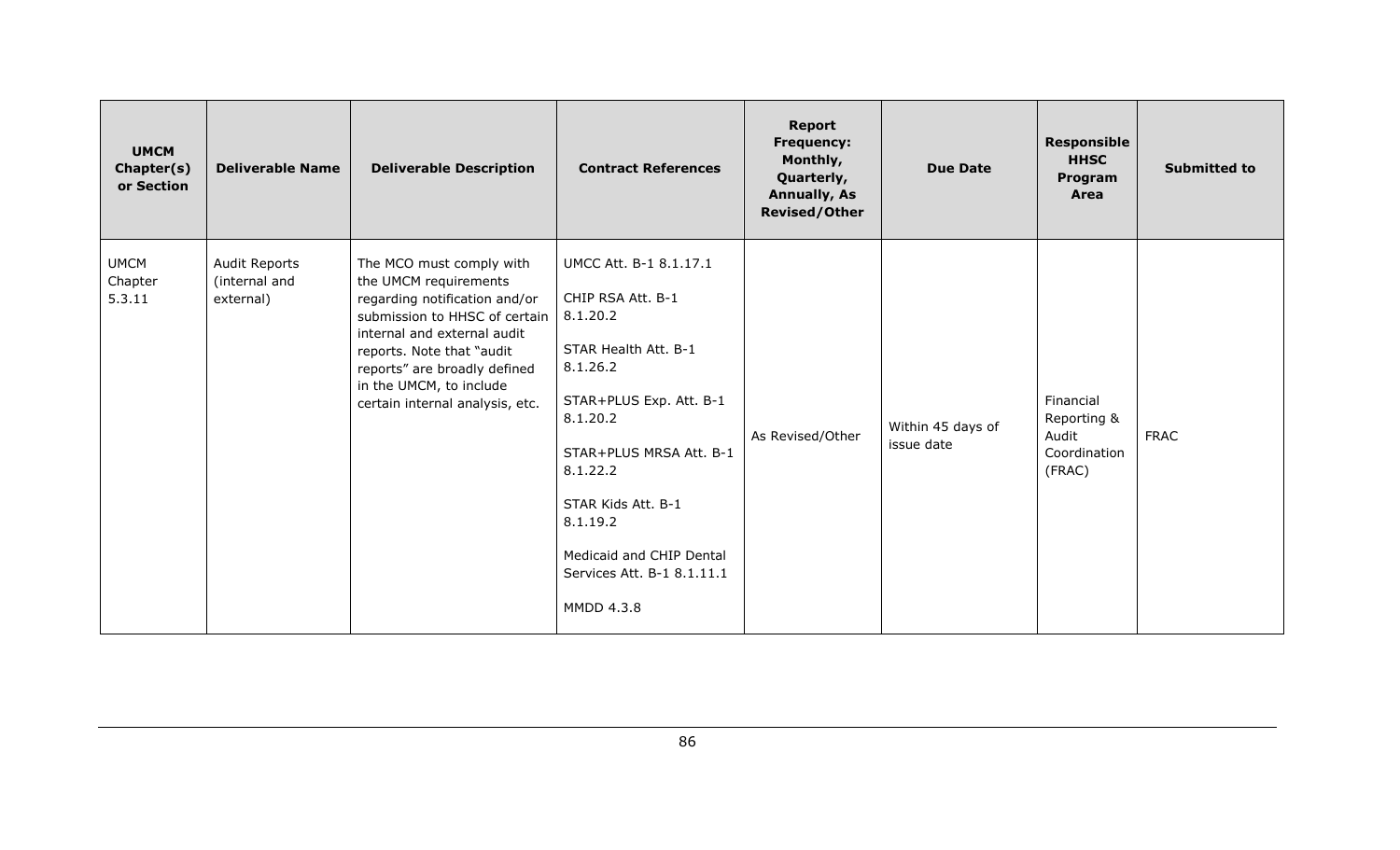| <b>UMCM</b><br>Chapter(s)<br>or Section | <b>Deliverable Name</b>                               | <b>Deliverable Description</b>                                                                                                                                                                                                                                                                                                                                                                                                              | <b>Contract References</b>                                                           | <b>Report</b><br><b>Frequency:</b><br>Monthly,<br>Quarterly,<br><b>Annually, As</b><br><b>Revised/Other</b> | <b>Due Date</b>                                                                                 | <b>Responsible</b><br><b>HHSC</b><br>Program<br>Area | <b>Submitted to</b>             |
|-----------------------------------------|-------------------------------------------------------|---------------------------------------------------------------------------------------------------------------------------------------------------------------------------------------------------------------------------------------------------------------------------------------------------------------------------------------------------------------------------------------------------------------------------------------------|--------------------------------------------------------------------------------------|-------------------------------------------------------------------------------------------------------------|-------------------------------------------------------------------------------------------------|------------------------------------------------------|---------------------------------|
| <b>UMCM</b><br>Chapter 5.5.1            | Deliverables to the<br>Office of Inspector<br>General | The MCO must submit the<br>OIG deliverables indicated in<br>UMCM Chapter 5.5.1 in<br>accordance with the guidance<br>provided.<br>OIG deliverables in UMCM<br>5.5.1 include: Fraudulent<br>Practices Referrals, the Fraud,<br>Waste, and Abuse Compliance<br>Plan, Open Case List Report,<br>Annual Lock-In Actions<br>Report, Annual Report on<br>Certain Fraud and Abuse<br>Recoveries, and the Pre-<br>payment Review Monthly<br>Report. | Refer to the References<br>section for each<br>deliverable in UMCM<br>Chapter 5.5.1. | Other                                                                                                       | Refer to the<br>Deliverable Timing<br>section for each<br>deliverable in UMCM<br>Chapter 5.5.1. | Office of the<br>Inspector<br>General<br>(OIG)       | Refer to UMCM<br>Chapter 5.5.1. |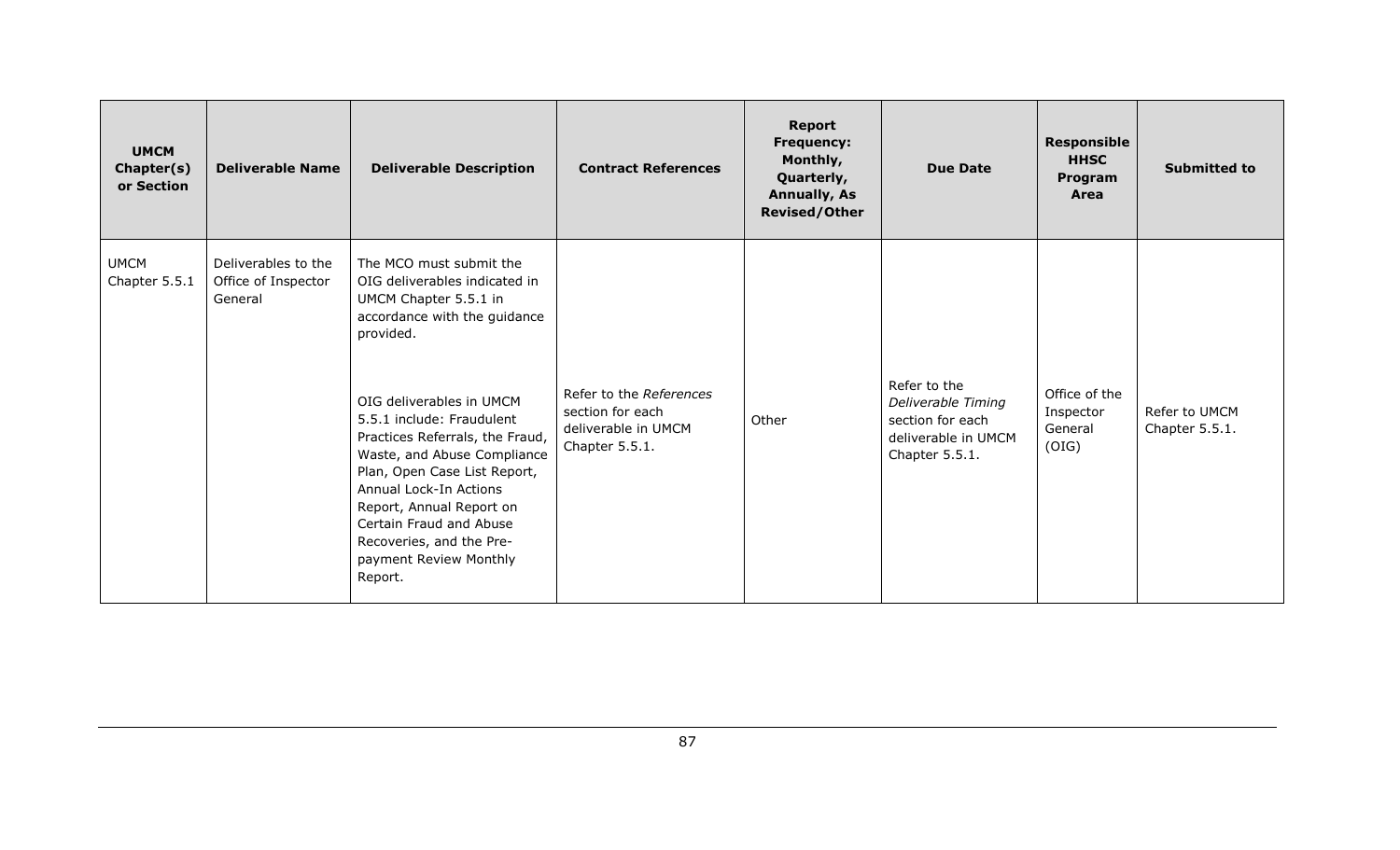| <b>UMCM</b><br>Chapter(s)<br>or Section | <b>Deliverable Name</b>                                               | <b>Deliverable Description</b>                                                                                                                                                                                                                                                                                                                                                                                                                                                                                                                   | <b>Contract References</b>                                                                                                                                                                                                                                                                                                                                   | Report<br><b>Frequency:</b><br>Monthly,<br>Quarterly,<br><b>Annually, As</b><br><b>Revised/Other</b> | <b>Due Date</b>                                                                                                               | <b>Responsible</b><br><b>HHSC</b><br>Program<br>Area        | <b>Submitted to</b>                |
|-----------------------------------------|-----------------------------------------------------------------------|--------------------------------------------------------------------------------------------------------------------------------------------------------------------------------------------------------------------------------------------------------------------------------------------------------------------------------------------------------------------------------------------------------------------------------------------------------------------------------------------------------------------------------------------------|--------------------------------------------------------------------------------------------------------------------------------------------------------------------------------------------------------------------------------------------------------------------------------------------------------------------------------------------------------------|------------------------------------------------------------------------------------------------------|-------------------------------------------------------------------------------------------------------------------------------|-------------------------------------------------------------|------------------------------------|
| <b>UMCM</b><br>Chapter 5.8              | Legal and Other<br>Proceedings and<br><b>Related Events</b><br>Report | MCO must disclose certain<br>matters involving the MCO,<br>its Affiliates, and/or its<br>Material Subcontractors. If<br>there are no such matters,<br>the MCO must definitively<br>attest to that status in the<br>signed annual report.<br>Some of the matters subject<br>to this requirement include<br>certain: legal actions;<br>government investigations<br>and proceedings; media<br>reports involving misreported<br>costs or profits; bankruptcy<br>petitions; major sanctions<br>and fines; and, events that<br>may threaten solvency. | UMCC Att. A 9.06, Att. B-1<br>8.1.17.1<br>CHIP RSA Att. A 9.06, Att.<br>B-1 8.1.17.1<br>STAR Health Att. A 9.07,<br>Att. B-1 8.1.23.1<br>STAR+PLUS Exp. Att. A<br>9.06, Att. B-1 8.1.17.1<br>STAR+PLUS MRSA Att. A<br>9.06, Att. B-1 8.1.19.2<br>STAR Kids Att. B-1<br>8.1.19.2<br>Medicaid and CHIP Dental<br>Services Att. B-1 8.1.11.1<br>MMDD 2.16.4.6.3 | Annually<br>As Revised/Other                                                                         | Written notice due<br>within 30 calendar<br>days of becoming<br>aware of a matter<br>An annual report due<br>each September 1 | Financial<br>Reporting &<br>Audit<br>Coordination<br>(FRAC) | FRAC with notice to<br><b>MCCO</b> |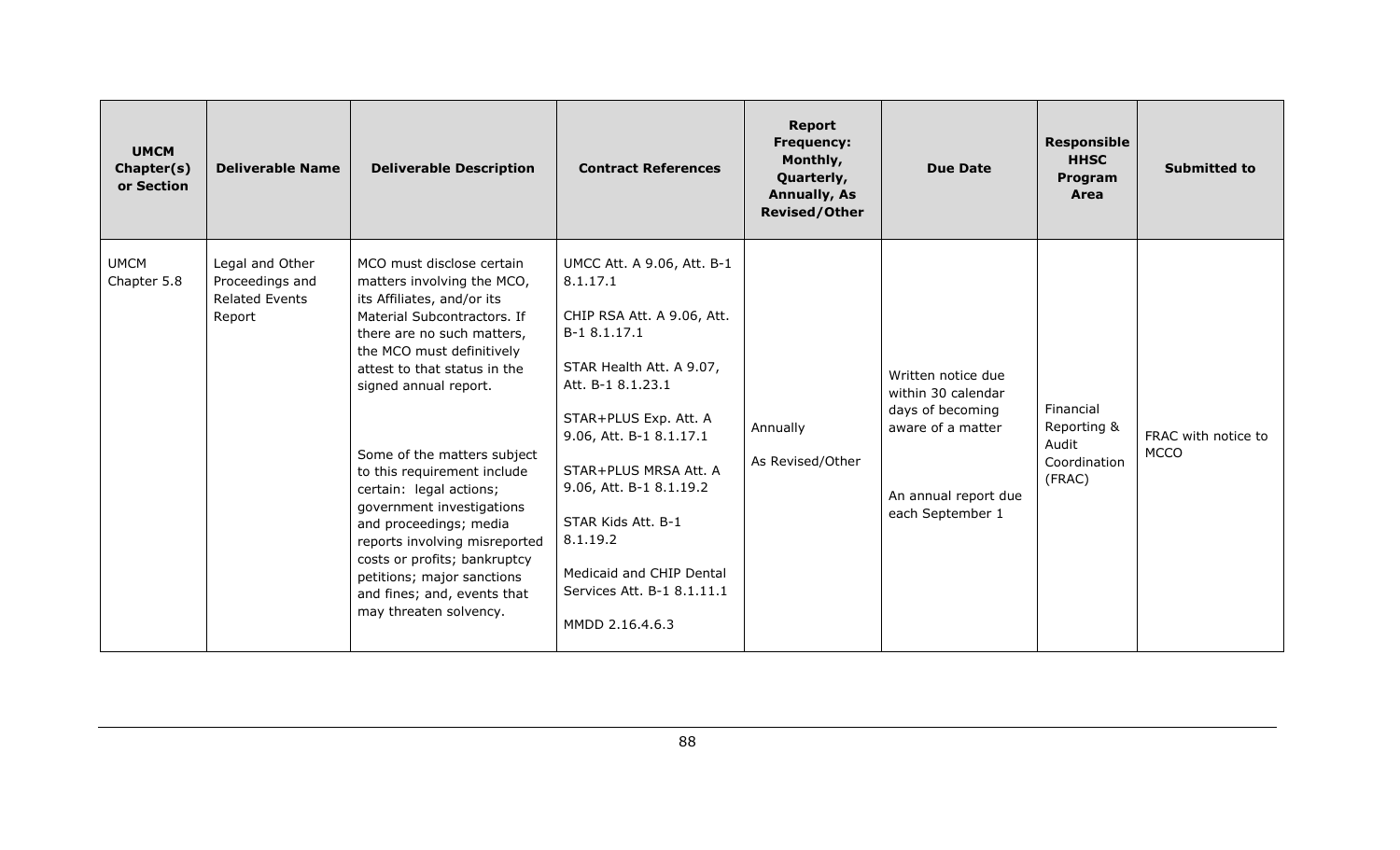| <b>UMCM</b><br>Chapter(s)<br>or Section | <b>Deliverable Name</b> | <b>Deliverable Description</b>                                                                                                                                                                                           | <b>Contract References</b>                                                                                                                                                                                                                                                                | <b>Report</b><br><b>Frequency:</b><br>Monthly,<br>Quarterly,<br><b>Annually, As</b><br><b>Revised/Other</b> | <b>Due Date</b>                                                                                                                                                                                                                                                                                                                                | <b>Responsible</b><br><b>HHSC</b><br>Program<br>Area        | <b>Submitted to</b> |
|-----------------------------------------|-------------------------|--------------------------------------------------------------------------------------------------------------------------------------------------------------------------------------------------------------------------|-------------------------------------------------------------------------------------------------------------------------------------------------------------------------------------------------------------------------------------------------------------------------------------------|-------------------------------------------------------------------------------------------------------------|------------------------------------------------------------------------------------------------------------------------------------------------------------------------------------------------------------------------------------------------------------------------------------------------------------------------------------------------|-------------------------------------------------------------|---------------------|
| <b>UMCM</b><br>Chapter 5.11             | Affiliate Report        | The MCO must submit an<br>Affiliate Report to HHSC as<br>defined by UMCM Chapter<br>5.11. This report requires<br>information regarding<br>Affiliates that do business<br>with the MCO relating to the<br>HHSC contract. | UMCC Att. B-1 8.1.17. 1<br>CHIP RSA Att. B-1<br>8.1.17.2<br>STAR Health Att. B-1<br>8.1.23.1<br>STAR+PLUS Exp. Att. B-1<br>8.1.17.2<br>STAR+PLUS MRSA Att. B-1<br>8.1.19.2<br>STAR Kids Att. B-1<br>8.1.19.2<br>Medicaid and CHIP Dental<br>Services Att. B-1 8.1.11.1<br>MMDD 2.16.4.6.2 | Annually<br>As Revised/Other                                                                                | During the initial<br>contract Readiness<br>Review (by no later<br>than 30 days prior to<br>the contract's<br>operational start<br>date);<br>Annually by<br>September 1 each<br>year; and<br>On an as-occurs<br>basis, within 30 days<br>of the event that<br>triggered the change<br>in the information<br>submitted with the<br>last report. | Financial<br>Reporting &<br>Audit<br>Coordination<br>(FRAC) | <b>FRAC</b>         |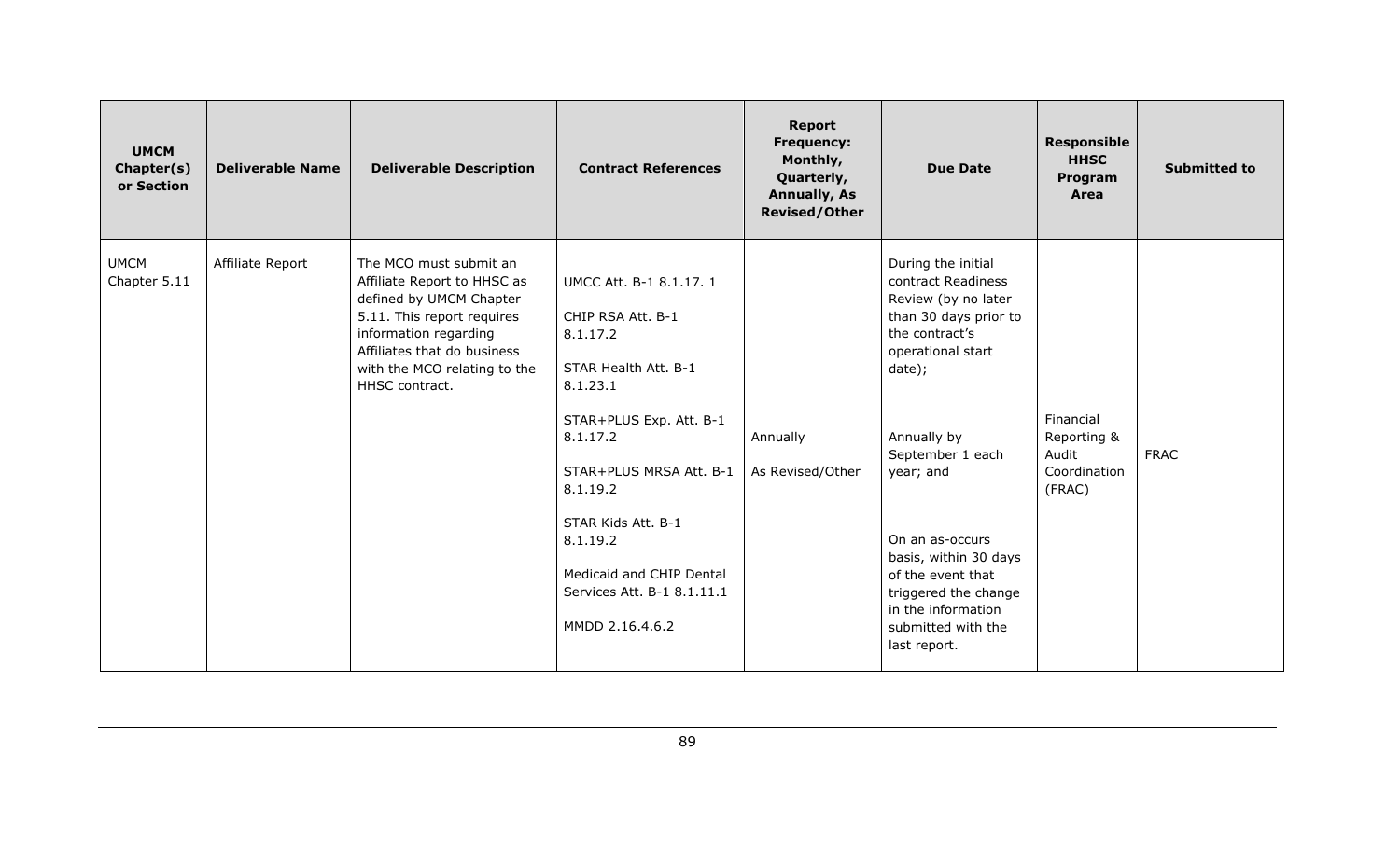| <b>UMCM</b><br>Chapter(s)<br>or Section | <b>Deliverable Name</b>                                                               | <b>Deliverable Description</b>                                                                                                                                                                                                                                                                                                                                                                                                                | <b>Contract References</b>                                                                                                                                                                                                                                                                | <b>Report</b><br><b>Frequency:</b><br>Monthly,<br>Quarterly,<br><b>Annually, As</b><br>Revised/Other | <b>Due Date</b>                                        | <b>Responsible</b><br><b>HHSC</b><br>Program<br>Area        | <b>Submitted to</b>                                    |
|-----------------------------------------|---------------------------------------------------------------------------------------|-----------------------------------------------------------------------------------------------------------------------------------------------------------------------------------------------------------------------------------------------------------------------------------------------------------------------------------------------------------------------------------------------------------------------------------------------|-------------------------------------------------------------------------------------------------------------------------------------------------------------------------------------------------------------------------------------------------------------------------------------------|------------------------------------------------------------------------------------------------------|--------------------------------------------------------|-------------------------------------------------------------|--------------------------------------------------------|
| <b>UMCM</b><br>Chapter 5.22             | Submission to<br>HHSC of copies of<br>certain Pre-existing<br><b>External Reports</b> | The MCO must submit the<br>deliverables indicated in<br>UMCM Chapter 5.22 in<br>accordance with the guidance<br>provided.<br>The deliverables in UMCM<br>5.22 include: TDI Financial<br>Filings, Registration<br>Statement (Form B), TDI<br>Examination Report, SEC<br>Form 10-K, IRS Form 990,<br>Comprehensive Annual<br>Financial Report, Annual<br>Report, Bond or Debt Rating<br>Analysis, and financial and<br>related report listings. | UMCC Att. B-1 8.1.17. 1<br>CHIP RSA Att. B-1<br>8.1.17.2<br>STAR Health Att. B-1<br>8.1.23.1<br>STAR+PLUS Exp. Att. B-1<br>8.1.17.2<br>STAR+PLUS MRSA Att. B-1<br>8.1.19.2<br>STAR Kids Att. B-1<br>8.1.19.2<br>Medicaid and CHIP Dental<br>Services Att. B-1 8.1.11.1<br>MMDD 2.16.4.6.2 | Other                                                                                                | Refer to UMCM<br>Chapter 5.22 for each<br>deliverable. | Financial<br>Reporting &<br>Audit<br>Coordination<br>(FRAC) | Refer to UMCM<br>Chapter 5.22 for<br>each deliverable. |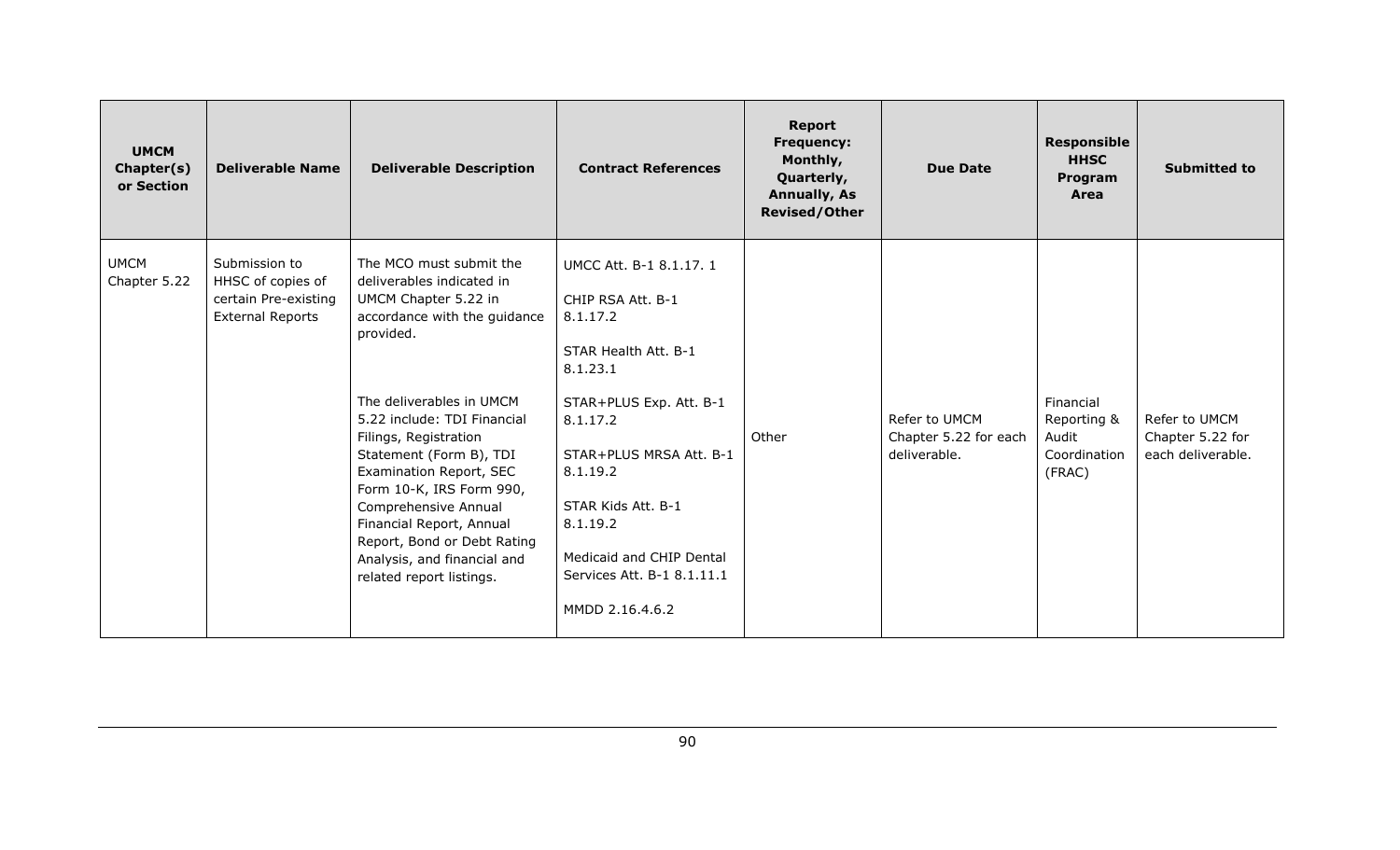## **Contract Requirement Deliverables**

| <b>Deliverable Name</b>                            | <b>Deliverable Description</b>                                                                                                                                                    | <b>Contract References</b> | Report<br><b>Frequency:</b><br>Monthly,<br>Quarterly,<br><b>Annually, As</b><br><b>Revised/Other</b> | <b>Due Date</b>                                               | <b>Responsible</b><br><b>HHSC Program</b><br>Area | <b>Submitted to</b>                                                                                    |
|----------------------------------------------------|-----------------------------------------------------------------------------------------------------------------------------------------------------------------------------------|----------------------------|------------------------------------------------------------------------------------------------------|---------------------------------------------------------------|---------------------------------------------------|--------------------------------------------------------------------------------------------------------|
| Abuse, Neglect, and<br><b>Exploitation Reports</b> | The MMP must submit to HHSC the<br>aggregate number of reports of<br>abuse, neglect, and exploitation of<br>members receiving LTSS as<br>reported to the MMP by its<br>providers. | MMDD 2.14.2.3.3            | Monthly                                                                                              | The last day of the month<br>following the reporting<br>month | Quality and<br>Program<br>Improvement             | <b>TXMedCentral</b><br>XXXDELIV with<br>notice to<br>MCD managed car<br>e quality@hhsc.st<br>ate.tx.us |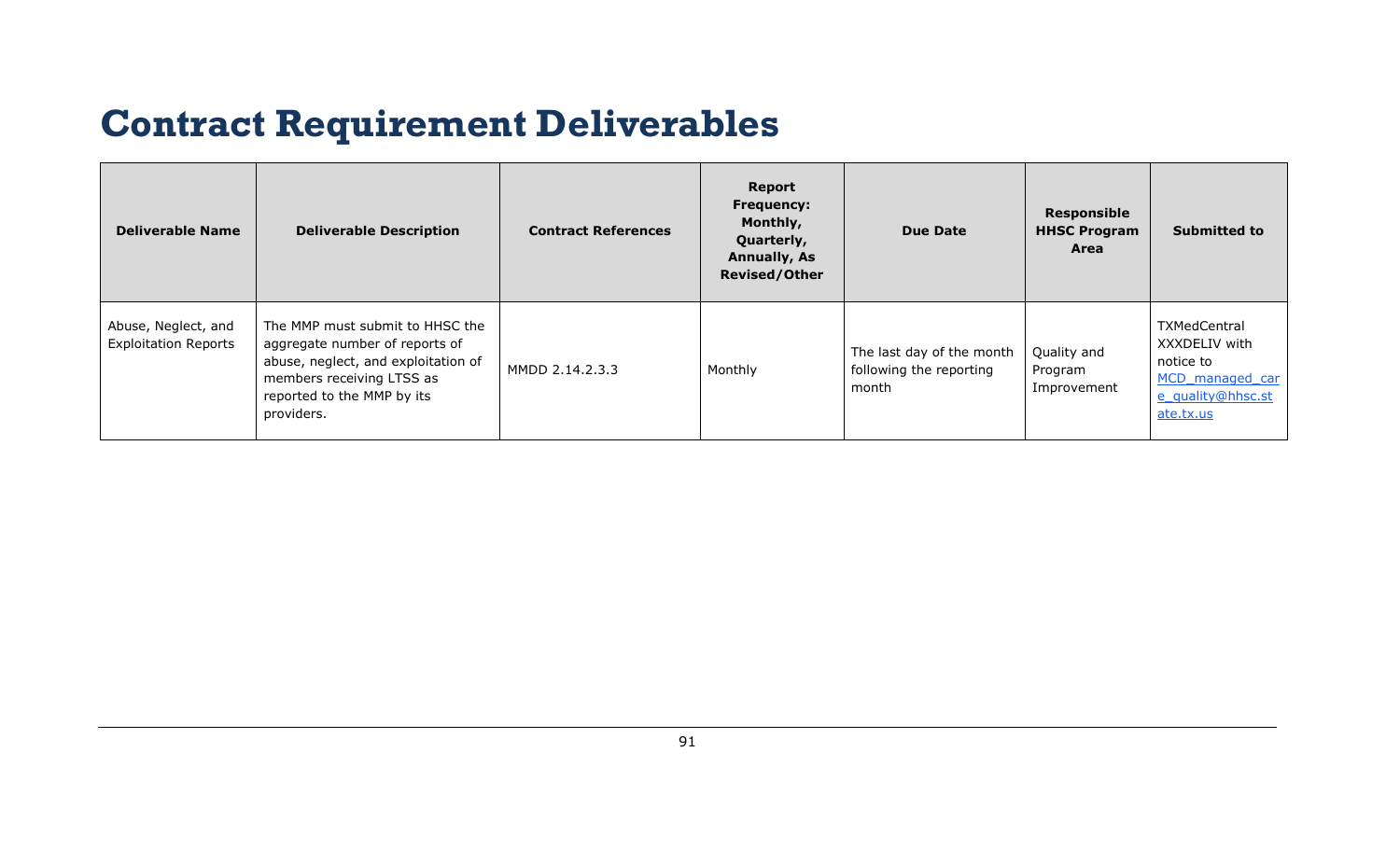| <b>Deliverable Name</b>                         | <b>Deliverable Description</b>                                                                                                                                                                                                                                                                                 | <b>Contract References</b>                                                                                                                                                                                                                                                                                                           | <b>Report</b><br><b>Frequency:</b><br>Monthly,<br>Quarterly,<br><b>Annually, As</b><br><b>Revised/Other</b> | <b>Due Date</b>                                                | <b>Responsible</b><br><b>HHSC Program</b><br>Area | <b>Submitted to</b>          |
|-------------------------------------------------|----------------------------------------------------------------------------------------------------------------------------------------------------------------------------------------------------------------------------------------------------------------------------------------------------------------|--------------------------------------------------------------------------------------------------------------------------------------------------------------------------------------------------------------------------------------------------------------------------------------------------------------------------------------|-------------------------------------------------------------------------------------------------------------|----------------------------------------------------------------|---------------------------------------------------|------------------------------|
| Annual MCO/DMO<br>Incident and Breach<br>Notice | MCOs must submit an annual report<br>describing privacy breach<br>Incident(s) that the MCO's risk<br>analysis has determined has a low<br>probability of compromise or only<br>involves unauthorized disclosure of<br>a single individual's Confidential<br>Information to a single<br>unauthorized recipient. | UMCC Att. A. Art. 11 Sec.<br>11.09<br>CHIP RSA Att. A Art. 11 Sec.<br>11.09<br>STAR Health Att. A Art. 11<br>Sec. 11.09<br>STAR+PLUS Exp. Att. A Art.<br>11 Sec. 11.09<br>STAR+PLUS MRSA Att. A Art.<br>11 Sec. 11.09<br>STAR Kids Att. A Art. 11 Sec.<br>11.09<br>Medicaid and CHIP Dental<br>Services Att. A Art. 11 Sec.<br>11.09 | Annually                                                                                                    | No later than 60 days<br>after the end of the<br>calendar year | <b>HHSC Privacy</b><br>Office                     | privacy@hhsc.stat<br>e.tx.us |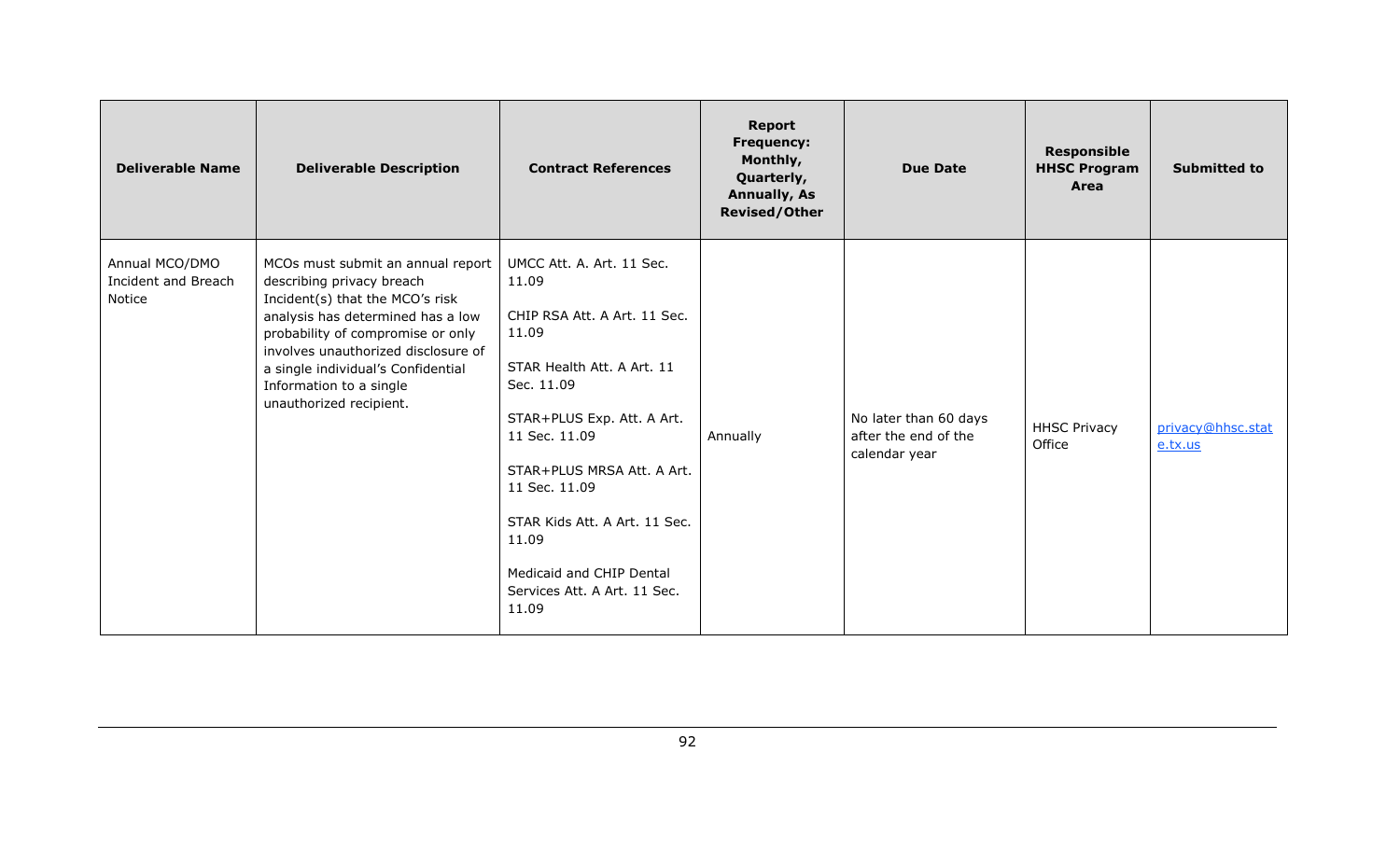| <b>Deliverable Name</b>                                  | <b>Deliverable Description</b>                                                                                                                                                                                           | <b>Contract References</b>                                                                                                                                                                                      | <b>Report</b><br><b>Frequency:</b><br>Monthly,<br>Quarterly,<br><b>Annually, As</b><br><b>Revised/Other</b> | <b>Due Date</b>   | <b>Responsible</b><br><b>HHSC Program</b><br>Area      | <b>Submitted to</b> |
|----------------------------------------------------------|--------------------------------------------------------------------------------------------------------------------------------------------------------------------------------------------------------------------------|-----------------------------------------------------------------------------------------------------------------------------------------------------------------------------------------------------------------|-------------------------------------------------------------------------------------------------------------|-------------------|--------------------------------------------------------|---------------------|
| <b>Board Certification</b><br><b>Status of Providers</b> | The MCO must make information on<br>the percentage of Board-certified<br>PCPs in the Provider Network and<br>the percentage of Board-certified<br>specialty physicians, by specialty,<br>available to HHSC upon request. | UMCC Att. B-1 8.1.4.5<br>CHIP RSA Att. B-1 8.1.4.5<br>STAR Health Att. B-1 8.1.4.5<br>STAR+PLUS Exp. Att. B-1<br>8.1.4.5<br>STAR+PLUS MRSA Att. B-1<br>8.1.4.5<br>STAR Kids Att. B-1 8.1.4.3<br>MMDD 2.7.3.7.11 | As Revised/Other                                                                                            | Upon HHSC request | Managed Care<br>Compliance and<br>Operations<br>(MCCO) | <b>MCCO</b>         |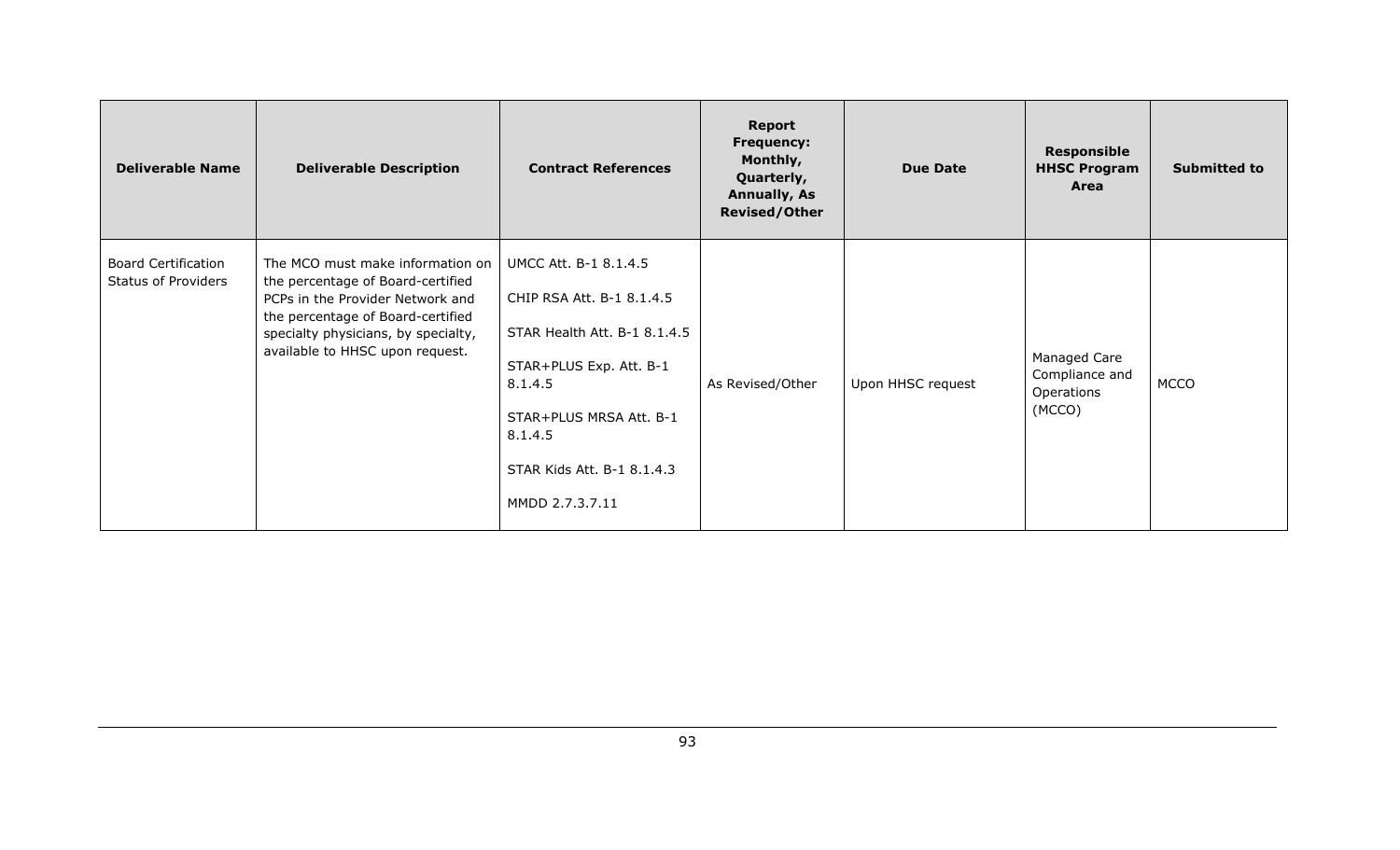| <b>Deliverable Name</b>            | <b>Deliverable Description</b>                                                                                                                                                                                                                                                                                            | <b>Contract References</b>                                                                                                                                                                                                                                                         | <b>Report</b><br><b>Frequency:</b><br>Monthly,<br>Quarterly,<br><b>Annually, As</b><br><b>Revised/Other</b> | <b>Due Date</b>                                       | <b>Responsible</b><br><b>HHSC Program</b><br>Area | <b>Submitted to</b>      |
|------------------------------------|---------------------------------------------------------------------------------------------------------------------------------------------------------------------------------------------------------------------------------------------------------------------------------------------------------------------------|------------------------------------------------------------------------------------------------------------------------------------------------------------------------------------------------------------------------------------------------------------------------------------|-------------------------------------------------------------------------------------------------------------|-------------------------------------------------------|---------------------------------------------------|--------------------------|
| <b>Business Continuity</b><br>Plan | The MCO must submit the MIS<br>Business Continuity Plan for HHSC's<br>review and approval. The MIS<br>deliverables checklist can be found<br>on TXMedCentral in the MCO GENL<br>directory.<br>The Business Continuity Plan may<br>be combined with the Disaster<br>Recovery Plan, or each may be<br>submitted separately. | UMCC Att. B-1 8.1.18.2<br>CHIP RSA Att. B-1 8.1.18.2<br>STAR Health Att. B-1<br>8.1.24.2<br>STAR+PLUS Exp. Att. B-1<br>8.1.18.2<br>STAR+PLUS MRSA Att. B-1<br>8.1.20.2<br>STAR Kids Att. B-1 8.1.20.2<br>Medicaid and CHIP Dental<br>Services Att. B-1 8.1.12.2<br>MMDD 2.17.6.2.2 | Annually<br>As Revised/Other                                                                                | August 1<br>HHSC timeline provided<br>for MIS changes | <b>HHSC IT-</b><br>Systems                        | TXMedCentral<br>XXXDELIV |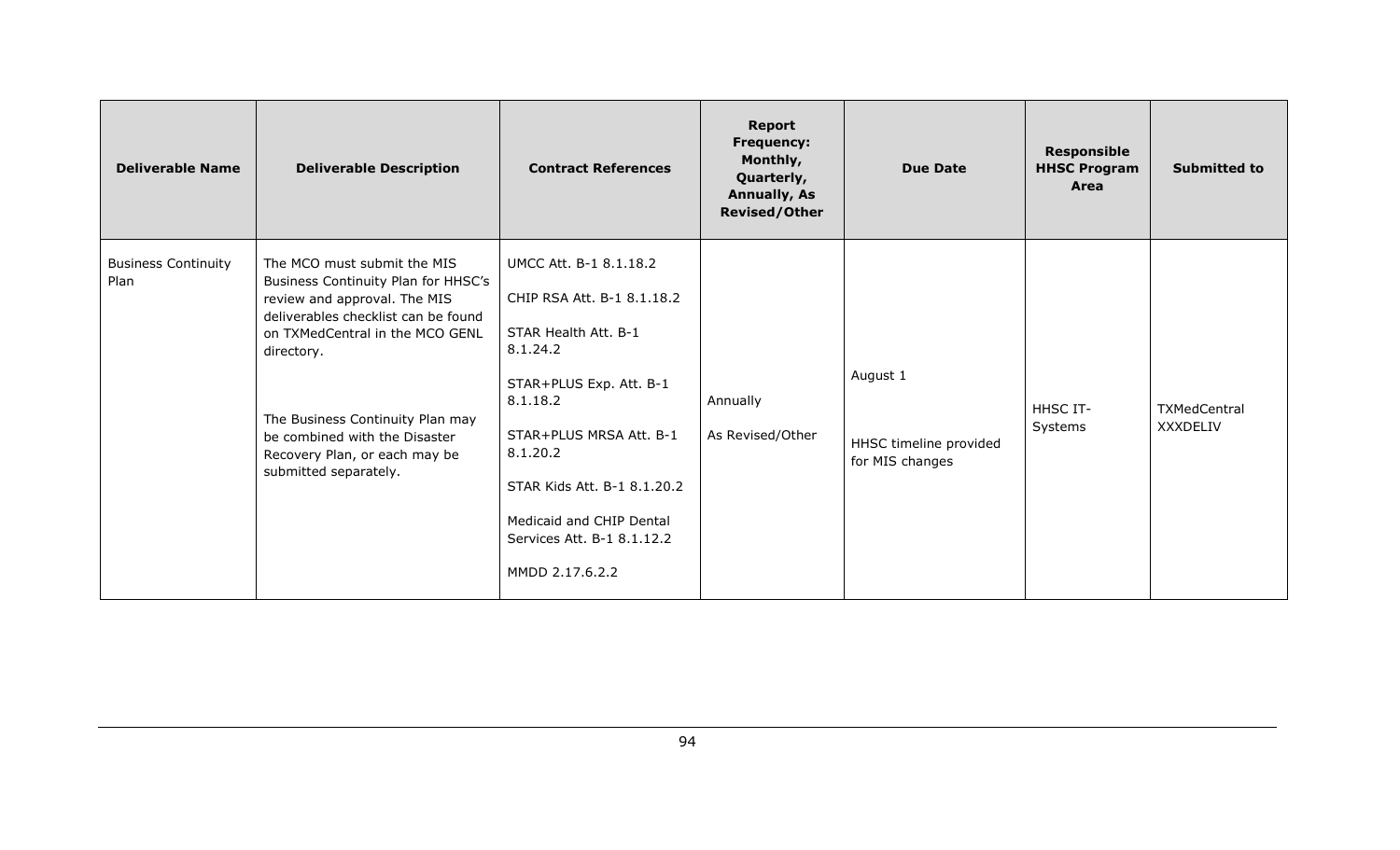| <b>Deliverable Name</b>             | <b>Deliverable Description</b>                                                                                                                                                                                            | <b>Contract References</b>                                                                                                                                                                                                                                                       | <b>Report</b><br><b>Frequency:</b><br>Monthly,<br>Quarterly,<br><b>Annually, As</b><br><b>Revised/Other</b> | <b>Due Date</b>                                            | <b>Responsible</b><br><b>HHSC Program</b><br>Area      | <b>Submitted to</b> |
|-------------------------------------|---------------------------------------------------------------------------------------------------------------------------------------------------------------------------------------------------------------------------|----------------------------------------------------------------------------------------------------------------------------------------------------------------------------------------------------------------------------------------------------------------------------------|-------------------------------------------------------------------------------------------------------------|------------------------------------------------------------|--------------------------------------------------------|---------------------|
| Claims Processing<br>System Changes | The MCO must notify HHSC of<br>major claim system changes in<br>writing no later than 180 days prior<br>to planned implementation. The<br>MCO must provide an<br>implementation Plan and schedule<br>of proposed changes. | UMCC Att. B-1 8.1.18.5<br>CHIP RSA Att. B-1 8.1.18.5<br>STAR Health Att. B-1<br>8.1.24.5<br>STAR+PLUS Exp. Att. B-1<br>8.1.18.5<br>STAR+PLUS MRSA Att. B-1<br>8.1.20.5<br>STAR Kids Att. B-1 8.1.20.5<br>Medicaid and CHIP Dental<br>Services Att. B-1 8.1.12.5<br>MMDD 2.17.3.2 | As Revised/Other                                                                                            | 180 days prior to planned<br>implementation of a<br>change | Managed Care<br>Compliance and<br>Operations<br>(MCCO) | <b>MCCO</b>         |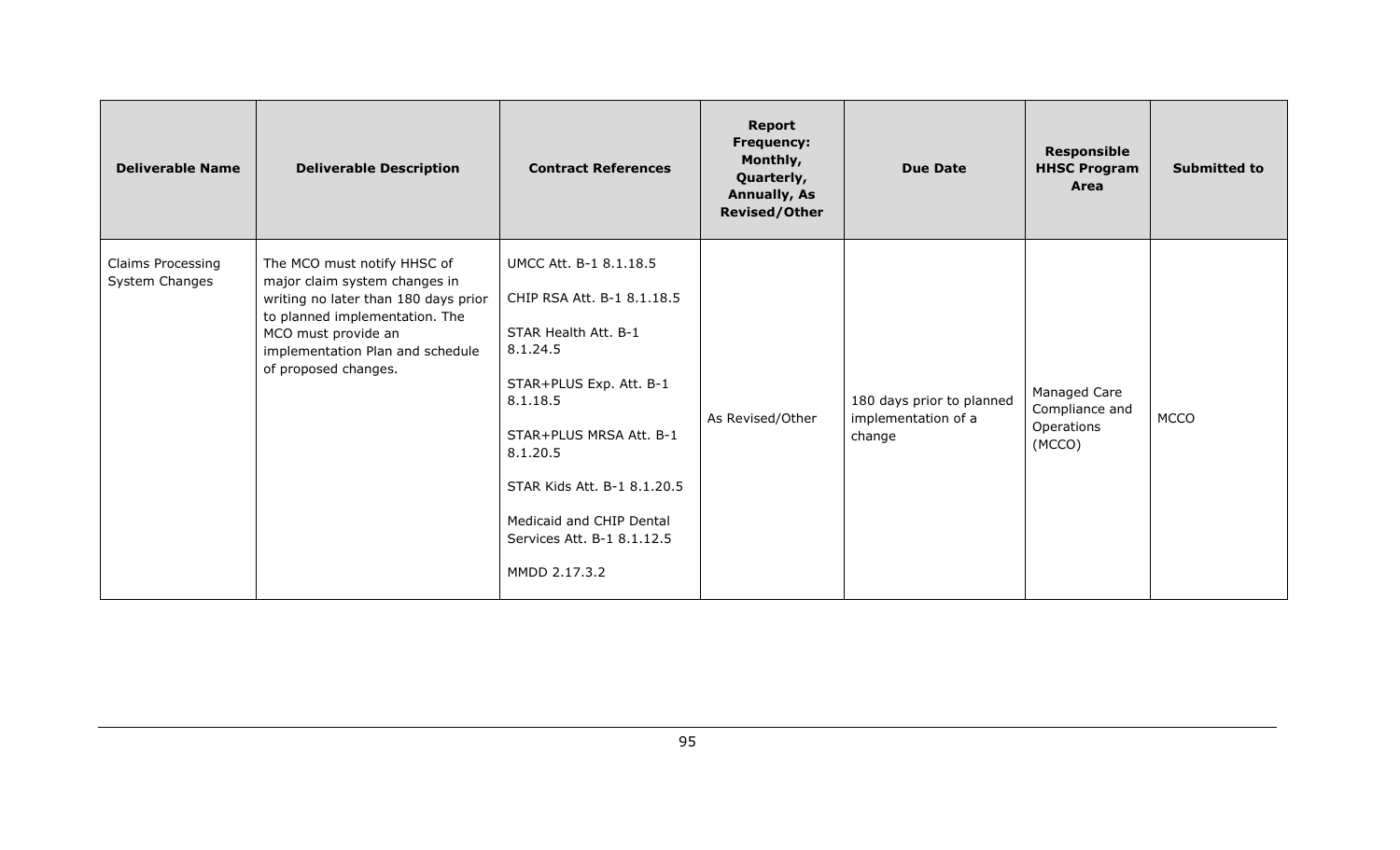| <b>Deliverable Name</b> | <b>Deliverable Description</b>                                                                                                                                                                                                                                                                                                                                                                                                                                                                                                    | <b>Contract References</b>                                                                                                                                                                                                                                                                                                                                                                              | <b>Report</b><br><b>Frequency:</b><br>Monthly,<br>Quarterly,<br><b>Annually, As</b><br><b>Revised/Other</b> | <b>Due Date</b>                                                                                                           | <b>Responsible</b><br><b>HHSC Program</b><br>Area      | <b>Submitted to</b> |
|-------------------------|-----------------------------------------------------------------------------------------------------------------------------------------------------------------------------------------------------------------------------------------------------------------------------------------------------------------------------------------------------------------------------------------------------------------------------------------------------------------------------------------------------------------------------------|---------------------------------------------------------------------------------------------------------------------------------------------------------------------------------------------------------------------------------------------------------------------------------------------------------------------------------------------------------------------------------------------------------|-------------------------------------------------------------------------------------------------------------|---------------------------------------------------------------------------------------------------------------------------|--------------------------------------------------------|---------------------|
| Corrective Action Plan  | MCO must take action to ensure its<br>or a Subcontractor's compliance<br>with or correction of any finding of<br>noncompliance with any law,<br>regulation, audit requirement, or<br>generally accepted accounting<br>principle relating to the Services<br>and Deliverables or any other<br>deficiency contained in any audit,<br>review, or inspection conducted<br>under this Article. This action will<br>include MCO's delivery to HHSC, for<br>HHSC'S approval, a Corrective<br>Action Plan that addresses<br>deficiencies. | UMCC Att. A 9.05(a) & Att. A<br>12.02(c)<br>CHIP RSA Att. A 9.05(a) &<br>Att. A 12.02(c)<br>STAR+PLUS MRSA Att. A<br>$9.05(a)$ & Att. A 12.02(c)<br>STAR Health Att. A 9.06(a) &<br>Att. A 12.02(c)<br>STAR+PLUS Exp. Att. A<br>$9.05(a)$ & Att. A 12.02(c)<br>STAR Kids Att. A 8.06(a) &<br>Att. A 11.02(c)<br>Medicaid and CHIP Dental<br>Services Att. A 9.05(a) &<br>Att. A 12.02(c)<br>MMDD 5.3.14 | As Revised/Other                                                                                            | Within 30 calendar days<br>of the close of the<br>audit(s), review(s), or<br>inspection(s); or by<br>deadline set by HHSC | Managed Care<br>Compliance and<br>Operations<br>(MCCO) | <b>MCCO</b>         |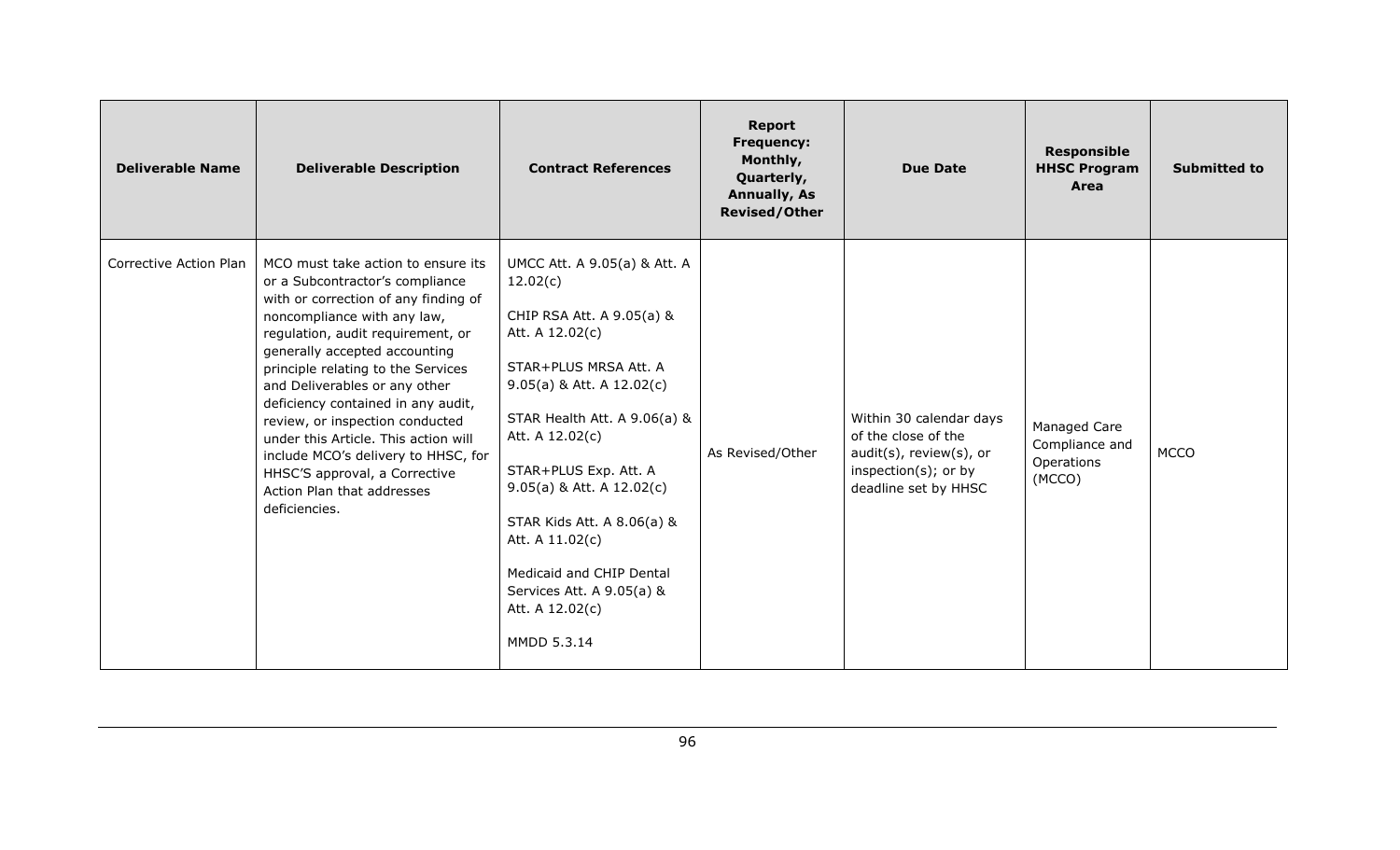| <b>Deliverable Name</b>            | <b>Deliverable Description</b>                                                                                                                                                                                       | <b>Contract References</b>                                                                                                                                                                                                                                        | <b>Report</b><br><b>Frequency:</b><br>Monthly,<br>Quarterly,<br><b>Annually, As</b><br><b>Revised/Other</b> | <b>Due Date</b>                                                                                                                  | <b>Responsible</b><br><b>HHSC Program</b><br>Area      | <b>Submitted to</b>                             |
|------------------------------------|----------------------------------------------------------------------------------------------------------------------------------------------------------------------------------------------------------------------|-------------------------------------------------------------------------------------------------------------------------------------------------------------------------------------------------------------------------------------------------------------------|-------------------------------------------------------------------------------------------------------------|----------------------------------------------------------------------------------------------------------------------------------|--------------------------------------------------------|-------------------------------------------------|
| <b>Cultural Competency</b><br>Plan | The MCO must have a<br>comprehensive written Cultural<br>Competency Plan describing how<br>the MCO will ensure culturally<br>competent services, and provide<br>Linguistic Access and Disability-<br>related Access. | UMCC Att. B-1 8.1.5.8<br>CHIP RSA Att. B-1 8.1.5.8<br>STAR Health Att. B-1 8.1.5.8<br>STAR+PLUS Exp. Att. B-1<br>8.1.5.8<br>STAR+PLUS MRSA Att. B-1<br>8.1.5.8<br>STAR Kids Att. B-1 8.1.5.8<br>Medicaid and CHIP Dental<br>Services Att. B 8.1.6.8<br>MMDD 2.8.9 | As Revised/Other                                                                                            | Modifications and<br>amendments to the plan<br>must be submitted to<br>HHSC no later than 30<br>days prior to<br>implementation. | Managed Care<br>Compliance and<br>Operations<br>(MCCO) | TxMedCentral<br>XXXDELIV with<br>notice to MCCO |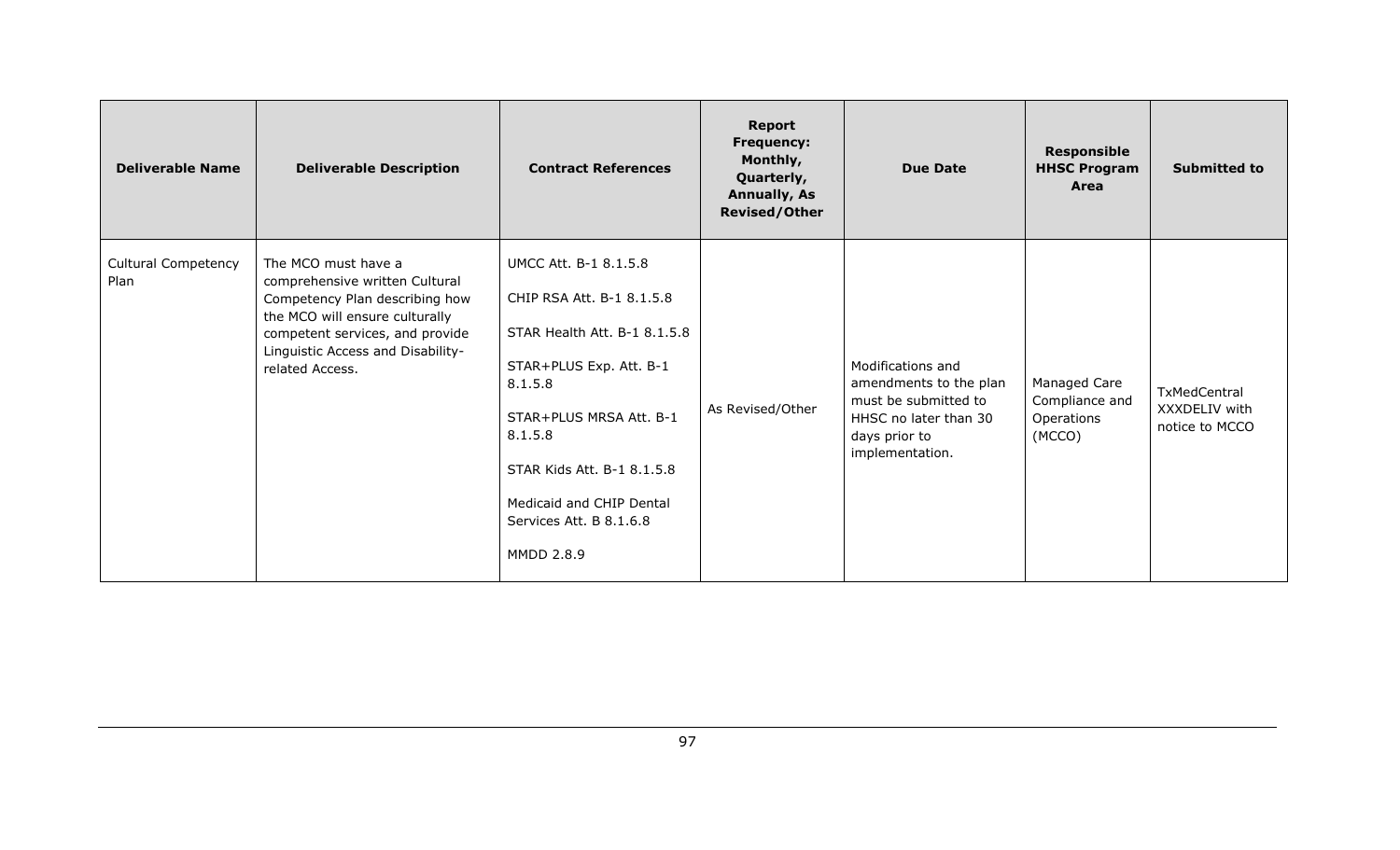| <b>Deliverable Name</b>   | <b>Deliverable Description</b>                                                                                                                                                                                                                                                                                          | <b>Contract References</b>                                                                                                                                                                                                                                                          | <b>Report</b><br><b>Frequency:</b><br>Monthly,<br>Quarterly,<br><b>Annually, As</b><br><b>Revised/Other</b> | <b>Due Date</b>                                       | <b>Responsible</b><br><b>HHSC Program</b><br>Area | <b>Submitted to</b>      |
|---------------------------|-------------------------------------------------------------------------------------------------------------------------------------------------------------------------------------------------------------------------------------------------------------------------------------------------------------------------|-------------------------------------------------------------------------------------------------------------------------------------------------------------------------------------------------------------------------------------------------------------------------------------|-------------------------------------------------------------------------------------------------------------|-------------------------------------------------------|---------------------------------------------------|--------------------------|
| Disaster Recovery<br>Plan | The MCO must submit the MIS<br>Disaster Recovery Plan for HHSC's<br>review and approval. The MIS<br>deliverables checklist can be found<br>on TXMedCentral in the MCO GENL<br>directory.<br>The Disaster Recovery Plan may be<br>combined with the Business<br>Continuity Plan, or each may be<br>submitted separately. | UMCC Att. B-1 8.1.18.2<br>CHIP RSA Att. B-1 8.1.18.2<br>STAR Health Att. B-1<br>8.1.24.2<br>STAR+PLUS Exp. Att. B-1<br>8.1.18.2<br>STAR+PLUS MRSA Att. B-1<br>8.1.20.2<br>STAR Kids Att. B-1 8.1.20.2<br>Medicaid and CHIP Dental<br>Services Att. B-1 8.1.12.2<br>MMDD 2.8.5.1.7.1 | Annually<br>As Revised/Other                                                                                | August 1<br>HHSC timeline provided<br>for MIS changes | HHSC IT-<br>Systems                               | TXMedCentral<br>XXXDELIV |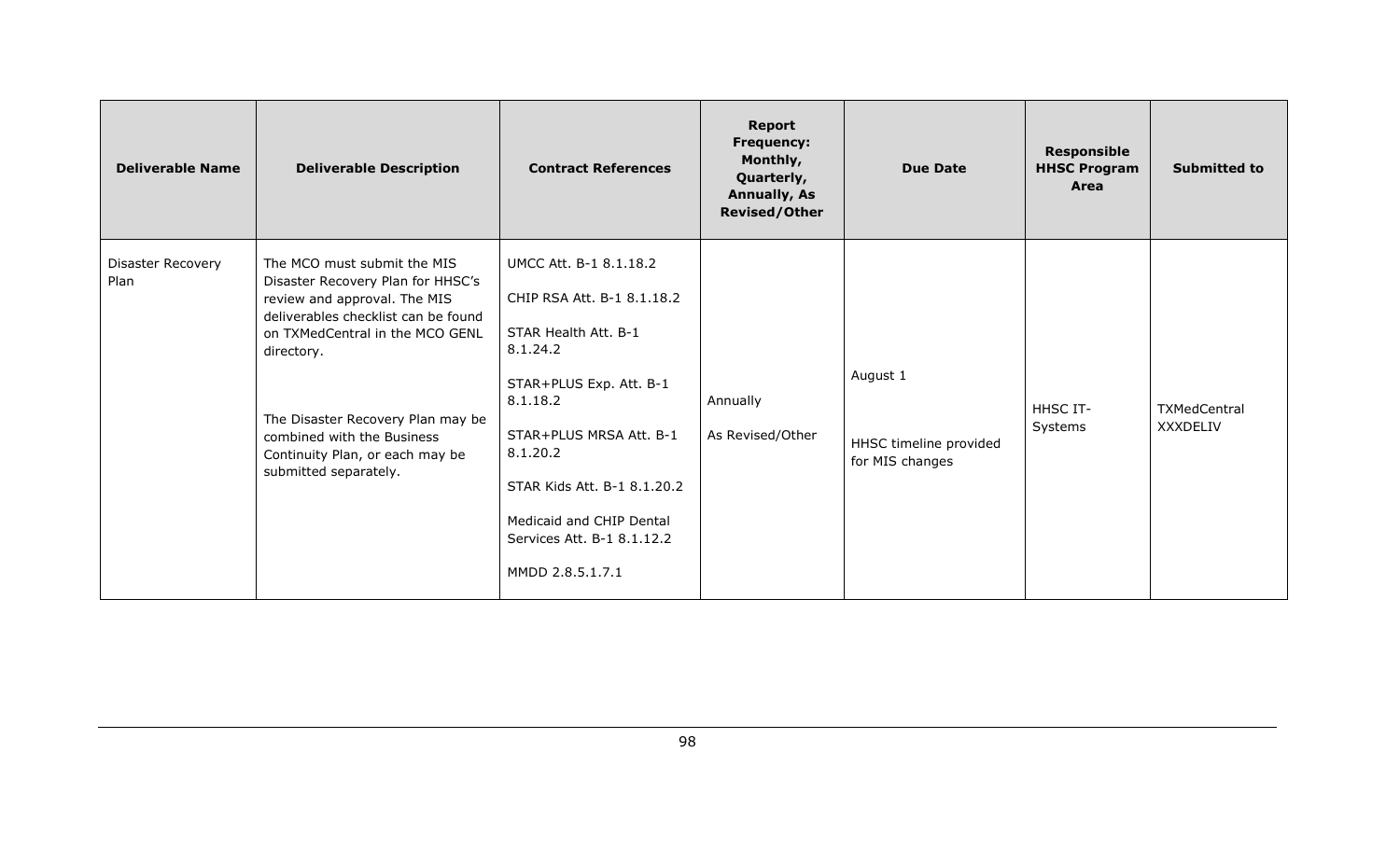| Employee Bonus/<br>Incentive Payment<br>Plan | If the MCO intends to include<br>Employee Bonus and/or Incentive<br>Payments as allowable<br>administrative expenses, a written<br>Bonus and/or Incentive Payment<br>Plan and description must be<br>submitted to HHSC:<br>i. no later than 30 days after the<br>Effective Date of the Contract<br>and any Contract renewal.<br>ii. at least 30 days in advance of a<br>change in the measurement<br>period of the bonus/incentive<br>payment plan.<br>iii. If the MCO substantively revises<br>the Employee Bonus and/or<br>Incentive Payment Plan,<br>including but not limited to<br>eligibility criteria, measurement<br>period, bonus/incentive payment<br>calculations, adjustments to<br>financial goals and amounts<br>awarded, the MCO must submit<br>the revised plan to HHSC for<br>prior review at least 30 days in<br>advance of its effective date. | UMCC Att. B-1 8.1.17.1<br>CHIP RSA Att. B-1 8.1.17.2<br>STAR Health Att. B-1<br>8.1.23.1<br>STAR+PLUS Exp. Att. B-1<br>8.1.17.2<br>STAR+PLUS MRSA Att. B-1<br>8.1.19.2<br>STAR Kids Att. B-1 8.1.19.2<br>Medicaid and CHIP Dental<br>Services Att. B-1 8.1.11.1<br>MMDD 2.16.4.5 | As Revised/Other | First report due 30 days<br>after Contract Effective<br>Date; revisions due 30<br>days prior to<br>implementation of change | Financial<br>Reporting &<br>Audit<br>Coordination<br>(FRAC) | <b>FRAC</b>                                                |
|----------------------------------------------|-------------------------------------------------------------------------------------------------------------------------------------------------------------------------------------------------------------------------------------------------------------------------------------------------------------------------------------------------------------------------------------------------------------------------------------------------------------------------------------------------------------------------------------------------------------------------------------------------------------------------------------------------------------------------------------------------------------------------------------------------------------------------------------------------------------------------------------------------------------------|----------------------------------------------------------------------------------------------------------------------------------------------------------------------------------------------------------------------------------------------------------------------------------|------------------|-----------------------------------------------------------------------------------------------------------------------------|-------------------------------------------------------------|------------------------------------------------------------|
| <b>Encounter Data</b>                        | The MCO must provide complete<br>Encounter Data for all Covered<br>Services, including Value-added<br>Services, Encounter Data must                                                                                                                                                                                                                                                                                                                                                                                                                                                                                                                                                                                                                                                                                                                               | UMCC Att. B-1 8.1.18.1<br>CHIP RSA Att. B-1 8.1.18.1                                                                                                                                                                                                                             | Monthly          | No later than the 30 <sup>th</sup><br>calendar day after the last<br>day of the month in which                              | Operations<br>Management<br>Claims<br>Administrator         | Designated<br>TXMedCentral<br>folder in<br>accordance with |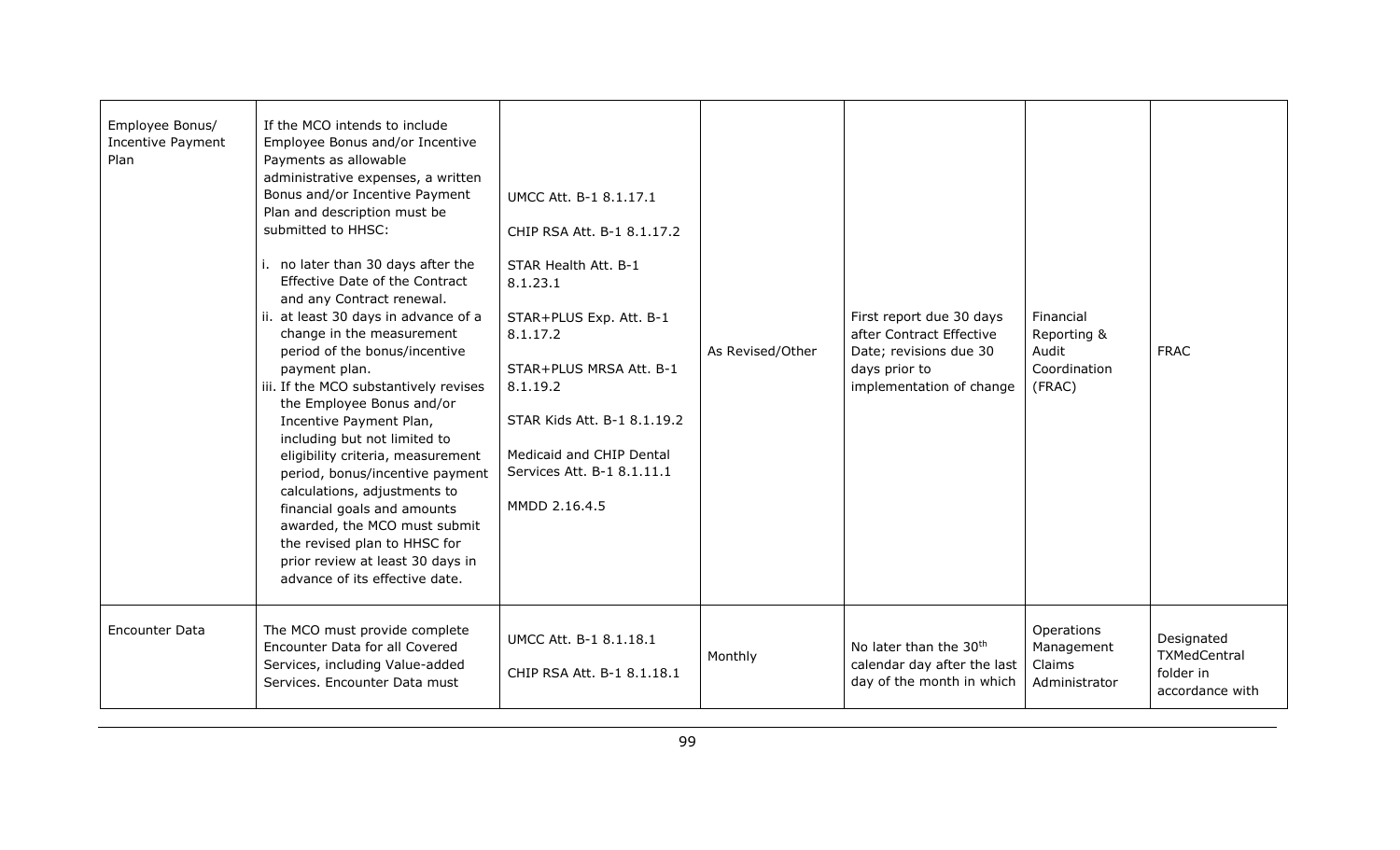| <b>Deliverable Name</b> | <b>Deliverable Description</b>                                         | <b>Contract References</b>  | <b>Report</b><br><b>Frequency:</b><br>Monthly,<br>Quarterly,<br><b>Annually, As</b><br><b>Revised/Other</b> | <b>Due Date</b> | <b>Responsible</b><br><b>HHSC Program</b><br>Area | <b>Submitted to</b>    |
|-------------------------|------------------------------------------------------------------------|-----------------------------|-------------------------------------------------------------------------------------------------------------|-----------------|---------------------------------------------------|------------------------|
|                         | follow the format and data                                             | STAR Health Att. B-1        |                                                                                                             | the claim was   |                                                   | the Encounter          |
|                         | elements as described in the                                           | 8.1.24.2                    |                                                                                                             | adjudicated.    |                                                   | Submission             |
|                         | HIPAA-compliant 837 format. The                                        |                             |                                                                                                             |                 |                                                   | Guidelines or          |
|                         | MCO must include all Encounter                                         | STAR+PLUS Exp. Att. B-1     |                                                                                                             |                 |                                                   | <b>Companion Guide</b> |
|                         | Data and Encounter Data                                                | 8.1.18.1                    |                                                                                                             |                 |                                                   |                        |
|                         | adjustments processed by the MCO.<br>Encounter Data quality validation | STAR+PLUS MRSA Att. B-1     |                                                                                                             |                 |                                                   |                        |
|                         | must incorporate assessment                                            | 8.1.20.1                    |                                                                                                             |                 |                                                   |                        |
|                         | standards developed jointly by the                                     |                             |                                                                                                             |                 |                                                   |                        |
|                         | MCO and HHSC. The MCO must                                             | STAR Kids Att. B-1 8.1.20.1 |                                                                                                             |                 |                                                   |                        |
|                         | make original records available for                                    |                             |                                                                                                             |                 |                                                   |                        |
|                         | inspection by HHSC for validation                                      | Medicaid and CHIP Dental    |                                                                                                             |                 |                                                   |                        |
|                         | purposes. Encounter Data that do                                       | Services Att. B-1 8.1.12.1  |                                                                                                             |                 |                                                   |                        |
|                         | not meet quality standards must be                                     |                             |                                                                                                             |                 |                                                   |                        |
|                         | corrected and returned within a                                        | <b>MMDD 2.18</b>            |                                                                                                             |                 |                                                   |                        |
|                         | time period specified by HHSC.                                         |                             |                                                                                                             |                 |                                                   |                        |
|                         |                                                                        |                             |                                                                                                             |                 |                                                   |                        |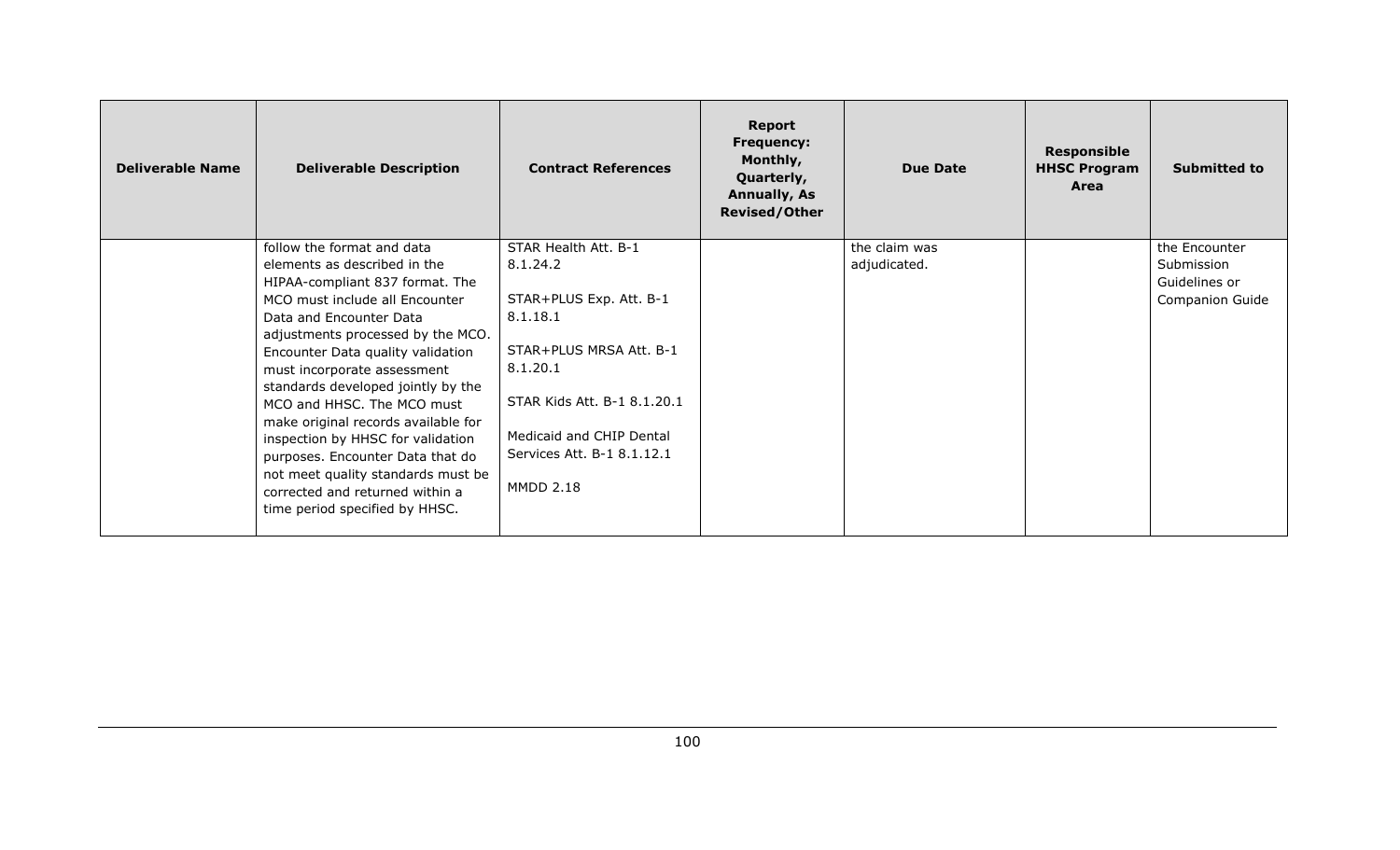| <b>Deliverable Name</b> | <b>Deliverable Description</b>                                                                                                                                                                                                                                           | <b>Contract References</b>                                                                                                                                                                                                                      | <b>Report</b><br><b>Frequency:</b><br>Monthly,<br>Quarterly,<br><b>Annually, As</b><br><b>Revised/Other</b> | Due Date                                                                                             | <b>Responsible</b><br><b>HHSC Program</b><br>Area           | <b>Submitted to</b> |
|-------------------------|--------------------------------------------------------------------------------------------------------------------------------------------------------------------------------------------------------------------------------------------------------------------------|-------------------------------------------------------------------------------------------------------------------------------------------------------------------------------------------------------------------------------------------------|-------------------------------------------------------------------------------------------------------------|------------------------------------------------------------------------------------------------------|-------------------------------------------------------------|---------------------|
| <b>Fidelity Bond</b>    | The MCO will secure and maintain<br>throughout the life of the Contract a<br>fidelity bond in compliance with<br>Chapter 843 of the Texas Insurance<br>Code. The MCO must promptly<br>provide HHSC with copies of the<br>bond and any amendments or<br>renewals thereto. | <b>UMCC Att. A 17.03</b><br>CHIP RSA Att. A 17.03<br>STAR Health Att. A 17.03<br>STAR+PLUS Exp. Att. A<br>17.03<br>STAR+PLUS MRSA Att. A<br>17.03<br>STAR Kids Att. A 17.03<br>Medicaid and CHIP Dental<br>Services Att. A 17.03<br>MMDD 4.10.2 | Annually<br>As Revised/Other                                                                                | Annually before the<br>Effective Date of the<br>Contract<br>Due within 5 business<br>days of renewal | Financial<br>Reporting &<br>Audit<br>Coordination<br>(FRAC) | <b>FRAC</b>         |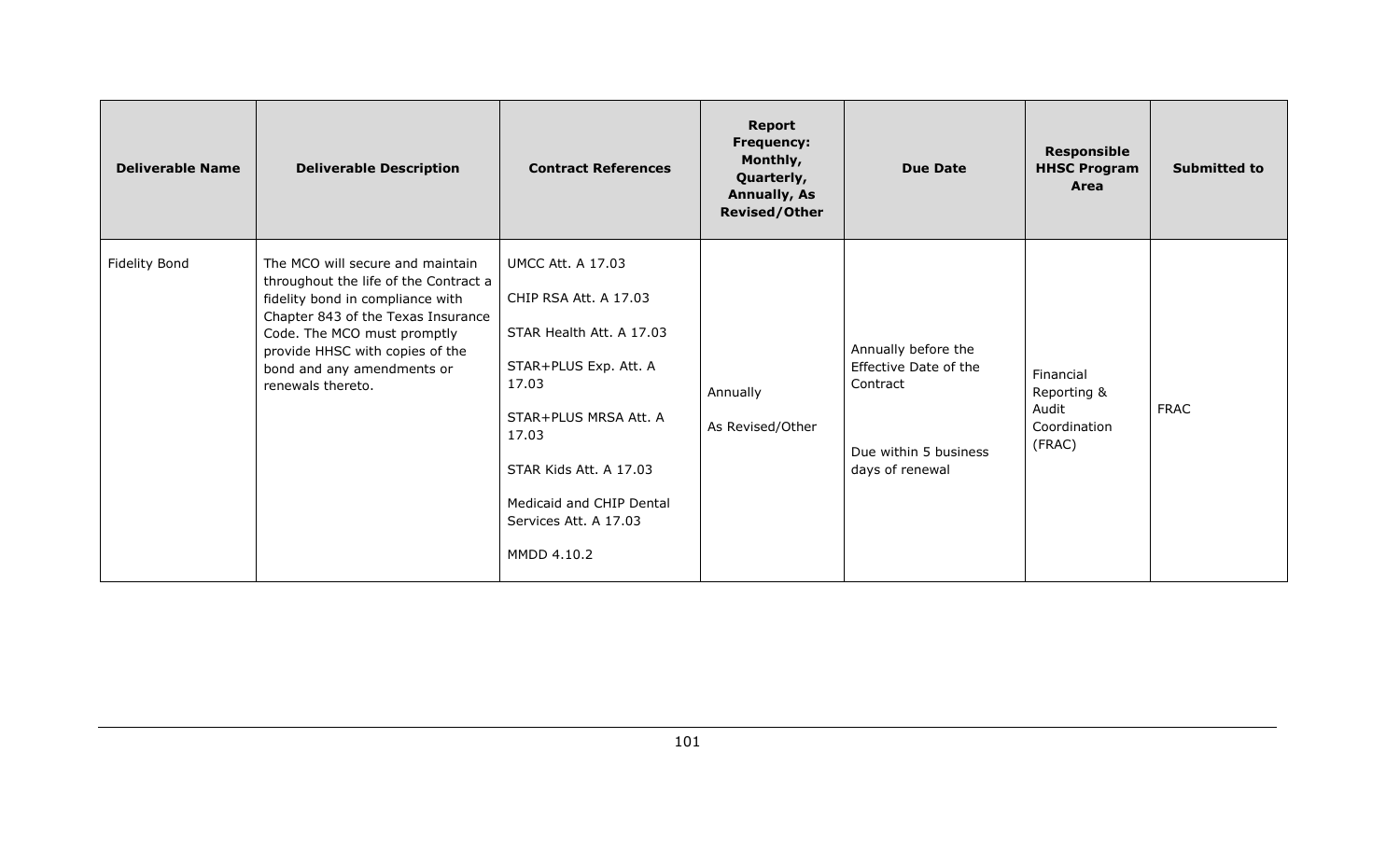| <b>Deliverable Name</b>                    | <b>Deliverable Description</b>                                                                                                                                                                                                                                                                                                                                                                                                                                                                                                | <b>Contract References</b>                                                                                                                                                                                                                                                   | <b>Report</b><br><b>Frequency:</b><br>Monthly,<br>Quarterly,<br><b>Annually, As</b><br><b>Revised/Other</b> | <b>Due Date</b>                                           | <b>Responsible</b><br><b>HHSC Program</b><br>Area | <b>Submitted to</b>                  |
|--------------------------------------------|-------------------------------------------------------------------------------------------------------------------------------------------------------------------------------------------------------------------------------------------------------------------------------------------------------------------------------------------------------------------------------------------------------------------------------------------------------------------------------------------------------------------------------|------------------------------------------------------------------------------------------------------------------------------------------------------------------------------------------------------------------------------------------------------------------------------|-------------------------------------------------------------------------------------------------------------|-----------------------------------------------------------|---------------------------------------------------|--------------------------------------|
| Fraud and Abuse -<br><b>Subcontractors</b> | If the MCO contracts for the<br>investigation of allegations of<br>Fraud, Abuse, or Waste and other<br>types of program abuse by<br>Members or Providers, the plan<br>must include a copy of the<br>subcontract; the names, addresses,<br>telephone numbers, electronic mail<br>addresses, and fax numbers of the<br>principals of the subcontracted<br>entity; and a description of the<br>qualifications of the subcontracted<br>entity. Such subcontractors must be<br>held to the requirements stated in<br>this Section. | <b>UMCC Att. B-1 8.1.19</b><br>CHIP RSA Att. B-1 8.1.19<br>STAR Health Att. B-1 8.1.25<br>STAR+PLUS Exp. Att. B-1<br>8.1.19<br>STAR+PLUS MRSA Att. B-1<br>8.1.21<br>STAR Kids Att. B-1 8.1.21<br>Medicaid and CHIP Dental<br>Services Att. B-1 8.1.13<br>MMDD 2.1.4.5; 2.1.5 | As Revised/Other                                                                                            | Within 10 business days<br>of execution of<br>subcontract | Fraud                                             | Office of Inspector<br>General (OIG) |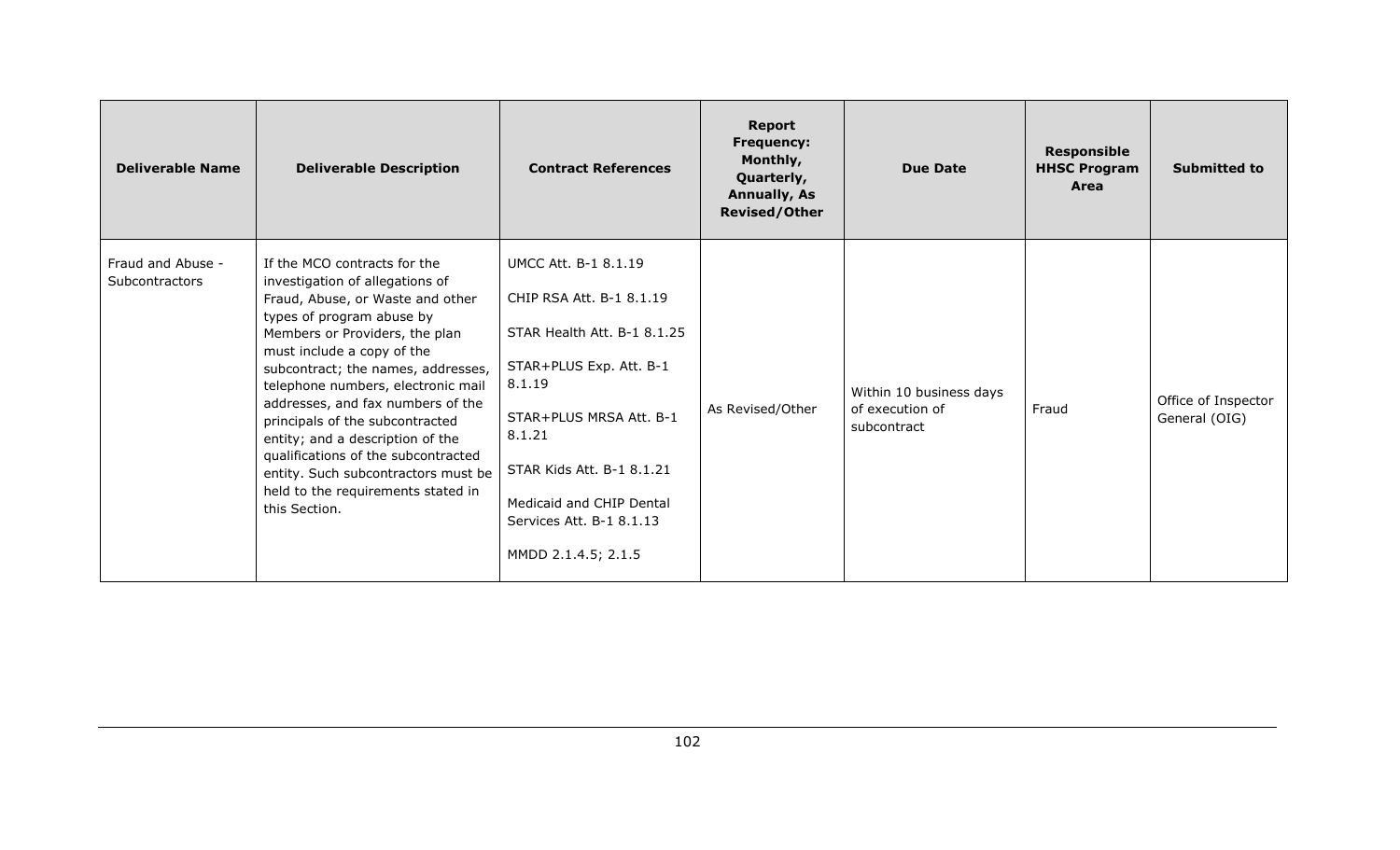| <b>Deliverable Name</b>     | <b>Deliverable Description</b>                                                                                                                                                                                                                                                                                                                                                            | <b>Contract References</b>                                                                                                                                                                                                                      | <b>Report</b><br><b>Frequency:</b><br>Monthly,<br>Quarterly,<br><b>Annually, As</b><br><b>Revised/Other</b> | <b>Due Date</b>                                                                                                            | <b>Responsible</b><br><b>HHSC Program</b><br>Area           | <b>Submitted to</b> |
|-----------------------------|-------------------------------------------------------------------------------------------------------------------------------------------------------------------------------------------------------------------------------------------------------------------------------------------------------------------------------------------------------------------------------------------|-------------------------------------------------------------------------------------------------------------------------------------------------------------------------------------------------------------------------------------------------|-------------------------------------------------------------------------------------------------------------|----------------------------------------------------------------------------------------------------------------------------|-------------------------------------------------------------|---------------------|
| Insurance Coverage<br>Proof | MCO must furnish the HHSC original<br>Certificates of Insurance evidencing<br>the required insurance coverage on<br>or before the Effective Date of the<br>Contract. If insurance coverage is<br>renewed during the Term of the<br>Contract, the MCO must furnish<br>HHSC renewal certificates of<br>insurance, or such similar evidence,<br>within five (5) business days of<br>renewal. | <b>UMCC Att. A 17.01</b><br>CHIP RSA Att. A 17.01<br>STAR Health Att. A 17.01<br>STAR+PLUS Exp. Att. A<br>17.01<br>STAR+PLUS MRSA Att. A<br>17.01<br>STAR Kids Att. A 17.01<br>Medicaid and CHIP Dental<br>Services Att. A 17.01<br>MMDD 4.10.4 | Annually<br>As Revised/Other                                                                                | Annually on or 5 days<br>before the Effective Date<br>of the Contract<br>Within 5 business days of<br>amendment or renewal | Financial<br>Reporting &<br>Audit<br>Coordination<br>(FRAC) | <b>FRAC</b>         |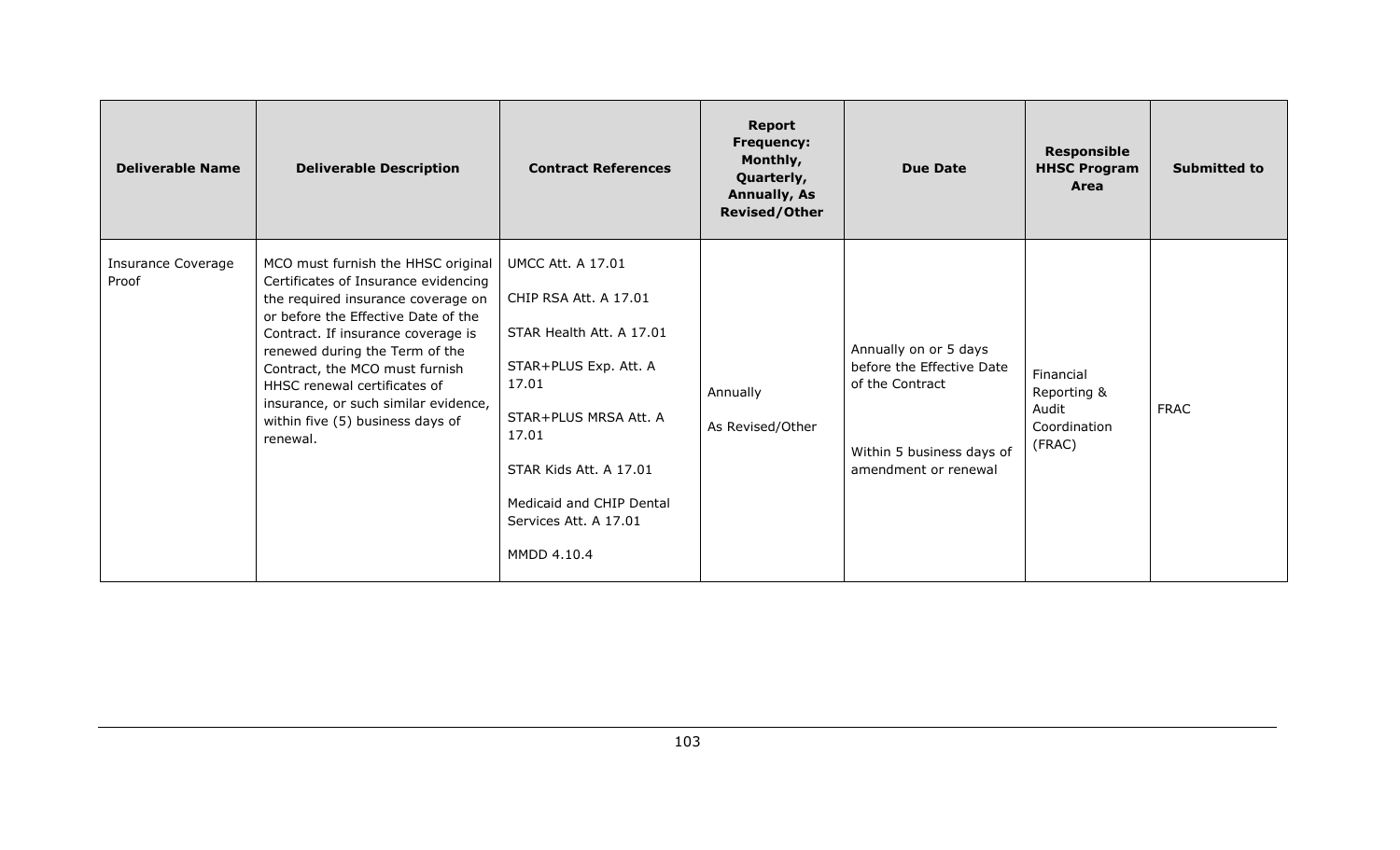| <b>Deliverable Name</b> | <b>Deliverable Description</b>                                                                                                                                                                                 | <b>Contract References</b>                                                                                                                                                                                                                                                       | <b>Report</b><br><b>Frequency:</b><br>Monthly,<br>Quarterly,<br><b>Annually, As</b><br><b>Revised/Other</b> | <b>Due Date</b>                                       | <b>Responsible</b><br><b>HHSC Program</b><br>Area | <b>Submitted to</b>             |
|-------------------------|----------------------------------------------------------------------------------------------------------------------------------------------------------------------------------------------------------------|----------------------------------------------------------------------------------------------------------------------------------------------------------------------------------------------------------------------------------------------------------------------------------|-------------------------------------------------------------------------------------------------------------|-------------------------------------------------------|---------------------------------------------------|---------------------------------|
| Joint Interface Plan    | The MCO must submit for HHSC's<br>review and approval any<br>modifications to the MIS Joint<br>Interface Plan. The MIS deliverables<br>checklist can be found on<br>TXMedCentral in the MCO GENL<br>directory. | UMCC Att. B-1 8.1.18.2<br>CHIP RSA Att. B-1 8.1.18.2<br>STAR Health Att. B-1<br>8.1.24.2<br>STAR+PLUS Exp. Att. B-1<br>8.1.18.2<br>STAR+PLUS MRSA Att. B-1<br>8.1.20.2<br>STAR Kids Att. B-1 8.1.20.2<br>Medicaid and CHIP Dental<br>Services Att. B-1 8.1.12.2<br>MMDD 2.17.4.2 | Annually<br>As Revised/Other                                                                                | August 1<br>HHSC timeline provided<br>for MIS changes | HHSC IT-<br>Systems                               | TXMedCentral<br><b>XXXDELIV</b> |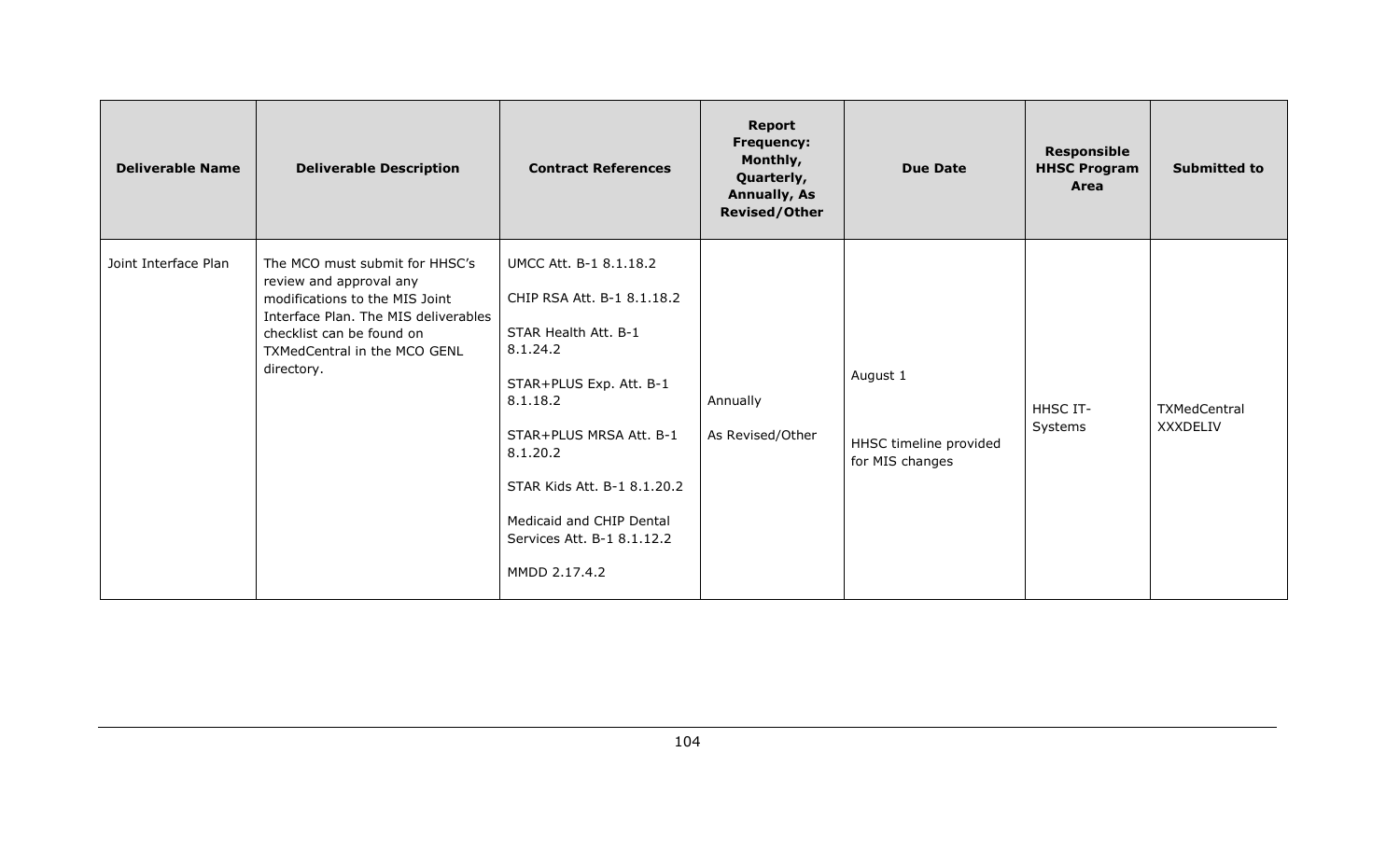| <b>Deliverable Name</b>  | <b>Deliverable Description</b>                                                                                                                                                                                                                                                                                                                                                                                                                                                                                           | <b>Contract References</b>                                                                                                                                                                                                                                     | <b>Report</b><br><b>Frequency:</b><br>Monthly,<br>Quarterly,<br><b>Annually, As</b><br><b>Revised/Other</b> | <b>Due Date</b>          | <b>Responsible</b><br><b>HHSC Program</b><br>Area      | <b>Submitted to</b>                                           |
|--------------------------|--------------------------------------------------------------------------------------------------------------------------------------------------------------------------------------------------------------------------------------------------------------------------------------------------------------------------------------------------------------------------------------------------------------------------------------------------------------------------------------------------------------------------|----------------------------------------------------------------------------------------------------------------------------------------------------------------------------------------------------------------------------------------------------------------|-------------------------------------------------------------------------------------------------------------|--------------------------|--------------------------------------------------------|---------------------------------------------------------------|
| Key Personnel<br>Changes | MCO must notify HHSC of any<br>change in Key Personnel in writing<br>and provide an updated MCO<br>contact info list. Hiring or<br>replacement of Key Personnel must<br>conform to all Contract<br>requirements. If HHSC determines<br>that a satisfactory working<br>relationship cannot be established<br>between certain Key Personnel and<br>HHSC, it will notify the MCO in<br>writing. Upon receipt of HHSC's<br>notice, HHSC and MCO will attempt<br>to resolve HHSC's concerns on a<br>mutually agreeable basis. | <b>UMCC Att. A 4.02(c)</b><br>CHIP RSA Att. A 4.02(c)<br>STAR Health Att. A 4.02(c)<br>STAR+PLUS Exp. Att. A<br>4.02(c)<br>STAR+PLUS MRSA Att. A<br>4.02(c)<br>STAR Kids Att. A 4.02(c)<br>Medicaid and CHIP Dental<br>Services Att. A 4.02(c)<br>MMDD 2.2.2.2 | As Revised/Other                                                                                            | Within 15 days of change | Managed Care<br>Compliance and<br>Operations<br>(MCCO) | Send revisions to<br><b>TexConnect with</b><br>notice to MCCO |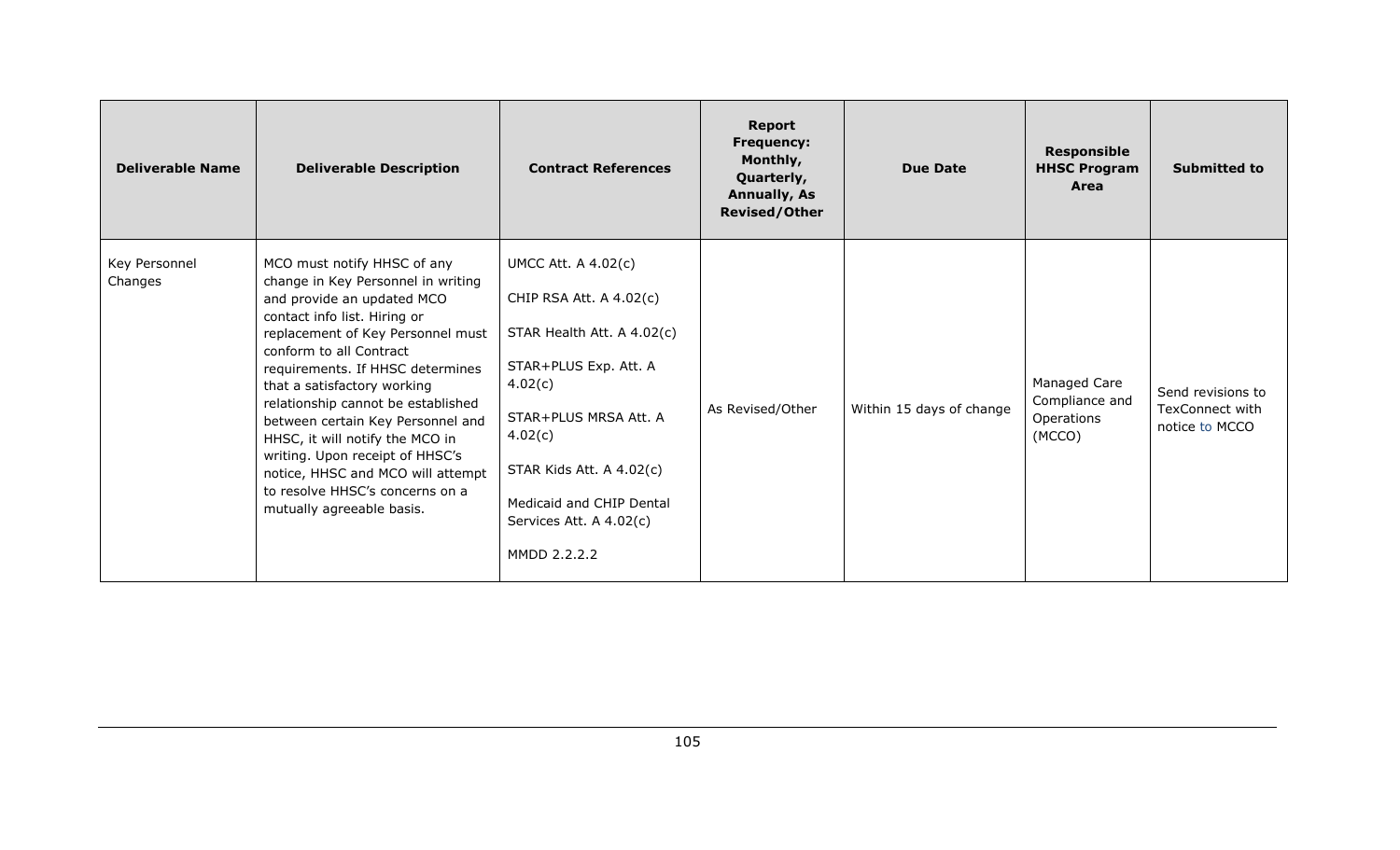| <b>Deliverable Name</b>       | <b>Deliverable Description</b>                                                                                                                                                                                                                                                                                                                                    | <b>Contract References</b>                                                                                                                                                                                                                            | <b>Report</b><br><b>Frequency:</b><br>Monthly,<br>Quarterly,<br><b>Annually, As</b><br><b>Revised/Other</b> | <b>Due Date</b>                                                                    | <b>Responsible</b><br><b>HHSC Program</b><br>Area | <b>Submitted to</b>                              |
|-------------------------------|-------------------------------------------------------------------------------------------------------------------------------------------------------------------------------------------------------------------------------------------------------------------------------------------------------------------------------------------------------------------|-------------------------------------------------------------------------------------------------------------------------------------------------------------------------------------------------------------------------------------------------------|-------------------------------------------------------------------------------------------------------------|------------------------------------------------------------------------------------|---------------------------------------------------|--------------------------------------------------|
| Lock-in Claims Data<br>Report | An Excel spreadsheet with 12<br>months of pharmacy claims data<br>supporting the lock-in referral (a<br>minimum of 3 months if 12 months<br>of claims are unavailable).<br>An Excel spreadsheet with 12<br>months of acute care claims data if<br>needed to support the lock-in<br>referral (a minimum of 3 months if<br>12 months of claims are<br>unavailable). | <b>UMCC Att. B-1 8.1.19</b><br>CHIP RSA Att. B-1 8.1.19<br>STAR Health Att. B-1 8.1.25<br>STAR+PLUS Exp. Att. B-1<br>8.1.19<br>STAR+PLUS MRSA Att. B-1<br>8.1.21<br>STAR Kids Att. B-1 8.1.21<br>Medicaid and CHIP Dental<br>Services Att. B-1 8.1.13 | As Revised/Other                                                                                            | Attached to each MCO<br>referral to the LP.<br>Within 7 days of OIG-LP<br>request. | Fraud                                             | <b>WAFERS</b><br>TXMedCentral<br><b>XXXDELIV</b> |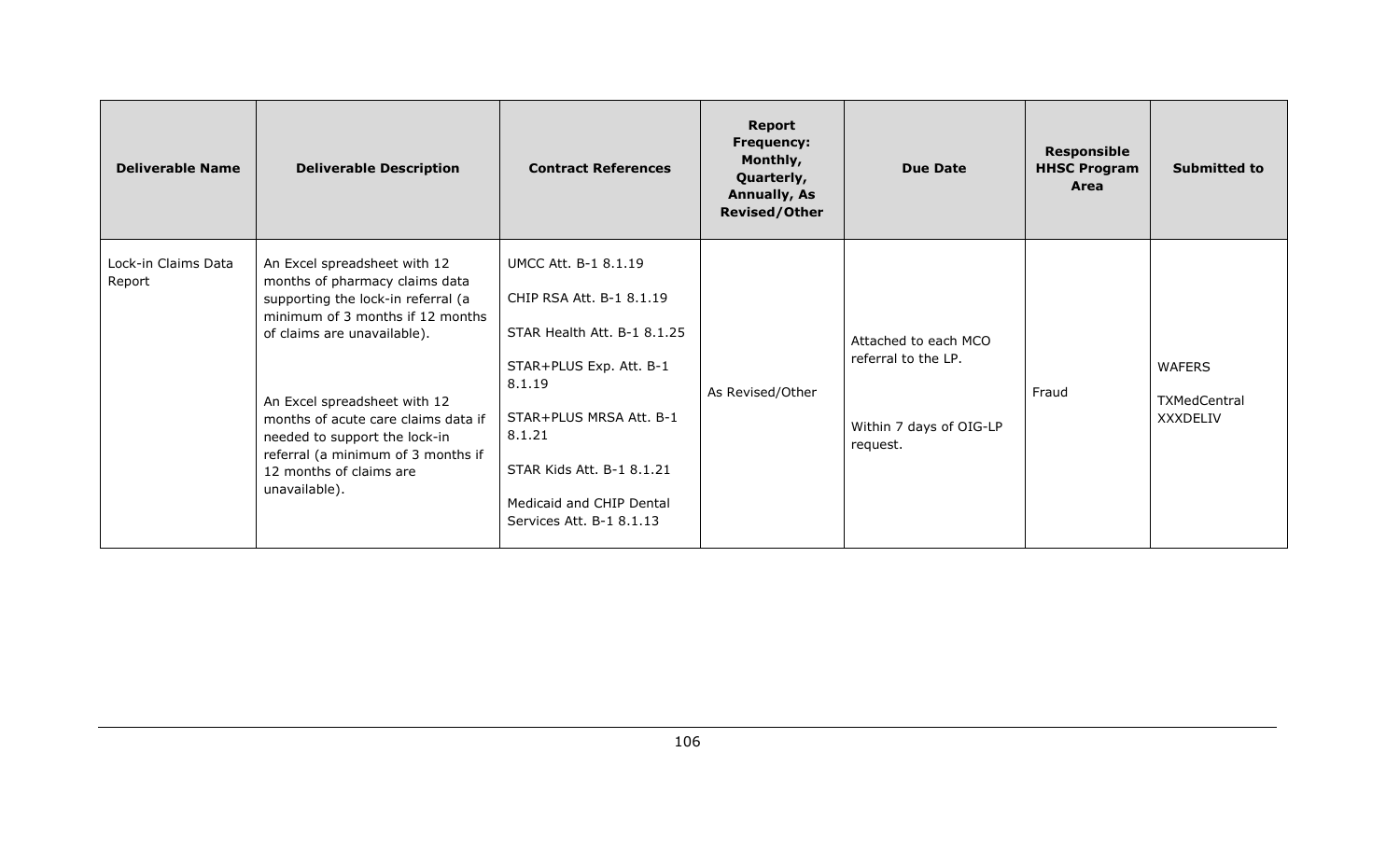| <b>Deliverable Name</b> | <b>Deliverable Description</b>                                                             | <b>Contract References</b>                                                                                                                                                                                                                     | <b>Report</b><br><b>Frequency:</b><br>Monthly,<br>Quarterly,<br><b>Annually, As</b><br><b>Revised/Other</b> | <b>Due Date</b>                                                                    | <b>Responsible</b><br><b>HHSC Program</b><br>Area | <b>Submitted to</b>                       |
|-------------------------|--------------------------------------------------------------------------------------------|------------------------------------------------------------------------------------------------------------------------------------------------------------------------------------------------------------------------------------------------|-------------------------------------------------------------------------------------------------------------|------------------------------------------------------------------------------------|---------------------------------------------------|-------------------------------------------|
| Lock-in Review Form     | Provides a summary of the MCO<br>Member utilization as related to the<br>Lock-in criteria. | UMCC Att. B-1 8.1.19<br>CHIP RSA Att. B-1 8.1.19<br>STAR Health Att. B-1 8.1.25<br>STAR+PLUS Exp. Att. B-1<br>8.1.19<br>STAR+PLUS MRSA Att. B-1<br>8.1.21<br>STAR Kids Att. B-1 8.1.21<br>Medicaid and CHIP Dental<br>Services Att. B-1 8.1.13 | As Revised/Other                                                                                            | Attached to each MCO<br>referral to the LP.<br>Within 7 days of OIG-LP<br>request. | Fraud                                             | <b>WAFERS</b><br>TXMedCentral<br>XXXDELIV |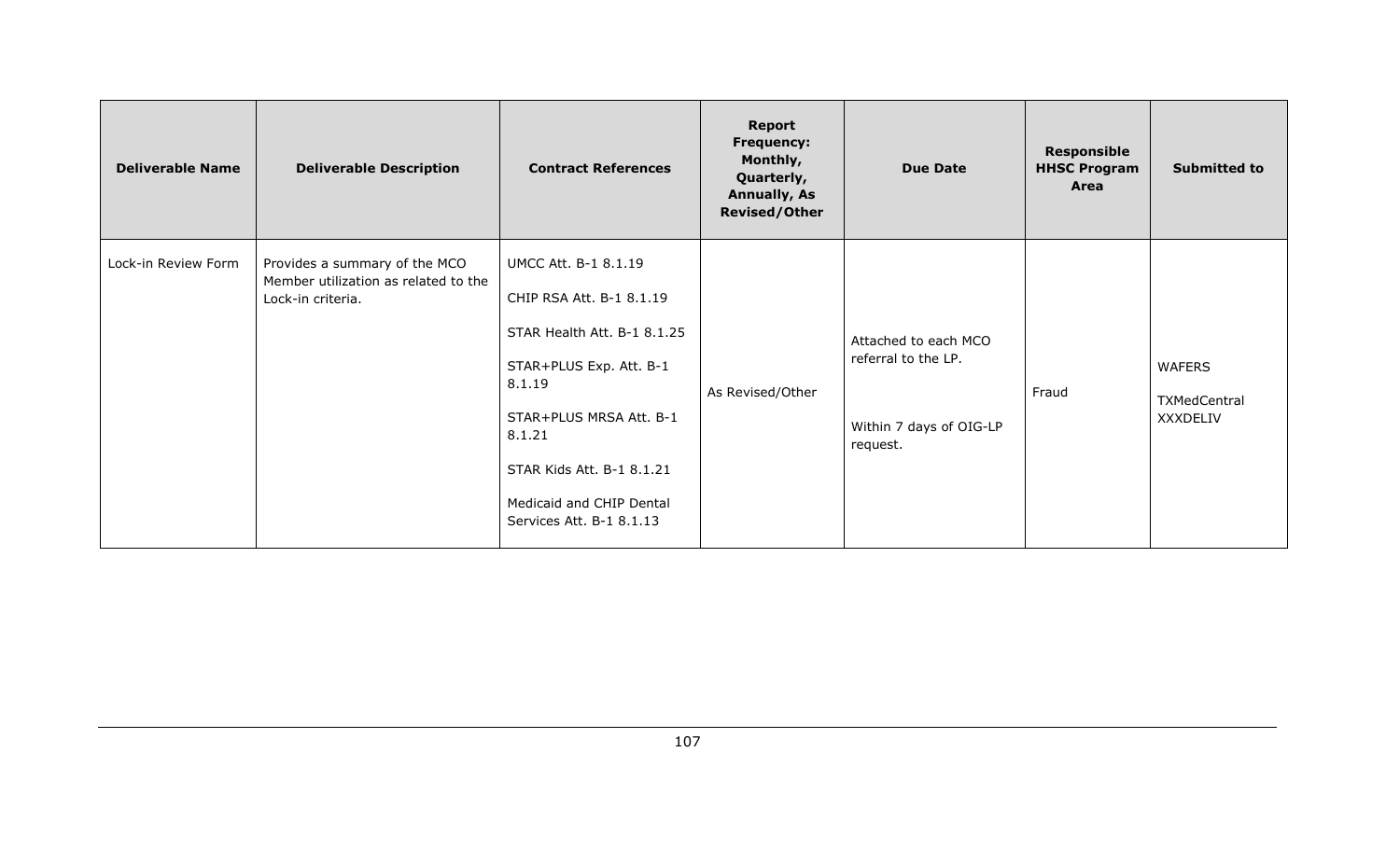| <b>Deliverable Name</b>              | <b>Deliverable Description</b>                                                                                | <b>Contract References</b>                                                                                                                                                                                                                            | <b>Report</b><br><b>Frequency:</b><br>Monthly,<br>Quarterly,<br><b>Annually, As</b><br><b>Revised/Other</b> | <b>Due Date</b>                                                                                     | <b>Responsible</b><br><b>HHSC Program</b><br>Area             | <b>Submitted to</b>           |
|--------------------------------------|---------------------------------------------------------------------------------------------------------------|-------------------------------------------------------------------------------------------------------------------------------------------------------------------------------------------------------------------------------------------------------|-------------------------------------------------------------------------------------------------------------|-----------------------------------------------------------------------------------------------------|---------------------------------------------------------------|-------------------------------|
| Lock-in Transaction<br>Report        | Excel spreadsheet of MCO members<br>in the Lock-in Program and<br>pharmacy changes for the previous<br>month. | <b>UMCC Att. B-1 8.1.19</b><br>CHIP RSA Att. B-1 8.1.19<br>STAR Health Att. B-1 8.1.25<br>STAR+PLUS Exp. Att. B-1<br>8.1.19<br>STAR+PLUS MRSA Att. B-1<br>8.1.21<br>STAR Kids Att. B-1 8.1.21<br>Medicaid and CHIP Dental<br>Services Att. B-1 8.1.13 | Monthly                                                                                                     | The first Monday of each<br>month                                                                   | Fraud                                                         | TXMedCentral<br><b>XXXLIB</b> |
| Material<br>Subcontractor<br>Changes | MCOs must notify HHSC of changes<br>in Material Subcontractors (MSC).                                         | <b>UMCC Att. A 4.08(b)</b><br>CHIP RSA Att. A 4.08(b)<br>STAR Health Att. A 4.09(b)                                                                                                                                                                   | As Revised/Other                                                                                            | Unless otherwise provided<br>in the Contract, provide<br>HHSC with written notice<br>no later than: | Managed Care<br>Compliance and<br>Operations<br>(MCCO)<br>and | <b>MCCO</b>                   |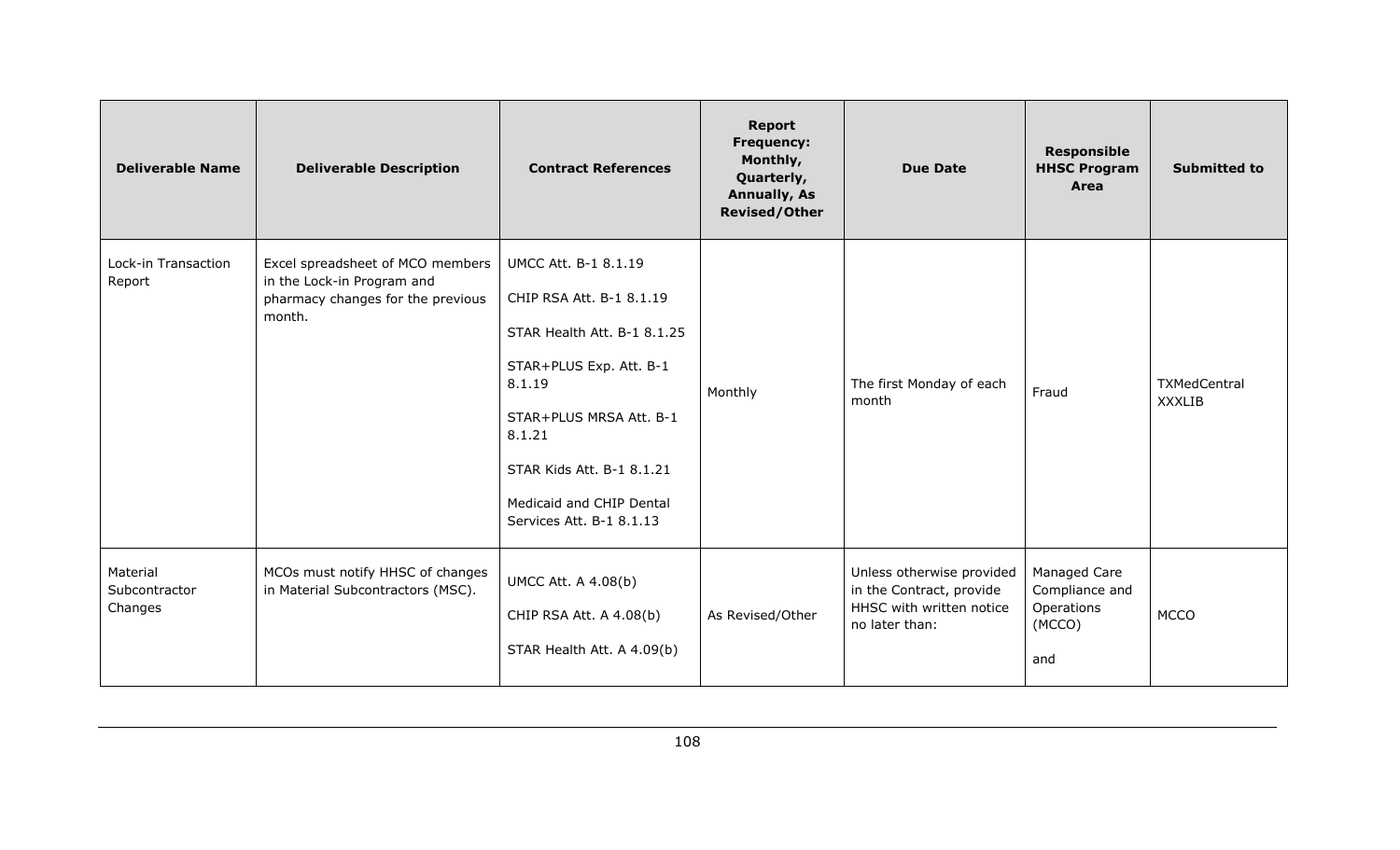| <b>Deliverable Name</b> | <b>Deliverable Description</b> | <b>Contract References</b>                                                                                                                                                  | <b>Report</b><br><b>Frequency:</b><br>Monthly,<br>Quarterly,<br><b>Annually, As</b><br><b>Revised/Other</b> | <b>Due Date</b>                                                                                                                                                                                                                                                                                                                                                                                                       | <b>Responsible</b><br><b>HHSC Program</b><br>Area           | <b>Submitted to</b> |
|-------------------------|--------------------------------|-----------------------------------------------------------------------------------------------------------------------------------------------------------------------------|-------------------------------------------------------------------------------------------------------------|-----------------------------------------------------------------------------------------------------------------------------------------------------------------------------------------------------------------------------------------------------------------------------------------------------------------------------------------------------------------------------------------------------------------------|-------------------------------------------------------------|---------------------|
|                         |                                | STAR+PLUS Exp. Att. A<br>4.08(b)<br>STAR+PLUS MRSA Att. A<br>4.08(b)<br>STAR Kids Att. A 4.08(b)<br>Medicaid and CHIP Dental<br>Services Att. A 4.08(b)<br><b>MMDD 2.17</b> |                                                                                                             | (i) 3 Business Days after<br>receiving notice from a<br>Material Subcontractor of<br>its intent to terminate a<br>Subcontract;<br>(ii) 180 calendar days<br>prior to the termination<br>date of a Material<br>Subcontract for MIS<br>systems operation or<br>reporting;<br>(iii) 90 calendar days<br>prior to the termination<br>date of a Material<br>Subcontract for non-MIS<br>HMO Administrative<br>Services; and | Financial<br>Reporting &<br>Audit<br>Coordination<br>(FRAC) |                     |
|                         |                                |                                                                                                                                                                             |                                                                                                             |                                                                                                                                                                                                                                                                                                                                                                                                                       |                                                             |                     |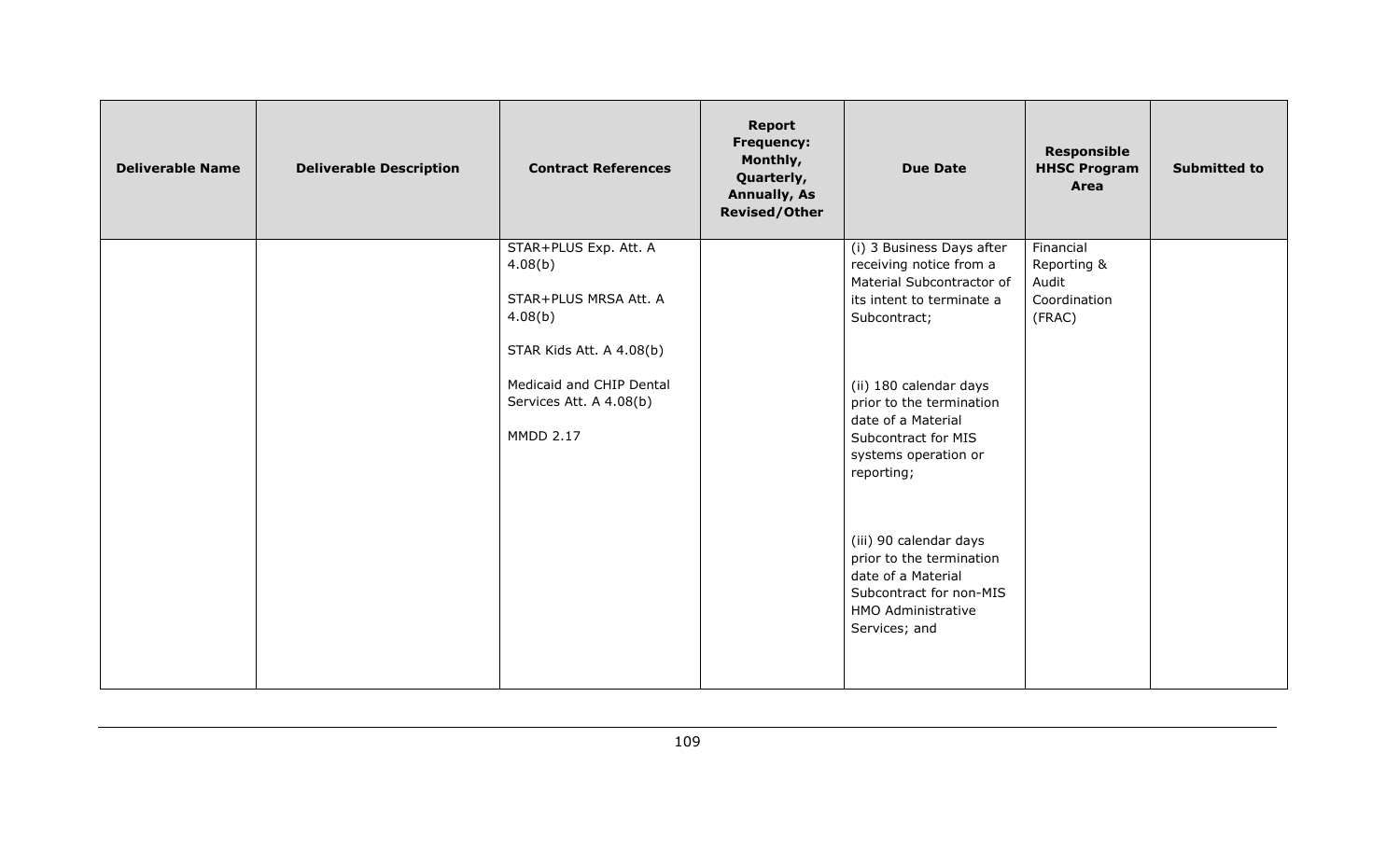| <b>Deliverable Name</b> | <b>Deliverable Description</b>                                                                                                | <b>Contract References</b>                                                                                                                                                                                                                     | <b>Report</b><br><b>Frequency:</b><br>Monthly,<br>Quarterly,<br><b>Annually, As</b><br><b>Revised/Other</b> | <b>Due Date</b>                                                                                 | <b>Responsible</b><br><b>HHSC Program</b><br>Area | <b>Submitted to</b>                  |
|-------------------------|-------------------------------------------------------------------------------------------------------------------------------|------------------------------------------------------------------------------------------------------------------------------------------------------------------------------------------------------------------------------------------------|-------------------------------------------------------------------------------------------------------------|-------------------------------------------------------------------------------------------------|---------------------------------------------------|--------------------------------------|
|                         |                                                                                                                               |                                                                                                                                                                                                                                                |                                                                                                             | (iv) 30 calendar days<br>prior to the termination<br>date of any other Material<br>Subcontract. |                                                   |                                      |
| MCO Lock-in Policies    | The MCO must have written policies<br>related to the HHSC OIG Lock-in<br>Program MCO Policies and<br>Procedures as requested. | UMCC Att. B-1 8.1.19<br>CHIP RSA Att. B-1 8.1.19<br>STAR Health Att. B-1 8.1.25<br>STAR+PLUS Exp. Att. B-1<br>8.1.19<br>STAR+PLUS MRSA Att. B-1<br>8.1.21<br>STAR Kids Att. B-1 8.1.21<br>Medicaid and CHIP Dental<br>Services Att. B-1 8.1.13 | As Revised/Other                                                                                            | Upon Request                                                                                    | Fraud                                             | Office of Inspector<br>General (OIG) |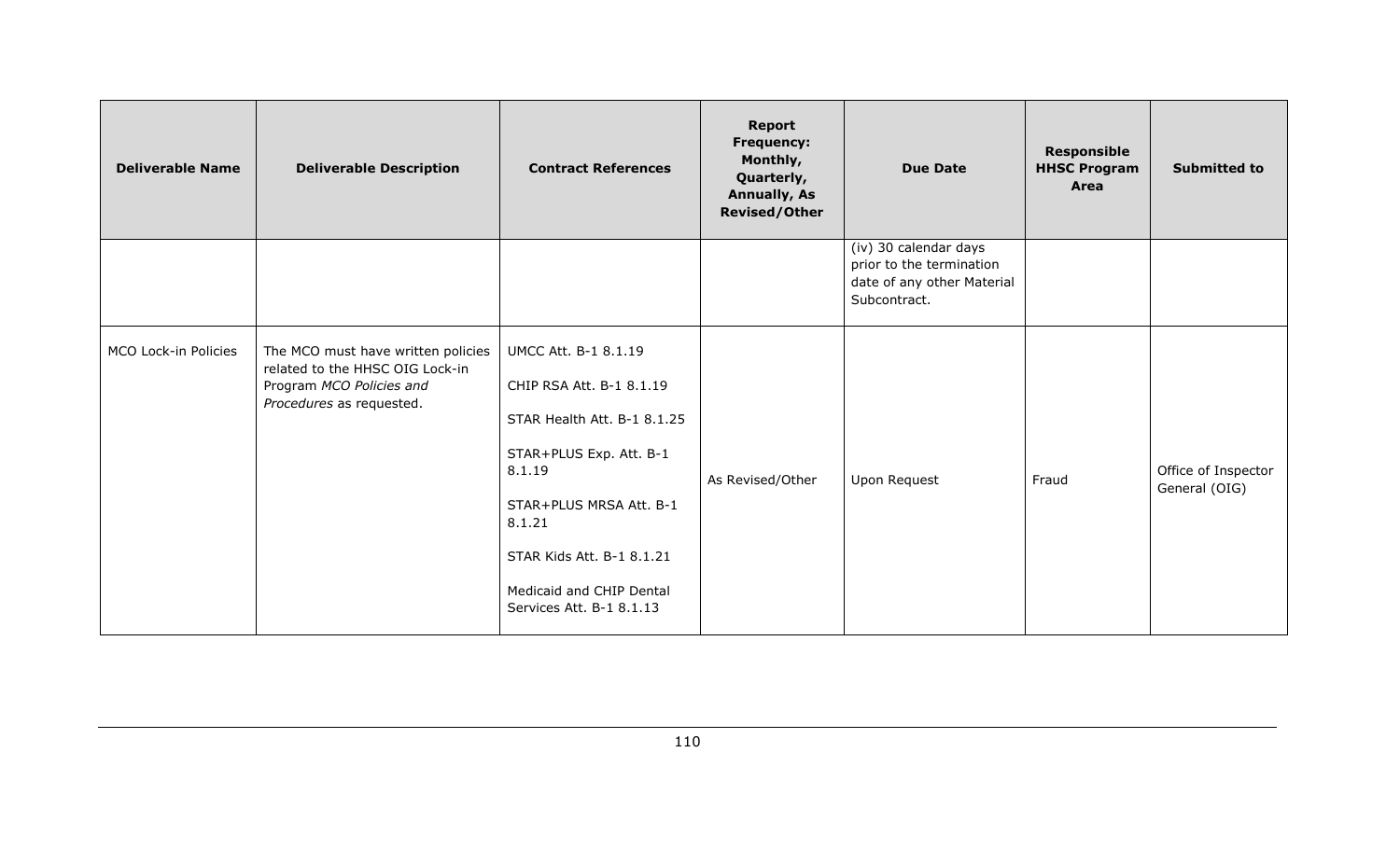| <b>Deliverable Name</b>                                  | <b>Deliverable Description</b>                                                                                                                                                                                                                                                                                                                                                                                                                                           | <b>Contract References</b>                                                                                                                                                                                                                   | <b>Report</b><br><b>Frequency:</b><br>Monthly,<br>Quarterly,<br><b>Annually, As</b><br><b>Revised/Other</b> | <b>Due Date</b>                                       | <b>Responsible</b><br><b>HHSC Program</b><br><b>Area</b> | <b>Submitted to</b>                    |
|----------------------------------------------------------|--------------------------------------------------------------------------------------------------------------------------------------------------------------------------------------------------------------------------------------------------------------------------------------------------------------------------------------------------------------------------------------------------------------------------------------------------------------------------|----------------------------------------------------------------------------------------------------------------------------------------------------------------------------------------------------------------------------------------------|-------------------------------------------------------------------------------------------------------------|-------------------------------------------------------|----------------------------------------------------------|----------------------------------------|
| Medicaid Member<br><b>Complaint and Appeal</b><br>System | The MCO must develop, implement,<br>and maintain a Member Complaint<br>and Appeal system that complies<br>with the requirements in applicable<br>federal and state laws and<br>regulations. The Complaint and<br>Appeal system must include a<br>Complaint process, an Appeal<br>process, and access to HHSC's Fair<br>Hearing System. The procedures<br>must be the same for all Members<br>and must be reviewed and<br>approved in writing by HHSC or its<br>designee. | <b>UMCC Att. B-1 8.2.6</b><br>STAR Health Att. B-1 8.1.33<br>STAR+PLUS Exp. Att. B-1<br>8.1.27<br>STAR+PLUS MRSA Att. B-1<br>8.1.29<br>STAR Kids Att. B-1 8.1.29<br>Medicaid and CHIP Dental<br>Services Att. B-1 8.1.6.9<br>MMDD 2.11, 2.12 | As Revised/Other                                                                                            | At least 30 days prior to<br>implementation           | Managed Care<br>Compliance and<br>Operations<br>(MCCO)   | <b>MCCO</b>                            |
| <b>MIS Deliverables</b><br>Checklist                     | The MCO must submit the MIS<br>Deliverables Checklist in<br>conjunction with the following MCO<br>MIS deliverables for HHSC's review<br>and approval: Joint Interface Plan<br>(JIP), Business Continuity<br>Plan/Disaster Recovery Plan, Risk<br>Management Plan, Systems Quality                                                                                                                                                                                        | UMCC Att. B-1 8.1.18.2<br>CHIP RSA Att. B-1 8.1.18.2<br>STAR Health Att. B-1<br>8.1.24.2                                                                                                                                                     | Annually<br>As Revised/Other                                                                                | August 1<br>HHSC timeline provided<br>for MIS changes | <b>HHSC IT-</b><br>Systems                               | <b>TXMedCentral</b><br><b>XXXDELIV</b> |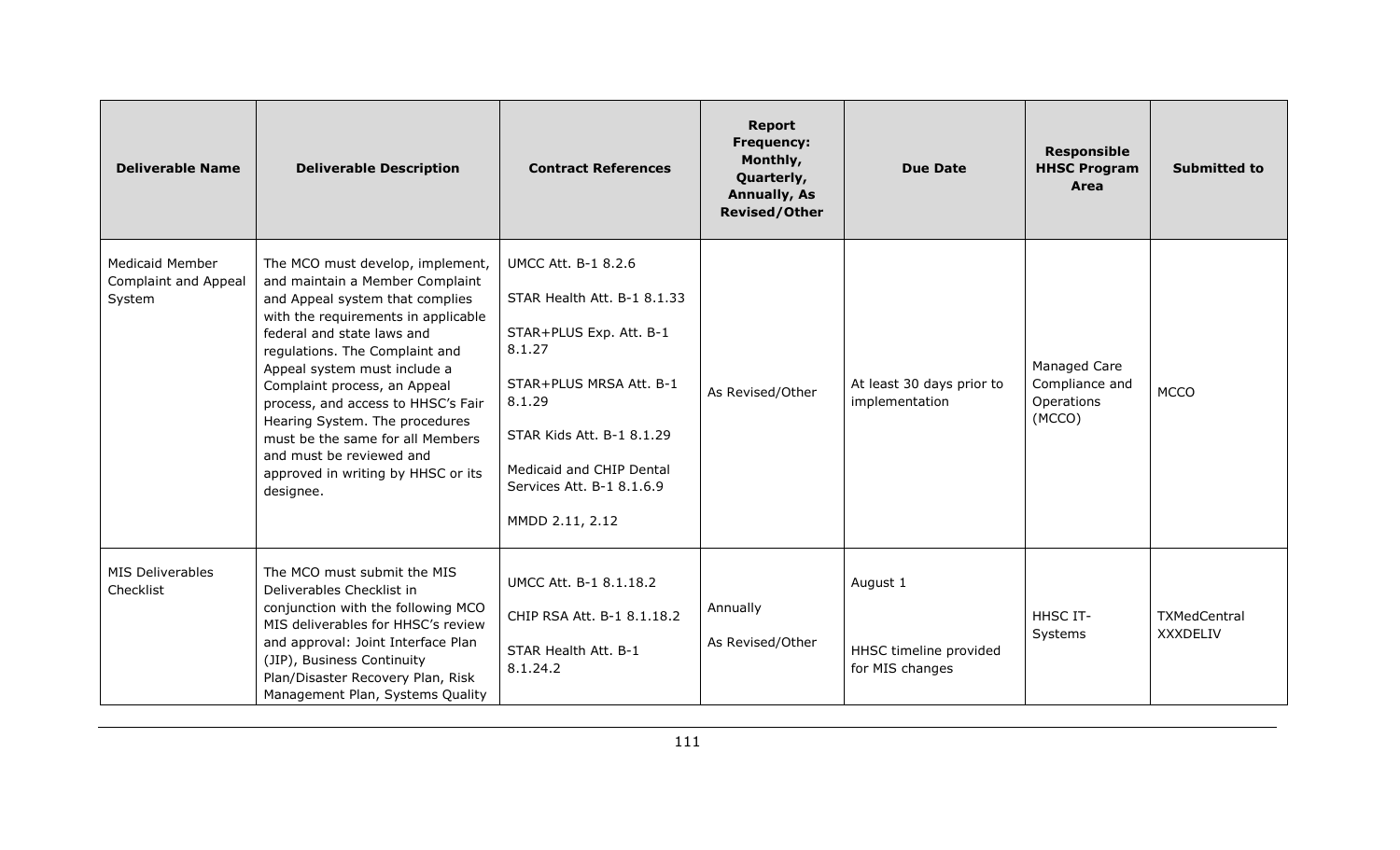| <b>Deliverable Name</b> | <b>Deliverable Description</b>                                                                                                                                                                                                            | <b>Contract References</b>                                                                                                   | <b>Report</b><br><b>Frequency:</b><br>Monthly,<br>Quarterly,<br><b>Annually, As</b><br><b>Revised/Other</b> | <b>Due Date</b> | <b>Responsible</b><br><b>HHSC Program</b><br>Area | <b>Submitted to</b> |
|-------------------------|-------------------------------------------------------------------------------------------------------------------------------------------------------------------------------------------------------------------------------------------|------------------------------------------------------------------------------------------------------------------------------|-------------------------------------------------------------------------------------------------------------|-----------------|---------------------------------------------------|---------------------|
|                         | Assurance Plan, and Security<br>Assessment Report.                                                                                                                                                                                        | STAR+PLUS Exp. Att. B-1<br>8.1.18.2                                                                                          |                                                                                                             |                 |                                                   |                     |
|                         | The MIS Deliverables Checklist can<br>be found on TXMedCentral in the<br>MCOGENL directory.                                                                                                                                               | STAR+PLUS MRSA Att. B-1<br>8.1.20.2<br>STAR Kids Att. B-1 8.1.20.2<br>Medicaid and CHIP Dental<br>Services Att. B-1 8.1.12.2 |                                                                                                             |                 |                                                   |                     |
|                         | Information for the Business<br>Continuity Plan and Disaster<br>Recovery Plan may be combined on<br>the checklist. Information for the<br>other MCO MIS deliverables must<br>be entered on the appropriate<br>worksheet in the checklist. | MMDD 2.8.5.1.7.1; 2.17.4.2;<br>5.2.3.4                                                                                       |                                                                                                             |                 |                                                   |                     |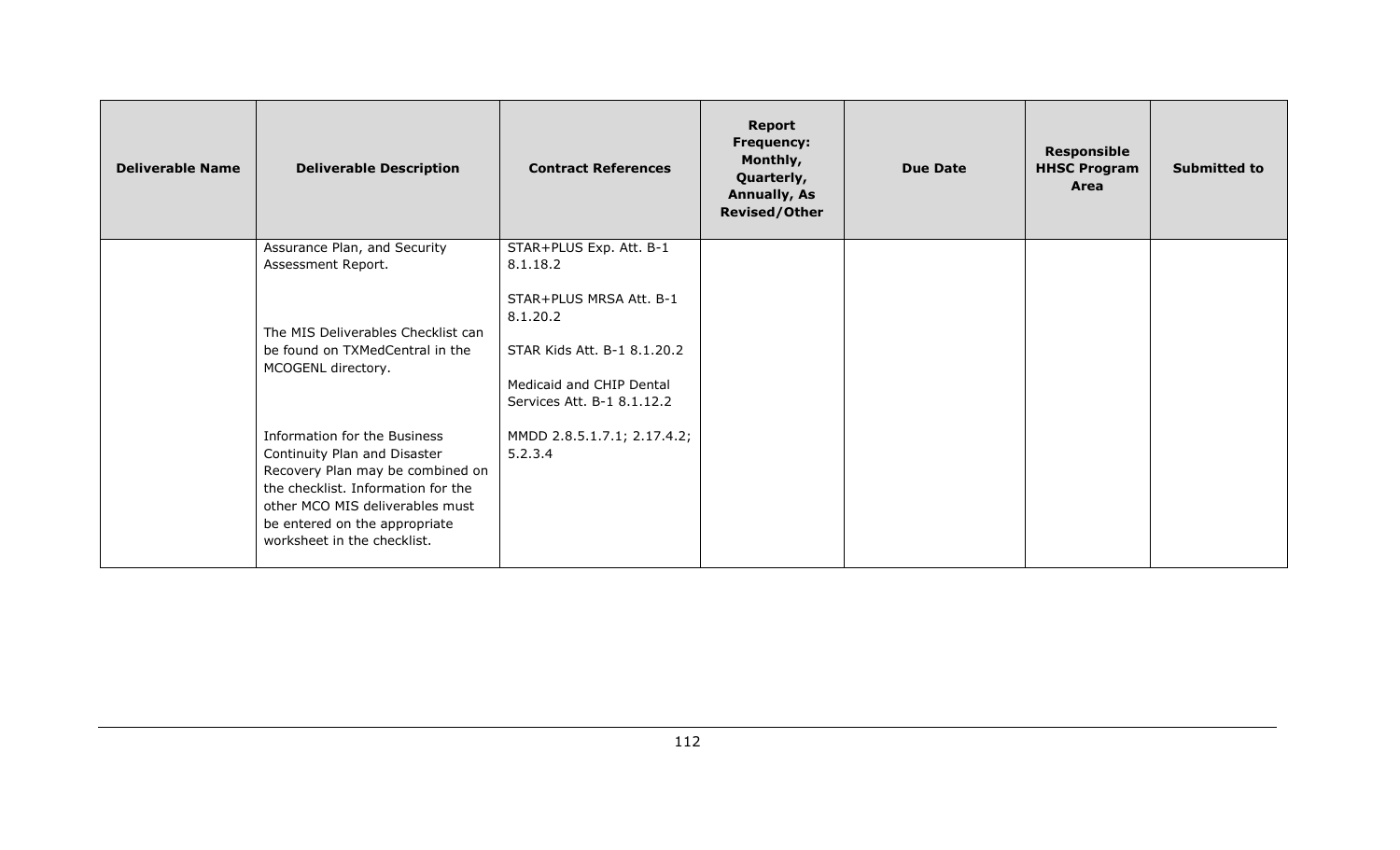| <b>Deliverable Name</b>         | <b>Deliverable Description</b>                                                                                                                                                                                                                                                                                     | <b>Contract References</b>                                                                                                                                                                                                                                               | <b>Report</b><br><b>Frequency:</b><br>Monthly,<br>Quarterly,<br><b>Annually, As</b><br><b>Revised/Other</b> | <b>Due Date</b>                                       | <b>Responsible</b><br><b>HHSC Program</b><br>Area | <b>Submitted to</b>             |
|---------------------------------|--------------------------------------------------------------------------------------------------------------------------------------------------------------------------------------------------------------------------------------------------------------------------------------------------------------------|--------------------------------------------------------------------------------------------------------------------------------------------------------------------------------------------------------------------------------------------------------------------------|-------------------------------------------------------------------------------------------------------------|-------------------------------------------------------|---------------------------------------------------|---------------------------------|
| Organizational Chart<br>for MIS | The MCO must provide HHSC any<br>updates to the MCO's organizational<br>chart relating to MIS and the<br>description of MIS responsibilities at<br>least 30 days prior to the effective<br>date of the change. The MCO must<br>provide HHSC official points of<br>contact for MIS issues on an on-<br>going basis. | <b>UMCC Att. B-1 8.1.18</b><br>CHIP RSA Att. B-1 8.1.18<br>STAR Health Att. B-1 8.1.24<br>STAR+PLUS Exp. Att. B-1<br>8.1.18<br>STAR+PLUS MRSA Att. B-1<br>8.1.20<br>STAR Kids Att. B-1 8.1.20<br>Medicaid and CHIP Dental<br>Services Att. B-1 8.1.12<br>MMDD 2.17.3.1.7 | Annually<br>As Revised/Other                                                                                | August 1<br>HHSC timeline provided<br>for MIS changes | HHSC IT-<br>Systems                               | TXMedCentral<br><b>XXXDELIV</b> |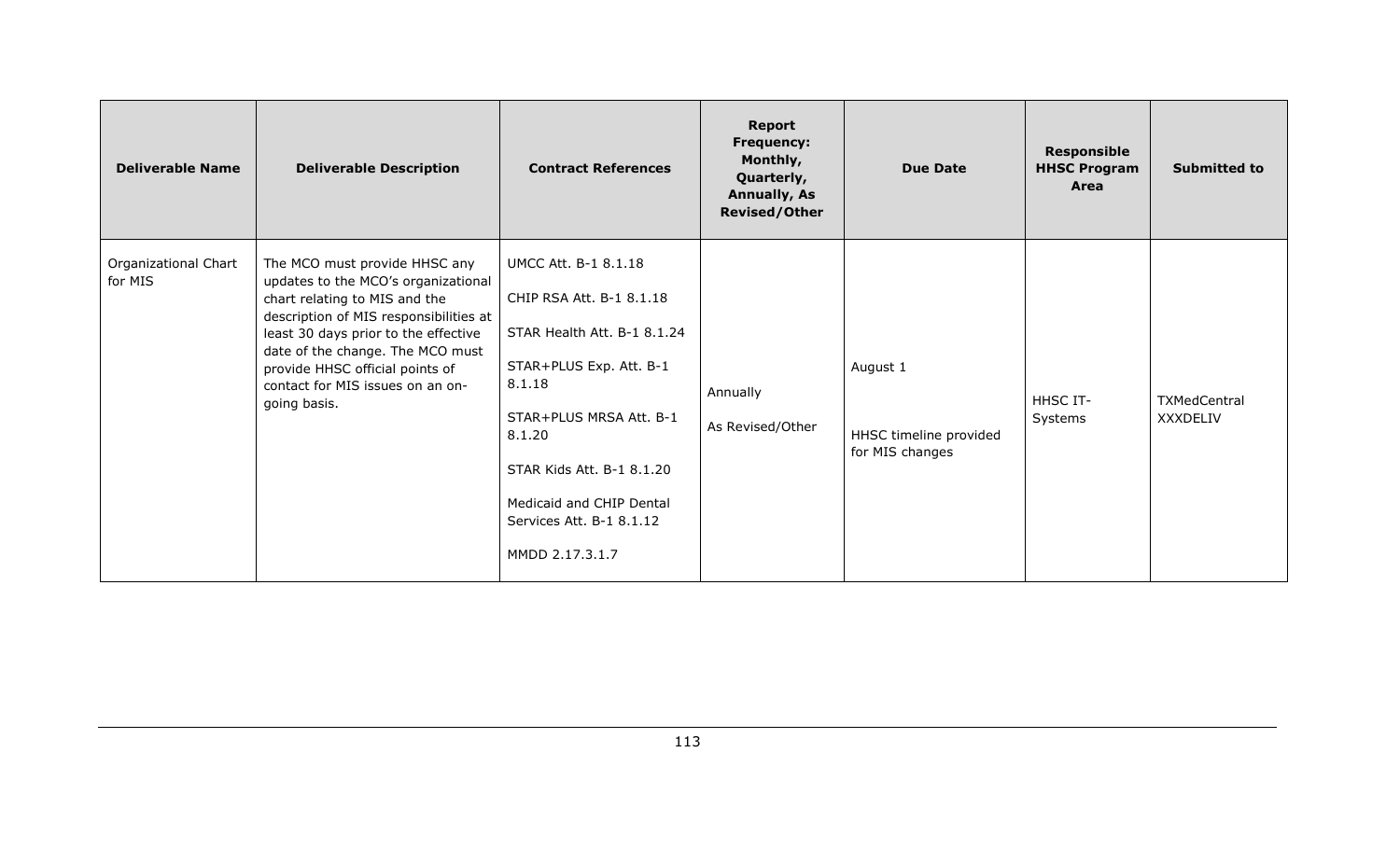| <b>Deliverable Name</b>      | <b>Deliverable Description</b>                                           | <b>Contract References</b>                                                                                                                                                                                                 | Report<br><b>Frequency:</b><br>Monthly,<br>Quarterly,<br><b>Annually, As</b><br><b>Revised/Other</b> | <b>Due Date</b>                                                           | <b>Responsible</b><br><b>HHSC Program</b><br>Area | <b>Submitted to</b>                                                                                                                           |
|------------------------------|--------------------------------------------------------------------------|----------------------------------------------------------------------------------------------------------------------------------------------------------------------------------------------------------------------------|------------------------------------------------------------------------------------------------------|---------------------------------------------------------------------------|---------------------------------------------------|-----------------------------------------------------------------------------------------------------------------------------------------------|
| Physician Incentive<br>Plans | MCOs must submit information<br>concerning physician incentive<br>plans. | UMCC Att. B-1 8.1.7.8.1<br>CHIP RSA Att. B-1 8.1.7.8.1<br>STAR Health Att. B-1<br>8.1.7.9.14<br>STAR+PLUS Exp. Att. B-1<br>8.1.7.8.1<br>STAR+PLUS MRSA Att. B-1<br>8.1.7.8.1<br>STAR Kids Att. B-1 8.1.7.9.1<br>MMDD 5.1.7 | As Revised/Other                                                                                     | No later than 5 Business<br>Days prior to<br>implementing or<br>modifying | Quality Oversight                                 | TXMedCentral<br>XXXDTS and<br>attached via email<br>to MCCO and<br>Quality Oversight<br>Unit<br>HPCS_UMCC_Provi<br>sions@hhsc.<br>state.tx.us |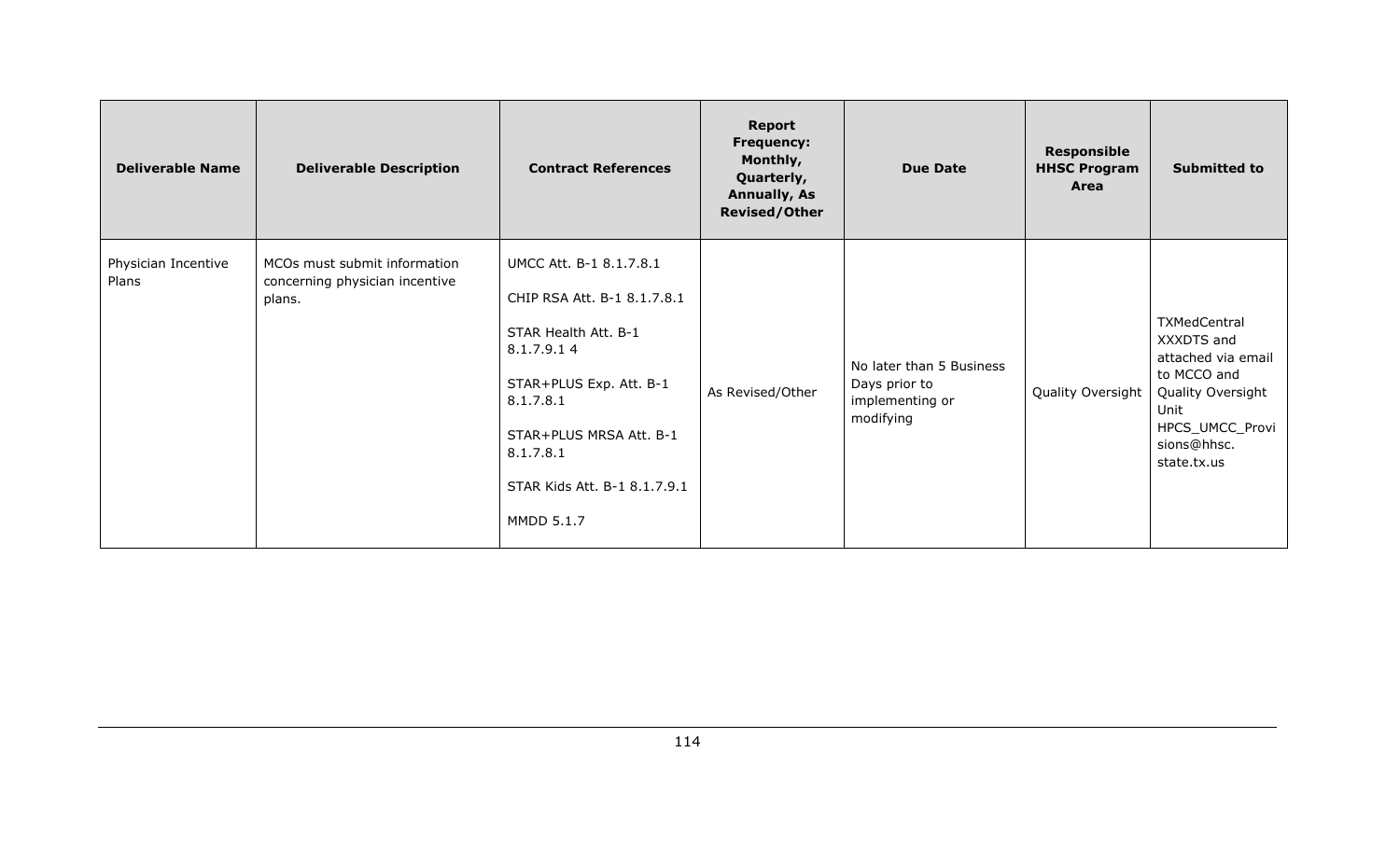| <b>Deliverable Name</b>                 | <b>Deliverable Description</b>                                                                                                                                                                                                                                                                                                                                                                                                                                                                                                                                                                                                                             | <b>Contract References</b>                                                                                                                                                                                                                                                                                                                                    | <b>Report</b><br><b>Frequency:</b><br>Monthly,<br>Quarterly,<br><b>Annually, As</b><br><b>Revised/Other</b> | <b>Due Date</b>                                                                                                                                                                                                                                                | <b>Responsible</b><br><b>HHSC Program</b><br>Area | <b>Submitted to</b>                                                                          |
|-----------------------------------------|------------------------------------------------------------------------------------------------------------------------------------------------------------------------------------------------------------------------------------------------------------------------------------------------------------------------------------------------------------------------------------------------------------------------------------------------------------------------------------------------------------------------------------------------------------------------------------------------------------------------------------------------------------|---------------------------------------------------------------------------------------------------------------------------------------------------------------------------------------------------------------------------------------------------------------------------------------------------------------------------------------------------------------|-------------------------------------------------------------------------------------------------------------|----------------------------------------------------------------------------------------------------------------------------------------------------------------------------------------------------------------------------------------------------------------|---------------------------------------------------|----------------------------------------------------------------------------------------------|
| <b>Provider Contract</b><br>Termination | 1. The MCO must notify the HHSC<br>Administrative Services Contractor<br>by updating the MCO provider.<br>2. The MCO must notify HHSC after<br>termination of (1) a Primary Care<br>Provider (PCP) contract that<br>impacts more than ten percent of<br>its Members or (2) any Provider<br>contract that impacts more than ten<br>percent of its Network for a<br>provider type by Service Area and<br>Program.<br>3. The MCO must make a good faith<br>effort to give written notice of<br>termination of a Network Provider<br>to each Member who receives his or<br>her primary care, or who is seen on<br>a regular basis by, the Network<br>Provider. | UMCC Att. B-1 8.1.4.9 and<br>8.1.18<br>CHIP RSA Att. B-1 8.1.4.9<br>and 8.1.18<br>STAR Health Att. B-1<br>4.1.4.13 and 8.1.24<br>STAR+PLUS Exp. Att. B-1<br>8.1.4 and 8.1.18<br>STAR+PLUS MRSA Att. B-1<br>8.14.9 and 8.1.20<br>STAR Kids Att. B-1 8.1.4.7<br>and 8.1.20<br>Medicaid and CHIP Dental<br>Service B-1 8.1.5.10 and<br>8.1.12<br>MMDD 2.15.5.1.6 | As Revised/Other                                                                                            | 1. In accordance with<br>timeframes in EB-CHIP<br><b>JIP</b><br>2. Within 5 days after<br>termination<br>3. For involuntary<br>terminations, within 15<br>days<br>4. For voluntary<br>terminations, within 30<br>days before effective date<br>of termination. | Operations<br>Management                          | 1. To appropriate<br>TXMedCentral<br>folder according to<br>EB-CHIP JIP<br>2. Notice to MCCO |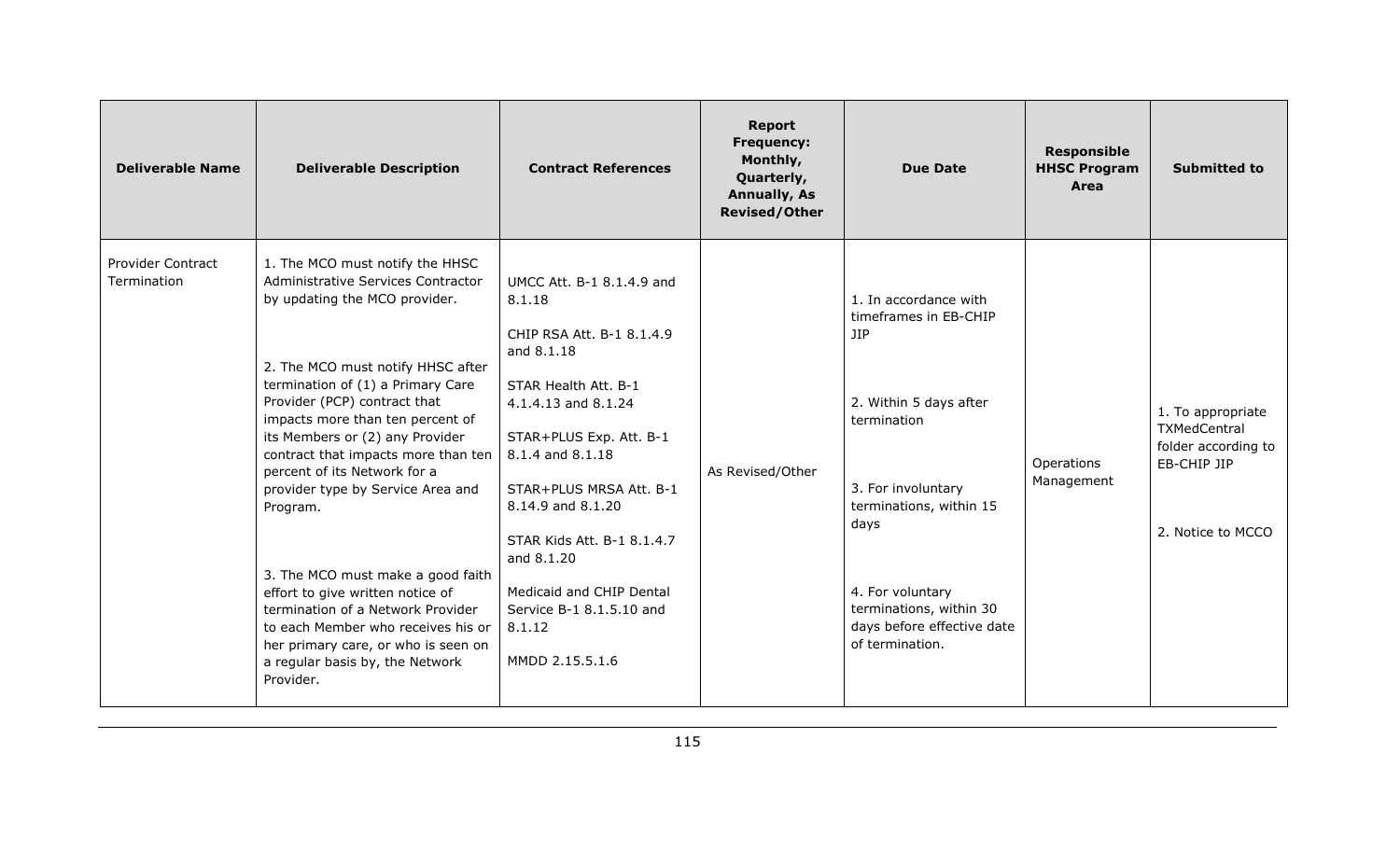| <b>Deliverable Name</b> | <b>Deliverable Description</b>                                                                                                                                                                                                                                                                                                                                                                                                                                                                                                                                                                                                   | <b>Contract References</b>                                                                                                                                                                                                                                                 | <b>Report</b><br><b>Frequency:</b><br>Monthly,<br>Quarterly,<br><b>Annually, As</b><br><b>Revised/Other</b> | <b>Due Date</b>                                  | <b>Responsible</b><br><b>HHSC Program</b><br>Area      | <b>Submitted to</b>                             |
|-------------------------|----------------------------------------------------------------------------------------------------------------------------------------------------------------------------------------------------------------------------------------------------------------------------------------------------------------------------------------------------------------------------------------------------------------------------------------------------------------------------------------------------------------------------------------------------------------------------------------------------------------------------------|----------------------------------------------------------------------------------------------------------------------------------------------------------------------------------------------------------------------------------------------------------------------------|-------------------------------------------------------------------------------------------------------------|--------------------------------------------------|--------------------------------------------------------|-------------------------------------------------|
| Provider Training       | The MCO must provide training to<br>all Providers and provider office<br>staff regarding the requirements of<br>the Contract and special needs of<br>Members. The MCO's Medicaid and<br>CHIP, including CHIP Perinatal,<br>training must be completed within<br>30 days of placing a newly<br>contracted Provider on active<br>status.<br>The MCO must provide ongoing<br>training to new and existing<br>Providers as required by the MCO or<br>HHSC to comply with the Contract.<br>The MCO must maintain and make<br>available upon request enrollment<br>or attendance rosters dated and<br>signed by each attendee or other | <b>UMCC Att. B-8.1.4.6</b><br>CHIP RSA Att. B-1 8.1.4.6<br>STAR Health Att. B-1 8.1.4.6<br>STAR+PLUS Exp. Att. B-1<br>8.1.4.6<br>STAR+PLUS MRSA Att. B-1<br>8.1.4.6<br>STAR Kids Att. B-1 8.1.4.4<br>Medicaid and CHIP Dental<br>Services Att. B-1 8.1.5.7<br>MMDD 2.7.6.6 | As Revised/Other                                                                                            | Upon request and upon<br>covered benefit changes | Managed Care<br>Compliance and<br>Operations<br>(MCCO) | TXMedCentral<br>XXXDELIV with<br>notice to MCCO |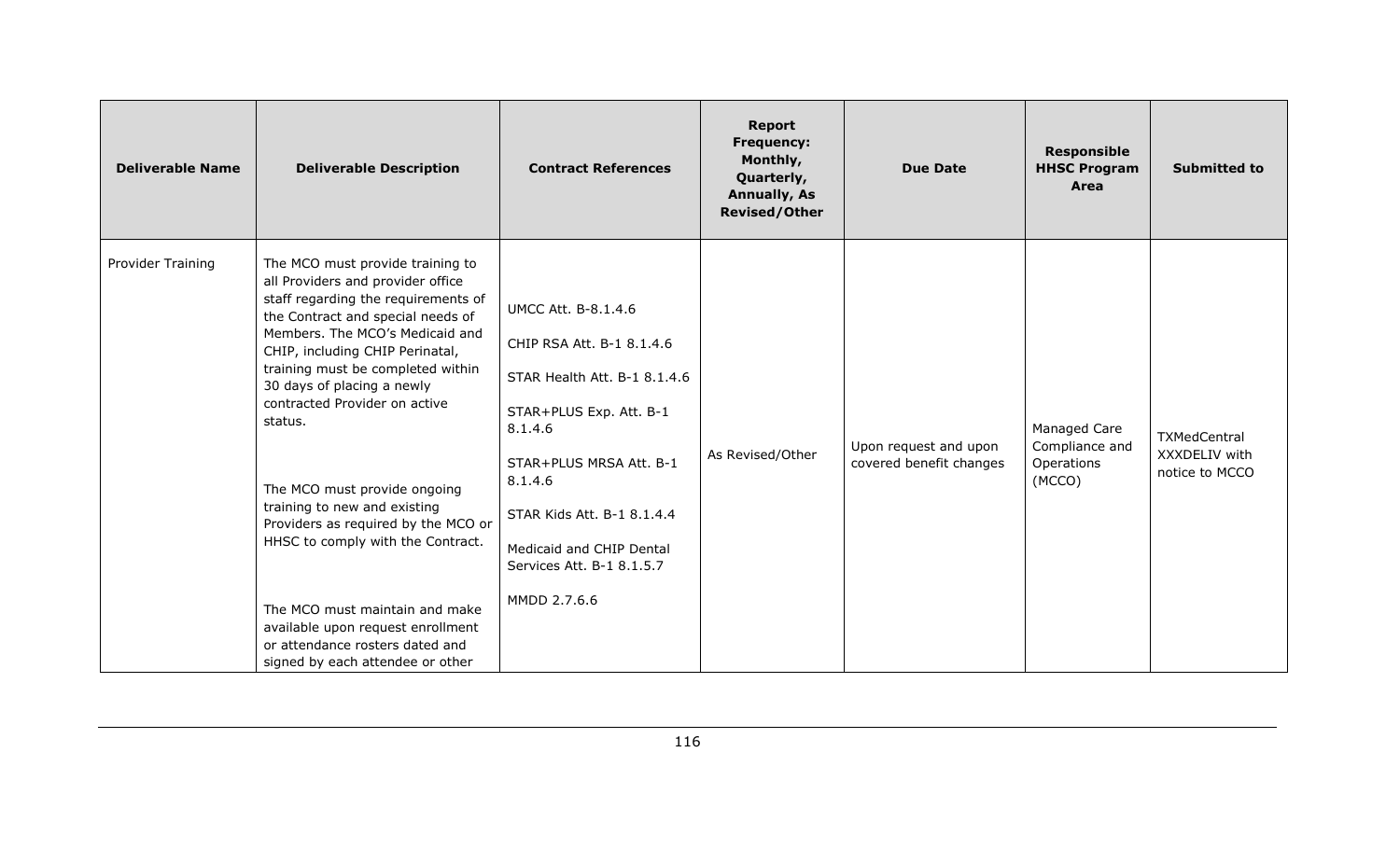| <b>Deliverable Name</b> | <b>Deliverable Description</b>                                                                                                                                                                                 | <b>Contract References</b>                                                                                                                                                                                                                                                      | <b>Report</b><br><b>Frequency:</b><br>Monthly,<br>Quarterly,<br><b>Annually, As</b><br><b>Revised/Other</b> | <b>Due Date</b>                                       | <b>Responsible</b><br><b>HHSC Program</b><br>Area | <b>Submitted to</b>      |
|-------------------------|----------------------------------------------------------------------------------------------------------------------------------------------------------------------------------------------------------------|---------------------------------------------------------------------------------------------------------------------------------------------------------------------------------------------------------------------------------------------------------------------------------|-------------------------------------------------------------------------------------------------------------|-------------------------------------------------------|---------------------------------------------------|--------------------------|
|                         | written evidence of training of each<br>Provider and their staff.                                                                                                                                              |                                                                                                                                                                                                                                                                                 |                                                                                                             |                                                       |                                                   |                          |
| Risk Management<br>Plan | The MCO must submit for HHSC's<br>review and approval any<br>modifications to the MIS Risk<br>Management Plan. The MIS<br>deliverables checklist can be found<br>on TXMedCentral in the MCO GENL<br>directory. | UMCC Att. B-1 8.1.18.2<br>CHIP RSA Att. B-1 8.1.18.2<br>STAR Health Att. B-1<br>8.1.24.2<br>STAR+PLUS Exp. Att. B-1<br>8.1.18.2<br>STAR+PLUS MRSA Att. B-1<br>8.1.20.2<br>STAR Kids Att. B-1 8.1.20.2<br>Medicaid and CHIP Dental<br>Services Att. B-1 8.1.12.2<br>MMDD 5.2.3.4 | Annually<br>As Revised/Other                                                                                | August 1<br>HHSC timeline provided<br>for MIS changes | <b>HHSC IT-</b><br>Systems                        | TXMedCentral<br>XXXDELIV |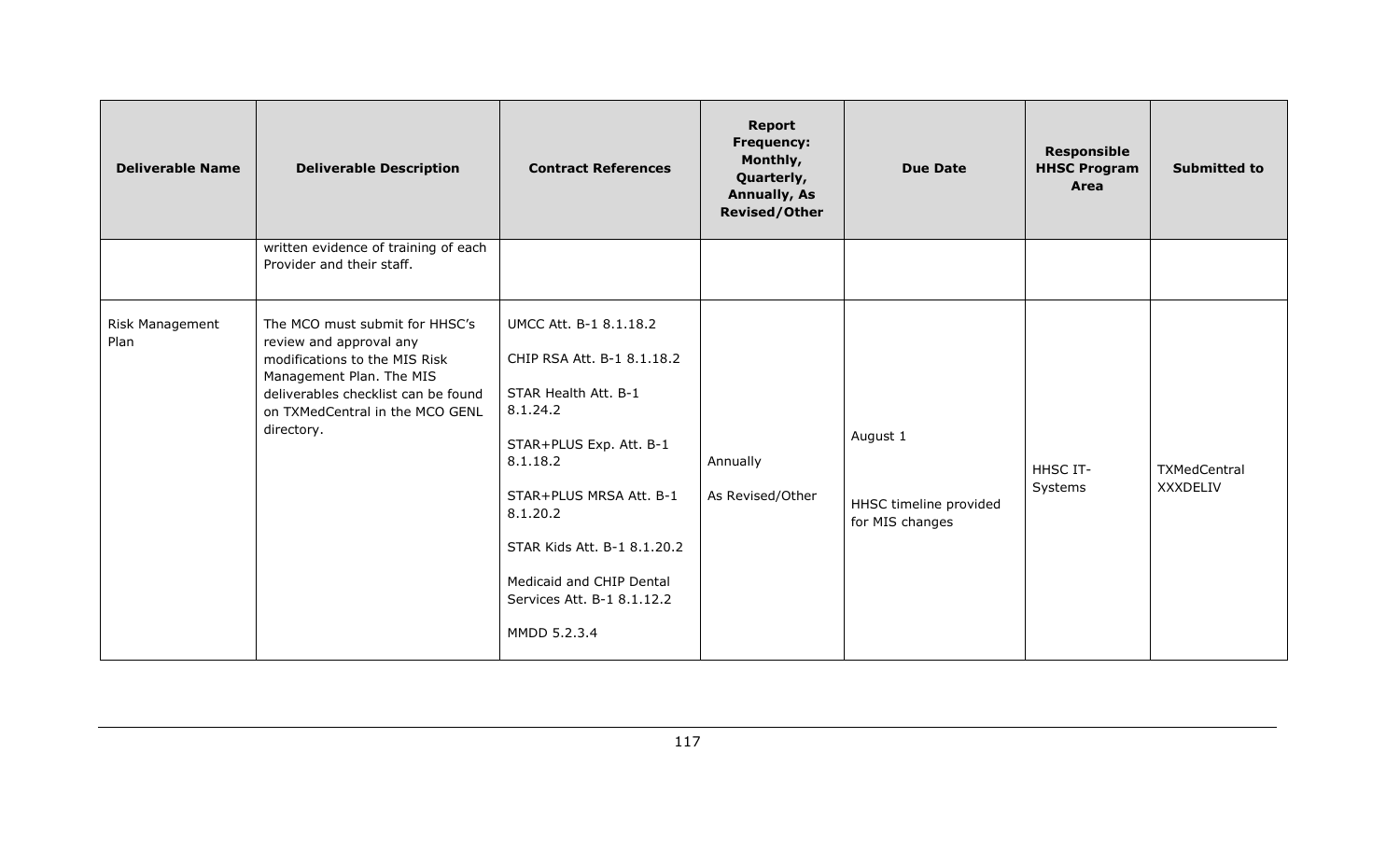| <b>Deliverable Name</b>       | <b>Deliverable Description</b>                                                           | <b>Contract References</b>                                                                                                                                                                                                                                      | <b>Report</b><br><b>Frequency:</b><br>Monthly,<br>Quarterly,<br><b>Annually, As</b><br><b>Revised/Other</b> | <b>Due Date</b>                                       | <b>Responsible</b><br><b>HHSC Program</b><br>Area | <b>Submitted to</b>      |
|-------------------------------|------------------------------------------------------------------------------------------|-----------------------------------------------------------------------------------------------------------------------------------------------------------------------------------------------------------------------------------------------------------------|-------------------------------------------------------------------------------------------------------------|-------------------------------------------------------|---------------------------------------------------|--------------------------|
| Security Assessment<br>Report | The MCO must submit the Security<br>Assessment Report for HHSC's<br>review and approval. | UMCC Att. B-1 8.1.18.2<br>CHIP RSA Att. B-1 8.1.18.2<br>STAR Health Att. B-1<br>8.1.24.2<br>STAR+PLUS Exp. Att. B-1<br>8.1.18.2<br>STAR+PLUS MRSA Att. B-1<br>8.1.20.2<br>STAR Kids Att. B-1 8.1.20.2<br>Medicaid and CHIP Dental<br>Services Att. B-1 8.1.12.2 | Annually<br>As Revised/Other                                                                                | August 1<br>HHSC timeline provided<br>for MIS changes | HHSC IT-<br>Systems                               | TXMedCentral<br>XXXDELIV |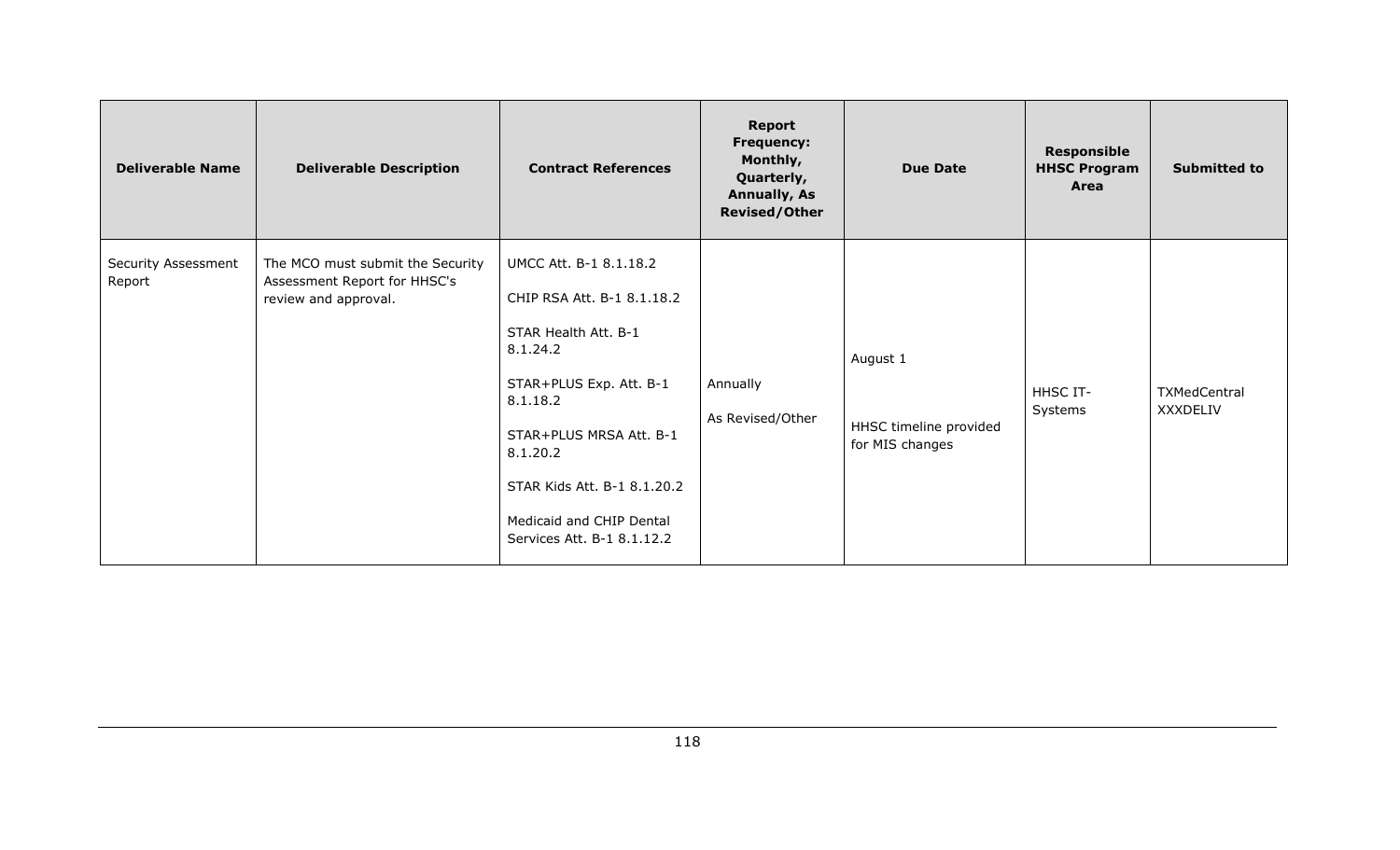| <b>Deliverable Name</b>                            | <b>Deliverable Description</b>                                                                                                                                                                                                                                                                  | <b>Contract References</b> | Report<br><b>Frequency:</b><br>Monthly,<br>Quarterly,<br><b>Annually, As</b><br><b>Revised/Other</b> | <b>Due Date</b>                                    | <b>Responsible</b><br><b>HHSC Program</b><br>Area | <b>Submitted to</b>                                             |
|----------------------------------------------------|-------------------------------------------------------------------------------------------------------------------------------------------------------------------------------------------------------------------------------------------------------------------------------------------------|----------------------------|------------------------------------------------------------------------------------------------------|----------------------------------------------------|---------------------------------------------------|-----------------------------------------------------------------|
| Service Coordinators<br><b>CDS Training Report</b> | The MMP must submit to HHSC the<br>total number of service coordinators<br>due to receive training in consumer<br>directed service options during the<br>reporting period and the number of<br>those service coordinators that<br>have undergone training consumer<br>directed service options. | MMDD 2.5.5.2.2             | Annually                                                                                             | 30 days after the close of<br>the reporting period | <b>MCS Policy</b>                                 | <b>TXMedCentral</b><br>XXXDELIV with<br>notice to MCS<br>Policy |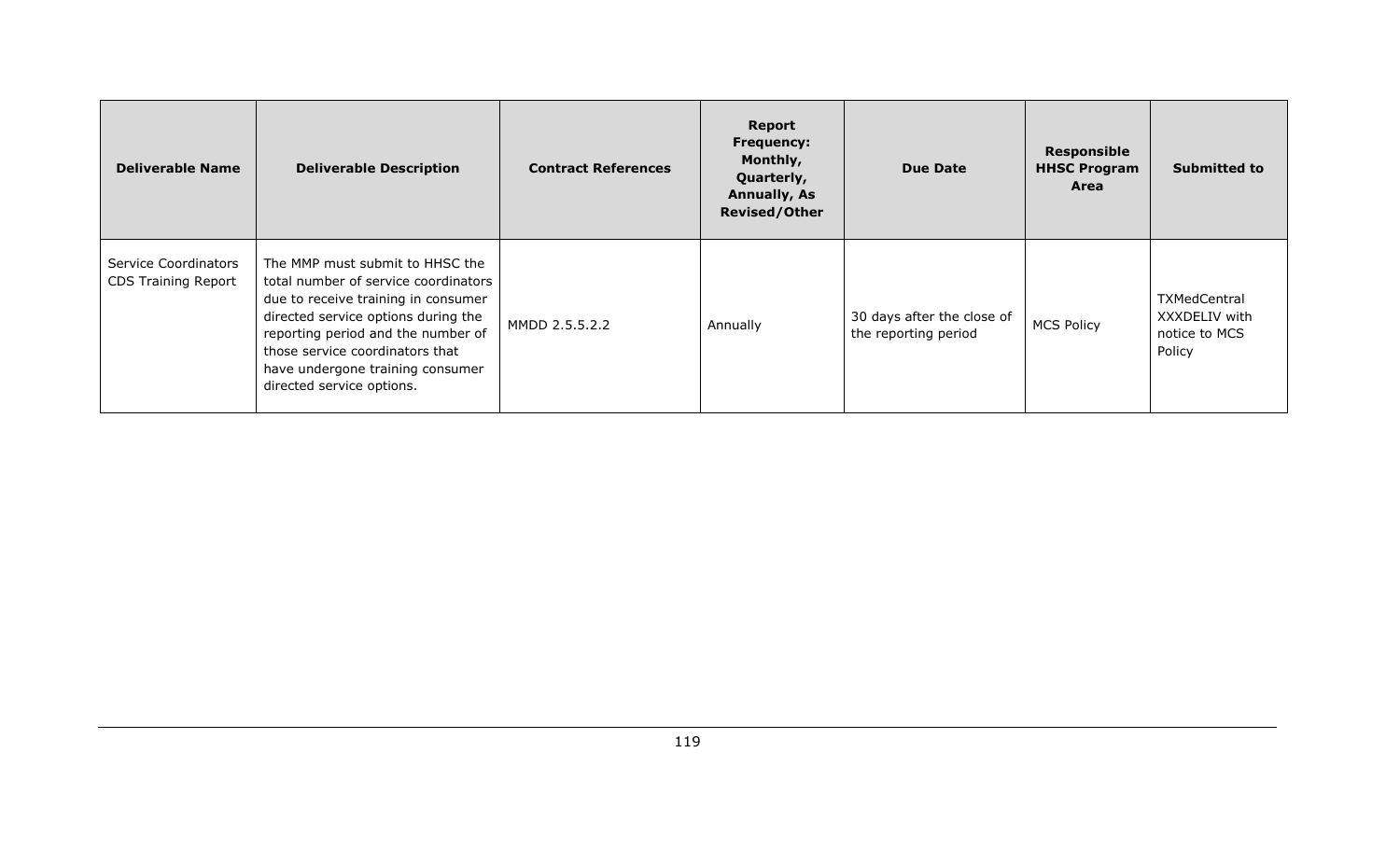| <b>Deliverable Name</b>         | <b>Deliverable Description</b>                                                                                                                                                                                                                                                                                                        | <b>Contract References</b>                                                                                                                                                                                                                          | <b>Report</b><br><b>Frequency:</b><br>Monthly,<br>Quarterly,<br><b>Annually, As</b><br><b>Revised/Other</b> | <b>Due Date</b> | <b>Responsible</b><br><b>HHSC Program</b><br>Area           | <b>Submitted to</b> |
|---------------------------------|---------------------------------------------------------------------------------------------------------------------------------------------------------------------------------------------------------------------------------------------------------------------------------------------------------------------------------------|-----------------------------------------------------------------------------------------------------------------------------------------------------------------------------------------------------------------------------------------------------|-------------------------------------------------------------------------------------------------------------|-----------------|-------------------------------------------------------------|---------------------|
| Solvency Issues<br>Notification | If the MCO becomes aware of any<br>impending changes to its financial<br>or business structure that could<br>adversely impact its compliance<br>with the solvency, reserve, or net<br>worth requirements of the Contract,<br>or its ability to pay its debts as they<br>come due, the MCO must notify<br>HHSC immediately in writing. | <b>UMCC Att. A 14.04</b><br>CHIP RSA Att. A 14.04<br>STAR Health Att. A 14.04<br>STAR+PLUS Exp. Att. A<br>14.04<br>STAR+PLUS MRSA Att. A<br>14.04<br>STAR Kids Att. A 14.04<br>Medicaid and CHIP Dental<br>Services Att. A 14.04<br>MMDD 2.16.1.1.1 | As Revised/Other                                                                                            | Immediately     | Financial<br>Reporting &<br>Audit<br>Coordination<br>(FRAC) | <b>FRAC</b>         |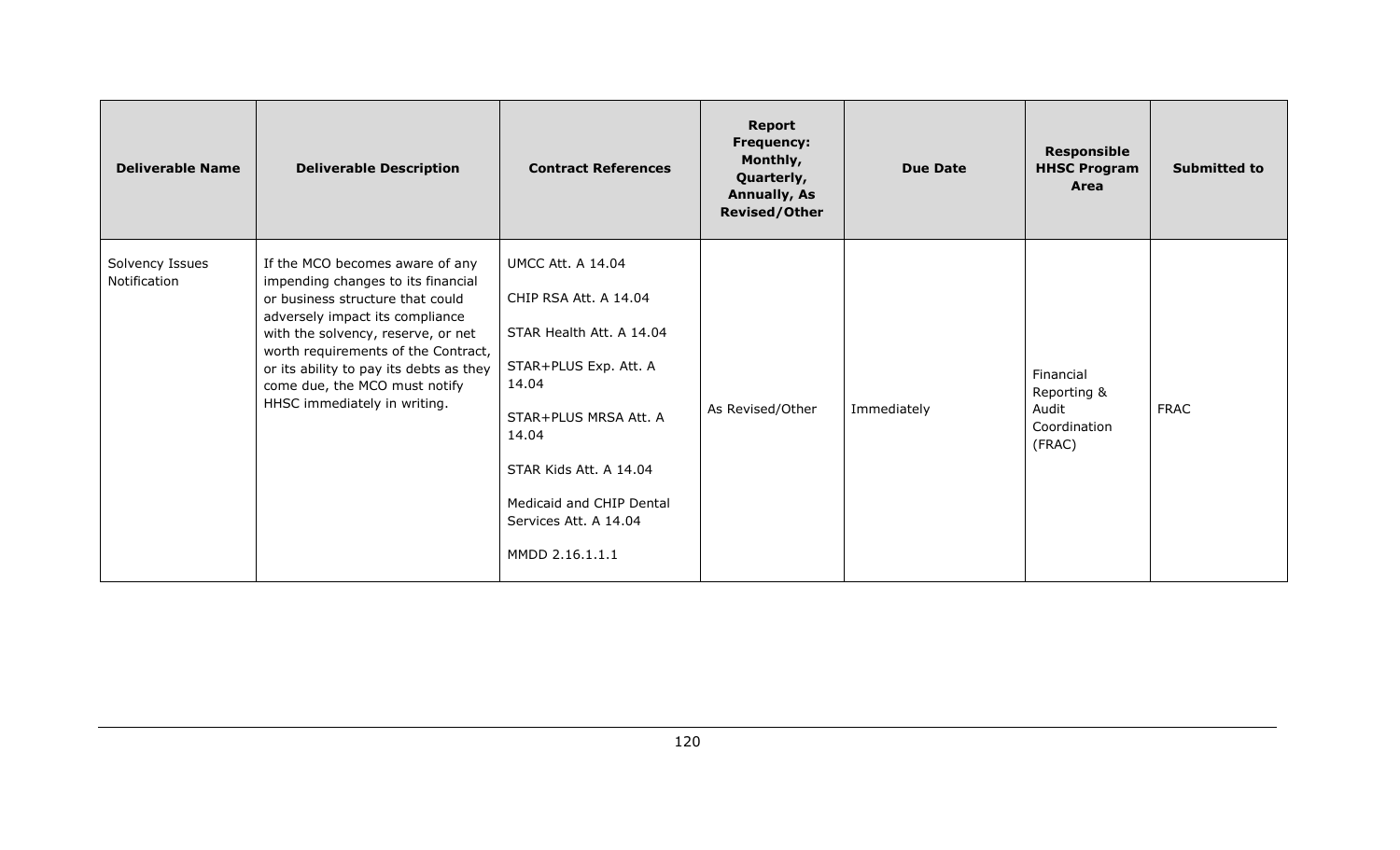| <b>Deliverable Name</b>        | <b>Deliverable Description</b>                                                                                                                                 | <b>Contract References</b>                                                                                                                                                                                                                                             | <b>Report</b><br><b>Frequency:</b><br>Monthly,<br>Quarterly,<br><b>Annually, As</b><br><b>Revised/Other</b> | <b>Due Date</b>                                                    | <b>Responsible</b><br><b>HHSC Program</b><br>Area      | <b>Submitted to</b> |
|--------------------------------|----------------------------------------------------------------------------------------------------------------------------------------------------------------|------------------------------------------------------------------------------------------------------------------------------------------------------------------------------------------------------------------------------------------------------------------------|-------------------------------------------------------------------------------------------------------------|--------------------------------------------------------------------|--------------------------------------------------------|---------------------|
| System Change<br>Notifications | The MCO must provide prior written<br>notice of major system changes and<br>implementations, including any<br>changes relating to a Material<br>Subcontractor. | <b>UMCC Att. B-1 8.1.18</b><br>CHIP RSA Att. B-1 8.1.18<br>STAR Health Att. B-1 8.1.24<br>STAR+PLUS Exp. Att. B-1<br>8.1.18<br>STAR+PLUS MRSA Att. B-1<br>8.1.20<br>STAR Kids Att. B-1 8.1.20<br>Medicaid and CHIP Dental<br>Services Att. B-1 8.1.12.5<br>MMDD 2.17.3 | As Revised/Other                                                                                            | No later than 180 days<br>prior to proposed<br>implementation date | Managed Care<br>Compliance and<br>Operations<br>(MCCO) | <b>MCCO</b>         |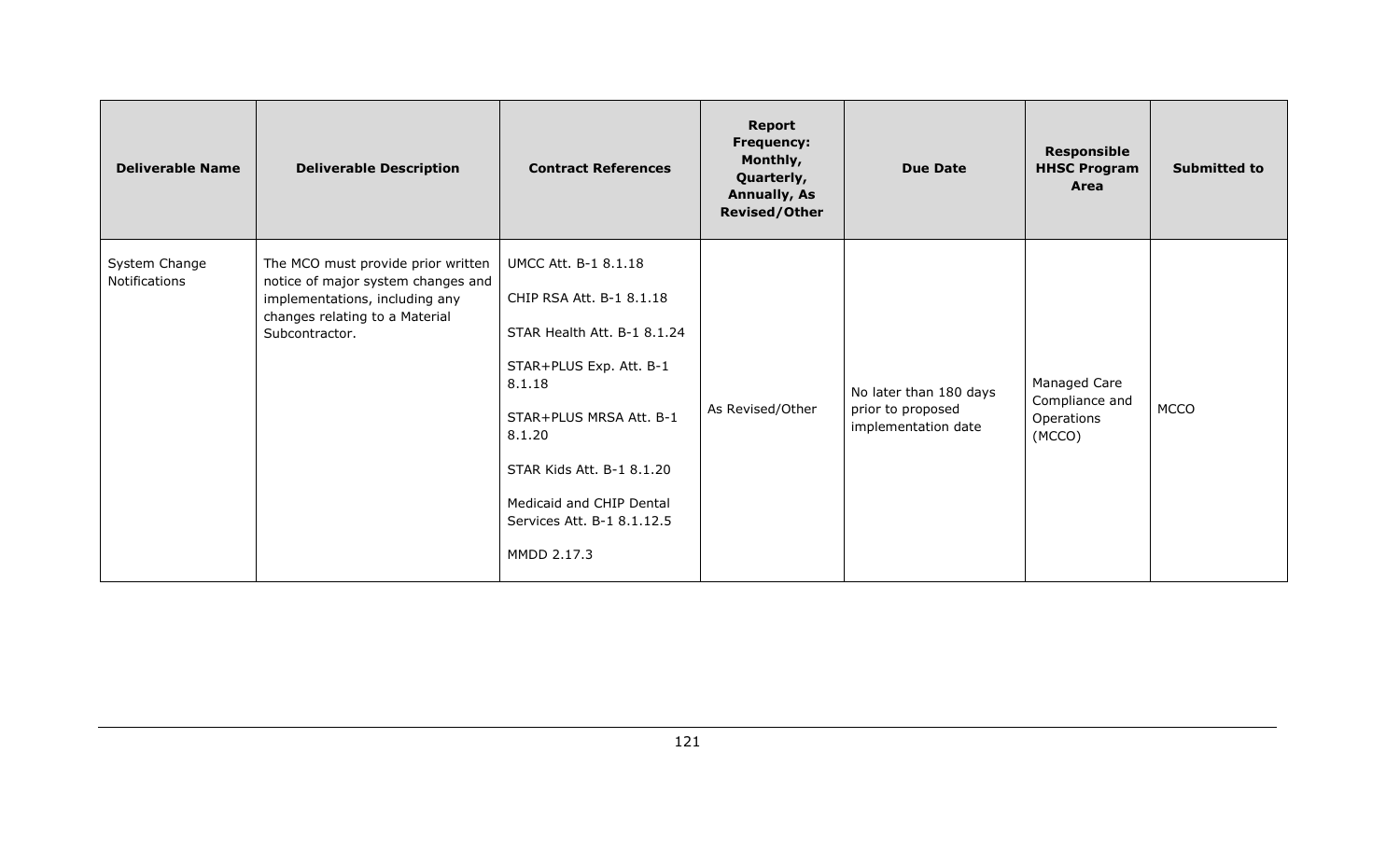| <b>Deliverable Name</b>                  | <b>Deliverable Description</b>                                                                                                                                                                                           | <b>Contract References</b>                                                                                                                                                                                                                                                      | Report<br><b>Frequency:</b><br>Monthly,<br>Quarterly,<br><b>Annually, As</b><br><b>Revised/Other</b> | <b>Due Date</b>                                       | <b>Responsible</b><br><b>HHSC Program</b><br>Area | <b>Submitted to</b>      |
|------------------------------------------|--------------------------------------------------------------------------------------------------------------------------------------------------------------------------------------------------------------------------|---------------------------------------------------------------------------------------------------------------------------------------------------------------------------------------------------------------------------------------------------------------------------------|------------------------------------------------------------------------------------------------------|-------------------------------------------------------|---------------------------------------------------|--------------------------|
| <b>Systems Quality</b><br>Assurance Plan | The MCO must submit for HHSC's<br>review and approval any<br>modifications to the MIS Systems<br>Quality Assurance Plan. The MIS<br>deliverables checklist can be found<br>on TXMedCentral in the MCO GENL<br>directory. | UMCC Att. B-1 8.1.18.2<br>CHIP RSA Att. B-1 8.1.18.2<br>STAR Health Att. B-1<br>8.1.24.2<br>STAR+PLUS Exp. Att. B-1<br>8.1.18.2<br>STAR+PLUS MRSA Att. B-1<br>8.1.20.2<br>STAR Kids Att. B-1 8.1.20.2<br>Medicaid and CHIP Dental<br>Services Att. B-1 8.1.12.2<br>MMDD 5.2.3.4 | Annually<br>As Revised/Other                                                                         | August 1<br>HHSC timeline provided<br>for MIS changes | HHSC IT-<br>Systems                               | TXMedCentral<br>XXXDELIV |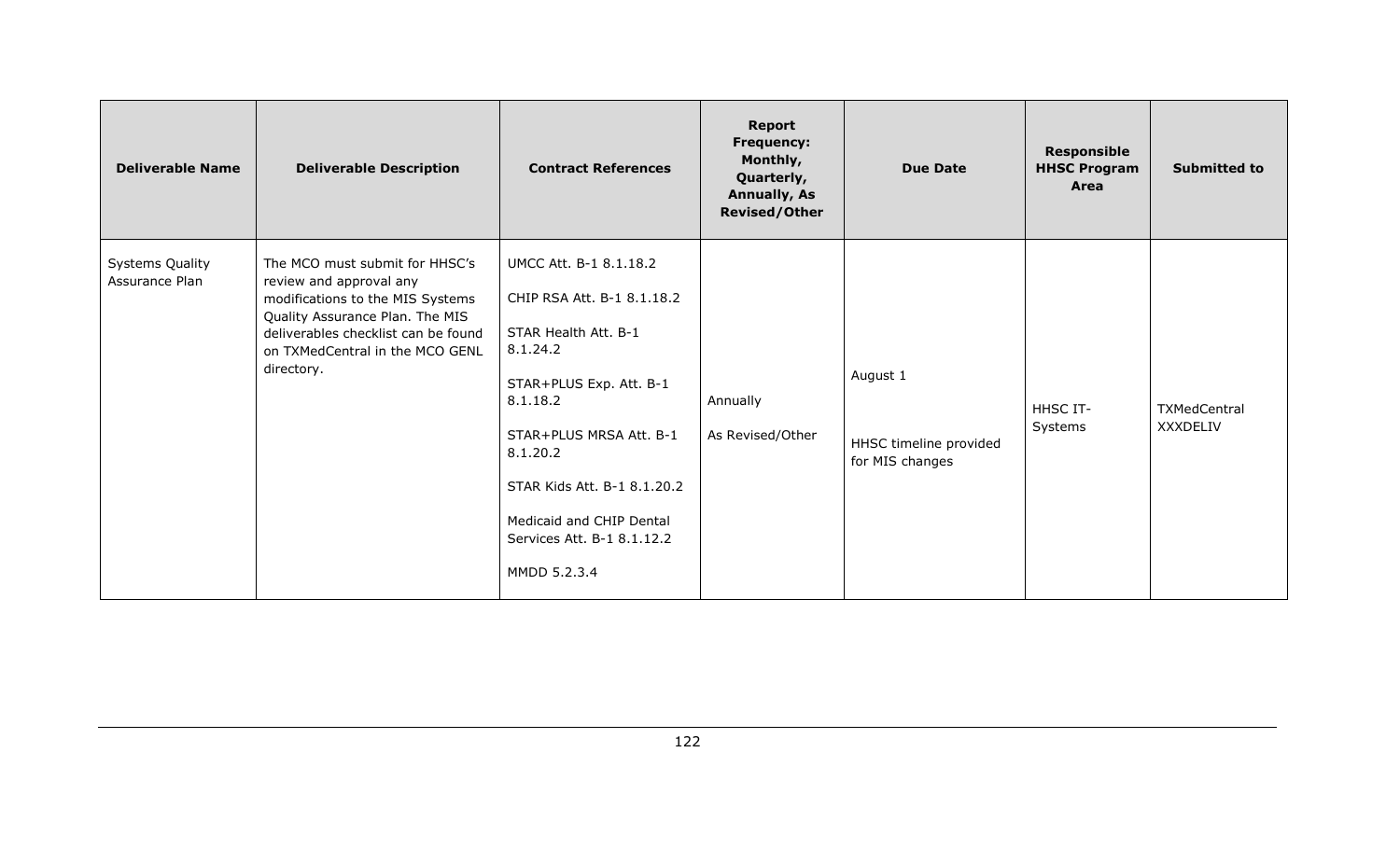| <b>Deliverable Name</b>         | <b>Deliverable Description</b>                                                                                                                                                                                                                                                                                                                                   | <b>Contract References</b>                                                                                                                                                                                                                                              | <b>Report</b><br><b>Frequency:</b><br>Monthly,<br>Quarterly,<br><b>Annually, As</b><br><b>Revised/Other</b> | <b>Due Date</b>                         | <b>Responsible</b><br><b>HHSC Program</b><br>Area    | <b>Submitted to</b> |
|---------------------------------|------------------------------------------------------------------------------------------------------------------------------------------------------------------------------------------------------------------------------------------------------------------------------------------------------------------------------------------------------------------|-------------------------------------------------------------------------------------------------------------------------------------------------------------------------------------------------------------------------------------------------------------------------|-------------------------------------------------------------------------------------------------------------|-----------------------------------------|------------------------------------------------------|---------------------|
| TDI Certificate of<br>Authority | Current Texas Department of<br>Insurance Certificate of Authority or<br>other source of authority to provide<br>MCO or ANHC services in the<br>applicable Service Area(s). The<br>Certificate of Authority or other<br>source of authority must include all<br>counties in the Service Area(s) for<br>which the Contractor is proposing<br>to serve MCO Members. | <b>UMCC Att. B-1 7.2.10</b><br>CHIP RSA Att. B-1 7.1.3.9<br>STAR Health Att. B-1 7.2.10<br>STAR+PLUS Exp. Att. B-1<br>7.3.1.9<br>STAR+PLUS MRSA Att. B-1<br>7.3.9<br>STAR Kids Att. B-1 7.3.9<br>Medicaid and CHIP Dental<br>Services Att. B-1 7.2.10 A<br>MMDD 2.1.2.1 | As Revised/Other                                                                                            | During Readiness Review<br>upon request | Managed Care<br>Compliance &<br>Operations<br>(MCCO) | TexConnect          |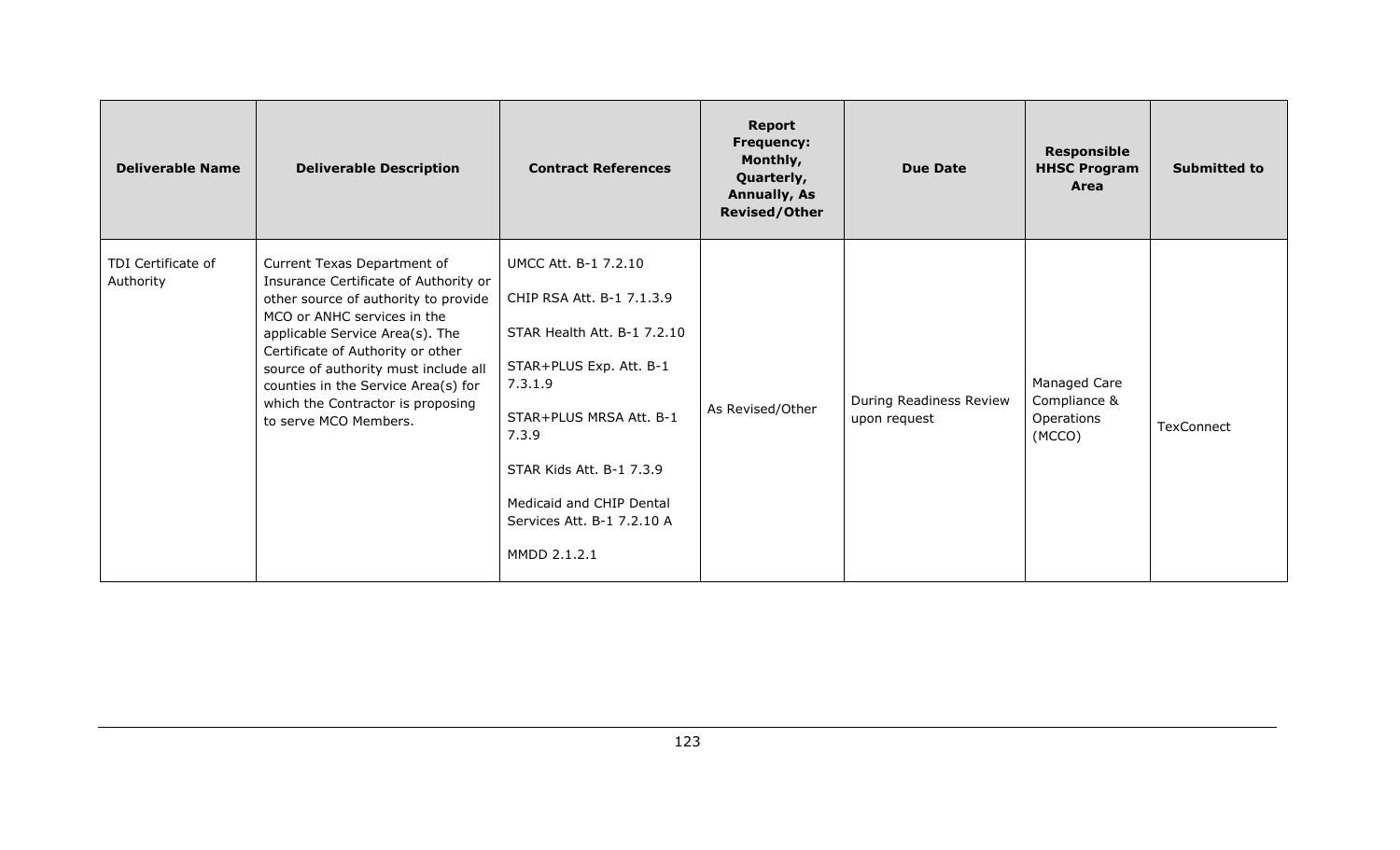| <b>Deliverable Name</b>                    | <b>Deliverable Description</b>                                                   | <b>Contract References</b>                                                                                                                                                                                                                                                                  | <b>Report</b><br><b>Frequency:</b><br>Monthly,<br>Quarterly,<br><b>Annually, As</b><br><b>Revised/Other</b> | <b>Due Date</b>                                                | <b>Responsible</b><br><b>HHSC Program</b><br>Area           | <b>Submitted to</b>         |
|--------------------------------------------|----------------------------------------------------------------------------------|---------------------------------------------------------------------------------------------------------------------------------------------------------------------------------------------------------------------------------------------------------------------------------------------|-------------------------------------------------------------------------------------------------------------|----------------------------------------------------------------|-------------------------------------------------------------|-----------------------------|
| TDI filings of<br>delegation<br>agreements | MCO must provide HHSC with a<br>copy of TDI filings of delegation<br>agreements. | UMCC Att. A 4.08(b)(2)<br>CHIP RSA Att. A 4.08(b)(2)<br>STAR Health Att. A<br>4.09(b)(2)<br>STAR+PLUS Exp. Att. A<br>4.08(b)(2)<br>STAR+PLUS MRSA Att. A<br>4.08(b)(2)<br>STAR Kids Att. A 4.08(b)(2)<br>Medicaid and CHIP Dental<br>Services   Att. A 4.08(b)(2)<br>MMDD 2.16.4.2.09(b)(2) | As Revised/Other                                                                                            | Within 10 business days<br>of entering into such<br>agreements | Financial<br>Reporting &<br>Audit<br>Coordination<br>(FRAC) | FRAC with notice<br>to MCCO |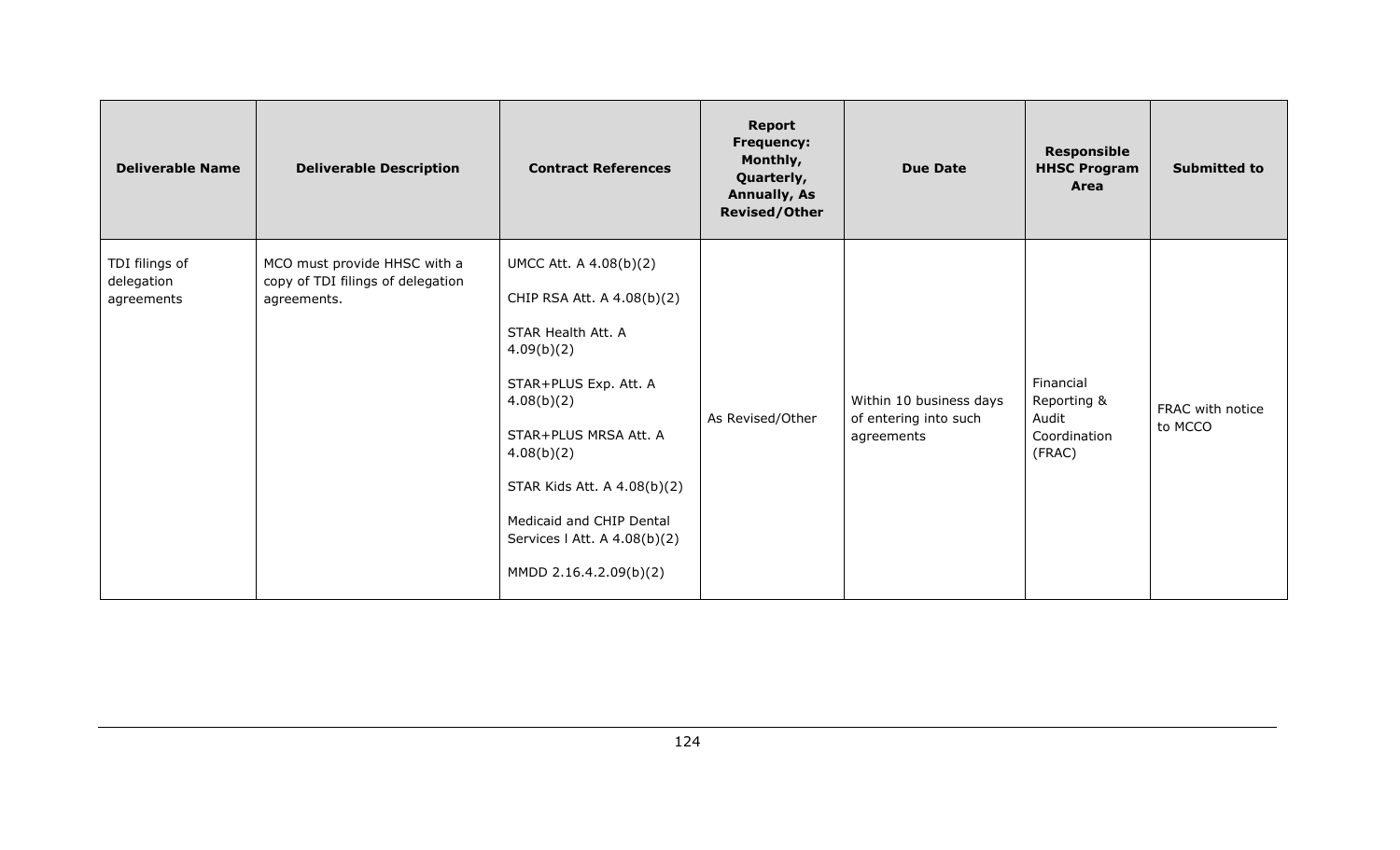| <b>Deliverable Name</b>   | <b>Deliverable Description</b>                                                          | <b>Contract References</b>                                                                                                                                                                                                                               | <b>Report</b><br><b>Frequency:</b><br>Monthly,<br>Quarterly,<br><b>Annually, As</b><br><b>Revised/Other</b> | <b>Due Date</b>                                                                                                                                                                                                | <b>Responsible</b><br><b>HHSC Program</b><br>Area      | <b>Submitted to</b> |
|---------------------------|-----------------------------------------------------------------------------------------|----------------------------------------------------------------------------------------------------------------------------------------------------------------------------------------------------------------------------------------------------------|-------------------------------------------------------------------------------------------------------------|----------------------------------------------------------------------------------------------------------------------------------------------------------------------------------------------------------------|--------------------------------------------------------|---------------------|
| Third-Party<br>Agreements | The MCO must submit copies of<br>Third-Party Agreements as required<br>by the contract. | UMCC Att. A 4.08(e)<br>CHIP RSA Att. A 4.08(e)<br>STAR Health Att. A 4.09(e)<br>STAR+PLUS Exp. Att. A<br>4.08(e)<br>STAR+PLUS MRSA Att. A<br>4.08(e)<br>STAR Kids Att. A 4.08(e)<br>Medicaid and CHIP Dental<br>Services Att. A 4.08(e)<br>MMDD 2.17.2.3 | As Revised/Other                                                                                            | Entered into prior to the<br>contract's effective date:<br>no later than 30 days<br>after the Effective Date<br>Entered into after the<br>contract's effective date:<br>within 5 business days of<br>execution | Managed Care<br>Compliance and<br>Operations<br>(MCCO) | <b>MCCO</b>         |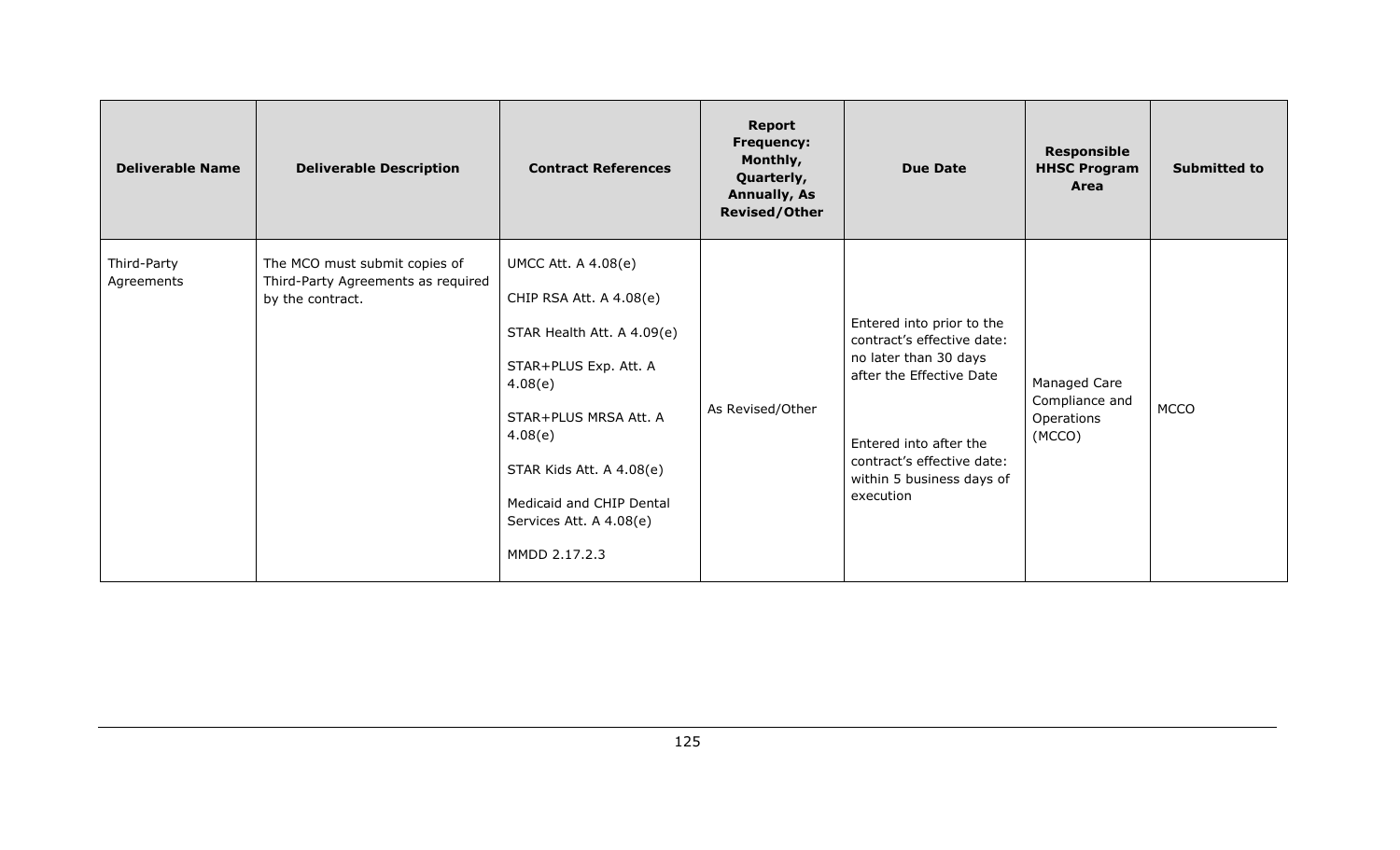| <b>Deliverable Name</b>            | <b>Deliverable Description</b>                                 | <b>Contract References</b>                                                                                                                                                                                                                     | <b>Report</b><br>Frequency:<br>Monthly,<br>Quarterly,<br><b>Annually, As</b><br><b>Revised/Other</b> | <b>Due Date</b>                    | <b>Responsible</b><br><b>HHSC Program</b><br>Area | <b>Submitted to</b>             |
|------------------------------------|----------------------------------------------------------------|------------------------------------------------------------------------------------------------------------------------------------------------------------------------------------------------------------------------------------------------|------------------------------------------------------------------------------------------------------|------------------------------------|---------------------------------------------------|---------------------------------|
| Total MCO Member<br>Lock-in Report | Excel spreadsheet of all MCO<br>Members with a lock-in status. | UMCC Att. B-1 8.1.19<br>CHIP RSA Att. B-1 8.1.19<br>STAR Health Att. B-1 8.1.25<br>STAR+PLUS Exp. Att. B-1<br>8.1.19<br>STAR+PLUS MRSA Att. B-1<br>8.1.21<br>STAR Kids Att. B-1 8.1.21<br>Medicaid and CHIP Dental<br>Services Att. B-1 8.1.13 | Monthly                                                                                              | The first Monday of each<br>month. | Fraud                                             | TXMedCentral<br><b>XXXDELIV</b> |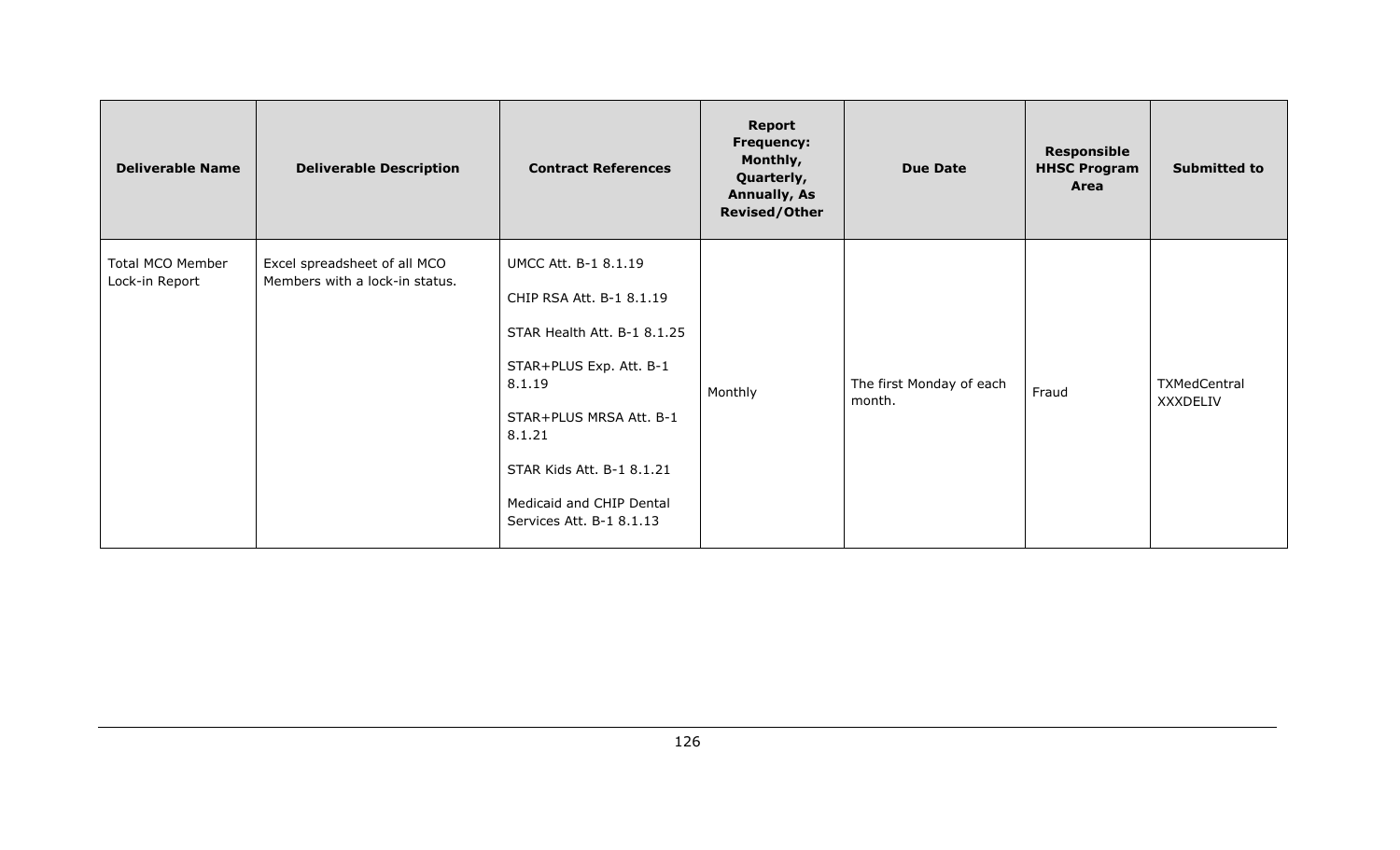| <b>Deliverable Name</b> | <b>Deliverable Description</b>                                                                                                                                                                                                                                                                                                                                                               | <b>Contract References</b>                                                                                                                                                                                                                                                                                               | <b>Report</b><br><b>Frequency:</b><br>Monthly,<br>Quarterly,<br><b>Annually, As</b><br><b>Revised/Other</b> | <b>Due Date</b>                                                                                                                                                | <b>Responsible</b><br><b>HHSC Program</b><br>Area      | <b>Submitted to</b>                             |
|-------------------------|----------------------------------------------------------------------------------------------------------------------------------------------------------------------------------------------------------------------------------------------------------------------------------------------------------------------------------------------------------------------------------------------|--------------------------------------------------------------------------------------------------------------------------------------------------------------------------------------------------------------------------------------------------------------------------------------------------------------------------|-------------------------------------------------------------------------------------------------------------|----------------------------------------------------------------------------------------------------------------------------------------------------------------|--------------------------------------------------------|-------------------------------------------------|
| Turnover Plan           | The MCO must propose a Turnover<br>Plan covering the possible turnover<br>of the records and information<br>maintained to either the State or a<br>successor MCO. The Turnover Plan<br>must be a comprehensive<br>document detailing the proposed<br>schedule, activities, and resource<br>requirements associated with the<br>turnover tasks. The Turnover Plan<br>must be approved by HHSC | UMCC Att. A 12.08, Att. B-1<br>9.2<br>CHIP RSA Att. A 12.08, Att.<br>$B-19.2$<br>STAR Health Att. A 12.08,<br>Att. B-1 9.2<br>STAR+PLUS Exp. Att. B-1<br>9.2<br>STAR+PLUS MRSA Att. A<br>12.08, Att. B-1 9.2<br>STAR Kids Att. A 11.08, B-1<br>9.2<br>Medicaid and CHIP Dental<br>Services Att. A 12.08, Att. B-<br>19.2 | As Revised/Other                                                                                            | 12 months after the<br>effective date of the<br>contract<br>12 months prior to the<br>end of the contract<br>period, including any<br>extensions to the period | Managed Care<br>Compliance and<br>Operations<br>(MCCO) | TXMedCentral<br>XXXDELIV with<br>notice to MCCO |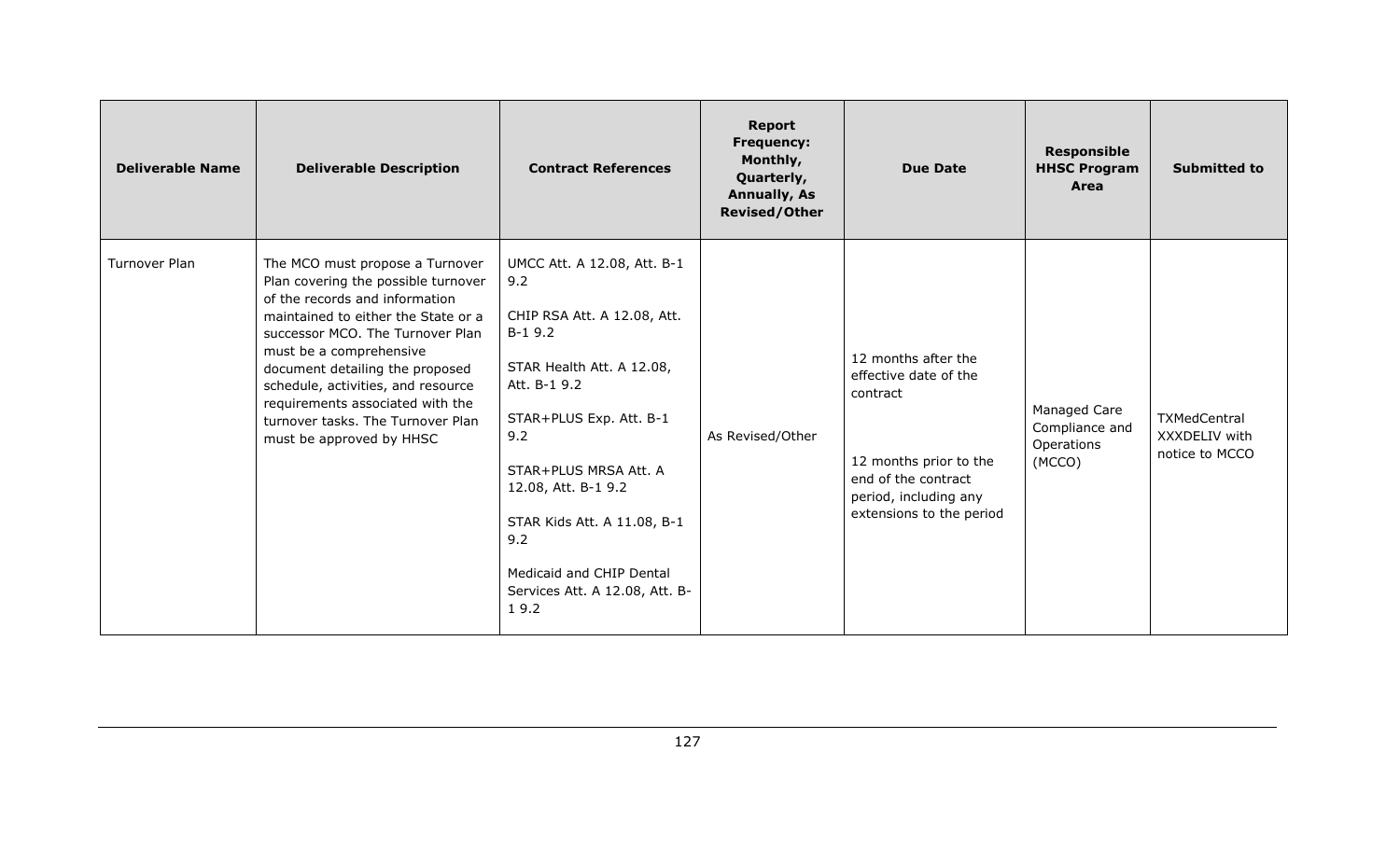| <b>Deliverable Name</b>           | <b>Deliverable Description</b>                                                                                                                                                                                                         | <b>Contract References</b>                                                                                                                                                                                                       | <b>Report</b><br><b>Frequency:</b><br>Monthly,<br>Quarterly,<br><b>Annually, As</b><br><b>Revised/Other</b> | <b>Due Date</b>                             | <b>Responsible</b><br><b>HHSC Program</b><br>Area      | <b>Submitted to</b>                             |
|-----------------------------------|----------------------------------------------------------------------------------------------------------------------------------------------------------------------------------------------------------------------------------------|----------------------------------------------------------------------------------------------------------------------------------------------------------------------------------------------------------------------------------|-------------------------------------------------------------------------------------------------------------|---------------------------------------------|--------------------------------------------------------|-------------------------------------------------|
| <b>Turnover Results</b><br>Report | The MCO must provide HHSC with a<br>Turnover Results report<br>documenting the completion and<br>results of each step of the Turnover<br>Plan. Turnover will not be<br>considered complete until this<br>document is approved by HHSC. | <b>UMCC Att. B-1 9.5</b><br>CHIP RSA Att. B-1 9.5<br>STAR Health Att. B-1 9.5<br>STAR+PLUS Exp. Att. B-1<br>9.5<br>STAR+PLUS MRSA Att. B-1<br>9.5<br>STAR Kids Att. B-1 9.5<br>Medicaid and CHIP Dental<br>Services Att. B-1 9.5 | As Revised/Other                                                                                            | 30 days following<br>turnover of operations | Managed Care<br>Compliance and<br>Operations<br>(MCCO) | TXMedCentral<br>XXXDELIV with<br>notice to MCCO |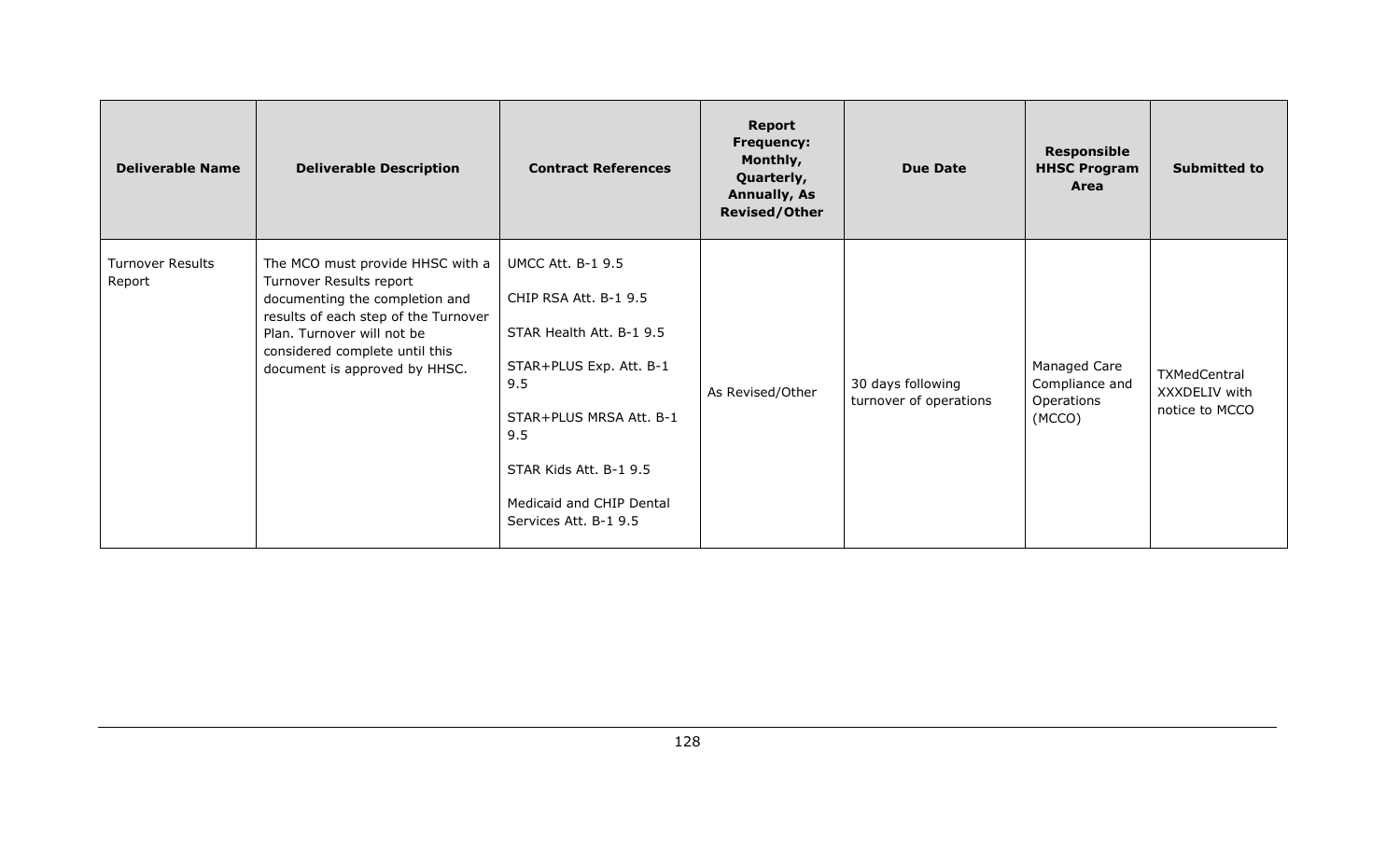## **UMCM Informational Requirement Chapters**

## Introduction

- 1.1 Materials Submitted for HHSC Review
- 2.0 Claims Manual
- 2.2 Pharmacy Claims Manual
- 2.3 Nursing Facility Claims Manual
- 2.4 Medicaid National Correct Coding Initiative Requirements
- 4.3 Marketing and Member Materials Policy
- 4.13 Social Media Policy
- 4.15 Marketing Glossary of Terms
- 5.1 Deliverables Naming Conventions
- 5.1.1 Deliverables Codes
- 5.26.1 STAR Kids Contract Requirements Matrix Section 7 Transitional Phase Requirements
- 5.26.2 STAR Kids Contract Requirements Matrix Section 8 Operational Phase Requirements
- 5.26.3 STAR Kids Contract Requirements Matrix Section 9 Turnover Requirements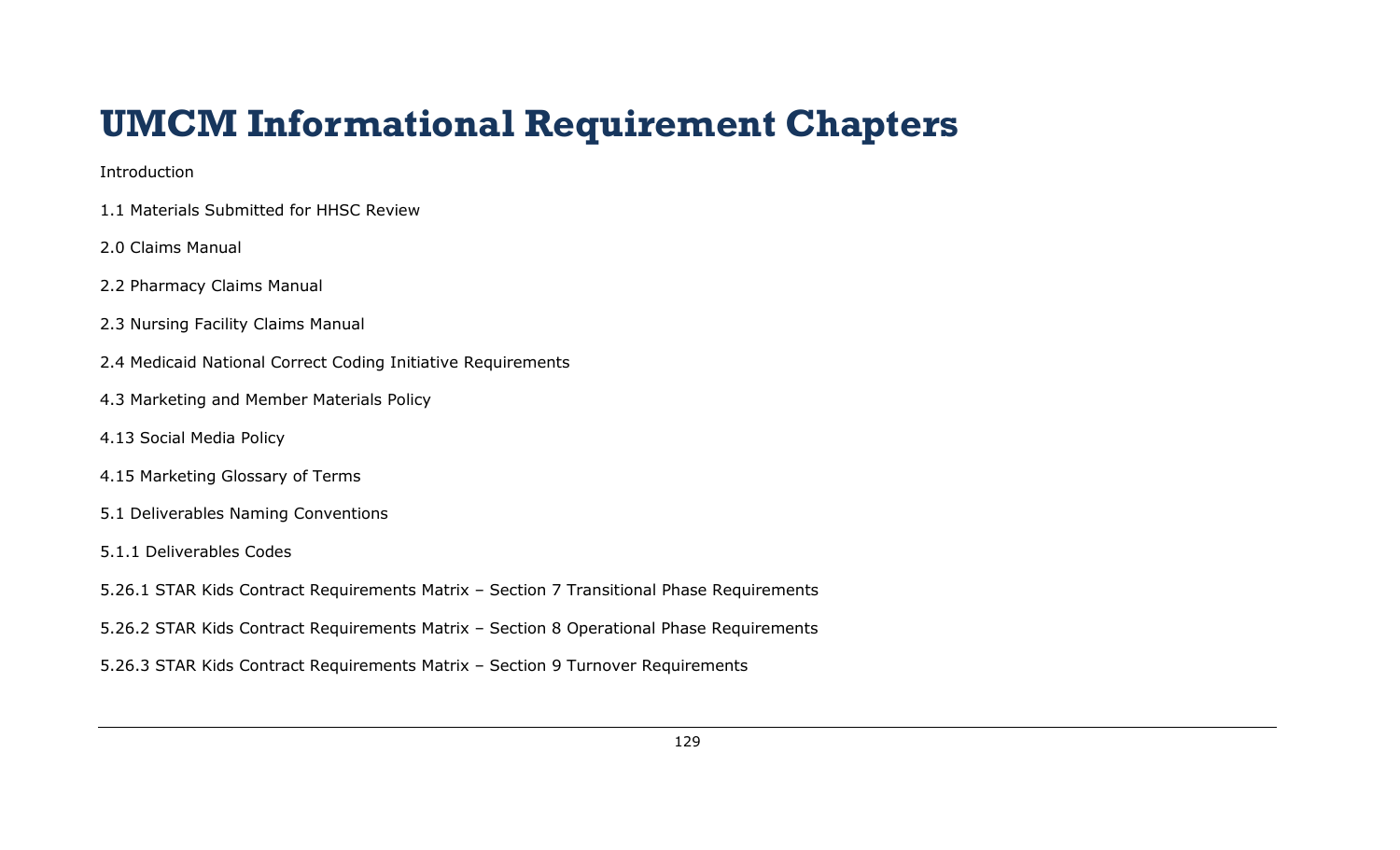5.26.4 STAR Kids Contract Requirements Matrix – Article 12 Remedies and Disputes Requirements 5.26.5 STAR Health Contract Requirements Matrix – Section 7 Transitional Phase Requirements 5.26.6 STAR Health Contract Requirements Matrix – Section 8 Operational Phase Requirements 5.26.7 STAR Health Contract Requirements Matrix – Section 9 Turnover Requirements 5.26.8 STAR Health Contract Requirements Matrix – Article 12 Remedies and Disputes Requirements 5.26.9 Dental Services Contract Requirements Matrix – Section 2.2 Transition Phase Requirements 5.26.10 Dental Services Contract Requirements Matrix – Section 2.3 Operations Phase Requirements 5.26.11 Dental Services Contract Requirements Matrix – Section 2.8 Turnover Requirements 5.26.12 Dental Services Contract Requirements Matrix – Article 12 Remedies and Disputes Requirements 5.28.1 Access to Network Providers Performance Standards 6.1 Cost Principles for Expenses 6.2.7 Medicaid Dental Pay for Quality (P4Q) Program Measures 6.2.8 CHIP Dental Pay for Quality (P4Q) Program Measures 6.2.14 Medical Pay-for-Quality (P4Q) Program 6.2.15 Dental Pay-for-Quality (P4Q) Program 6.3 CHIP Cost Sharing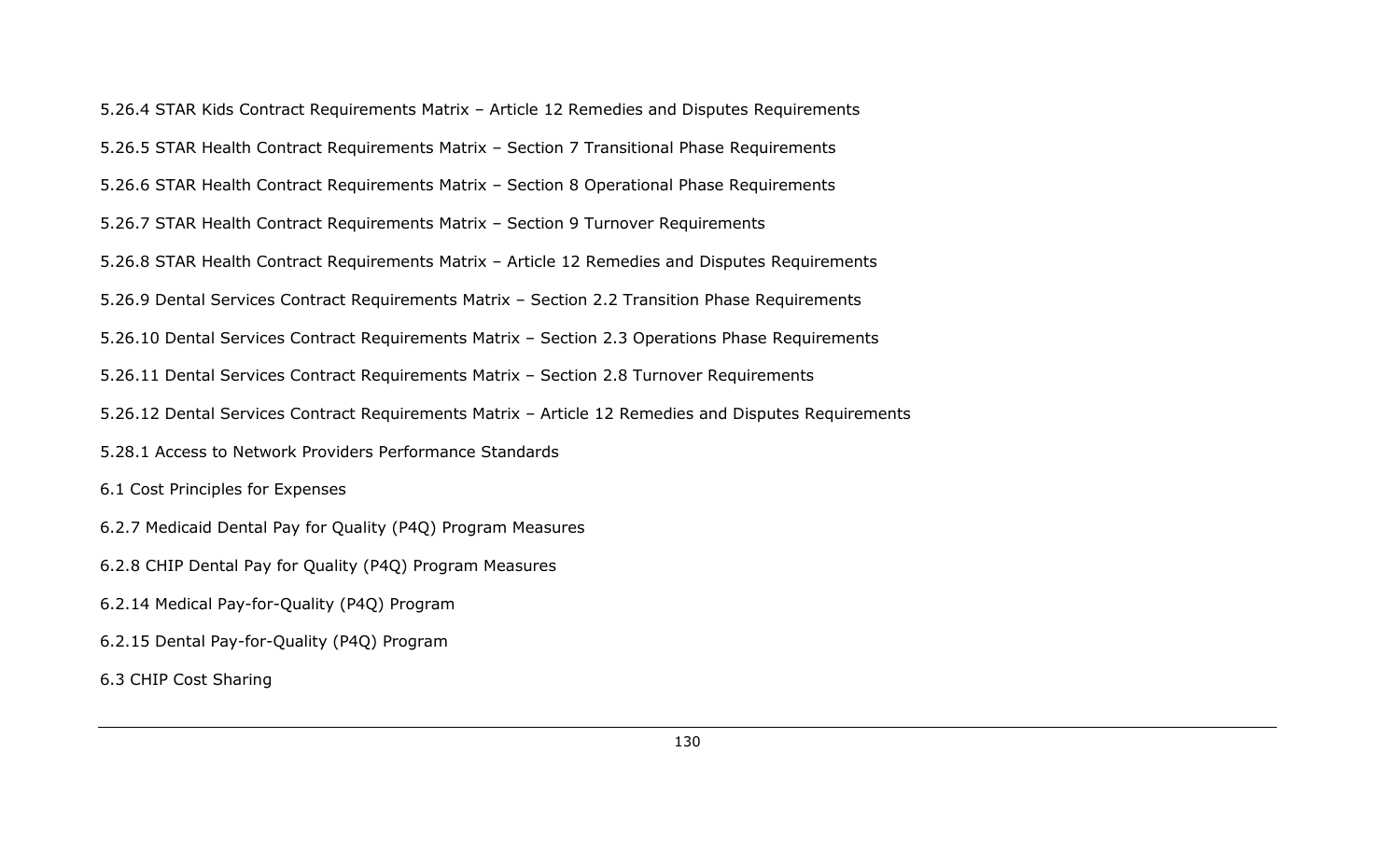- 7.1 Joint Interface Plans (JIP)
- 7.2 TXMedCentral
- 8.2 Medicaid/CHIP Out-of-Network Rules
- 8.6 State Mandated Requirements for STAR+PLUS Nursing Facility Providers
- 8.7.1 Electronic Visit Verification Manual
- 9.1 Disease Management Requirement for STAR, CHIP, STAR Kids, and STAR+PLUS
- 9.3 STAR Health Disease Management Requirements
- 10.1.14 Performance Indicator Dashboard for Quality Measures
- 11.1 STAR+PLUS Medicaid Estate Recovery Program
- 12.18 Frew Incentives and Disincentives
- 13.1 Supplemental Payments for Qualified Providers
- 15.1 Mental Health Targeted Case Management and Mental Health Rehabilitative Services
- 15.3 Mental Health Targeted Case Management and Mental Health Rehabilitative Services Training Requirements
- 15.4 Mental Health Targeted Case Management and Mental Health Rehabilitative Services Request Instructions
- 15.5 Non-Emergency Ambulance Services Request Instructions
- 16.1 Medicaid and CHIP Contract Operational Guidance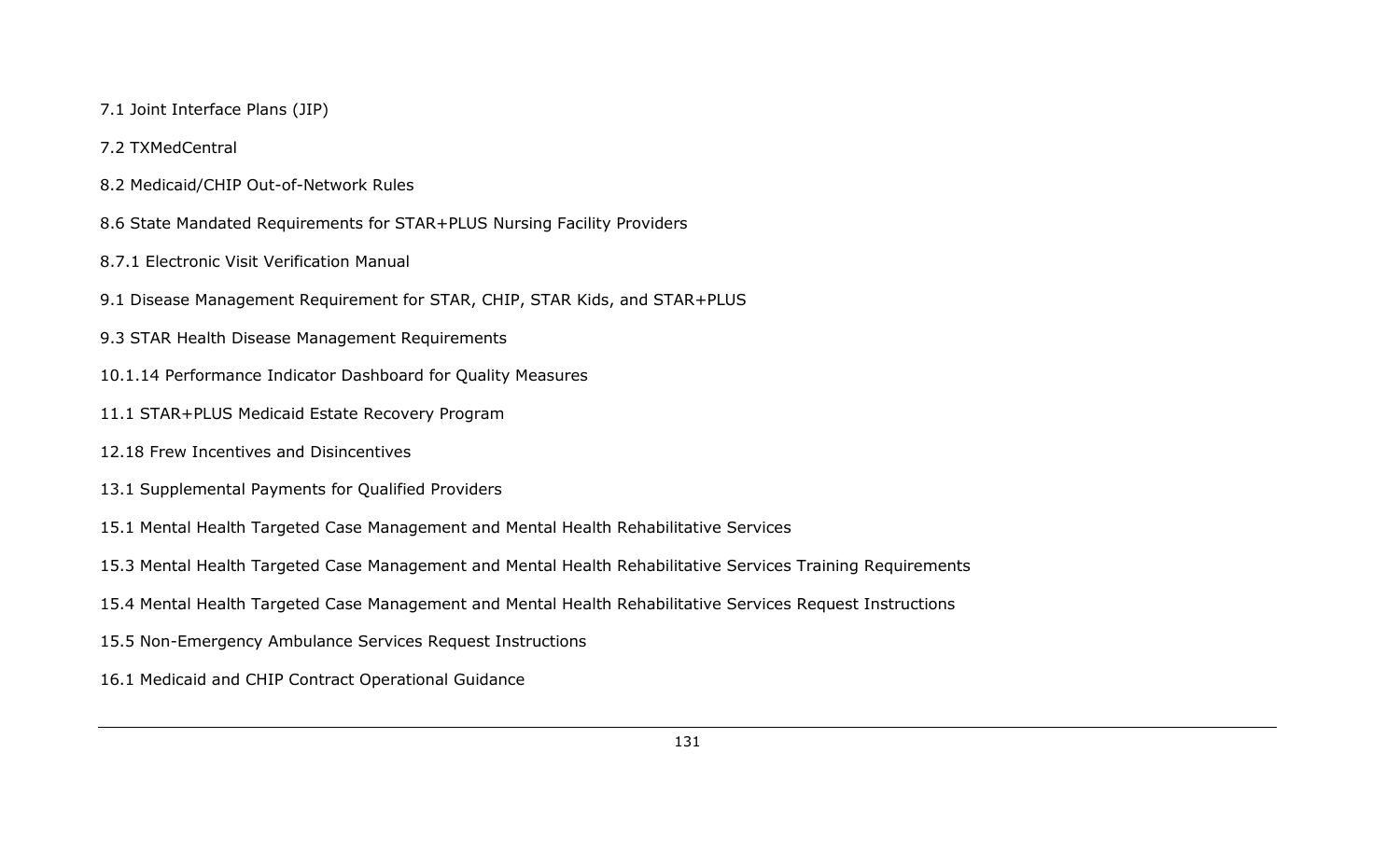## 16.2 STAR Health MDCP Policy

16.4 Nonemergency Medical Transportation (NEMT) Services Handbook

18 Record Retention

19 Contractor Requirements for HHSC Operational Reviews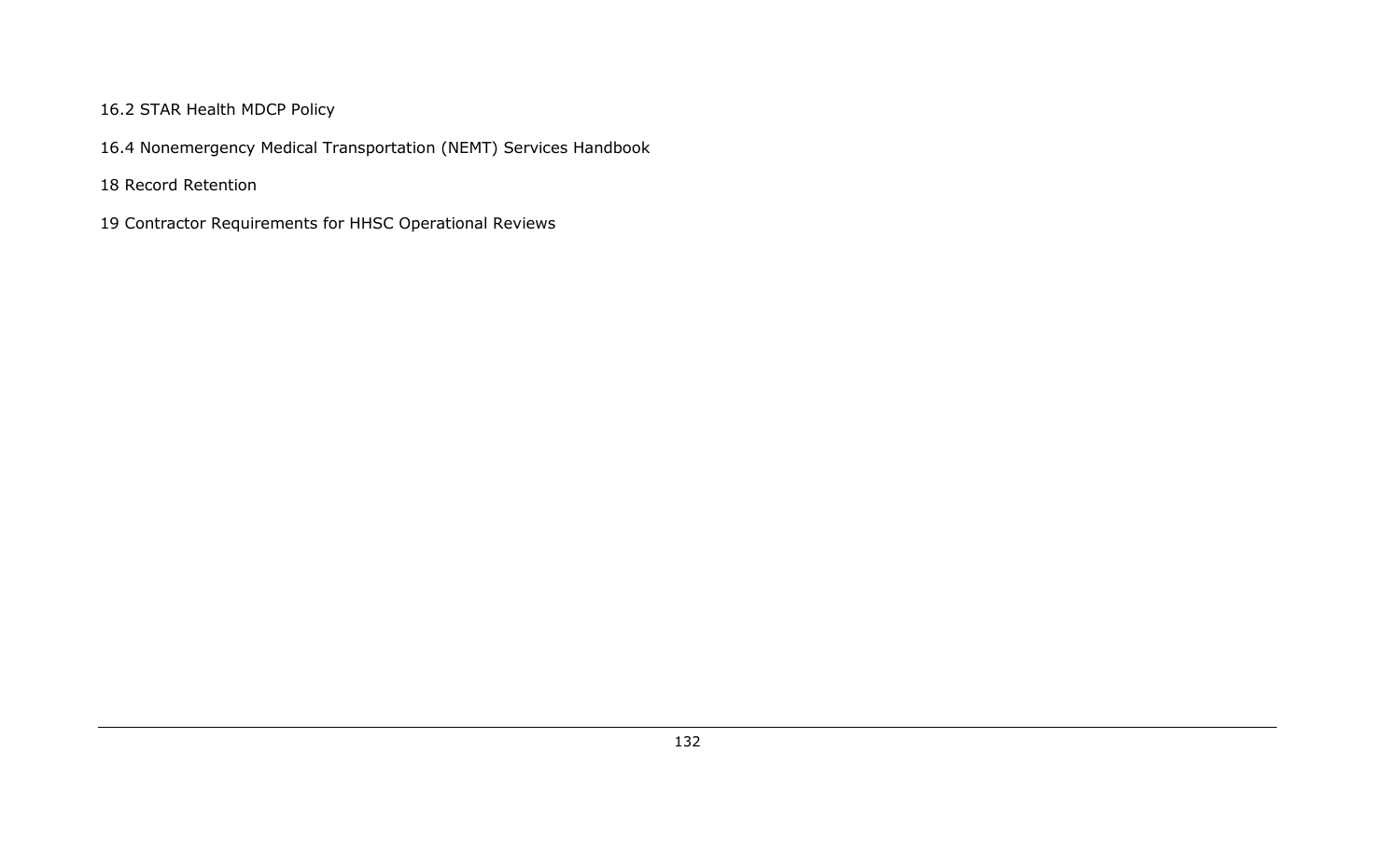**Table 1. DOCUMENT HISTORY LOG**

| STATUS <sup>1</sup> | <b>DOCUMENT</b><br><b>REVISION<sup>2</sup></b> | <b>EFFECTIVE</b><br><b>DATE</b> | <b>DESCRIPTION</b> <sup>3</sup>                                                                                                                                                                                                                                                                                                                                                                                                                                                                                                                                                                                       | <b>STATUS1</b>  |
|---------------------|------------------------------------------------|---------------------------------|-----------------------------------------------------------------------------------------------------------------------------------------------------------------------------------------------------------------------------------------------------------------------------------------------------------------------------------------------------------------------------------------------------------------------------------------------------------------------------------------------------------------------------------------------------------------------------------------------------------------------|-----------------|
| <b>Baseline</b>     | 2.0                                            | October 1,<br>2019              | Initial version Uniform<br>Managed Care Manual Chapter<br>5.0.1 "Deliverables<br>Requirements Matrix."<br>Chapter 5.0.1 applies to<br>contracts issued as a result of<br>HHSC RFP numbers 529-12-<br>0002. 529-10-0020, 529-13-<br>0042, 529-15-0001, 529-13-<br>0071, 529-08-0001, 529-12-<br>0003, and Medicare-Medicaid<br>Plans (MMPs) in the Dual<br>Demonstration.                                                                                                                                                                                                                                              | <b>Baseline</b> |
| <b>Revision</b>     | 2.1                                            | January<br>24, 2020             | "Third Party Recovery (TPR)<br>Reports" is modified to delete<br>submission by the MCO<br>Program and Service Area<br>requirement and revise the<br>submission information from<br><b>TXMedCentral XXXDTS to</b><br>XXXDELIV with notice to TPR.<br>"Third Party Recovery MCO<br>Referral Form" is modified to<br>add to the submission<br>information to send notice to<br>TPR.<br>"TPR MCO Billing/Posting File"<br>is modified to add to the<br>submission information to<br>send notice to TPR.<br>"TPL MCO Action Plan" is<br>modified to revise the<br>submission information from<br>Subrogation & Recovery to | Revision        |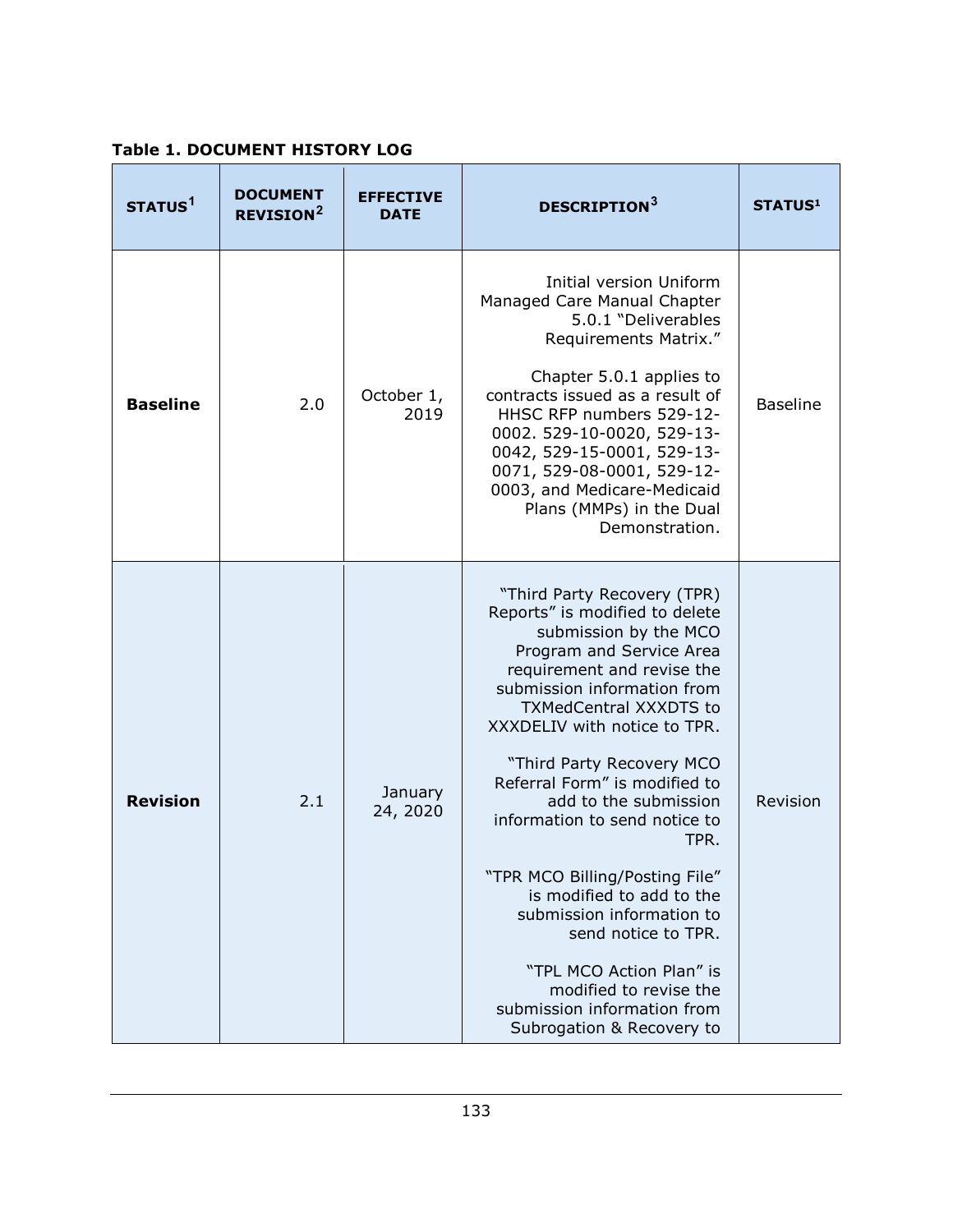| STATUS <sup>1</sup> | <b>DOCUMENT</b><br><b>REVISION<sup>2</sup></b> | <b>EFFECTIVE</b><br><b>DATE</b> | <b>DESCRIPTION3</b>                                                                                                                                                                                                                           | <b>STATUS1</b> |
|---------------------|------------------------------------------------|---------------------------------|-----------------------------------------------------------------------------------------------------------------------------------------------------------------------------------------------------------------------------------------------|----------------|
|                     |                                                |                                 | Third Party Liability and<br>Recoveries.                                                                                                                                                                                                      |                |
|                     |                                                |                                 | "Third Party Liability (TPL)<br>MCO Pharmacy Report" is<br>modified to revise the due<br>date to the last day of the<br>month following the end of the<br>reporting period and add to<br>the submission information to<br>send notice to TPR. |                |
|                     |                                                |                                 | "TPR MCO Pharmacy<br>Billing/Posting File" is added.                                                                                                                                                                                          |                |
|                     |                                                |                                 | "TPR Recovery Payment<br>Submission Requirements" is<br>added.                                                                                                                                                                                |                |
|                     |                                                |                                 | "Out-of-Network Utilization<br>Reports" is modified to add to<br>the submission information to<br>send notice to MCCO.                                                                                                                        |                |
|                     |                                                |                                 | "Data Certification Form and<br>Instructions" is added.                                                                                                                                                                                       |                |
|                     |                                                |                                 | "Provider Termination Report"<br>is modified to add to the<br>submission information to<br>send notice to MCCO.                                                                                                                               |                |
|                     |                                                |                                 | "Provider Network & Capacity<br>Report" is modified to add to<br>the submission information to<br>send notice to MCCO.                                                                                                                        |                |
|                     |                                                |                                 | "Provider Complaints, Member<br>Complaints, and Member<br>Appeals" is modified to add to<br>the submission information to<br>send notice to MCCO.                                                                                             |                |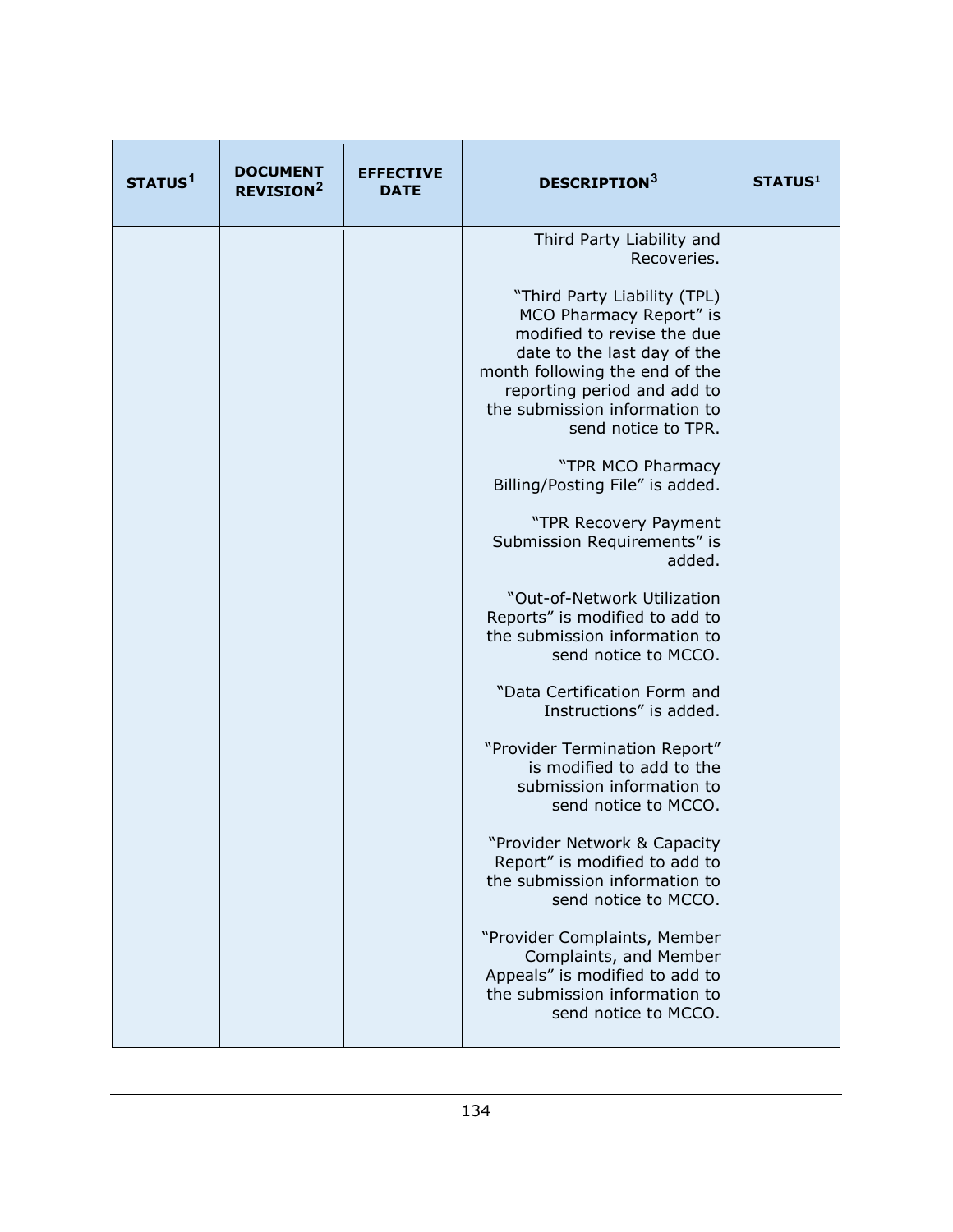| STATUS <sup>1</sup> | <b>DOCUMENT</b><br><b>REVISION<sup>2</sup></b> | <b>EFFECTIVE</b><br><b>DATE</b> | <b>DESCRIPTION3</b>                                                                                                                                                                                                        | <b>STATUS1</b> |
|---------------------|------------------------------------------------|---------------------------------|----------------------------------------------------------------------------------------------------------------------------------------------------------------------------------------------------------------------------|----------------|
|                     |                                                |                                 | "Hotline Reports" is modified<br>to add to the submission<br>information to send notice to<br>MCCO.                                                                                                                        |                |
|                     |                                                |                                 | "Claims Summary Report and<br>Instructions" is deleted.                                                                                                                                                                    |                |
|                     |                                                |                                 | "Claims Lag Reports and<br>Instructions" is modified to<br>add submission to<br>TXMedCentral XXXDTS.                                                                                                                       |                |
|                     |                                                |                                 | "Claims Project Report" is<br>added.                                                                                                                                                                                       |                |
|                     |                                                |                                 | "QAPI Program Annual<br>Summary" is modified to<br>revise the annual summary<br>due date from March 30 to<br>March 31.                                                                                                     |                |
|                     |                                                |                                 | "Special Exception Request<br>Template for Variance from<br>Out-of-Network Utilization<br>Standards" is modified to add<br>to the submission information<br>to send notice to MCCO.                                        |                |
|                     |                                                |                                 | "Network Access Improvement<br>Program (NAIP) Quarterly<br>Report" is modified to revise<br>the report frequency from<br>quarterly to as revised/other<br>and update the information on<br>the final NAIP report due date. |                |
|                     |                                                |                                 | "MCO Alternative Payment<br>Model Report" is modified to<br>revise the submission<br>information from<br><b>TXMedCentral XXXDTS to</b><br>XXXDELIV.                                                                        |                |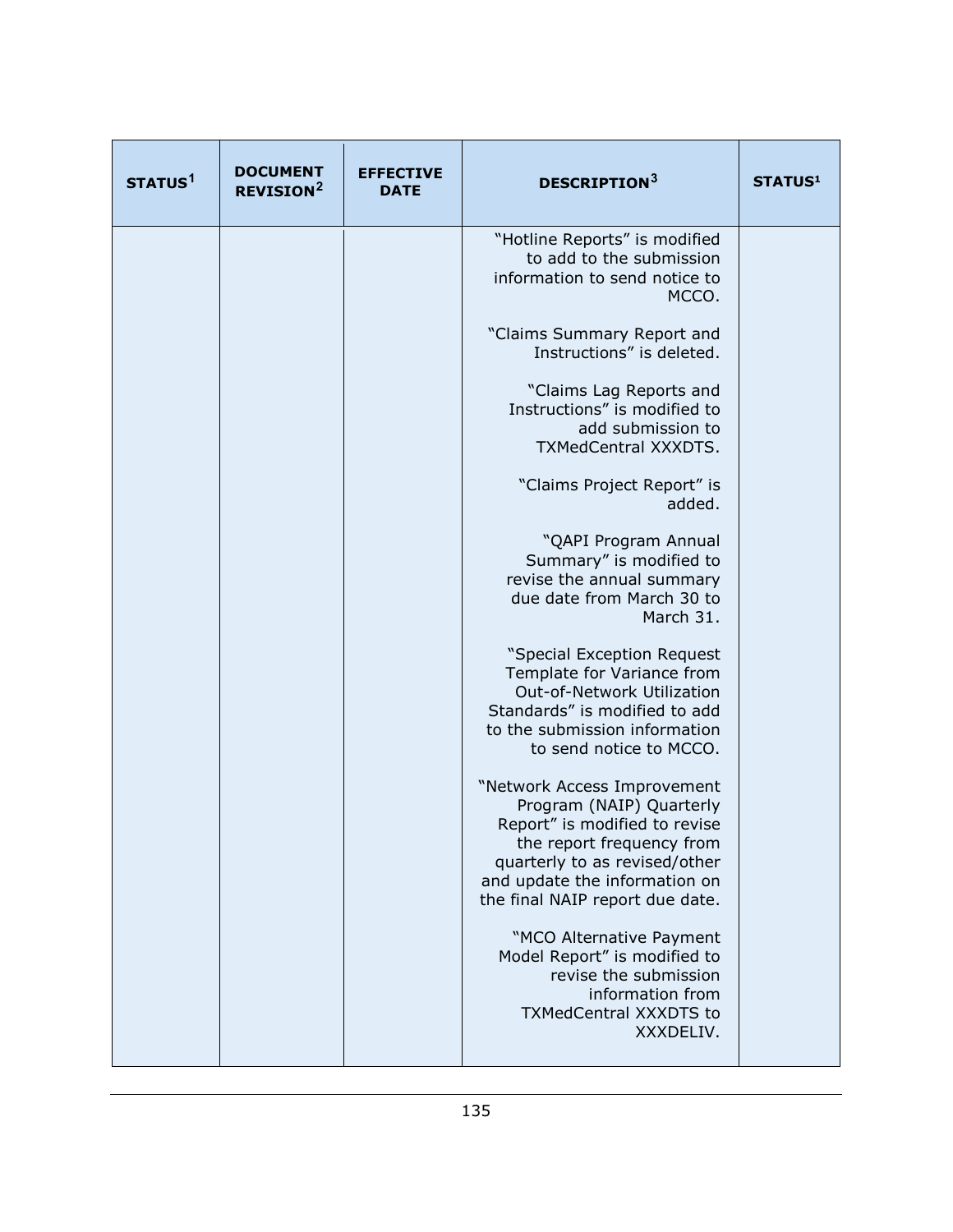| STATUS <sup>1</sup> | <b>DOCUMENT</b><br><b>REVISION<sup>2</sup></b> | <b>EFFECTIVE</b><br><b>DATE</b> | <b>DESCRIPTION3</b>                                                                                                                                                                                                                                                                                                                 | <b>STATUS1</b> |
|---------------------|------------------------------------------------|---------------------------------|-------------------------------------------------------------------------------------------------------------------------------------------------------------------------------------------------------------------------------------------------------------------------------------------------------------------------------------|----------------|
|                     |                                                |                                 | "Encounter Data" is modified<br>to change the responsible<br>HHSC program area from<br>Financial Reporting & Audit<br>Coordination to Operations<br><b>Management Claims</b><br>Administrator.                                                                                                                                      |                |
|                     |                                                |                                 | "Fidelity Bond" is modified to<br>delete the reference to 28<br>T.A.C. §11.1805.                                                                                                                                                                                                                                                    |                |
|                     |                                                |                                 | "Key Personnel Changes" is<br>modified to add submission to<br>TexConnect.                                                                                                                                                                                                                                                          |                |
|                     |                                                |                                 | "Lock-in Transaction Report" is<br>modified to revise the<br>deliverable description and the<br>submission information from<br><b>TXMedCentral XXXDELIV to</b><br>XXXLIB.                                                                                                                                                           |                |
|                     |                                                |                                 | "TDI Certificate of Authority" is<br>modified to revise the due<br>date to during Readiness<br>Review upon request, the<br>responsible HHSC program<br>area from Financial Reporting<br>& Audit Coordination to<br>Managed Care Compliance &<br>Operations, and submission<br>information to TexConnect<br>from TXMedCentral XXXRR. |                |
|                     |                                                |                                 | "Annual MCO/DMO Incident<br>and Breach Notice" is added.                                                                                                                                                                                                                                                                            |                |
|                     |                                                |                                 | "Provider<br>Enrollment/Credentialing<br>Denial Report" is deleted.                                                                                                                                                                                                                                                                 |                |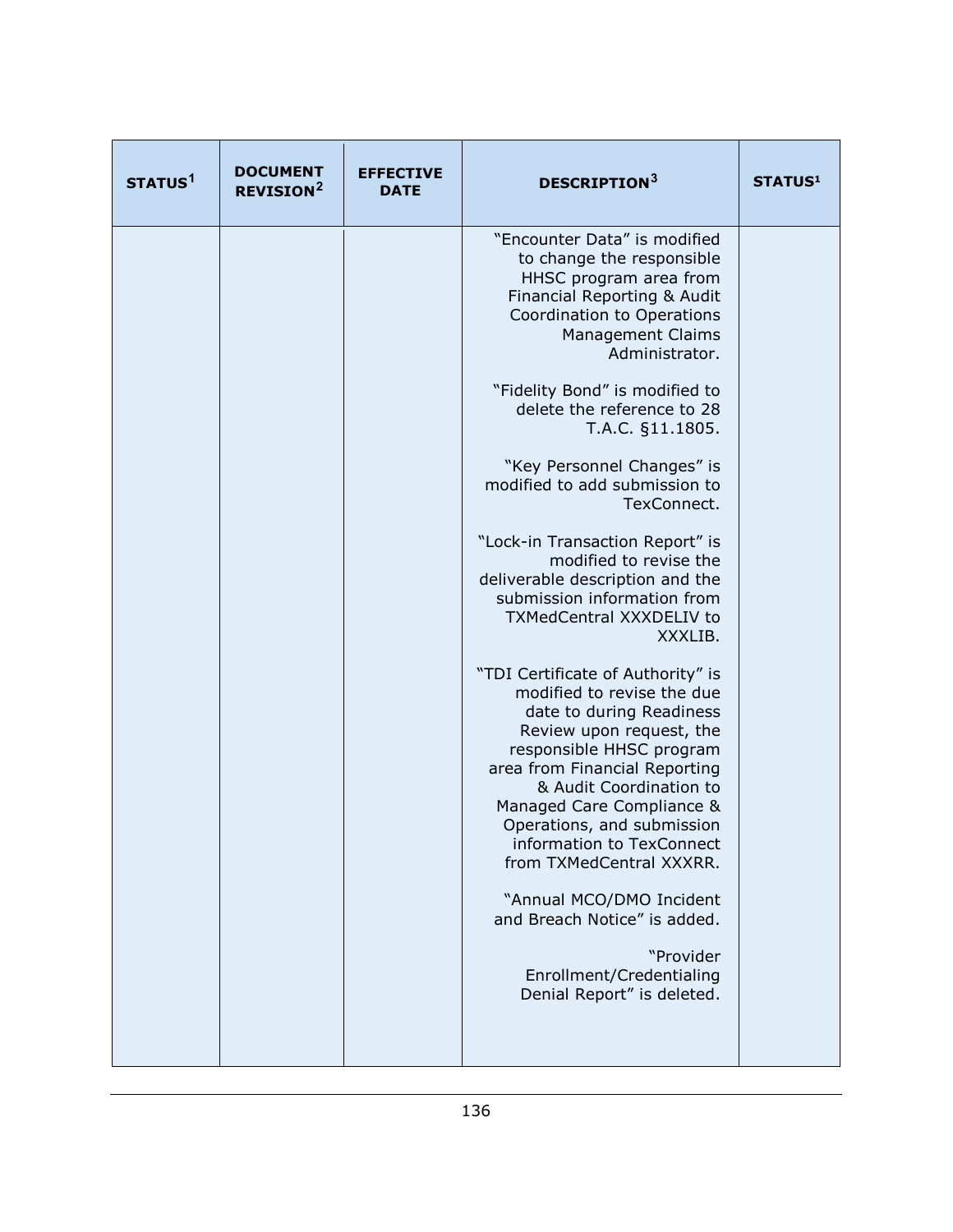| STATUS <sup>1</sup> | <b>DOCUMENT</b><br><b>REVISION<sup>2</sup></b> | <b>EFFECTIVE</b><br><b>DATE</b> | <b>DESCRIPTION</b> <sup>3</sup>                                                                                                                                                                                                                                                                                                                                                                                                                                                                                                                                                                                                                                                                                                                                                                                 | <b>STATUS1</b> |
|---------------------|------------------------------------------------|---------------------------------|-----------------------------------------------------------------------------------------------------------------------------------------------------------------------------------------------------------------------------------------------------------------------------------------------------------------------------------------------------------------------------------------------------------------------------------------------------------------------------------------------------------------------------------------------------------------------------------------------------------------------------------------------------------------------------------------------------------------------------------------------------------------------------------------------------------------|----------------|
| <b>Revision</b>     | 2.1.1                                          | June 17,<br>2020                | Accessibility approved version.                                                                                                                                                                                                                                                                                                                                                                                                                                                                                                                                                                                                                                                                                                                                                                                 | Revision       |
| <b>Revision</b>     | 2.2                                            | October 9,<br>2020              | "Out-of-Network Utilization<br>Report" is deleted.<br>"Medical Loss Ratio (MLR)<br>Report" is modified to<br>reference the chapter numbers<br>instead of the chapter section<br>and "MCO" is added to the<br>Deliverable Name.<br>"Provider Termination Report"<br>is deleted.<br>"Provider Network and<br>Capacity" Report" is deleted.<br>"After-Hours Provider<br>Accessibility Report and<br>Instructions" is modified to<br>change the Responsible HHSC<br>Program Area from Policy and<br>Program Development to<br>Quality Reporting Unit.<br>"Provider Complaints, Member<br>Complaints, and Member<br>Appeals" is deleted<br>"Hotline Reports" is deleted.<br>"Prior Authorizations<br>Aggregated Monthly Measures"<br>is added.<br>"Behavioral Health<br>Authorization Aggregate<br>Report" is added. |                |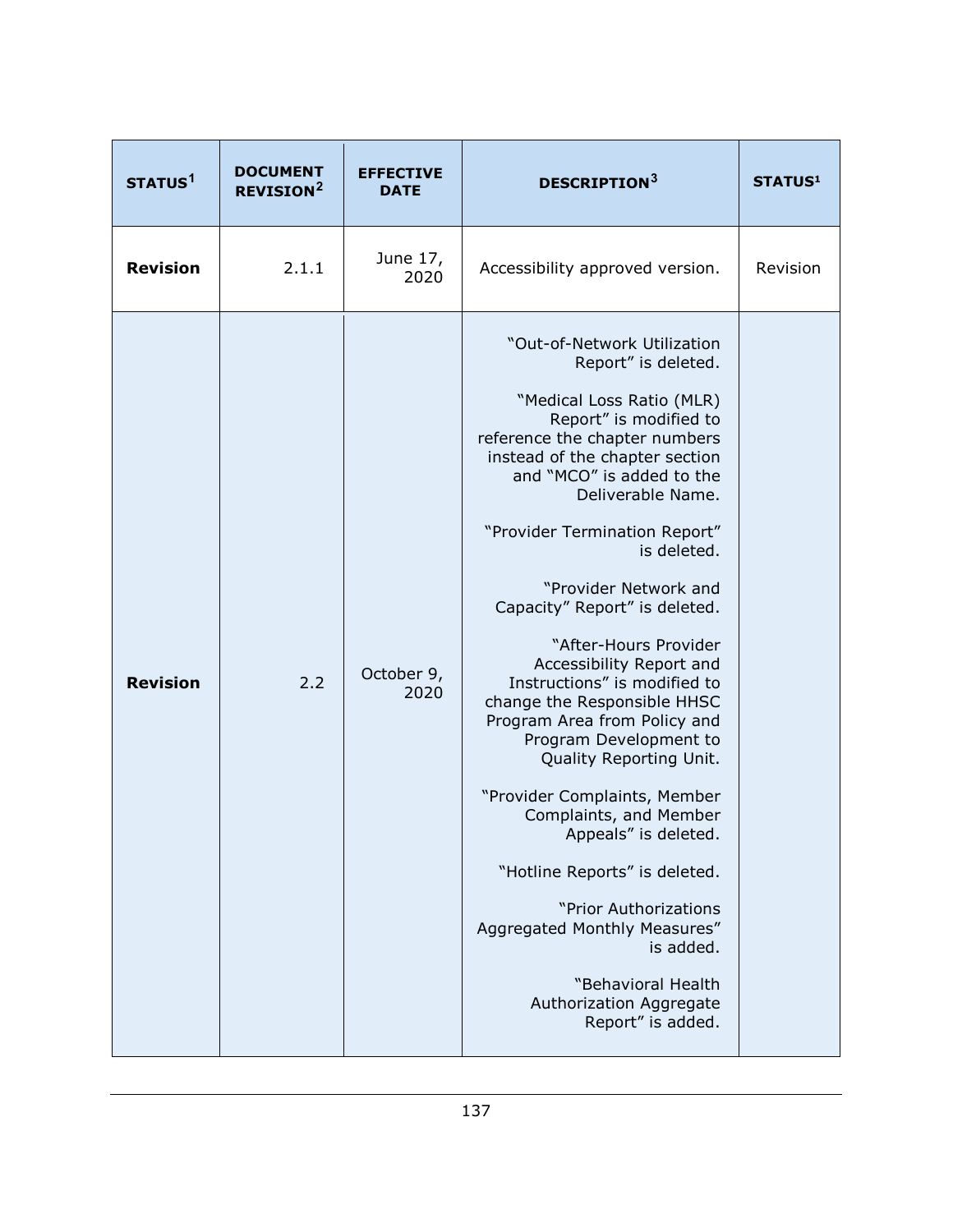| STATUS <sup>1</sup> | <b>DOCUMENT</b><br><b>REVISION<sup>2</sup></b> | <b>EFFECTIVE</b><br><b>DATE</b> | <b>DESCRIPTION</b> <sup>3</sup>                                                                                                                                                                                                                                                                                                                                                                                                                                                                                                                                                                                                                                                                                                                                                                                                                                                                                                                                                                                                                                               | <b>STATUS1</b> |
|---------------------|------------------------------------------------|---------------------------------|-------------------------------------------------------------------------------------------------------------------------------------------------------------------------------------------------------------------------------------------------------------------------------------------------------------------------------------------------------------------------------------------------------------------------------------------------------------------------------------------------------------------------------------------------------------------------------------------------------------------------------------------------------------------------------------------------------------------------------------------------------------------------------------------------------------------------------------------------------------------------------------------------------------------------------------------------------------------------------------------------------------------------------------------------------------------------------|----------------|
|                     |                                                |                                 | "STAR Health MDCP Waiver<br><b>MCO Self-Reported Metrics</b><br>and Technical Specifications"<br>is modified to revise the<br>Deliverable Name to "STAR<br><b>Health MDCP Metrics Template</b><br>and Measures Technical<br>Specifications," remove<br>quarterly from the Deliverable<br>Description and Report<br>Frequency, and revise the Due<br>Date information.<br>"STAR Kids MDCP Waiver MCO<br>Self-Reported Metrics" is<br>modified to revise the<br>Deliverable Name to "STAR<br>Kids MDCP MCO Metrics<br><b>Template and Technical</b><br>Specifications," remove<br>quarterly from the Deliverable<br>Description and Report<br>Frequency, and revise the Due<br>Date information.<br>"Medication Synchronization<br>Template" is added.<br>"QIPP Timely Payments<br>Attestation" is modified to<br>revise the Responsible HHSC<br>Program Area from Quality to<br>Managed Care Compliance and<br>Operations.<br>"Text File Layouts" is deleted.<br>"Claims Summary Report Text<br>File Layout" is added.<br>"Network and Capacity Text<br>File Layout" is added. |                |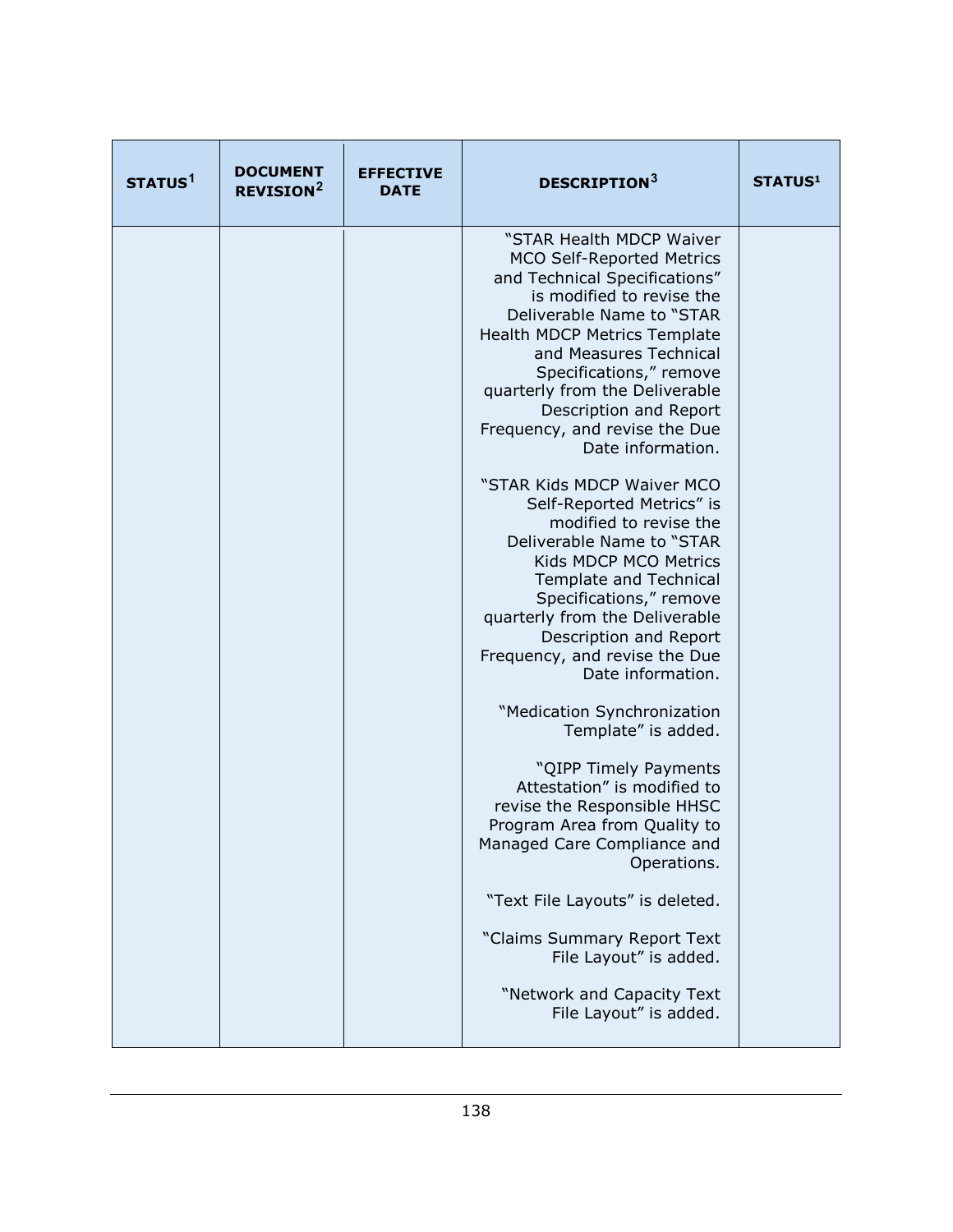| STATUS <sup>1</sup> | <b>DOCUMENT</b><br><b>REVISION<sup>2</sup></b> | <b>EFFECTIVE</b><br><b>DATE</b> | <b>DESCRIPTION3</b>                                                                                                    | <b>STATUS1</b> |
|---------------------|------------------------------------------------|---------------------------------|------------------------------------------------------------------------------------------------------------------------|----------------|
|                     |                                                |                                 | "Provider Termination Report<br>Text File Layout" is added.                                                            |                |
|                     |                                                |                                 | "Out-of-Network Utilization<br>Report Text File Layout" is<br>added.                                                   |                |
|                     |                                                |                                 | "Member and Provider<br>Complaints Text File Layout" is<br>added.                                                      |                |
|                     |                                                |                                 | "Member Appeals Report Text<br>File Layout" is added.                                                                  |                |
|                     |                                                |                                 | "MCO Hotlines Report Text File<br>Layout" is added.                                                                    |                |
|                     |                                                |                                 | "MCO Monthly Deliverable 30<br>Day Submission Non-<br>Compliance Summary and<br>Instructions" is added.                |                |
|                     |                                                |                                 | "MCO Monthly Deliverable 45<br>Day Submission Non-<br>Compliance Summary and<br>Instructions" is added.                |                |
|                     |                                                |                                 | "MCO Quarterly Deliverable<br>Submission Non-Compliance<br>Summary and Instructions" is<br>added.                      |                |
|                     |                                                |                                 | "Prior Authorization Annual<br>Review Report Template" is<br>added.                                                    |                |
|                     |                                                |                                 | "EVV MCO Quarterly<br>Performance Measures Report"<br>is added.                                                        |                |
|                     |                                                |                                 | "Notices of Action/Incomplete<br>Prior Authorizations" is<br>modified to revise the chapter<br>names referenced in the |                |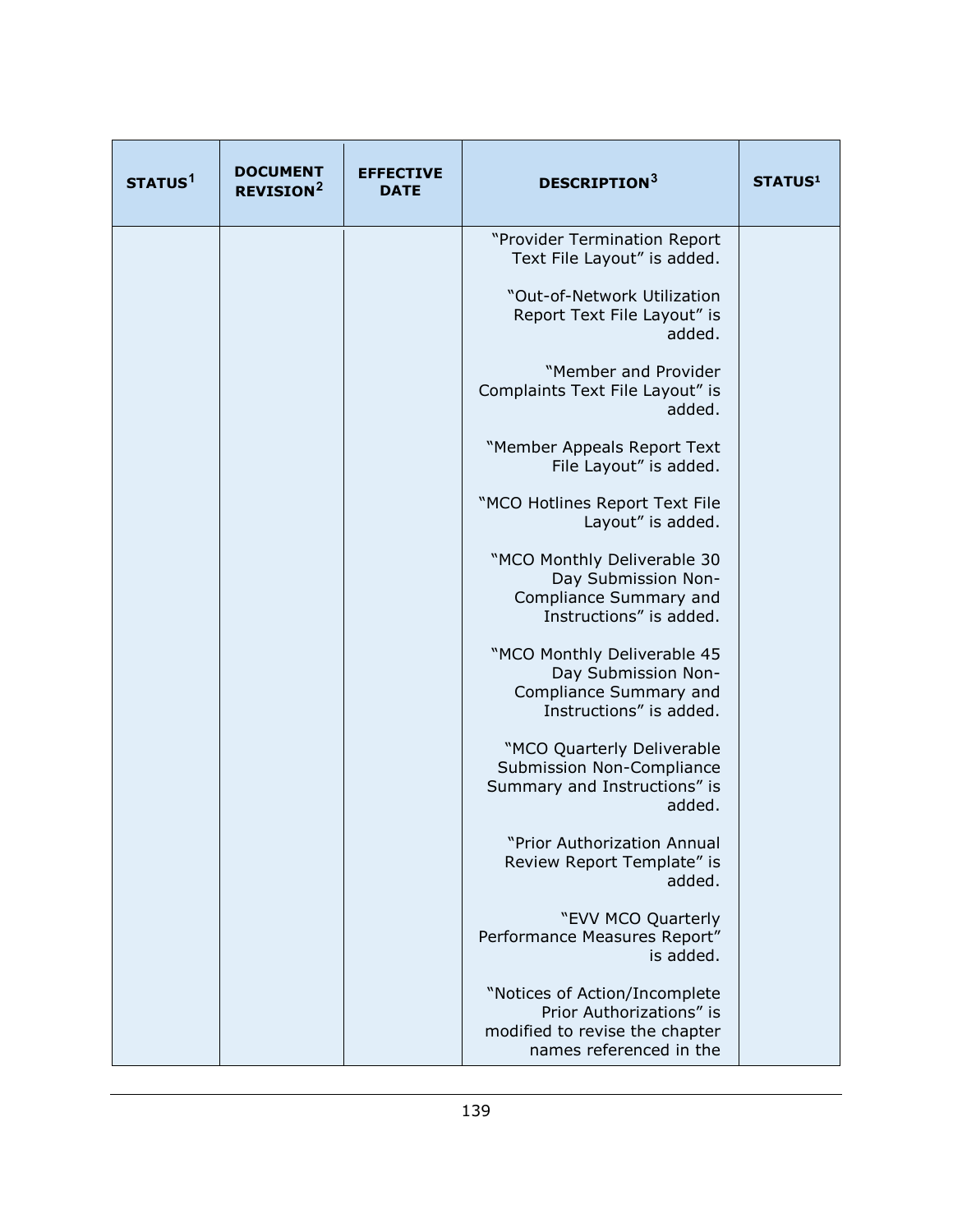| STATUS <sup>1</sup> | <b>DOCUMENT</b><br><b>REVISION<sup>2</sup></b> | <b>EFFECTIVE</b><br><b>DATE</b> | <b>DESCRIPTION3</b>                                                                                                                                                                             | <b>STATUS1</b> |
|---------------------|------------------------------------------------|---------------------------------|-------------------------------------------------------------------------------------------------------------------------------------------------------------------------------------------------|----------------|
|                     |                                                |                                 | Deliverable Name and<br>Deliverable Description<br>columns to "Notices of<br>Action/Process for Standard<br>Prior Authorizations received<br>with Incomplete or Insufficient<br>Documentation." |                |
|                     |                                                |                                 | "Business Continuity Plan" is<br>modified to revise the<br>Submitted to column from<br><b>TXMedCentral XXXDTS to</b><br>XXXDELIV.                                                               |                |
|                     |                                                |                                 | "Disaster Recovery Plan" is<br>modified to revise the<br>Submitted to column from<br><b>TXMedCentral XXXDTS to</b><br>XXXDELIV.                                                                 |                |
|                     |                                                |                                 | "Employee Bonus/ Incentive<br>Payment Plan" is modified for<br>the Deliverable Description.                                                                                                     |                |
|                     |                                                |                                 | "Joint Interface Plan" is<br>modified to revise the<br>Submitted to column from<br><b>TXMedCentral XXXDTS to</b><br>XXXDELIV.                                                                   |                |
|                     |                                                |                                 | "MIS Deliverables Checklist" is<br>modified to revise the<br>Submitted to column from<br><b>TXMedCentral XXXDTS to</b><br>XXXDELIV.                                                             |                |
|                     |                                                |                                 | "Organizational Chart for MIS"<br>is modified to revise the<br>Submitted to column from<br><b>TXMedCentral XXXDTS to</b><br>TXMEDCentral XXXDELIV.                                              |                |
|                     |                                                |                                 | "Risk Management Plan" is<br>modified to revise the                                                                                                                                             |                |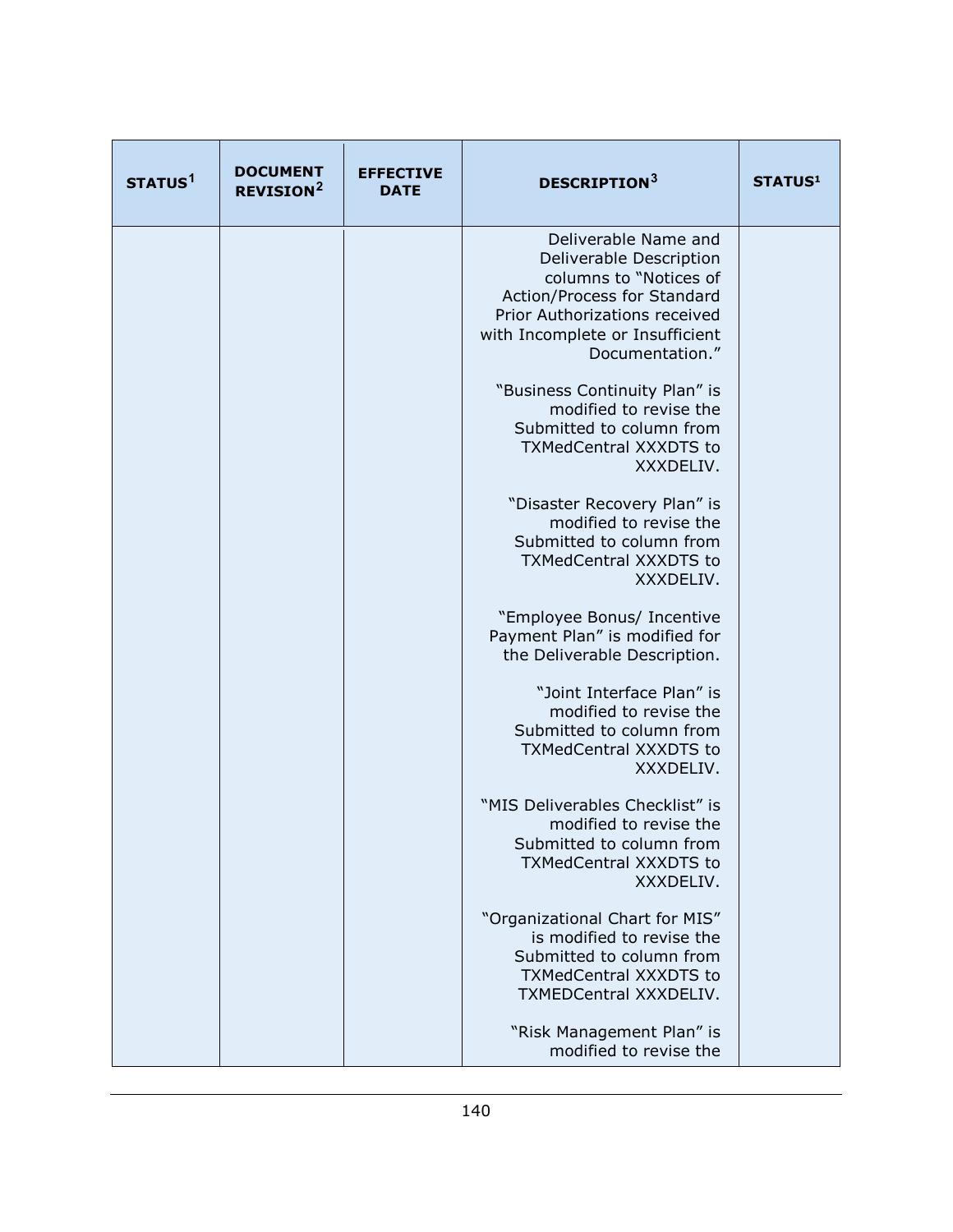| STATUS <sup>1</sup> | <b>DOCUMENT</b><br><b>REVISION<sup>2</sup></b> | <b>EFFECTIVE</b><br><b>DATE</b> | <b>DESCRIPTION3</b>                                                                                                                     | <b>STATUS1</b> |
|---------------------|------------------------------------------------|---------------------------------|-----------------------------------------------------------------------------------------------------------------------------------------|----------------|
|                     |                                                |                                 | Submitted to column from<br><b>TXMedCentral XXXDTS to</b><br>XXXDELIV.                                                                  |                |
|                     |                                                |                                 | "Security Assessment Report"<br>is modified to revise the<br>Submitted to column from<br><b>TXMedCentral XXXDTS to</b><br>XXXDELIV.     |                |
|                     |                                                |                                 | "Systems Quality Assurance<br>Plan" is modified to revise the<br>Submitted to column from<br><b>TXMedCentral XXXDTS to</b><br>XXXDELIV. |                |
|                     |                                                |                                 | "5.26.1 STAR Kids Contract<br>Requirements Matrix - Section<br>7 Transitional Phase<br>Requirements" is added.                          |                |
|                     |                                                |                                 | "5.26.2 STAR Kids Contract<br>Requirements Matrix - Section<br>8 Operational Phase<br>Requirements" is added.                           |                |
|                     |                                                |                                 | "5.26.3 STAR Kids Contract<br>Requirements Matrix - Section<br>9 Turnover Requirements" is<br>added.                                    |                |
|                     |                                                |                                 | "5.26.4 STAR Kids Contract<br>Requirements Matrix - Article<br>12 Remedies and Disputes<br>Requirements" is added.                      |                |
|                     |                                                |                                 | "5.26.5 STAR Health Contract<br>Requirements Matrix - Section<br>7 Transitional Phase<br>Requirements" is added.                        |                |
|                     |                                                |                                 | "5.26.6 STAR Health Contract<br>Requirements Matrix - Section                                                                           |                |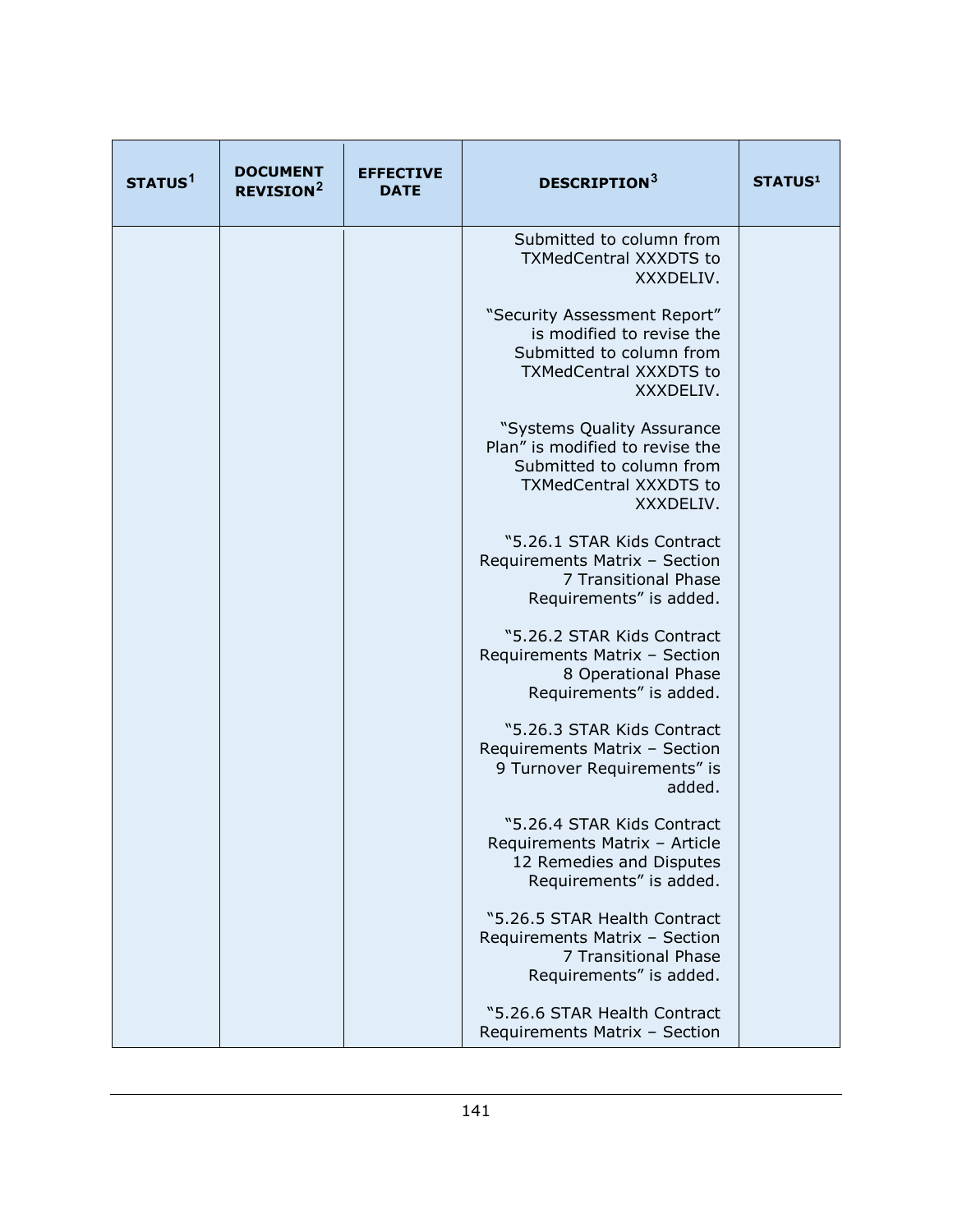| STATUS <sup>1</sup> | <b>DOCUMENT</b><br><b>REVISION<sup>2</sup></b> | <b>EFFECTIVE</b><br><b>DATE</b> | <b>DESCRIPTION3</b>                                                                                                                 | <b>STATUS1</b> |
|---------------------|------------------------------------------------|---------------------------------|-------------------------------------------------------------------------------------------------------------------------------------|----------------|
|                     |                                                |                                 | 8 Operational Phase<br>Requirements" is added.                                                                                      |                |
|                     |                                                |                                 | "5.26.7 STAR Health Contract<br>Requirements Matrix - Section<br>9 Turnover Requirements" is<br>added.                              |                |
|                     |                                                |                                 | "5.26.8 STAR Health Contract<br>Requirements Matrix - Article<br>12 Remedies and Disputes<br>Requirements" is added.                |                |
|                     |                                                |                                 | "5.26.9 Dental Services<br><b>Contract Requirements Matrix</b><br>- Section 2.2 Transition Phase<br>Requirements" is added.         |                |
|                     |                                                |                                 | "5.26.10 Dental Services<br><b>Contract Requirements Matrix</b><br>- Section 2.3 Operations<br>Phase Requirements" is added.        |                |
|                     |                                                |                                 | "5.26.11 Dental Services<br><b>Contract Requirements Matrix</b><br>- Section 2.8 Turnover<br>Requirements" is added.                |                |
|                     |                                                |                                 | "5.26.12 Dental Services<br><b>Contract Requirements Matrix</b><br>- Article 12 Remedies and<br>Disputes Requirements" is<br>added. |                |
|                     |                                                |                                 | "5.28.1 Access to Network<br>Providers Performance<br>Standards" is added.                                                          |                |
|                     |                                                |                                 | "6.2.13 Dental Pay for Quality<br>(P4Q) Program Methodology"<br>is removed.                                                         |                |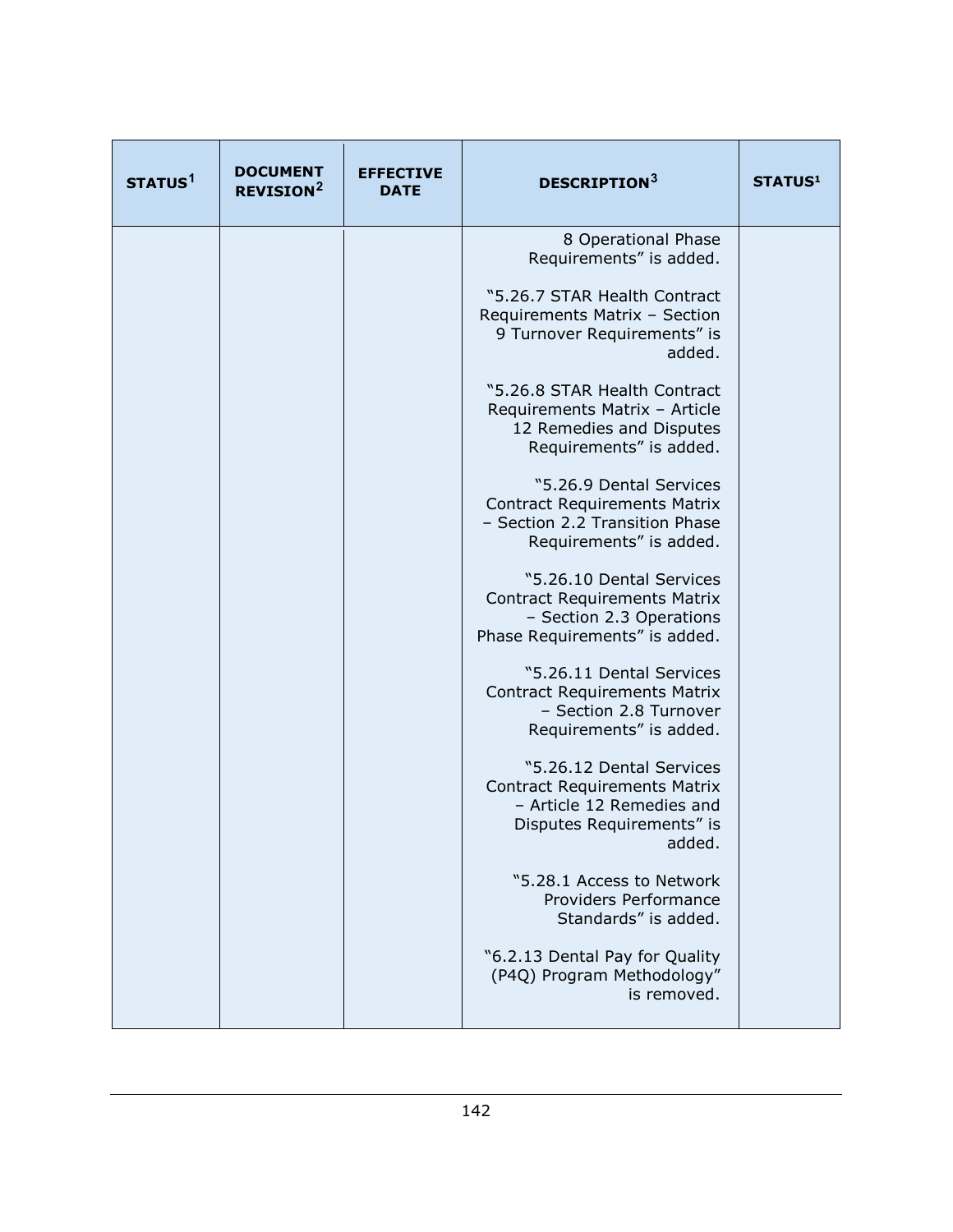<span id="page-142-2"></span><span id="page-142-1"></span>

| STATUS <sup>1</sup> | <b>DOCUMENT</b><br><b>REVISION<sup>2</sup></b> | <b>EFFECTIVE</b><br><b>DATE</b> | <b>DESCRIPTION3</b>                                                                                                                                                                                                                                          | <b>STATUS1</b> |
|---------------------|------------------------------------------------|---------------------------------|--------------------------------------------------------------------------------------------------------------------------------------------------------------------------------------------------------------------------------------------------------------|----------------|
|                     |                                                |                                 | "18 Record Retention" is<br>added.<br>"19 Contractor Requirements<br>for HHSC Operational Reviews"<br>is added.                                                                                                                                              |                |
| <b>Revision</b>     | 2.3                                            | February<br>1,2021              | "5.3.13.3 and 5.3.13.4 MMP<br>Medical Loss Ratio (MLR)<br>Report" is added.<br>"5.4.7.2 Behavioral Health<br>Authorization Aggregate<br>Report" is deleted.<br>"5.24.8 Dental Anesthesia<br>Prior Authorization Report Text<br>File Layout" is added.        | Revision       |
| <b>Revision</b>     | 2.4                                            | June 25,<br>2021                | "5.13.9 Maximum Allowable<br>Cost (MAC) List Timely Review<br>and Modification Attestation" is<br>added.<br>"5.24.9 Claims Overpayment<br>Text File Layout" is added.<br>"16.4 Nonemergency Medical<br>Transportation (NEMT)<br>Services Handbook" is added. |                |

1

<span id="page-142-0"></span> $<sup>1</sup>$  Status should be represented as "Baseline" for initial issuances, "Revision" for changes to the</sup> Baseline version, and "Cancellation" for withdrawn versions